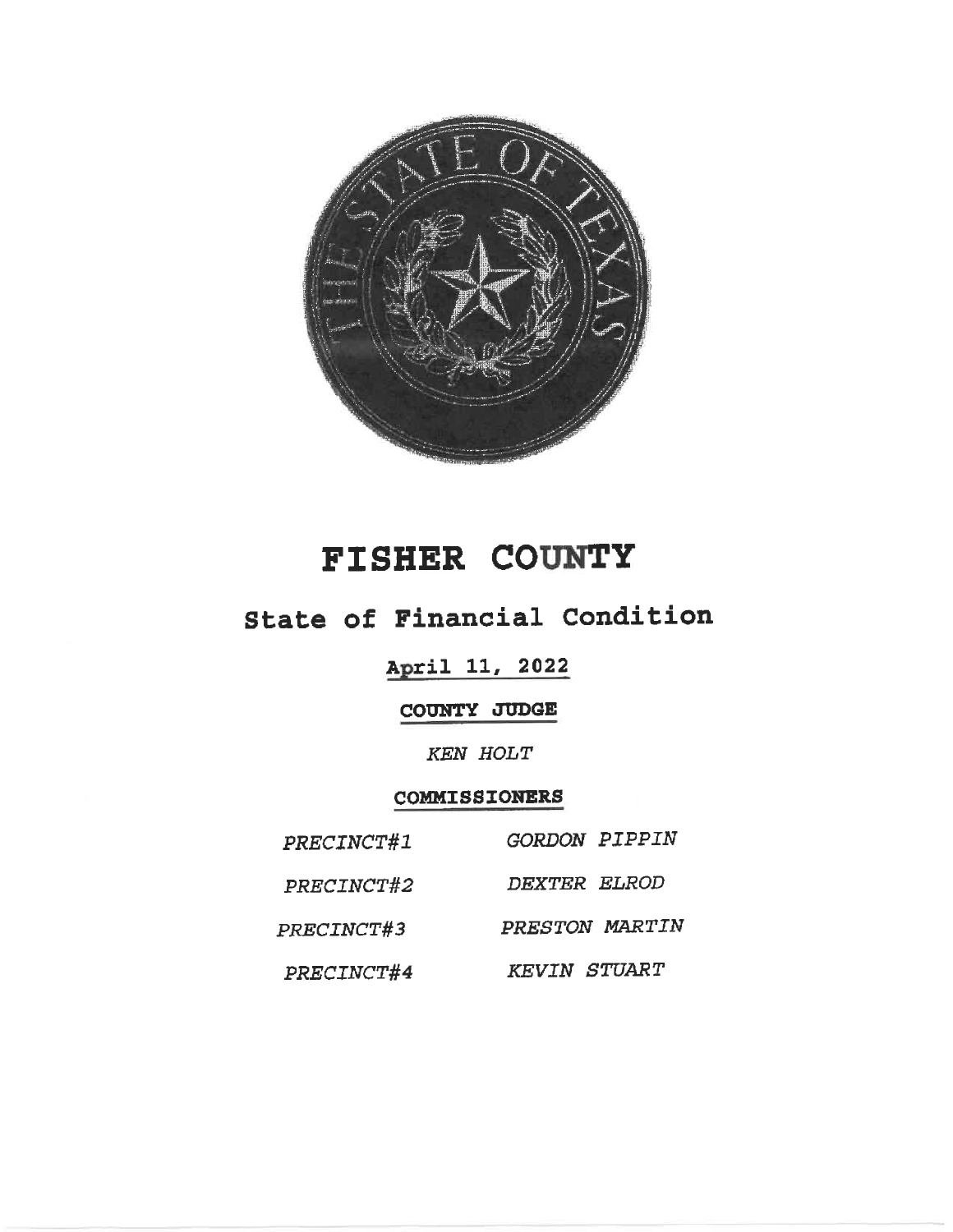

County of Fisher

P C Bac 126 Roby, Texas 19549

April 8, 2022

To The Honorable, Glen Harrison, Presiding Judge of the 32<sup>nd</sup> Judicial District Court To The Honorable Commissioners' Court of Fisher County Texas:

> **Ken Holt Gordon Pippin Dexter Elrod Preston Martin Kevin Stuart**

**County Judge** Commissioner #1 Commissioner #2 Commissioner #3 **Commissioner #4** 

Gentlemen:

In compliance with Sec. 114.025, Local Government Code, I herewith present my monthly report on the financial condition of Fisher County, setting forth all the facts of interest and showing further the condition of each account on the books.

Respectfully submitted, Becky Maul

**County Auditor**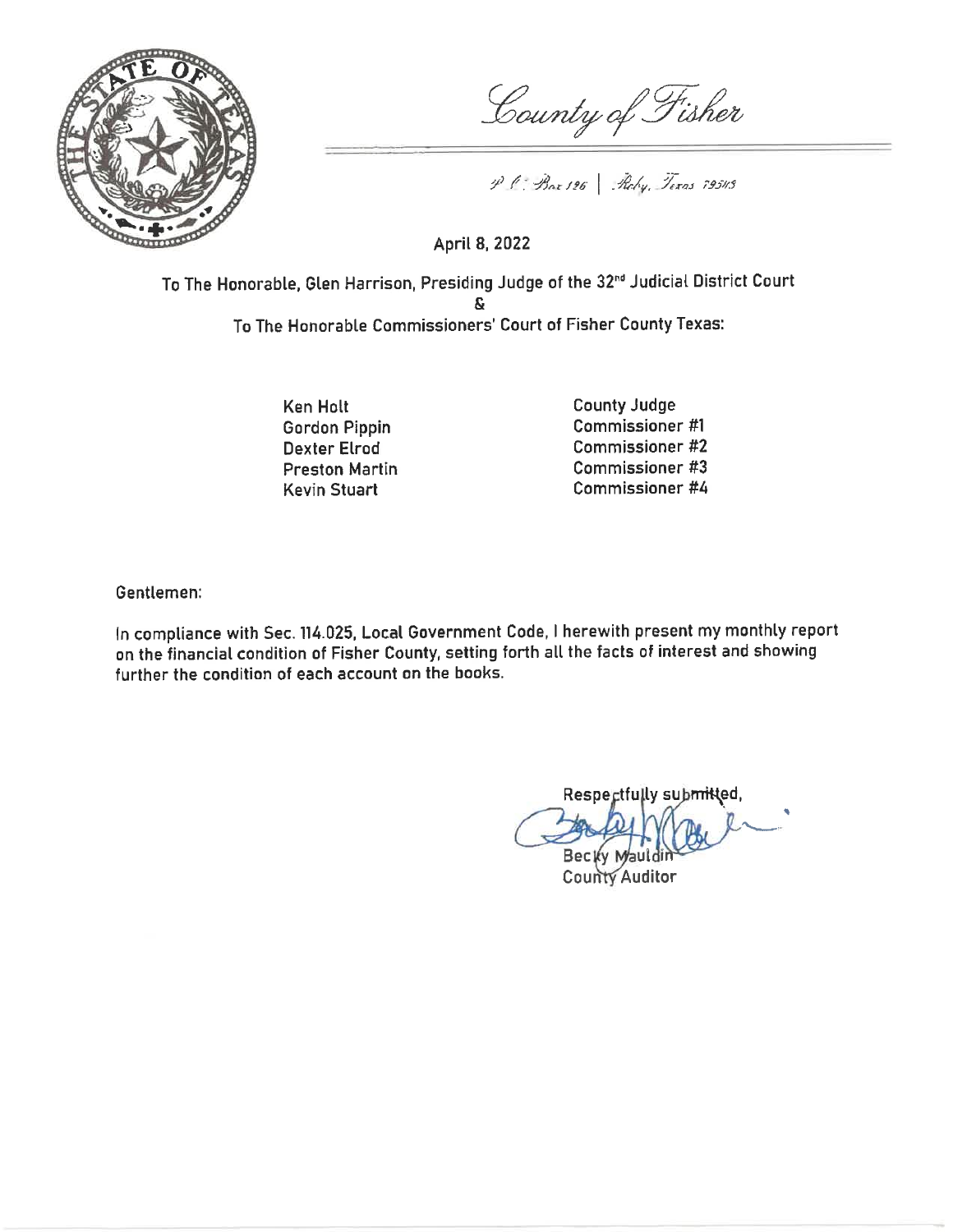|                     | ACCOUNT NO ACCOUNT-TITLE                                                                        | ORIGINAL                      | AMENDED<br>BUDGET-AMOUNT BUDGET-AMOUNT YEAR-TO-DATE | ENCUMBERED | ACTIVITY<br>YEAR-TO-DATE MONTH-TO-DATE | ACTIVITY     | <b>CURRENT USED</b><br>BALANCE PCT     |                |
|---------------------|-------------------------------------------------------------------------------------------------|-------------------------------|-----------------------------------------------------|------------|----------------------------------------|--------------|----------------------------------------|----------------|
|                     | REPORTING FUND: 0010 GENERAL FUND                                                               |                               |                                                     |            |                                        |              | EFFECTIVE MONTH - 04                   |                |
| 0100 CASH ACCOUNTS  |                                                                                                 |                               |                                                     |            |                                        |              |                                        |                |
|                     |                                                                                                 |                               |                                                     |            |                                        |              |                                        |                |
|                     | 10-100-100 CFC: GENERAL FUND<br>10-100-130 MONEY MARKET CHECKING                                |                               |                                                     |            | 2,501,923.84<br>201.98                 | 0.00         | 53,638.95 - 4,970,589.18<br>232,868.86 |                |
|                     | 10-100-185 DUE FROM I&S FUND                                                                    |                               |                                                     |            | 0.00                                   | 0.00         | 133,602.02                             |                |
|                     | 10-100-201 CERTIFICATE OF DEPOSIT - 1                                                           |                               |                                                     |            | 80.24                                  | 0.00         | 156,665.96                             |                |
|                     | 10-100-202 CERTIFICATE OF DEPOSIT - 2                                                           |                               |                                                     |            | 80.24                                  | 0.00         | 156,665.96                             |                |
|                     | 10-100-203 CERTIFICATE OF DEPOSIT - 3                                                           |                               |                                                     |            | 80.24                                  | 0.00         | 156,665.96                             |                |
|                     | 10-100-204 CERTIFICATE OF DEPOSIT - 4                                                           |                               |                                                     |            | 80.24                                  | 0.00         | 156,665.96                             |                |
|                     | 10-100-205 CERTIFICATE OF DEPOSIT - 5                                                           |                               |                                                     |            | 80.24                                  | 0.00         | 156,665.96                             |                |
|                     | 10-100-206 CERTIFICATE OF DEPOSIT - 6                                                           |                               |                                                     |            | 136.74                                 | 0.00         | 258,410.51                             |                |
|                     | 10-100-211 REIMBURSEMENT CLEARING<br>10-100-230 DISTRICT CLERK EFILE                            |                               |                                                     |            | 0.00<br>$373.53-$                      | 0.00<br>0.00 | 0.00<br>503.15                         |                |
|                     | 10-100-231 COUNTY CLERK EFILE                                                                   |                               |                                                     |            | 200.76                                 | 0.00         | 1,961.78                               |                |
|                     | 10-100-232 JP CREDIT CARD                                                                       |                               |                                                     |            | 2,430.22                               | 0.00         | 4,830.21                               |                |
|                     | 10-100-280 DELINQUENT TAXES RECEIVABLE                                                          |                               |                                                     |            | 0.00                                   | 0.00         | 111,890.40                             |                |
|                     | 10-100-285 ALLOWANCE-UNCOLLETABLE TAXES                                                         |                               |                                                     |            | 0.00                                   | 0.00         | $24,417.30-$                           |                |
|                     | 10-100-290 DUE FROM APPRAISAL DISTRICT                                                          |                               |                                                     |            | 0.00                                   | 0.00         | 0.00                                   |                |
|                     | CASH ACCOUNTS                                                                                   |                               |                                                     |            | 2,504,921.21                           |              | 53,638.95- 6,473,568.61                |                |
|                     | 0300 GENERAL REVENUE ACCOUNTS                                                                   |                               |                                                     |            |                                        |              |                                        |                |
|                     | 10-300-100 ADVALOREM TAXES                                                                      | 2, 453, 327.00 2, 453, 327.00 |                                                     |            | 3,008,766.75                           | 0.00         | 555, 439. 75+ 123                      |                |
|                     | 10-300-104 TDEM GRANT                                                                           | 0.00                          | 0.00                                                |            | 0.00                                   | 0.00         | 0.00                                   |                |
|                     | 10-300-105 DELINQUENT ADVALOREM TAXES                                                           | 0.00                          | 0.00                                                |            | 0.00                                   | 0.00         | 0.00                                   |                |
|                     | 10-300-106 DC EFILE CLEARING ACCOUNT                                                            | 0.00                          | 0.00                                                |            | 0.00                                   | 0.00         | 0.00                                   |                |
|                     | 10-300-107 CC EFILE CLEARING ACCOUNT                                                            | 0.00                          | 0.00                                                |            | 0.00                                   | 0.00         | 0.00                                   |                |
|                     | 10-300-108 JP C-CARD CLEARING ACCOUNT                                                           | 0.00                          | 0.00                                                |            | 0.00                                   | 0.00         | 0.00                                   |                |
|                     | 10-300-109 CREDIT CARD INTEREST EARNED                                                          | 15.00                         | 15.00                                               |            | 8.55                                   | 0.00         | 6.45                                   | 57             |
|                     | 10-300-149 APPRAISAL DIST EXCESS REFUND                                                         | 0.00                          | 0.00                                                |            | 0.00                                   | 0.00         | 0.00                                   |                |
|                     | 10-300-150 OTHER INCOME                                                                         | 20.00                         | 20.00                                               |            | 0.00                                   | 0.00         | 20.00                                  | 0 <sub>0</sub> |
|                     | 10-300-151 TAX COLLECTOR ANNUAL SALES TAX COMM                                                  | 7,600.00                      | 7,600.00                                            |            | 0.00                                   | 0.00         | 7,600.00                               | 0 <sub>0</sub> |
|                     | 10-300-152 MISC REIMBURSEMENTS                                                                  | 100.00                        | 100.00                                              |            | 0.00                                   | 0.00         | 100.00                                 | 0 <sub>0</sub> |
|                     | 10-300-153 DPS REIMBURSEMENTS/PHONE& INTERNET<br>10-300-155 DRUG FOR REIMBURSING GF JAIL ASSIST | 2,536.00<br>0.00              | 2,536.00<br>0.00                                    |            | 0.00<br>0.00                           | 0.00<br>0.00 | 2,536.00<br>0.00                       | 0 <sub>0</sub> |
|                     | 10-300-156 DRUG FOR REIMBURSING FICA                                                            | 0.00                          | 0.00                                                |            | 0.00                                   | 0.00         | 0.00                                   |                |
|                     | 10-300-157 DRUG FOR REIMBURSING RETIREMENT                                                      | 0.00                          | 0.00                                                |            | 0.00                                   | 0.00         | 0.00                                   |                |
|                     | 10-300-180 INTEREST EARNED                                                                      | 5,000.00                      | 5,000.00                                            |            | 3,769.83                               | 0.00         | 1,230.17                               | 75             |
|                     | 10-300-185 INSURANCE PROCEEDS                                                                   | 0.00                          | 0.00                                                |            | 5,638.06                               | 0.00         | $5,638.06+$                            |                |
|                     | 10-300-190 INTEREST EARNED CD'S                                                                 | 1,750.00                      | 1,750.00                                            |            | 537.94                                 | 0.00         | 1,212.06                               | 31             |
|                     | 10-300-195 INSURANCE REMIBURSEMENTS                                                             | 1,000.00                      | 1,000.00                                            |            | 0.00                                   | 0.00         | 1,000.00                               | 0 <sub>0</sub> |
|                     | 10-300-200 COUNTY RESTITUTION INCOME                                                            | 0.00                          | 0.00                                                |            | 2,597.00                               | 0.00         | $2,597.00+$                            |                |
|                     | 10-300-204 OIL & GAS INCOME                                                                     | 3,300.00                      | 3,300.00                                            |            | 3,413.51                               | 0.00         | 113.51+ 103                            |                |
|                     | 10-300-205 GAS PIPELINE INCOME                                                                  | 0.00                          | 0.00                                                |            | 0.00                                   | 0.00         | 0.00                                   |                |
|                     | 10-300-206 NSF INCOME                                                                           | 0.00                          | 0.00                                                |            | 0.00                                   | 0.00         | 0.00                                   |                |
|                     | 10-300-212 HEALTHY COUNTY INCOME                                                                | 0.00                          | 0.00                                                |            | 0.00                                   | 0.00         | 0.00                                   |                |
|                     | 10-300-214 COURT APPT ATTY - C & D CLERK                                                        | 400.00<br>750.00              | 400.00                                              |            | 140.00                                 | 0.00         | 260.00                                 | 35             |
|                     | 10-300-216 JUROR REIMBURSEMENT<br>10-300-218 TX-TF-IND DEFENSE GRANT 2019                       | 5,100.00                      | 750.00                                              |            | 816.00<br>0.00                         | 0.00<br>0.00 | $66.00 + 109$<br>5,100.00              | 0 <sup>0</sup> |
|                     | 10-300-222 AD LITEM TAX SUITS                                                                   | 0.00                          | 5,100.00<br>0.00                                    |            | 23.75                                  | 0.00         | $23.75+$                               |                |
|                     | 10-300-224 OUT OF COUNTY SHERIFF CITATIONS                                                      | 0.00                          | 0.00                                                |            | 0.00                                   | 0.00         | 0.00                                   |                |
|                     | 10-300-225 OUT OF COUNTY SHERIFF SERVICE                                                        | 675.00                        | 675.00                                              |            | 700.00                                 | 0.00         | $25.00 + 104$                          |                |
|                     | 10-300-226 INSURANCE BUILDING REPAIRS                                                           | 0.00                          | 0.00                                                |            | 0.00                                   | 0.00         | 0.00                                   |                |
|                     | 10-300-228 UNCLAIMED PROPERTY REFUND                                                            | 0.00                          | 0.00                                                |            | 0.00                                   | 0.00         | 0.00                                   |                |
|                     | 10-300-229 VOL FIRE DEPT DONATIONS                                                              | 0.00                          | 0.00                                                |            | 0.00                                   | 0.00         | 0.00                                   |                |
|                     | 10-300-230 TOBACCO SETTLEMENT INCOME                                                            | 43.00                         | 43.00                                               |            | 0.00                                   | 0.00         | 43.00                                  | 0 <sub>0</sub> |
|                     | 10-300-231 FISHER COUNTY SHERIFF'S POSSE                                                        | 2.00                          | 2.00                                                |            | 1.00                                   | 0.00         | 1.00                                   | 50             |
|                     | 10-300-232 WIND FARM TAX ABATEMENTS                                                             | 704,627.00                    | 704,627.00                                          |            | 719,584.96                             | 0.00         | 14,957.96+ 102                         |                |
|                     | 10-300-234 SHERIFF - DRUG FORF REIMBURSEMENT                                                    | 0.00                          | 0.00                                                |            | 0.00                                   | 0.00         | 0.00                                   |                |
|                     | 10-300-236 SHERIFF - MISC INCOME                                                                | 300.00                        | 300.00                                              |            | 30.00                                  | 0.00         | 270.00 10                              |                |
|                     | 10-300-237 SHERIFF BODY ARMOR GRANT                                                             | 0.00                          | 0.00                                                |            | 0.00                                   | 0.00         | 0.00                                   |                |
|                     | 10-300-239 SB1849 PRISONER SAFETY FUND GRANT                                                    | 0.00                          | 0.00                                                |            | 0.00                                   | 0.00         | 0.00                                   |                |
|                     | 10-300-241 SHERIFF SALE INCOME                                                                  | 150.00                        | 150.00                                              |            | 400.54                                 | 0.00         | $250.54 + 267$                         |                |
|                     | 10-300-242 NEW AG BARN 2020<br>10-300-245 HAVA CARES ACT - 2020                                 | 0.00<br>0.00                  | 0.00<br>0.00                                        |            | 0.00<br>0.00                           | 0.00<br>0.00 | 0.00<br>0.00                           |                |
|                     | 10-300-250 HAVA SECURITY GRANT                                                                  | 0.00                          | 0.00                                                |            | 0.00                                   | 0.00         | 0.00                                   |                |
|                     | $10-300-713$ BUILDING RENT - APPRAISAL DIST $10.00$                                             |                               | 10.00                                               |            | 10.00                                  | 0.00         | 0.00 100                               |                |
|                     | GENERAL REVENUE ACCOUNTS 3,186,705.00 3,186,705.00 0.00 3,746,437.89 0.00                       |                               |                                                     |            |                                        |              | 559, 732.89+ 118                       |                |
| 0310 FEES OF OFFICE |                                                                                                 |                               |                                                     |            |                                        |              |                                        |                |
|                     |                                                                                                 |                               |                                                     |            |                                        |              |                                        |                |
|                     | 10-310-400 FEES - COUNTY JUDGE                                                                  | 100.00                        | 100.00                                              |            | 42.00                                  | 0.00         | 58.00                                  | -42            |
|                     | 10-310-410 FEES - COUNTY CLERK                                                                  | 85,000.00                     | 85,000.00                                           |            | 61,507.55                              | 0.00         | 23,492.45                              | -72            |
|                     | 10-310-420 FEES - COUNTY & DISTRICT COURT                                                       | 500.00                        | 500.00                                              |            | 215.00                                 | 0.00         | 285.00                                 | 43             |
|                     | 10-310-425 FEES - DISTRICT CLERK                                                                | 6,100.00                      | 6,100.00                                            |            | 7,445.89                               | 0.00         | 1,345.89+ 122                          |                |

04-07-2022\*\*BUDGET ANALYSIS USAGE REPORT \*\* ASSET, INCOME, & EXPENSE ACCOUNTS PAGE 1<br>TIME:01:27 PM - EFFECTIVE MONTH:04

TIME:  $01:27$  PM - EFFECTIVE MONTH:  $04$ 

-------------------------------------------------------------------------------------------------------------------------------------------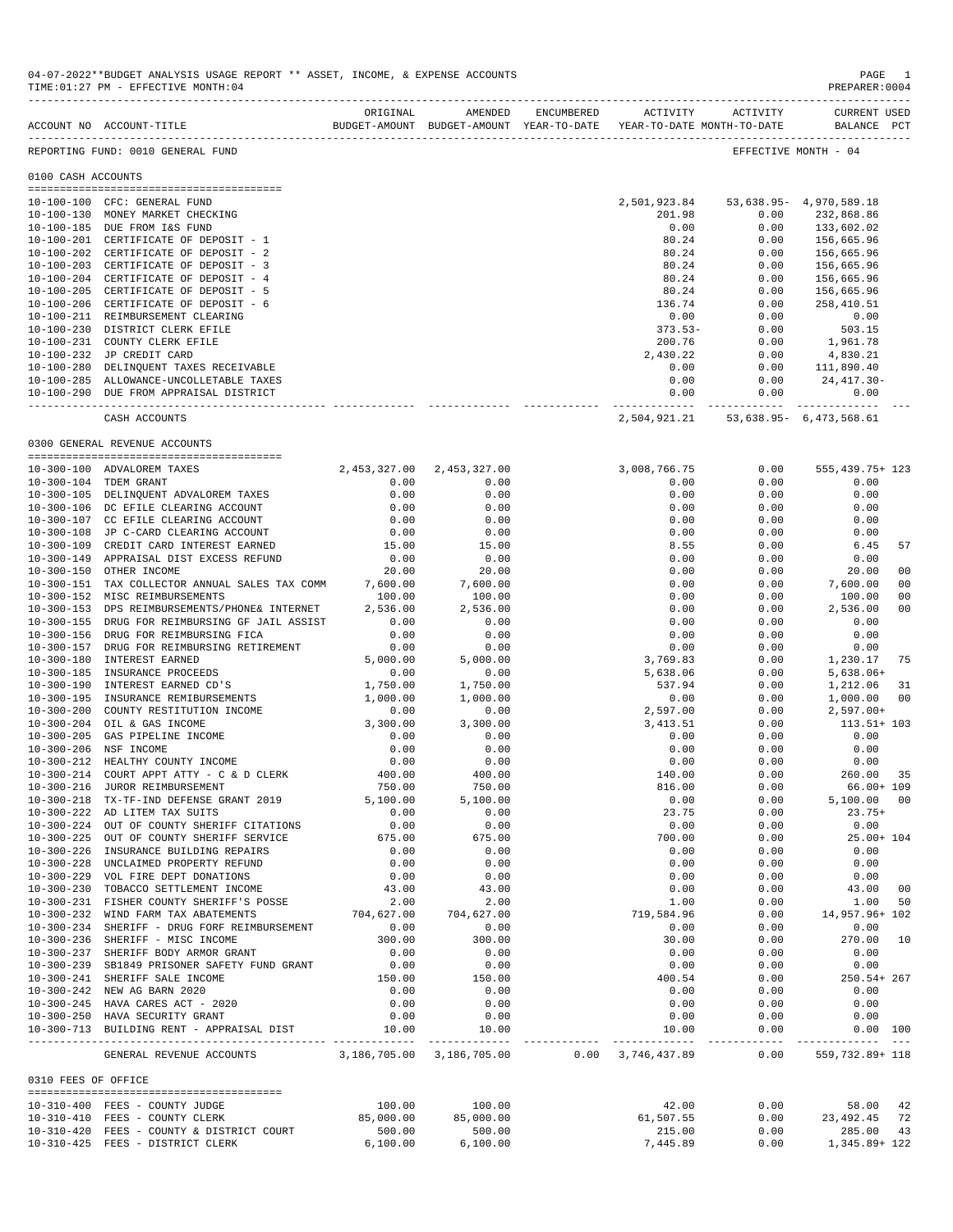|                      | 04-07-2022**BUDGET ANALYSIS USAGE REPORT ** ASSET, INCOME, & EXPENSE ACCOUNTS<br>TIME: 01:27 PM - EFFECTIVE MONTH: 04 |                             |                                                     |                   |                                        |                       | PAGE<br>PREPARER: 0004             |                |
|----------------------|-----------------------------------------------------------------------------------------------------------------------|-----------------------------|-----------------------------------------------------|-------------------|----------------------------------------|-----------------------|------------------------------------|----------------|
|                      | ACCOUNT NO ACCOUNT-TITLE                                                                                              | ORIGINAL                    | AMENDED<br>BUDGET-AMOUNT BUDGET-AMOUNT YEAR-TO-DATE | ENCUMBERED        | ACTIVITY<br>YEAR-TO-DATE MONTH-TO-DATE | ACTIVITY              | <b>CURRENT USED</b><br>BALANCE PCT |                |
|                      | REPORTING FUND: 0010 GENERAL FUND                                                                                     |                             |                                                     |                   |                                        |                       | EFFECTIVE MONTH - 04               |                |
|                      | 10-310-426 FEES - DIST CLERK TAX RESEARCH<br>10-310-427 REPAYMENT OF REWARD FINE                                      | 850.00<br>0.00              | 850.00<br>0.00                                      |                   | 405.80<br>0.00                         | 0.00<br>0.00          | 444.20<br>0.00                     | 48             |
|                      | 10-310-430 FEES - JP #1                                                                                               | 40,000.00                   | 40,000.00                                           |                   | 13,909.93                              | 0.00                  | 26,090.07                          | 35             |
|                      | 10-310-432 FEES - JP ATTY DELINQUENT COL                                                                              | 1,700.00                    | 1,700.00                                            |                   | 3, 311.18                              | 0.00                  | 1,611.18+ 195                      |                |
|                      | 10-310-433 FEES - JP WRIT OF POSSESS                                                                                  | 0.00                        | 0.00                                                |                   | 0.00                                   | 0.00                  | 0.00                               |                |
|                      | 10-310-440 FEES - COUNTY ATTORNEY                                                                                     | 201.00                      | 201.00                                              |                   | 124.65                                 | 0.00                  | 76.35                              | 62             |
|                      | 10-310-445 FEES - TAX COLLECTOR                                                                                       | 9,800.00                    | 9,800.00                                            |                   | 4,657.75                               | 0.00                  | 5,142.25                           | 48             |
|                      | 10-310-447 FEES - TITLE<br>10-310-448 FEES - LIQUOR LICENSE                                                           | 3,200.00                    | 3,200.00<br>320.00                                  |                   | 1,300.00<br>0.00                       | 0.00                  | 1,900.00<br>320.00                 | 41<br>00       |
|                      | 10-310-450 FEES - FAMILY PROTECTION                                                                                   | 320.00<br>0.00              | 0.00                                                |                   | 0.00                                   | 0.00<br>0.00          | 0.00                               |                |
|                      | 10-310-451 FEES - CHILD CARE                                                                                          | 0.00                        | 0.00                                                |                   | 0.00                                   | 0.00                  | 0.00                               |                |
|                      | 10-310-455 FEES - SHERIFF                                                                                             | 8,500.00                    | 8,500.00                                            |                   | 2,640.65                               | 0.00                  | 5,859.35                           | 31             |
|                      | 10-310-465 FEES - COUNTY COURT AT LAW JUDGE                                                                           | 0.00                        | 0.00                                                |                   | 0.00                                   | 0.00                  | 0.00                               |                |
|                      | FEES OF OFFICE                                                                                                        | ----------<br>156,271.00    | 156,271.00                                          | 0.00              | 95,560.40                              | --------<br>0.00      | ----------<br>60,710.60            | 61             |
|                      | 0320 STATE SUPPLEMENTS                                                                                                |                             |                                                     |                   |                                        |                       |                                    |                |
|                      |                                                                                                                       |                             |                                                     |                   |                                        |                       |                                    |                |
|                      | 10-320-405 SUPPLEMENT - COUNTY JUDGE                                                                                  | 25,200.00                   | 25,200.00                                           |                   | 15,308.97                              | 0.00                  | 9,891.03                           | 61             |
|                      | 10-320-420 SUPPLEMENT - COUNTY ATTORNEY                                                                               | 23, 333.00<br>.             | 23, 333.00<br>----------                            |                   | 0.00                                   | 0.00                  | 23, 333.00<br>----------           | 00             |
|                      | STATE SUPPLEMENTS                                                                                                     | 48,533.00                   | 48,533.00                                           | 0.00              | 15,308.97                              | 0.00                  | 33, 224.03                         | 32             |
| 0400 COUNTY JUDGE    |                                                                                                                       |                             |                                                     |                   |                                        |                       |                                    |                |
|                      | 10-400-100 SALARY - COUNTY JUDGE                                                                                      | 43,080.00                   | 43,080.00                                           | 0.00              | 21,539.96                              | 1,656.92              | 21,540.04                          | 50             |
|                      | 10-400-105 COUNTY JUDGE - STATE SUPPLEMENT                                                                            | 25,200.00                   | 25,200.00                                           | 0.00              | 12,599.99                              | 969.23                | 12,600.01                          | 50             |
|                      | 10-400-110 SALARY - ADMINISTRATIVE ASSISTANT                                                                          | 29,058.00                   | 29,058.00                                           | 0.00              | 14,528.84                              | 1,117.60              | 14,529.16                          | 50             |
|                      | 10-400-115 LONGEVITY PAY                                                                                              | 1,650.00                    | 1,650.00                                            | 0.00              | 0.00                                   | 0.00                  | 1,650.00                           | 00             |
|                      | 10-400-200 FICA EXPENSE                                                                                               | 7,620.00                    | 7,620.00                                            | 0.00              | 3,707.78                               | 285.24                | 3,912.22                           | 49             |
|                      | 10-400-202 TCDRS GROUP TERM LIFE<br>10-400-205 RETIREMENT                                                             | 750.00<br>8,200.00          | 750.00                                              | 0.00<br>0.00      | 357.20                                 | 26.96                 | 392.80                             | 48<br>49       |
|                      | 10-400-210 MEDICAL INSURANCE                                                                                          | 20,940.00                   | 8,200.00<br>20,940.00                               | 0.00              | 4,005.43<br>10,390.56                  | 308.11<br>865.88      | 4,194.57<br>10,549.44              | 50             |
| $10 - 400 - 300$     | TRAVEL & SCHOOL                                                                                                       | 2,500.00                    | 2,500.00                                            | 55.72             | 395.20                                 | 0.00                  | 2,049.08                           | 18             |
| 10-400-305 SUPPLIES  |                                                                                                                       | 2,000.00                    | 2,000.00                                            | 30.39             | 506.90                                 | 8.75                  | 1,462.71                           | 27             |
|                      | 10-400-310 COMMUNICATIONS                                                                                             | 700.00                      | 700.00                                              | 0.00              | 265.33                                 | 0.00                  | 434.67                             | 38             |
|                      | 10-400-315 BONDS & NOTARY                                                                                             | 1,420.00                    | 1,420.00                                            | 100.00            | 0.00                                   | 0.00                  | 1,320.00                           | 07             |
|                      | 10-400-325 SCHOOL & DUES                                                                                              | 475.00                      | 475.00                                              | 0.00              | 475.00                                 | 0.00                  | 0.00 100                           |                |
|                      | 10-400-336 LAST YEARS BILLS 2021                                                                                      | 0.00<br>.                   | 0.00<br>-----------                                 | 534.75<br>------- | 393.24<br>------------                 | 0.00<br>------------- | $927.99 -$<br>-----------          |                |
|                      | COUNTY JUDGE                                                                                                          | 143,593.00                  | 143,593.00                                          | 720.86            | 69,165.43                              | 5,238.69              | 73,706.71                          | - 49           |
| 0410 COUNTY CLERK    |                                                                                                                       |                             |                                                     |                   |                                        |                       |                                    |                |
|                      | 10-410-100 SALARY - COUNTY CLERK                                                                                      | 41,080.00                   | 41,080.00                                           | 0.00              | 20,540.00                              | 1,580.00              | 20,540.00                          | 50             |
|                      | 10-410-105 LONGEVITY PAY                                                                                              | 3,300.00                    | 3,300.00                                            | 0.00              | 0.00                                   | 0.00                  | 3,300.00                           | 0 <sup>0</sup> |
|                      | $10-410-110$ SALARY - ADMINISTRATIVE ASSISTANT<br>$10-410-115$ PHONE ALLOWANCE<br>$10-410-200$ FICA EXPENSE           | 29,058.00                   | 29,058.00                                           | 0.00              | 14,528.85                              | 1,117.60              | 14,529.15                          | 50             |
|                      | 10-410-200 FICA EXPENSE                                                                                               | 360.00<br>5,650.00          | 360.00<br>5,650.00                                  | 0.00<br>0.00      | 179.92<br>2,696.59                     | 13.84<br>207.43       | 180.08<br>2,953.41                 | 50<br>48       |
|                      | 10-410-202 TCDRS GROUP TERM LIFE                                                                                      | 560.00                      | 560.00                                              | 0.00              | 258.75                                 | 19.53                 | 301.25 46                          |                |
|                      | 10-410-205 RETIREMENT                                                                                                 | 6,080.00                    | 6,080.00                                            | 0.00              | 2,900.95                               | 223.15                | 3,179.05 48                        |                |
|                      | 10-410-210 MEDICAL INSURANCE                                                                                          | 20,940.00                   | 20,940.00                                           | 0.00              | 10,236.48                              | 853.04                | 10,703.52 49                       |                |
|                      | 10-410-300 TRAVEL & SCHOOL                                                                                            | 2,500.00                    | 2,500.00                                            | 293.58            | 651.67                                 | 15.48                 | 1,554.75                           | 38             |
| 10-410-305 SUPPLIES  |                                                                                                                       | 2,000.00                    | 2,000.00                                            | 0.00              | 2,059.28                               | 0.00                  | 59.28-103                          |                |
| 10-410-315 BONDS     | 10-410-325 ELECTION SCHOOL                                                                                            | 100.00                      | 100.00<br>1,500.00                                  | 0.00<br>0.00      | 0.00<br>36.96                          | 0.00                  | 100.00 00                          |                |
|                      | 10-410-330 SOFTWARE MAINTENANCE                                                                                       | 1,500.00<br>10,140.00       | 10,140.00                                           | 985.00            | 4,925.00                               | 0.00<br>0.00          | 1,463.04 02<br>4,230.00            | 58             |
|                      | COUNTY CLERK                                                                                                          | _____________<br>123,268.00 | 123,268.00                                          | 1,278.58          |                                        | 59,014.45 4,030.07    | 62,974.97 49                       |                |
| 0420 DISTRICT CLERK  |                                                                                                                       |                             |                                                     |                   |                                        |                       |                                    |                |
|                      |                                                                                                                       |                             |                                                     |                   |                                        |                       |                                    |                |
| 10-420-115 LONGEVITY | 10-420-100 SALARY - DISTRICT CLERK                                                                                    | 41,080.00<br>750.00         | 41,080.00<br>750.00                                 | 0.00<br>0.00      | 20,540.00<br>0.00                      | 1,580.00<br>0.00      | 20,540.00<br>750.00 00             | 50             |
|                      | 10-420-120 SALARY - ADMINISTRATIVE ASSISTANT                                                                          | 10,400.00                   | 10,400.00                                           | 0.00              | 4,867.50                               | 425.00                | 5,532.50                           | 47             |
|                      | 10-420-200 FICA EXPENSE                                                                                               | 3,990.00                    | 3,990.00                                            | 0.00              | 1,888.52                               | 148.78                | 2,101.48                           | 47             |
|                      | 10-420-202 TCDRS GROUP TERM LIFE                                                                                      | 400.00                      | 400.00                                              | 0.00              | 186.58                                 | 14.44                 | 213.42                             | 47             |
|                      | 10-420-205 RETIREMENT                                                                                                 | 4,290.00                    | 4,290.00                                            | 0.00              | 2,091.00                               | 165.01                | 2,199.00                           | 49             |
|                      | 10-420-210 MEDICAL INSURANCE<br>10-420-300 TRAVEL/SCHOOL/TUITION/DUES                                                 | 10,470.00<br>2,500.00       | 10,470.00<br>2,500.00                               | 0.00<br>0.00      | 5,195.28<br>1,006.97                   | 432.94<br>0.00        | 5,274.72<br>1,493.03               | 50<br>40       |
| 10-420-305 SUPPLIES  |                                                                                                                       | 2,000.00                    | 2,000.00                                            | 400.00            | 982.38                                 | 8.49                  | 617.62                             | 69             |
| 10-420-315 BONDS     |                                                                                                                       | 250.00                      | 250.00                                              | 119.00            | 0.00                                   | 0.00                  | 131.00                             | 48             |
|                      | 10-420-320 SOFTWARE MAINTENANCE                                                                                       | 3,960.00                    | 3,960.00                                            | 330.00            | 2,310.00                               | 0.00                  | 1,320.00                           | 67             |
|                      | 10-420-336 LAST YEARS BILLS 2021                                                                                      | 0.00                        | 0.00                                                | 68.77             | 0.00                                   | 0.00                  | $68.77-$                           |                |
|                      | DISTRICT CLERK                                                                                                        | ----------<br>80,090.00     | ------------<br>80,090.00                           | 917.77            | .<br>39,068.23                         | 2,774.66              | 40,104.00                          | 50             |
|                      |                                                                                                                       |                             |                                                     |                   |                                        |                       |                                    |                |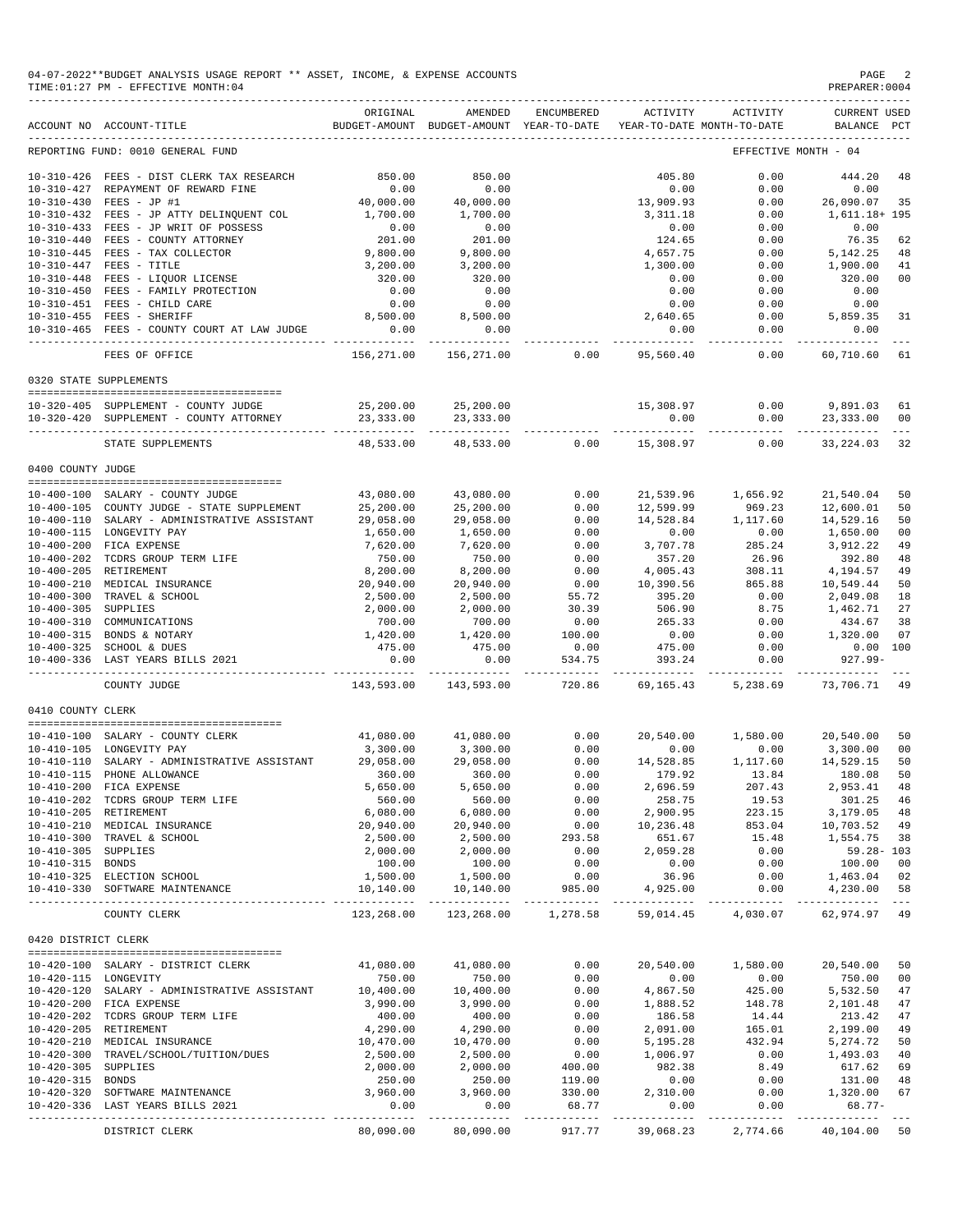|                                          | 04-07-2022**BUDGET ANALYSIS USAGE REPORT ** ASSET, INCOME, & EXPENSE ACCOUNTS<br>TIME: 01:27 PM - EFFECTIVE MONTH: 04 |                              |                                                                                |                        |                            |                                   | PAGE<br>PREPARER: 0004             | 3                   |
|------------------------------------------|-----------------------------------------------------------------------------------------------------------------------|------------------------------|--------------------------------------------------------------------------------|------------------------|----------------------------|-----------------------------------|------------------------------------|---------------------|
|                                          | ACCOUNT NO ACCOUNT-TITLE                                                                                              | ORIGINAL                     | AMENDED<br>BUDGET-AMOUNT BUDGET-AMOUNT YEAR-TO-DATE YEAR-TO-DATE MONTH-TO-DATE | ENCUMBERED             |                            | ACTIVITY ACTIVITY                 | <b>CURRENT USED</b><br>BALANCE PCT |                     |
|                                          | REPORTING FUND: 0010 GENERAL FUND                                                                                     |                              |                                                                                |                        |                            |                                   | EFFECTIVE MONTH - 04               |                     |
|                                          | 0430 JUSTICE OF THE PEACE #1                                                                                          |                              |                                                                                |                        |                            |                                   |                                    |                     |
|                                          | 10-430-100 SALARY - JUSTICE OF THE PEACE #1                                                                           | 41,080.00                    | 41,080.00                                                                      | 0.00                   | 20,540.00                  | 1,580.00                          | 20,540.00                          | 50                  |
|                                          | 10-430-105 LONGEVITY PAY                                                                                              | 750.00                       | 750.00                                                                         | 0.00                   | 0.00                       | 0.00                              | 750.00                             | 0 <sub>0</sub>      |
|                                          | 10-430-109 SALARY - TRAVEL EXPENSE                                                                                    | 3,000.00                     | 3,000.00                                                                       | 0.00                   | 1,499.94                   | 115.38                            | 1,500.06                           | 50                  |
|                                          | 10-430-110 SALARY - ADMINISTRATIVE ASSISTANT 29,058.00                                                                |                              | 29,058.00                                                                      | 0.00                   |                            | 14,528.83 1,117.61                | 14,529.17                          | 50                  |
|                                          | 10-430-200 FICA EXPENSE                                                                                               | 5,660.00                     | 5,660.00                                                                       | 0.00                   | 2,773.23                   | 213.17                            | 2,886.77                           | 49                  |
|                                          | 10-430-202 TCDRS GROUP TERM LIFE                                                                                      | 560.00                       | 560.00                                                                         | 0.00                   | 268.42                     | 20.26                             | 291.58                             | 48                  |
|                                          | 10-430-205 RETIREMENT<br>10-430-210 MEDICAL INSURANCE                                                                 | 6,090.00                     | 6,090.00                                                                       | 0.00                   | 3,009.63                   | 231.51                            | 3,080.37                           | 49                  |
|                                          | 10-430-300 TRAVEL/SCHOOL/TUITION/DUES                                                                                 | 20,940.00<br>2,500.00        | 20,940.00<br>2,500.00                                                          | 0.00<br>0.00           | 10,390.56<br>1,260.00      | 865.88<br>0.00                    | 10,549.44<br>1,240.00              | 50<br>50            |
| 10-430-305 SUPPLIES                      |                                                                                                                       | 2,000.00                     | 2,000.00                                                                       | 57.44                  | 265.19                     | 0.00                              | 1,677.37                           | 16                  |
|                                          | 10-430-310 COMMUNICATIONS                                                                                             | 700.00                       | 700.00                                                                         | 0.00                   | 265.33                     | 0.00                              | 434.67                             | 38                  |
| 10-430-315 BONDS                         |                                                                                                                       | 200.00                       | 200.00                                                                         | 0.00                   | 0.00                       | 0.00                              | 200.00                             | 0 <sub>0</sub>      |
|                                          | 10-430-320 VIDEO MAGISTRATE OR LAW BOOKS                                                                              | 4,000.00                     | 4,000.00                                                                       | 0.00                   | 198.80                     | 0.00                              | 3,801.20                           | 05                  |
|                                          | 10-430-330 SOFTWARE MAINTENANCE                                                                                       | 5,100.00                     | 5,100.00                                                                       | 250.00                 | 1,500.00                   | 0.00                              | 3,350.00                           | 34                  |
|                                          | 10-430-336 LAST YEARS BILLS 2021                                                                                      | 0.00                         | 0.00                                                                           | 0.00                   | 2,054.92                   | 0.00                              | $2,054.92-$                        |                     |
| $10 - 430 - 350$                         | OUT OF COUNTY SHERIFF CITATIONS                                                                                       | 200.00<br>-----------        | 200.00                                                                         | 0.00<br>-------------  | 0.00                       | 0.00<br>-------- ------------     | 200.00                             | 0 <sub>0</sub>      |
|                                          | JUSTICE OF THE PEACE #1                                                                                               | 121,838.00                   | 121,838.00                                                                     | 307.44                 | 58, 554.85                 | 4,143.81                          | 62,975.71                          | 48                  |
|                                          | 0450 DISTRICT ATTORNEY                                                                                                |                              |                                                                                |                        |                            |                                   |                                    |                     |
|                                          | 10-450-105 SALARY - DISTRICT ATTORNEY                                                                                 |                              | 2,628.00 2,628.00                                                              | 0.00                   |                            | 1,313.52 101.04                   | 1,314.48                           | 50                  |
|                                          | 10-450-110 SALARY - ASSISTANT D.A.                                                                                    | 20,163.00                    | 20,163.00                                                                      | 0.00                   | 3,800.55                   | 292.35                            | 16,362.45                          | 19                  |
|                                          | 10-450-130 SALARY - D.A. SECRETARY                                                                                    | 6,066.00                     | 6,066.00                                                                       | 0.00                   | 3,032.64                   | 233.28                            | 3,033.36                           | 50                  |
|                                          | 10-450-132 SALARY - ASST D.A. SECRETARY                                                                               | 6,066.00                     | 6,066.00                                                                       | 0.00                   | 3,032.64                   | 233.28                            | 3,033.36                           | 50                  |
|                                          | 10-450-134 SALARY - D.A. INVESTIGATOR                                                                                 | 7,264.00                     | 7,264.00                                                                       | 0.00                   | 3,631.94                   | 279.38                            | 3,632.06                           | 50                  |
|                                          | 10-450-200 FICA EXPENSE                                                                                               | 2,938.00                     | 2,938.00                                                                       | 0.00                   | 1,132.95                   | 87.15                             | 1,805.05                           | 39                  |
|                                          | 10-450-202 TCDRS GROUP TERM LIFE                                                                                      | 284.00                       | 284.00                                                                         | 0.00                   | 108.70                     | 8.20                              | 175.30                             | 38                  |
|                                          | 10-450-205 RETIREMENT                                                                                                 | 3,159.00                     | 3,159.00                                                                       | 0.00                   | 1,219.01                   | 93.77                             | 1,939.99                           | 39                  |
|                                          | 10-450-210 MEDICAL INSURANCE                                                                                          | 9,000.00                     | 9,000.00                                                                       | 0.00                   | 5,570.00                   | 0.00                              | 3,430.00                           | 62                  |
| 10-450-300 TRAVEL<br>10-450-305 SUPPLIES |                                                                                                                       | 1,200.00<br>1,128.00         | 1,200.00<br>1,128.00                                                           | 0.00<br>0.00           | 451.30<br>635.04           | 0.00<br>0.00                      | 748.70<br>492.96                   | 38<br>56            |
|                                          | 10-450-365 CRIME VICTIMS EXPENSE                                                                                      | 1,400.00                     | 1,400.00                                                                       | 0.00                   | 0.00                       | 0.00                              | 1,400.00                           | 0 <sub>0</sub>      |
|                                          | 10-450-538 LEGAL STATEMENTS OF FACT                                                                                   | 7,500.00                     | 7,500.00                                                                       | 0.00                   | 0.00                       | 0.00                              | 7,500.00                           | 0 <sub>0</sub>      |
|                                          | DISTRICT ATTORNEY                                                                                                     | - -------------<br>68,796.00 | -------------<br>68,796.00                                                     | ------------<br>0.00   | ------------<br>23,928.29  | 1,328.45                          | 44,867.71                          | $---$<br>35         |
| 0460 COUNTY ATTORNEY                     |                                                                                                                       |                              |                                                                                |                        |                            |                                   |                                    |                     |
|                                          |                                                                                                                       |                              |                                                                                |                        |                            |                                   |                                    |                     |
|                                          | 10-460-100 SALARY - COUNTY ATTORNEY                                                                                   | 41,080.00                    | 41,080.00                                                                      | 0.00                   |                            | 20,540.00 1,580.00                | 20,540.00                          | 50                  |
|                                          | 10-460-105 COUNTY ATTY - STATE SUPPLEMENT<br>10-460-110 SALARY - ADMINISTRATIVE ASSISTANT                             | 23, 333.00<br>10,000.00      | 23,333.00<br>10,000.00                                                         | 0.00<br>0.00           | 11,666.46<br>5,055.00      | 897.42<br>510.00                  | 11,666.54<br>4,945.00              | 50<br>51            |
|                                          | 10-460-115 LONGEVITY PAY                                                                                              | 600.00                       | 600.00                                                                         | 0.00                   | 0.00                       | 0.00                              | 600.00                             | 0 <sub>0</sub>      |
|                                          | 10-460-200 FICA EXPENSE                                                                                               | 5,740.00                     | 5,740.00                                                                       | 0.00                   | 2,819.77                   | 225.98                            | 2,920.23                           | 49                  |
|                                          | 10-460-202 TCDRS GROUP TERM LIFE                                                                                      | 565.00                       | 565.00                                                                         | 0.00                   | 273.47                     | 21.51                             | 291.53                             | 48                  |
|                                          | 10-460-205 RETIREMENT                                                                                                 | 6,180.00                     | 6,180.00                                                                       | 0.00                   | 3,066.60                   | 245.86                            | 3,113.40                           | 50                  |
|                                          | 10-460-210 MEDICAL INSURANCE                                                                                          | 10,470.00                    | 10,470.00                                                                      | 0.00                   | 5,195.28                   | 432.94                            | 5, 274.72                          | 50                  |
|                                          | 10-460-300 TRAVEL/SCHOOL/TUITION                                                                                      | 2,500.00                     | 2,500.00                                                                       | 0.00                   | 536.45                     | 0.00                              | 1,963.55                           | 21                  |
| 10-460-305 SUPPLIES                      |                                                                                                                       | 2,000.00                     | 2,000.00                                                                       | 37.50                  | 130.36                     | 8.75                              | 1,832.14                           | 08                  |
| $10 - 460 - 310$                         | COMMUNICATIONS                                                                                                        | 700.00                       | 700.00                                                                         | 0.00                   | 265.33                     | 0.00                              | 434.67                             | 38                  |
| 10-460-315 BONDS                         | 10-460-336 LAST YEARS BILLS 2021                                                                                      | 250.00<br>0.00               | 250.00<br>0.00                                                                 | 0.00                   | 0.00                       | 0.00                              | 250.00                             | 0 <sub>0</sub>      |
|                                          | 10-460-370 ELECTRONIC FORMS/ LEGAL RESEARCH                                                                           | 2,000.00                     | 2,000.00                                                                       | 86.65<br>173.25        | 0.00<br>1,039.50           | 0.00<br>0.00                      | $86.65-$<br>787.25                 | 61                  |
|                                          | COUNTY ATTORNEY                                                                                                       | __________                   | . <b>.</b> .<br>105,418.00 105,418.00                                          | ---------- -<br>297.40 | .<br>50,588.22             | . _ _ _ _ _ _ _ _ _ _<br>3,922.46 | -----------<br>54, 532.38 48       |                     |
|                                          | 0470 MAINTENANCE - BUILDING & GROUNDS                                                                                 |                              |                                                                                |                        |                            |                                   |                                    |                     |
|                                          |                                                                                                                       |                              |                                                                                |                        |                            |                                   |                                    |                     |
| 10-470-305 SUPPLIES                      | 10-470-336 LAST YEARS BILL 2021                                                                                       | 6.000.00<br>0.00             | 6,000.00<br>0.00                                                               | 866.19<br>0.00         | 1,002.99<br>411.28         | 22.47<br>0.00                     | 4,130.82<br>$411.28-$              | 31                  |
|                                          | 10-470-375 COURTHOUSE MAINTENANCE                                                                                     | 20,000.00                    | 20,000.00                                                                      | 0.00                   | 5,973.83                   | 500.00                            | 14,026.17                          | 30                  |
|                                          | 10-470-376 EXTERMINATOR SERVICES                                                                                      | 5,000.00                     | 5,000.00                                                                       | 350.00                 | 1,750.00                   | 0.00                              | 2,900.00                           | 42                  |
| 10-470-380 UTILITIES                     |                                                                                                                       | 35,000.00                    | 35,000.00                                                                      | 0.00                   | 15,138.31                  | 325.74                            | 19,861.69                          | 43                  |
|                                          | 10-470-385 REPAIRS - BUILDINGS                                                                                        | 10,000.00                    | 10,000.00                                                                      | 300.00                 | 109.37                     | 0.00                              | 9,590.63                           | 04                  |
|                                          | 10-470-387 REPAIRS - AC AND HEATING                                                                                   | 15,000.00                    | 15,000.00                                                                      | 0.00                   | 0.00                       | 0.00                              | 15,000.00                          | 0 <sub>0</sub>      |
|                                          | 10-470-390 REPAIRS - FC LAW ENFORCEMENT CENTER                                                                        | 2,000.00                     | 2,000.00                                                                       | 0.00                   | 2,000.00                   | 0.00                              | 0.00 100                           |                     |
|                                          | 10-470-392 REPAIRS - EXTENSION SERVICES                                                                               | 1,000.00                     | 1,000.00                                                                       | 0.00                   | 0.00                       | 0.00                              | 1,000.00                           | 0 <sub>0</sub>      |
|                                          | 10-470-395 REPAIRS - YARD SERVICES                                                                                    | 8,400.00                     | 8,400.00                                                                       | 0.00                   | 3,900.00                   | 500.00                            | 4,500.00                           | 46                  |
|                                          | 10-470-397 REPAIRS - HISTORICAL SOCIETY                                                                               | 2,000.00<br>----------       | 4,000.00<br>-----------                                                        | 0.00<br>.              | 1,000.00<br>______________ | 0.00                              | 3,000.00                           | 25<br>$\frac{1}{2}$ |
|                                          | MAINTENANCE - BUILDING & GROUNDS                                                                                      | 104,400.00                   | 106,400.00                                                                     | 1,516.19               | 31,285.78                  | 1,348.21                          | 73,598.03                          | 31                  |
| 0480 COUNTY AUDITOR                      |                                                                                                                       |                              |                                                                                |                        |                            |                                   |                                    |                     |
|                                          | 10-480-100 SALARY - COUNTY AUDITOR                                                                                    | 45,864.00                    | 45,864.00                                                                      | 0.00                   | 22,932.00                  | 1,764.00                          | 22,932.00                          | 50                  |
|                                          |                                                                                                                       |                              |                                                                                |                        |                            |                                   |                                    |                     |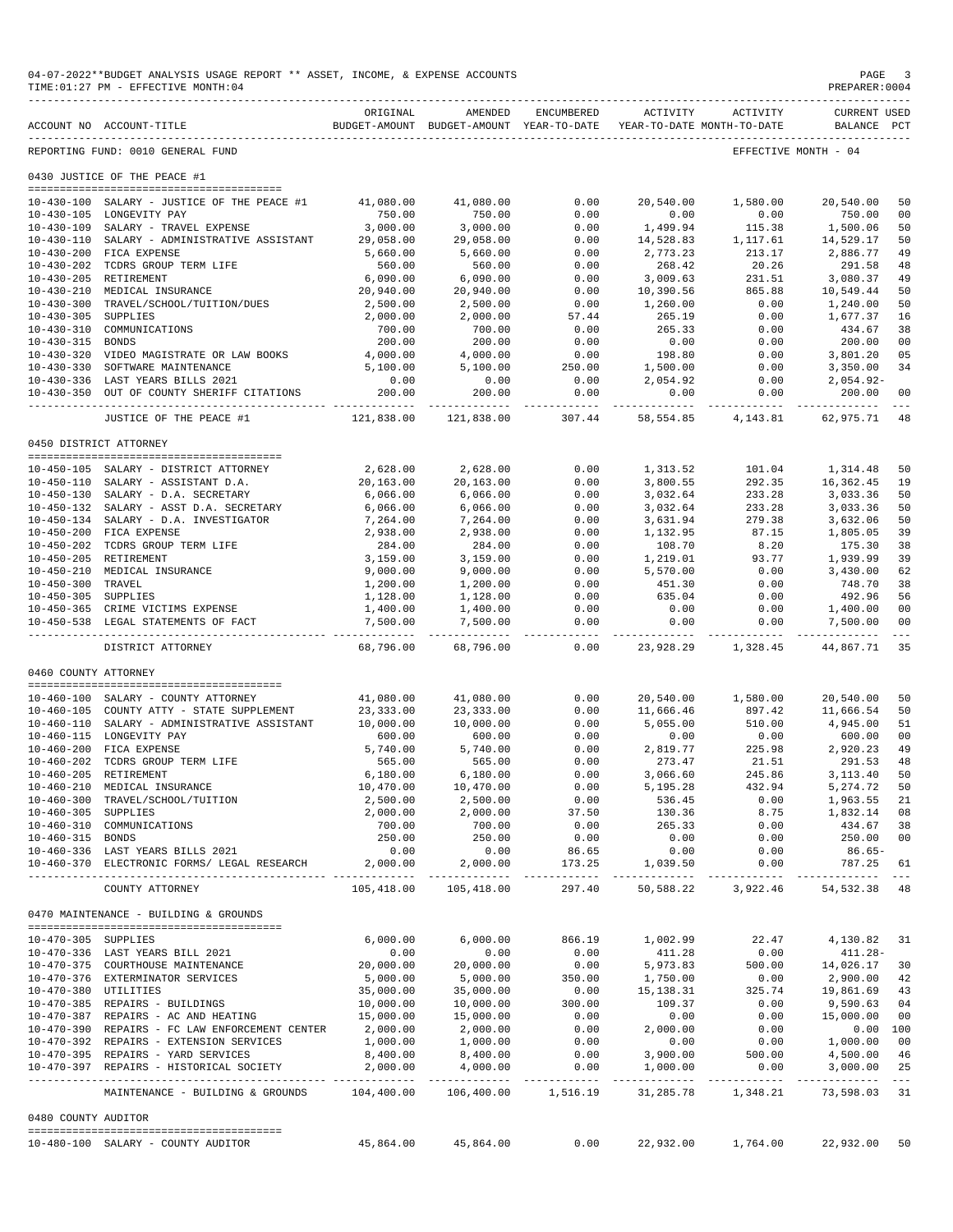|                                      | 04-07-2022**BUDGET ANALYSIS USAGE REPORT ** ASSET, INCOME, & EXPENSE ACCOUNTS<br>TIME: 01:27 PM - EFFECTIVE MONTH: 04 |                                                                            |                                                     |                        |                       |                                        | PAGE<br>PREPARER: 0004         |                                                                                                                                                                                                                                                                                                                                                                                                    |
|--------------------------------------|-----------------------------------------------------------------------------------------------------------------------|----------------------------------------------------------------------------|-----------------------------------------------------|------------------------|-----------------------|----------------------------------------|--------------------------------|----------------------------------------------------------------------------------------------------------------------------------------------------------------------------------------------------------------------------------------------------------------------------------------------------------------------------------------------------------------------------------------------------|
|                                      | ACCOUNT NO ACCOUNT-TITLE                                                                                              | ORIGINAL                                                                   | AMENDED<br>BUDGET-AMOUNT BUDGET-AMOUNT YEAR-TO-DATE | ENCUMBERED             | <b>ACTIVITY</b>       | ACTIVITY<br>YEAR-TO-DATE MONTH-TO-DATE | <b>CURRENT USED</b><br>BALANCE | $_{\rm PCT}$                                                                                                                                                                                                                                                                                                                                                                                       |
|                                      | REPORTING FUND: 0010 GENERAL FUND                                                                                     |                                                                            |                                                     |                        |                       |                                        | EFFECTIVE MONTH - 04           |                                                                                                                                                                                                                                                                                                                                                                                                    |
|                                      | 10-480-105 PHONE ALLOWANCE                                                                                            | 360.00                                                                     | 360.00                                              | 0.00                   | 179.92                | 13.84                                  | 180.08                         | 50                                                                                                                                                                                                                                                                                                                                                                                                 |
| $10 - 480 - 110$                     | SALARY - ASSISTANT AUDITOR                                                                                            | 29,647.00                                                                  | 29,647.00                                           | 0.00                   | 14,643.46             | 1,126.42                               | 15,003.54                      | 49                                                                                                                                                                                                                                                                                                                                                                                                 |
|                                      | 10-480-115 LONGEVITY PAY                                                                                              | 1,350.00                                                                   | 1,350.00                                            | 0.00                   | 0.00                  | 0.00                                   | 1,350.00                       | 00                                                                                                                                                                                                                                                                                                                                                                                                 |
|                                      | 10-480-120 SALARY - ADMINSTRATIVE ASSISTANT                                                                           | 29,058.00                                                                  | 29,058.00                                           | 0.00                   | 0.00                  | 0.00                                   | 29,058.00                      | 0 <sub>0</sub>                                                                                                                                                                                                                                                                                                                                                                                     |
|                                      | 10-480-200 FICA EXPENSE                                                                                               | 8,103.00                                                                   | 8,103.00                                            | 0.00                   | 2,857.62              | 219.62                                 | 5,245.38                       | 35                                                                                                                                                                                                                                                                                                                                                                                                 |
|                                      | 10-480-202 TCDRS GROUP TERM LIFE                                                                                      | 795.00                                                                     | 795.00                                              | 0.00                   | 277.05                | 20.91                                  | 517.95                         | 35                                                                                                                                                                                                                                                                                                                                                                                                 |
|                                      | 10-480-205 RETIREMENT<br>10-480-210 MEDICAL INSURANCE                                                                 | 8,718.00<br>31,380.00                                                      | 8,718.00<br>31,380.00                               | 0.00<br>0.00           | 3,107.26<br>10,390.56 | 239.02<br>865.88                       | 5,610.74<br>20,989.44          | 36<br>33                                                                                                                                                                                                                                                                                                                                                                                           |
| $10 - 480 - 300$                     | TRAVEL/TUITION/DUES                                                                                                   | 3,000.00                                                                   | 3,000.00                                            | 758.76                 | 1,760.22              | 0.00                                   | 481.02                         | 84                                                                                                                                                                                                                                                                                                                                                                                                 |
| 10-480-305 SUPPLIES                  |                                                                                                                       | 2,000.00                                                                   | 2,000.00                                            | 0.00                   | 1,205.36              | 0.00                                   | 794.64                         | 60                                                                                                                                                                                                                                                                                                                                                                                                 |
|                                      | 10-480-310 COMMUNICATIONS - IPAD EXPENSE                                                                              | 1,000.00                                                                   | 1,000.00                                            | 0.00                   | 493.27                | 0.00                                   | 506.73                         | 49                                                                                                                                                                                                                                                                                                                                                                                                 |
|                                      | 10-480-315 BONDS & NOTARY                                                                                             | 150.00                                                                     | 150.00                                              | 100.00                 | 0.00                  | 0.00                                   | 50.00                          | 67                                                                                                                                                                                                                                                                                                                                                                                                 |
|                                      | 10-480-400 NEW EQUIPMENT                                                                                              | 640.00                                                                     | 640.00<br>--------------                            | 0.00<br>-------------  | 0.00                  | 0.00                                   | 640.00<br>--------------       | 00<br>$\frac{1}{2} \frac{1}{2} \frac{1}{2} \frac{1}{2} \frac{1}{2} \frac{1}{2} \frac{1}{2} \frac{1}{2} \frac{1}{2} \frac{1}{2} \frac{1}{2} \frac{1}{2} \frac{1}{2} \frac{1}{2} \frac{1}{2} \frac{1}{2} \frac{1}{2} \frac{1}{2} \frac{1}{2} \frac{1}{2} \frac{1}{2} \frac{1}{2} \frac{1}{2} \frac{1}{2} \frac{1}{2} \frac{1}{2} \frac{1}{2} \frac{1}{2} \frac{1}{2} \frac{1}{2} \frac{1}{2} \frac{$ |
|                                      | COUNTY AUDITOR                                                                                                        | 162,065.00                                                                 | 162,065.00                                          | 858.76                 | 57,846.72             | 4,249.69                               | 103,359.52                     | 36                                                                                                                                                                                                                                                                                                                                                                                                 |
| 0490 COUNTY TREASURER                |                                                                                                                       |                                                                            |                                                     |                        |                       |                                        |                                |                                                                                                                                                                                                                                                                                                                                                                                                    |
|                                      | 10-490-100 SALARY - COUNTY TREASURER                                                                                  | 41,080.00                                                                  | 41,080.00                                           | 0.00                   | 20,540.00             | 1,580.00                               | 20,540.00                      | 50                                                                                                                                                                                                                                                                                                                                                                                                 |
|                                      | 10-490-105 LONGEVITY PAY                                                                                              | 0.00                                                                       | 0.00                                                | 0.00                   | 0.00                  | 0.00                                   | 0.00                           |                                                                                                                                                                                                                                                                                                                                                                                                    |
|                                      | 10-490-110 SALARY - ADMINISTRATIVE ASSISTANT                                                                          | 29,058.00                                                                  | 29,058.00                                           | 0.00                   | 14,528.85             | 1,117.60                               | 14,529.15                      | 50                                                                                                                                                                                                                                                                                                                                                                                                 |
|                                      | 10-490-200 FICA EXPENSE                                                                                               | 5,740.00                                                                   | 5,740.00                                            | 0.00                   | 2,682.81              | 206.37                                 | 3,057.19                       | 47                                                                                                                                                                                                                                                                                                                                                                                                 |
|                                      | 10-490-202 TCDRS GROUP TERM LIFE                                                                                      | 570.00                                                                     | 570.00                                              | 0.00                   | 257.39                | 19.43                                  | 312.61                         | 45                                                                                                                                                                                                                                                                                                                                                                                                 |
|                                      | 10-490-205 RETIREMENT                                                                                                 | 6,170.00                                                                   | 6,170.00                                            | 0.00                   | 2,886.13              | 222.01                                 | 3, 283, 87                     | 47                                                                                                                                                                                                                                                                                                                                                                                                 |
|                                      | 10-490-210 MEDICAL INSURANCE                                                                                          | 20,940.00                                                                  | 20,940.00                                           | 0.00                   | 9,091.74              | 865.88                                 | 11,848.26                      | 43                                                                                                                                                                                                                                                                                                                                                                                                 |
|                                      | 10-490-300 TRAVEL/SCHOOL/TUITIONS/DUES                                                                                | 2,500.00                                                                   | 2,500.00                                            | 0.00                   | 215.00                | 0.00                                   | 2,285.00                       | 09                                                                                                                                                                                                                                                                                                                                                                                                 |
| 10-490-305 SUPPLIES                  |                                                                                                                       | 2,000.00                                                                   | 2,000.00                                            | 177.25                 | 216.88                | 0.00                                   | 1,605.87                       | 20                                                                                                                                                                                                                                                                                                                                                                                                 |
| 10-490-315 BONDS                     |                                                                                                                       | 200.00                                                                     | 200.00                                              | 0.00                   | 0.00                  | 0.00                                   | 200.00                         | 0 <sub>0</sub>                                                                                                                                                                                                                                                                                                                                                                                     |
|                                      | 10-490-334 LAST YEARS BILLS 2020<br>10-490-400 NEW EQUIPMENT                                                          | 0.00<br>1,000.00                                                           | 0.00<br>1,000.00                                    | 0.00<br>0.00           | 0.00<br>0.00          | 0.00<br>0.00                           | 0.00<br>1,000.00               | 00                                                                                                                                                                                                                                                                                                                                                                                                 |
|                                      | COUNTY TREASURER                                                                                                      | -----------<br>109,258.00                                                  | 109,258.00                                          | ------------<br>177.25 | 50,418.80             | ------------ ------------<br>4,011.29  | -----------<br>58,661.95       | $---$<br>46                                                                                                                                                                                                                                                                                                                                                                                        |
|                                      | 0500 TAX ASSESSOR/COLLECTOR                                                                                           |                                                                            |                                                     |                        |                       |                                        |                                |                                                                                                                                                                                                                                                                                                                                                                                                    |
|                                      |                                                                                                                       |                                                                            |                                                     |                        |                       |                                        |                                |                                                                                                                                                                                                                                                                                                                                                                                                    |
|                                      | 10-500-100 SALARY - TAX COLLECTOR                                                                                     | 41,080.00                                                                  | 41,080.00                                           | 0.00                   | 20,540.00             | 1,580.00                               | 20,540.00                      | 50                                                                                                                                                                                                                                                                                                                                                                                                 |
|                                      | 10-500-105 LONGEVITY PAY                                                                                              | 4,800.00                                                                   | 4,800.00                                            | 0.00                   | 0.00                  | 0.00                                   | 4,800.00                       | 00                                                                                                                                                                                                                                                                                                                                                                                                 |
|                                      | 10-500-110 SALARY - ADMINISTRATIVE ASSISTANT                                                                          | 29,058.00                                                                  | 29,058.00                                           | 0.00                   | 14,528.83             | 1,117.60                               | 14,529.17                      | 50                                                                                                                                                                                                                                                                                                                                                                                                 |
|                                      | 10-500-115 VOTER REGISTRAR<br>10-500-200 FICA EXPENSE                                                                 | 350.00<br>5,740.00                                                         | 350.00<br>5,740.00                                  | 0.00<br>0.00           | 0.00<br>2,682.81      | 0.00<br>206.37                         | 350.00<br>3,057.19             | 00<br>47                                                                                                                                                                                                                                                                                                                                                                                           |
|                                      | 10-500-202 TCDRS GROUP TERM LIFE                                                                                      | 570.00                                                                     | 570.00                                              | 0.00                   | 257.39                | 19.43                                  | 312.61                         | 45                                                                                                                                                                                                                                                                                                                                                                                                 |
|                                      | 10-500-205 RETIREMENT                                                                                                 | 6,170.00                                                                   | 6,170.00                                            | 0.00                   | 2,886.13              | 222.01                                 | 3,283.87                       | 47                                                                                                                                                                                                                                                                                                                                                                                                 |
|                                      | 10-500-210 MEDICAL INSURANCE                                                                                          | 20,940.00                                                                  | 20,940.00                                           | 0.00                   | 10,390.56             | 865.88                                 | 10,549.44                      | 50                                                                                                                                                                                                                                                                                                                                                                                                 |
| $10 - 500 - 300$                     | TRAVEL                                                                                                                | 2,500.00                                                                   | 2,500.00                                            | 0.00                   | 250.00                | 0.00                                   | 2,250.00                       | 10                                                                                                                                                                                                                                                                                                                                                                                                 |
| $10 - 500 - 305$                     | SUPPLIES                                                                                                              | 1,500.00                                                                   | 1,500.00                                            | 0.00                   | 85.96                 | 0.00                                   | 1,414.04                       | 06                                                                                                                                                                                                                                                                                                                                                                                                 |
| $10 - 500 - 315$                     | <b>BONDS</b>                                                                                                          | 450.00                                                                     | 450.00                                              | 0.00                   | 50.00                 | 0.00                                   | 400.00                         | 11                                                                                                                                                                                                                                                                                                                                                                                                 |
| $10 - 500 - 335$                     | SUBCONTRACTOR                                                                                                         | 1,000.00                                                                   | 1,000.00                                            | 0.00                   | 0.00                  | 0.00                                   | 1,000.00                       | 0 <sub>0</sub>                                                                                                                                                                                                                                                                                                                                                                                     |
|                                      | 10-500-336 LAST YEARS BILLS 2021                                                                                      | 0.00                                                                       | 0.00<br>--------------                              | 343.83                 | 0.00                  | 0.00                                   | 343.83-                        |                                                                                                                                                                                                                                                                                                                                                                                                    |
|                                      | TAX ASSESSOR/COLLECTOR                                                                                                | $114,158.00$ $114,158.00$ $343.83$ $51,671.68$ $4,011.29$ $62,142.49$ $46$ |                                                     |                        |                       |                                        |                                |                                                                                                                                                                                                                                                                                                                                                                                                    |
| 0530 NON DEPARTMENTAL                | --------------------------------------                                                                                |                                                                            |                                                     |                        |                       |                                        |                                |                                                                                                                                                                                                                                                                                                                                                                                                    |
|                                      | 10-530-200 FICA EXPENSE                                                                                               | 500.00                                                                     | 500.00                                              | 0.00                   | 0.00                  | 0.00                                   | 500.00                         | 00                                                                                                                                                                                                                                                                                                                                                                                                 |
|                                      | 10-530-202 TCDRS GROUP TERM LIFE                                                                                      | 30.00                                                                      | 30.00                                               | 0.00                   | 0.00                  | 0.00                                   | 30.00                          | 00                                                                                                                                                                                                                                                                                                                                                                                                 |
|                                      | 10-530-205 RETIREMENT                                                                                                 | 300.00                                                                     | 300.00                                              | 0.00                   | 0.00                  | 0.00                                   | 300.00                         | 00                                                                                                                                                                                                                                                                                                                                                                                                 |
|                                      | 10-530-210 MEDICAL INSURANCE                                                                                          | 64.00                                                                      | 64.00                                               | 0.00                   | 0.00                  | 0.00                                   | 64.00                          | 00                                                                                                                                                                                                                                                                                                                                                                                                 |
| 10-530-305 SUPPLIES                  |                                                                                                                       | 2,500.00                                                                   | 2,500.00                                            | 51.83                  | 1,044.46              | 0.00                                   | 1,403.71                       | 44                                                                                                                                                                                                                                                                                                                                                                                                 |
|                                      | 10-530-310 COMMUNICATIONS                                                                                             | 35,000.00                                                                  | 35,000.00                                           | 0.00                   | 12,857.00             | 0.00                                   | 22, 143.00                     | 37                                                                                                                                                                                                                                                                                                                                                                                                 |
|                                      | 10-530-311 SOFTWARE FOR AUDITOR & TREASURER                                                                           | 40,000.00                                                                  | 40,000.00                                           | 0.00                   | 0.00                  | 0.00                                   | 40,000.00                      | 00                                                                                                                                                                                                                                                                                                                                                                                                 |
|                                      | 10-530-335 FISHER COMMUNITY THINK TANK                                                                                | 0.00                                                                       | 10,000.00                                           | 0.00                   | 120.51                | 0.00                                   | 9,879.49                       | 01                                                                                                                                                                                                                                                                                                                                                                                                 |
|                                      | 10-530-336 LAST YEARS BILL 2021<br>10-530-415 MISCELLANEOUS REIMBURSEMENTS                                            | 0.00<br>300.00                                                             | 0.00<br>300.00                                      | $1,545.00 -$<br>0.00   | 4,331.78<br>15.00     | 0.00<br>0.00                           | 2,786.78-<br>285.00            |                                                                                                                                                                                                                                                                                                                                                                                                    |
|                                      | 10-530-418 MISCELLANEOUS EXPENSE                                                                                      | 25,506.00                                                                  | 15,506.00                                           | 0.00                   | 41.96                 | 0.00                                   | 15,464.04                      | 05<br>00                                                                                                                                                                                                                                                                                                                                                                                           |
|                                      | 10-530-426 COUNTY RESTITUTION EXPENSE                                                                                 | 89.00                                                                      | 89.00                                               | 0.00                   | 0.00                  | 0.00                                   | 89.00                          | 00                                                                                                                                                                                                                                                                                                                                                                                                 |
| 10-530-427                           | TAX COLLECTOR REG FEE REFUND                                                                                          | 56.00                                                                      | 56.00                                               | 0.00                   | 0.00                  | 0.00                                   | 56.00                          | 00                                                                                                                                                                                                                                                                                                                                                                                                 |
| $10 - 530 - 430$                     | <b>BANK CHARGES</b>                                                                                                   | 100.00                                                                     | 100.00                                              | 0.00                   | 187.70                | 0.00                                   | $87.70 - 188$                  |                                                                                                                                                                                                                                                                                                                                                                                                    |
|                                      | 10-530-436 REDISTRICTING CENUS                                                                                        | 10,000.00                                                                  | 10,000.00                                           | 0.00                   | 5,000.00              | 0.00                                   | 5,000.00                       | 50                                                                                                                                                                                                                                                                                                                                                                                                 |
|                                      | 10-530-445 PAPER & POSTAGE                                                                                            | 10,000.00                                                                  | 10,000.00                                           | 1,387.42               | 3,186.05              | 0.00                                   | 5,426.53                       | 46                                                                                                                                                                                                                                                                                                                                                                                                 |
|                                      | 10-530-450 ANIMAL CONTROL                                                                                             | 250.00                                                                     | 250.00                                              | 0.00                   | 0.00                  | 0.00                                   | 250.00                         | 00                                                                                                                                                                                                                                                                                                                                                                                                 |
|                                      | 10-530-455 LEGAL FEES                                                                                                 | 4,500.00                                                                   | 4,500.00                                            | 0.00                   | 0.00                  | 0.00                                   | 4,500.00                       | 00                                                                                                                                                                                                                                                                                                                                                                                                 |
| $10 - 530 - 458$                     | GAME WARDEN TRAINING                                                                                                  | 500.00                                                                     | 500.00                                              | 0.00                   | 0.00                  | 0.00                                   | 500.00                         | 00                                                                                                                                                                                                                                                                                                                                                                                                 |
| $10 - 530 - 460$                     | EMERGENCY MANAGEMENT COORDINATOR                                                                                      | 6,000.00                                                                   | 6,000.00                                            | 0.00                   | 0.00                  | 0.00                                   | 6,000.00                       | 00                                                                                                                                                                                                                                                                                                                                                                                                 |
|                                      | 10-530-462 NSF EXPENSE                                                                                                | 150.00                                                                     | 150.00                                              | 0.00                   | 0.00                  | 0.00                                   | 150.00                         | 00                                                                                                                                                                                                                                                                                                                                                                                                 |
| $10 - 530 - 467$<br>$10 - 530 - 470$ | SUPPLEMENTAL DEATH BENEFITS<br>WORKERS COMP INSURANCE                                                                 | 10,000.00<br>25,000.00                                                     | 10,000.00<br>25,000.00                              | 0.00<br>0.00           | 0.00<br>18,459.00     | 0.00<br>0.00                           | 10,000.00<br>6,541.00          | 00<br>74                                                                                                                                                                                                                                                                                                                                                                                           |
| $10 - 530 - 472$                     | UNEMPLOYMENT INSURANCE                                                                                                | 15,000.00                                                                  | 15,000.00                                           | 0.00                   | 5,349.24              | 0.00                                   | 9,650.76                       | 36                                                                                                                                                                                                                                                                                                                                                                                                 |
|                                      |                                                                                                                       |                                                                            |                                                     |                        |                       |                                        |                                |                                                                                                                                                                                                                                                                                                                                                                                                    |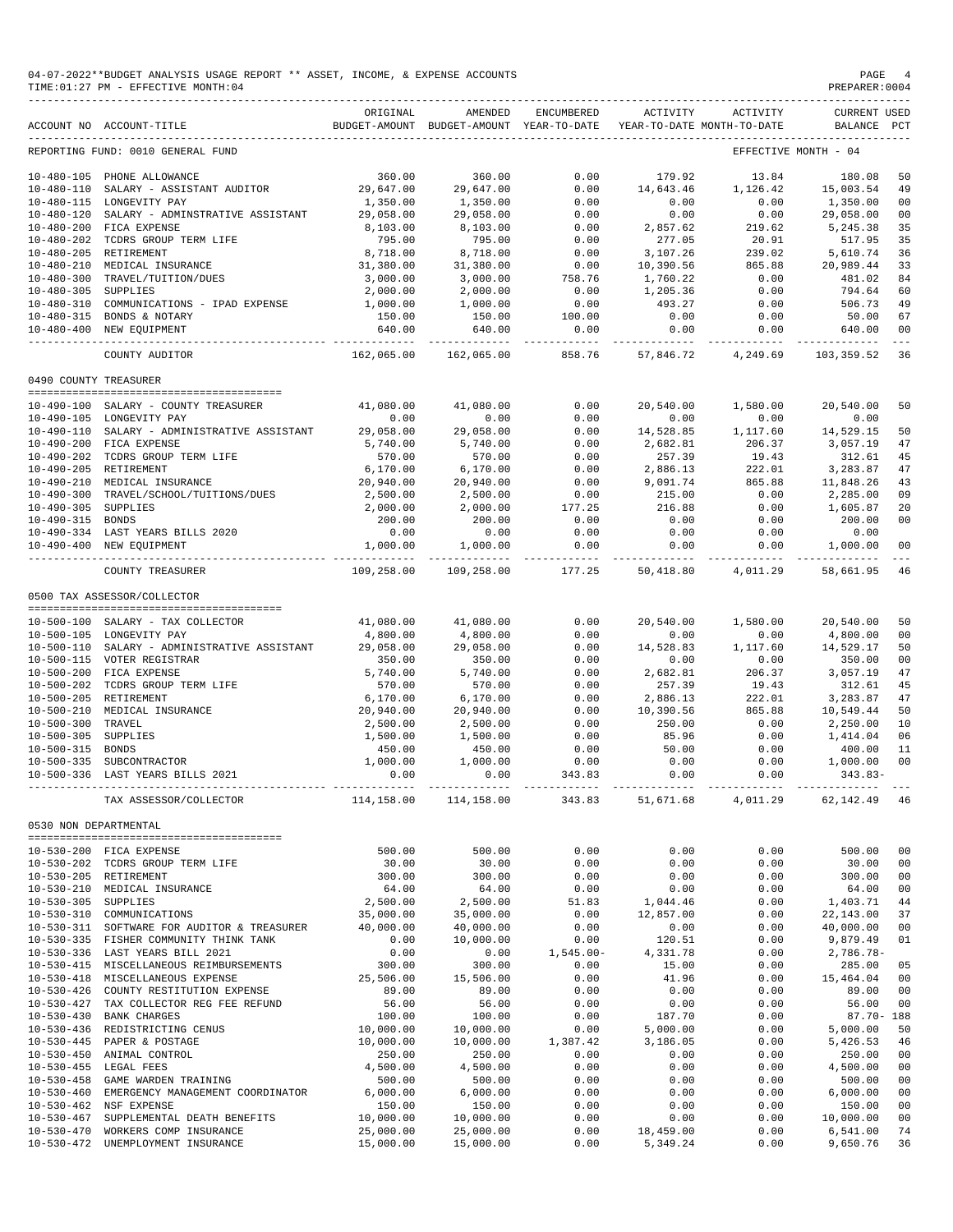|                       | 04-07-2022**BUDGET ANALYSIS USAGE REPORT ** ASSET, INCOME, & EXPENSE ACCOUNTS<br>TIME: 01:27 PM - EFFECTIVE MONTH: 04 |                       |                                                                                |                          |                       |                       | PAGE<br>PREPARER:0004                   | 5                                |
|-----------------------|-----------------------------------------------------------------------------------------------------------------------|-----------------------|--------------------------------------------------------------------------------|--------------------------|-----------------------|-----------------------|-----------------------------------------|----------------------------------|
|                       | ACCOUNT NO ACCOUNT-TITLE                                                                                              | ORIGINAL              | AMENDED<br>BUDGET-AMOUNT BUDGET-AMOUNT YEAR-TO-DATE YEAR-TO-DATE MONTH-TO-DATE | ENCUMBERED               | ACTIVITY              | ACTIVITY              | <b>CURRENT USED</b><br>BALANCE PCT      |                                  |
|                       | REPORTING FUND: 0010 GENERAL FUND                                                                                     |                       |                                                                                |                          |                       |                       | EFFECTIVE MONTH - 04                    |                                  |
|                       | 10-530-477 OUTSIDE AUDITOR                                                                                            | 28,000.00             | 28,000.00                                                                      | 0.00                     | 0.00                  | 0.00                  | 28,000.00                               | 0 <sub>0</sub>                   |
|                       | 10-530-480 DUES & FEES - COG MATCH                                                                                    | 3,000.00              | 3,000.00                                                                       | 0.00                     | 1,475.00              | 0.00                  | 1,525.00                                | 49                               |
|                       | 10-530-482 LIABILITY INSURANCE                                                                                        | 60,000.00             | 60,000.00                                                                      | 0.00                     | 31,223.00             | 0.00                  | 28,777.00                               | 52                               |
| 10-530-485 LEGAL ADS  |                                                                                                                       | 2,700.00              | 2,700.00                                                                       | 0.00                     | 3,445.65              | 0.00                  | 745.65- 128                             |                                  |
|                       | 10-530-486 RURAL FIRE DEPT FUEL EXPENSE<br>10-530-487 RURAL FIRE EQUIPMENT                                            | 10,500.00             | 10,500.00                                                                      | 851.57                   | 1,821.06              | 0.00                  | 7,827.37                                | 25                               |
|                       | 10-530-488 RURAL FIRE SCHOOL                                                                                          | 13,000.00<br>2,500.00 | 13,000.00<br>2,500.00                                                          | 2,613.93<br>0.00         | 3,126.83<br>0.00      | 0.00<br>0.00          | 7,259.24<br>2,500.00                    | 44<br>0 <sub>0</sub>             |
|                       | 10-530-489 RURAL FIRE INSURANCE TRUCKS                                                                                | 5,000.00              | 5,000.00                                                                       | 0.00                     | 3,719.00              | 0.00                  | 1,281.00                                | 74                               |
|                       | 10-530-490 COUNTY LIBRARIES                                                                                           | 5,000.00              | 5,000.00                                                                       | 0.00                     | 5,000.00              | 0.00                  | 0.00 100                                |                                  |
|                       | 10-530-492 INTERLOCAL AGREEMENTS-LUBBOCK                                                                              | 1,000.00              | 1,000.00                                                                       | 0.00                     | 1,000.00              | 0.00                  | 0.00 100                                |                                  |
|                       | 10-530-495 D.A. LEGAL STATEMENT OF FACTS                                                                              | 5,000.00              |                                                                                | 0.00                     | 0.00                  | 0.00                  | 5,000.00                                | 00                               |
|                       | 10-530-497 CASH MATCH SENIOR CITIZENS                                                                                 | 10,000.00             | $5,000.00$<br>$10,000.00$ 3,                                                   | 3,425.75                 | 1,357.32              | 0.00                  | 5,216.93                                | 48                               |
|                       | 10-530-500 DRUG & ALCOHOL TESTING                                                                                     | 2,000.00              | 2,000.00                                                                       | 0.00                     | 0.00<br>------------- | 0.00<br>------------- | 2,000.00<br>______________              | 0 <sub>0</sub><br>$- - -$        |
|                       | NON DEPARTMENTAL                                                                                                      | 333,545.00            | 333,545.00                                                                     | 6,785.50                 | 102,760.56            | 0.00                  | 223,998.94                              | 33                               |
|                       | 0540 COUNTY & DISTRICT COURT                                                                                          |                       |                                                                                |                          |                       |                       |                                         |                                  |
|                       | 10-540-502 AD LITEM TAX SUITS - T REES                                                                                | 1,000.00              | 1,000.00                                                                       | 0.00                     | 0.00                  | 0.00                  | 1,000.00                                | 0 <sub>0</sub>                   |
|                       | 10-540-504 ADULT PROBATION SUPPLIES                                                                                   | 200.00                | 200.00                                                                         | 0.00                     | 0.00                  | 0.00                  | 200.00                                  | 0 <sub>0</sub>                   |
|                       | 10-540-506 JUVENILE OFFICER EXPENSES                                                                                  | 19,460.00             | 19,460.00                                                                      | 0.00                     | 7,891.59              | 0.00                  | 11,568.41                               | 41                               |
|                       | 10-540-508 GRAND JURY                                                                                                 | 3,200.00              | 3,200.00                                                                       | 0.00                     | 2,320.00              | 0.00                  | 880.00                                  | 73                               |
|                       | 10-540-510 PETIT JURY                                                                                                 | 3,000.00              | 3,000.00                                                                       | 0.00                     | 0.00                  | 0.00                  | 3,000.00                                | 0 <sub>0</sub>                   |
| 10-540-512 J.P. JURY  |                                                                                                                       | 100.00                | 100.00                                                                         | 0.00                     | 0.00                  | 0.00                  | 100.00                                  | 0 <sub>0</sub>                   |
|                       | $10-540-512$ J.P. ATTORNEY COLLECTIONS<br>$10-540-513$ J.P. ATTORNEY COLLECTIONS                                      | 2,300.00              | 2,300.00                                                                       | 1,523.80                 | 2,625.54              | 0.00                  | 1,849.34-180                            |                                  |
|                       | 10-540-514 JURY LODGING & MEALS                                                                                       | 600.00                | 600.00                                                                         | 0.00                     | 0.00                  | 0.00                  | 600.00                                  | 0 <sub>0</sub>                   |
|                       | 10-540-516 JURY COMMISSION                                                                                            | 200.00                | 200.00                                                                         | 0.00                     | 0.00                  | 0.00                  | 200.00                                  | 0 <sub>0</sub>                   |
|                       | 10-540-517 COUNTY COURT VISTING COURT REPORTER<br>10-540-518 COURT APPOINTED ATTORNEY                                 | 1,000.00<br>26,000.00 | 1,000.00<br>26,000.00                                                          | 0.00<br>0.00<br>9,946.25 | 0.00<br>23,021.50     | 0.00<br>0.00          | 1,000.00<br>6,967.75- 127               | 0 <sub>0</sub>                   |
|                       | 10-540-520 INTERPRETOR                                                                                                | 2,000.00              | 2,000.00                                                                       | 0.00                     | 856.75                | 0.00                  | 1,143.25                                | 43                               |
|                       | 10-540-522 PSYCHIATRIC EVALUATION                                                                                     | 3,500.00              | 3,500.00                                                                       | 0.00                     | 2,428.00              | 0.00                  | 1,072.00                                | 69                               |
|                       | 10-540-524 JUVENILE DETENTION                                                                                         | 5,000.00              | 5,000.00                                                                       | 0.00                     | 0.00                  | 0.00                  | 5,000.00                                | 0 <sub>0</sub>                   |
|                       | 10-540-525 OUT OF COUNTY CITATIONS<br>10-540-526 DA & CA DRUG TESTING                                                 | 180.00                | 180.00                                                                         | 0.00                     | 0.00                  | 0.00                  | 180.00                                  | 00                               |
|                       |                                                                                                                       | 5,000.00              | 5,000.00                                                                       | 0.00<br>------------     | 0.00                  | 0.00<br>-------       | 5,000.00                                | 0 <sub>0</sub>                   |
|                       | COUNTY & DISTRICT COURT                                                                                               | 72,740.00             |                                                                                | 72,740.00 11,470.05      | 39,143.38             | 0.00                  | 22,126.57                               | -70                              |
| 0550 32ND JUDICIAL    |                                                                                                                       |                       |                                                                                |                          |                       |                       |                                         |                                  |
|                       | 10-550-100 SALARY - DIST COURT ADMIN                                                                                  | 8,553.00              | 8,553.00                                                                       | 0.00                     | 4,276.09              | 328.93                | 4,276.91                                | 50                               |
|                       | 10-550-105 SALARY - DISTRICT JUDGE                                                                                    | 2,628.00              | 2,628.00                                                                       | 0.00                     | 1,313.52              | 101.04                | 1,314.48                                | 50                               |
|                       | 10-550-117 SALARY - COURT REPORTER                                                                                    | 13,761.00             | 13,761.00                                                                      | 0.00                     | 6,880.38              | 529.26                | 6,880.62                                | 50                               |
|                       | 10-550-200 FICA EXPENSE                                                                                               | 1,909.00              | 1,909.00                                                                       | 0.00                     | 953.81                | 73.37                 | 955.19                                  | 50                               |
|                       | 10-550-202 TCDRS GROUP TERM LIFE<br>10-550-205 RETIREMENT<br>10-550-210 MEDICAL INSURANCE                             | 188.00                | 188.00                                                                         | 0.00                     | 91.57                 | 6.91                  | 96.43                                   | 49                               |
|                       |                                                                                                                       | 2,053.00              | 2,053.00                                                                       | 0.00                     | 1,026.35              |                       | 78.95 1,026.65                          | 50                               |
|                       |                                                                                                                       | 2,100.00              | 2,100.00                                                                       | 0.00                     | 1,278.00              | 0.00                  | 822.00                                  | 61                               |
| 10-550-300 TRAVEL     |                                                                                                                       | 1,000.00              | 1,000.00                                                                       | 0.00                     | 73.62                 | 0.00                  | 926.38                                  | 07                               |
| 10-550-305 SUPPLIES   | 10-550-530 7TH ADM REGION ASSESSMENT                                                                                  | 1,127.00<br>378.00    | 1,127.00<br>378.00                                                             | 0.00<br>0.00             | 962.00<br>377.09      | 0.00<br>0.00          | 165.00 85<br>$0.91$ 100                 |                                  |
|                       | 10-550-532 COURT REPORTER INSURANCE                                                                                   | 1,300.00              | 1,300.00                                                                       | 0.00                     | 0.00                  | 0.00                  | 1,300.00                                | 0 <sub>0</sub>                   |
|                       | 10-550-534 LUNACY COMMITMENT                                                                                          | 3,500.00              | 3,500.00                                                                       | 0.00                     | 0.00                  | 0.00                  | 3,500.00                                | 0 <sub>0</sub>                   |
|                       | 10-550-536 VISITING JUDGE/COURT REPORTER                                                                              | 2,000.00              | 2,000.00                                                                       | 0.00                     | 700.00                | 0.00                  | 1,300.00                                | 35                               |
|                       | 10-550-538 D.J. LEGAL STATEMENT OF FACTS                                                                              | 7,900.00              | 7,900.00                                                                       | 0.00                     | 0.00                  | 0.00                  | 7,900.00                                | 0 <sub>0</sub>                   |
|                       | 10-550-539 INVESTIGATOR                                                                                               | 2,000.00              | 2,000.00                                                                       | 0.00                     | 0.00                  | 0.00                  | 2,000.00                                | 0 <sub>0</sub><br>$- - -$        |
|                       | 32ND JUDICIAL                                                                                                         | 50,397.00             | 50,397.00                                                                      | 0.00                     |                       | 17,932.43 1,118.46    | 32,464.57                               | 36                               |
| 0560 INDIGENT WELFARE |                                                                                                                       |                       |                                                                                |                          |                       |                       |                                         |                                  |
|                       | 10-560-560 CHILD CARE                                                                                                 | 500.00                | 500.00                                                                         | 0.00                     | 0.00                  | 0.00                  | 500.00                                  | 0 <sub>0</sub>                   |
|                       | 10-560-562 DOCTOR'S SERVICES                                                                                          | 5,000.00              | 5,000.00                                                                       | 0.00                     | 2,047.26              | 0.00                  | 2,952.74                                | 41                               |
|                       | 10-560-563 OUT OF COUNTY COURT COST                                                                                   | 400.00                | 400.00                                                                         | 0.00                     | 0.00                  | 0.00                  | 400.00                                  | 0 <sub>0</sub>                   |
| 10-560-564 BURIALS    |                                                                                                                       | 5,000.00              | 5,000.00                                                                       | 1,000.00                 | 2,000.00              | 0.00                  | 2,000.00                                | 60                               |
|                       | 10-560-566 EMERGENCY AID                                                                                              | 100.00                | 100.00<br>100.00                                                               | 0.00                     | 0.00                  | 0.00                  | 100.00                                  | 0 <sub>0</sub>                   |
| 10-560-568 CLOTHING   |                                                                                                                       | 100.00                |                                                                                | 0.00                     | 0.00                  | 0.00                  | 100.00                                  | 0 <sub>0</sub>                   |
|                       | 10-560-570 MEALS, ROOM, CARE                                                                                          | 100.00                | 100.00                                                                         | 0.00                     | 0.00                  | 0.00                  | 100.00                                  | 0 <sub>0</sub><br>0 <sub>0</sub> |
| 10-560-572 HOSPITAL   | 10-560-574 MEDICAL BILLS                                                                                              | 100.00<br>100.00      | 100.00<br>100.00                                                               | 0.00<br>0.00             | 0.00<br>0.00          | 0.00<br>0.00          | 100.00<br>100.00                        | 0 <sub>0</sub>                   |
|                       | 10-560-576 MEDICAL SUPPLIES                                                                                           | 100.00                | 100.00                                                                         | 0.00                     | 0.00                  | 0.00                  | 100.00                                  | 0 <sub>0</sub>                   |
|                       | 10-560-579 AUTOPSY EXPENSE                                                                                            | 7,500.00              | 7,500.00                                                                       | 0.00                     | 3,984.00              | 0.00                  | 3,516.00                                | 53                               |
|                       | INDIGENT WELFARE                                                                                                      | 19,000.00             |                                                                                | 19,000.00 1,000.00       | .<br>8,031.26         | --------<br>0.00      | -------------<br>9,968.74               | $  -$<br>-48                     |
| 0580 COUNTY SHERIFF   |                                                                                                                       |                       |                                                                                |                          |                       |                       |                                         |                                  |
|                       |                                                                                                                       |                       |                                                                                |                          |                       |                       |                                         |                                  |
|                       | 10-580-100 SALARY - SHERIFF<br>10-580-105 LONGEVITY PAY                                                               | 48,486.00<br>0.00     | 48,486.00<br>0.00                                                              | 0.00<br>0.00             | 0.00                  | 0.00                  | 24, 242.53 1, 864.81 24, 243.47<br>0.00 | 50                               |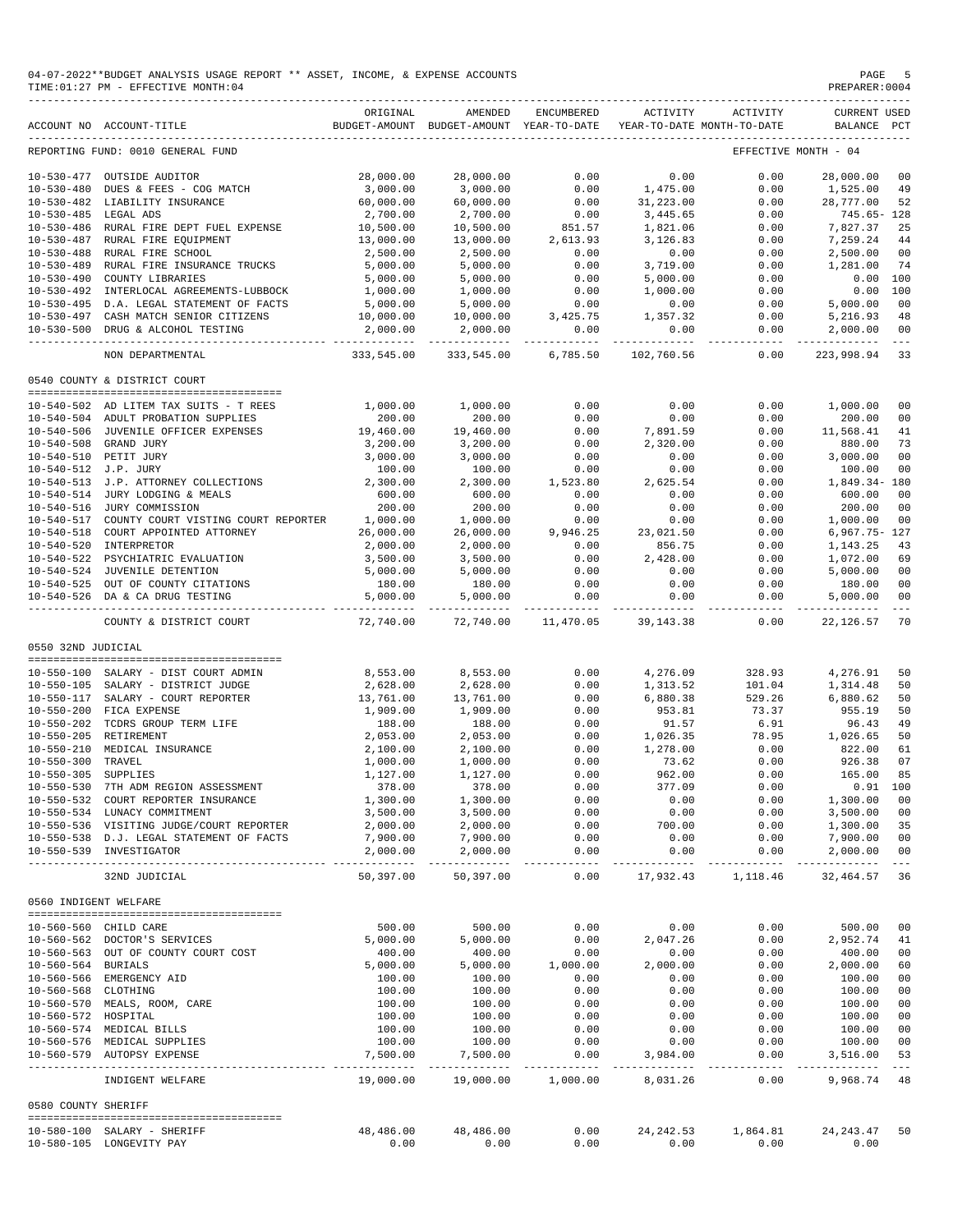#### 04-07-2022\*\*BUDGET ANALYSIS USAGE REPORT \*\* ASSET, INCOME, & EXPENSE ACCOUNTS PAGE 6 PAGE 6 PREPARER:0004 TIME:  $01:27$  PM - EFFECTIVE MONTH: 04

|                      | ACCOUNT NO ACCOUNT-TITLE                     | ORIGINAL   | AMENDED<br>BUDGET-AMOUNT BUDGET-AMOUNT YEAR-TO-DATE | ENCUMBERED             | ACTIVITY        | ACTIVITY<br>YEAR-TO-DATE MONTH-TO-DATE | <b>CURRENT USED</b><br>BALANCE | $_{\rm PCT}$               |
|----------------------|----------------------------------------------|------------|-----------------------------------------------------|------------------------|-----------------|----------------------------------------|--------------------------------|----------------------------|
|                      | REPORTING FUND: 0010 GENERAL FUND            |            |                                                     |                        |                 |                                        | EFFECTIVE MONTH - 04           |                            |
|                      |                                              |            |                                                     |                        |                 |                                        |                                |                            |
| $10 - 580 - 108$     | SALARY - CHIEF DEPUTY                        | 45,950.00  | 45,950.00                                           | 0.00                   | 22,892.70       | 1,767.30                               | 23,057.30                      | 50                         |
| $10 - 580 - 109$     | SALARY - PATROL SERGEANT                     | 44,460.00  | 44,460.00                                           | 0.00                   | 13,620.89       | 1,698.89                               | 30,839.11                      | 31                         |
| $10 - 580 - 110$     | SALARY - FULL TIME DEPUTIES                  | 128,260.00 | 128,260.00                                          | 0.00                   | 50,849.64       | 3,288.64                               | 77,410.36                      | 40                         |
| $10 - 580 - 111$     | SALARY - DEPUTIES TXDOT STEP PROG            | 0.00       | 0.00                                                | 0.00                   | 1,216.55        | 0.00                                   | $1,216.55-$                    |                            |
| $10 - 580 - 115$     | PHONE ALLOWANCE                              | 1,670.00   | 1,670.00                                            | 0.00                   | 719.68          | 55.36                                  | 950.32                         | 43                         |
| $10 - 580 - 120$     | SALARY - PART TIME DEPUTIES                  | 5,000.00   | 5,000.00                                            | 0.00                   | 1,242.80        | 0.00                                   | 3,757.20                       | 25                         |
| $10 - 580 - 145$     | SALARY - OVERTIME CHIEF DEPUTY               | 3,210.00   | 3,210.00                                            | 0.00                   | 1,140.69        | 100.18                                 | 2,069.31                       | 36                         |
| $10 - 580 - 146$     | SALARY - OVERTIME DEPUTIES FT                | 8,950.00   | 8,950.00                                            | 0.00                   | 5,886.57        | 1,204.56                               | 3,063.43                       | 66                         |
| $10 - 580 - 147$     | SALARY - OVERTIME PATROL SERGEANT            | 3,110.00   | 3,110.00                                            | 0.00                   | 626.00          | 0.00                                   | 2,484.00                       | 20                         |
| $10 - 580 - 160$     | SALARY - HOLIDAYS CHIEF DEPUTY               | 2,590.00   | 2,590.00                                            | 0.00                   | 1,685.10        | 0.00                                   | 904.90                         | 65                         |
| $10 - 580 - 161$     | SALARY - HOLIDAYS DEPUTIES FT                | 9,640.00   | 9,640.00                                            | 0.00                   | 4,531.44        | 0.00                                   | 5,108.56                       | 47                         |
| $10 - 580 - 162$     | SALARY - HOLIDAYS PATROL SERGEANT            | 3,340.00   | 3,340.00                                            | 0.00                   | 1,192.20        | 0.00                                   | 2,147.80                       | 36                         |
| $10 - 580 - 200$     | FICA EXPENSE                                 | 22,930.00  | 22,930.00                                           | 0.00                   | 9,721.31        | 745.77                                 | 13,208.69                      | 42                         |
| $10 - 580 - 202$     | TCDRS GROUP TERM LIFE                        | 2,250.00   | 2,250.00                                            | 0.00                   | 952.86          | 71.86                                  | 1,297.14                       | 42                         |
| $10 - 580 - 205$     | RETIREMENT                                   | 24,670.00  | 24,670.00                                           | 0.00                   | 10,686.37       | 821.33                                 | 13,983.63                      | 43                         |
| $10 - 580 - 210$     | MEDICAL INSURANCE                            | 62,810.00  | 62,810.00                                           | 0.00                   | 25, 543.46      | 2,164.70                               | 37, 266.54                     | 41                         |
| $10 - 580 - 300$     | TRAVEL                                       | 2,500.00   | 2,500.00                                            | 25.20                  | 1,571.36        | 0.00                                   | 903.44                         | 64                         |
| $10 - 580 - 305$     | SUPPLIES & EQUIPMENT                         | 2,000.00   | 17,000.00                                           | 2,081.20               | 7,983.00        | 0.00                                   | 6,935.80                       | 59                         |
| $10 - 580 - 310$     | COMMUNICATIONS                               | 1,200.00   | 1,200.00                                            | 0.00                   | 265.33          | 0.00                                   | 934.67                         | 22                         |
| $10 - 580 - 315$     | BONDS & NOTARY                               | 200.00     | 200.00                                              | 100.00                 | 0.00            | 0.00                                   | 100.00                         | 50                         |
| $10 - 580 - 336$     | LAST YEARS BILLS 2021                        | 0.00       | 0.00                                                | 734.86                 | 712.75          | 0.00                                   | $1,447.61-$                    |                            |
| $10 - 580 - 608$     | VEHICLE EXPENSE                              | 10,000.00  | 10,000.00                                           | 992.98                 | 2,239.44        | 0.00                                   | 6,767.58                       | 32                         |
| $10 - 580 - 609$     | NEW VEHICLES                                 | 54,881.00  | 54,881.00                                           | 28,917.71              | 34,750.57       | 0.00                                   | 8,787.28- 116                  |                            |
|                      | 10-580-616 VEHICLE GAS                       | 30,000.00  | 30,000.00                                           | 12.31                  | 18,769.13       | 0.00                                   | 11,218.56                      | 63                         |
|                      | 10-580-618 VEHICLE TIRES                     | 0.00       | 0.00                                                | 0.00                   | 0.00            | 0.00                                   | 0.00                           |                            |
|                      |                                              |            |                                                     |                        |                 |                                        |                                |                            |
|                      | COUNTY SHERIFF                               | 518,107.00 | 533,107.00                                          | 32,864.26              | 243,042.37      | 13,783.40                              | 257,200.37                     | 52                         |
|                      | 0585 FC LAW ENFORCEMENT CENTER               |            |                                                     |                        |                 |                                        |                                |                            |
|                      | 10-585-105 LONGEVITY PAY                     | 600.00     | 600.00                                              | 0.00                   | 0.00            | 0.00                                   | 600.00                         | 0 <sub>0</sub>             |
|                      | 10-585-110 SALARY - JAIL ADMINISTRATOR       | 32,080.00  | 32,080.00                                           | 0.00                   | 15,620.46       | 1,233.60                               | 16,459.54                      | 49                         |
|                      | 10-585-111 SALARY - LEC COOK                 | 0.00       | 0.00                                                | 0.00                   | 9,861.72        | 824.22                                 | 9,861.72-                      |                            |
|                      | 10-585-112 SALARY - JAIL SERGEANT FT         | 31,140.00  | 31,140.00                                           | 0.00                   | 14,191.56       | 1,167.66                               | 16,948.44                      | 46                         |
|                      | 10-585-113 SALARY - DISPATCH SERGEANT FT     | 31,140.00  | 31,140.00                                           | 0.00                   | 14,041.86       | 1,167.66                               | 17,098.14                      | 45                         |
|                      | 10-585-115 PHONE ALLOWANCE                   | 340.00     | 340.00                                              | 0.00                   | 179.92          | 13.84                                  | 160.08                         | 53                         |
|                      | 10-585-142 SALARY - FULL TIME JAILERS        | 270,700.00 |                                                     | 0.00                   | 121, 442.32     | 9,825.57                               |                                | 45                         |
|                      |                                              |            | 270,700.00                                          |                        | 0.00            |                                        | 149,257.68                     |                            |
| $10 - 585 - 144$     | SALARY - PART TIME JAILERS                   | 15,551.00  | 15,551.00                                           | 0.00                   |                 | 0.00                                   | 15,551.00                      | 0 <sub>0</sub>             |
| $10 - 585 - 145$     | SALARY - OVERTIME JAIL ADMIN                 | 4,820.00   | 4,820.00                                            | 0.00                   | 1,769.45        | 289.13                                 | 3,050.55                       | 37                         |
| $10 - 585 - 146$     | SALARY - OVER TIME JAILER/DISPATCH           | 40,610.00  | 40,610.00                                           | 0.00                   | 20, 377.77      | 1,474.92                               | 20, 232. 23                    | 50                         |
| $10 - 585 - 148$     | SALARY - OVERTIME JAIL SERGEANT              | 4,680.00   | 4,680.00                                            | 0.00                   | 2,930.46        | 247.01                                 | 1,749.54                       | 63                         |
| $10 - 585 - 149$     | SALARY - OVERTIME DISPATCH SERGEANT          | 4,680.00   | 4,680.00                                            | 0.00                   | 2,829.64        | 247.01                                 | 1,850.36                       | 60                         |
| $10 - 585 - 160$     | SALARY - HOLIDAY PAY JAIL ADMIN              | 1,950.00   | 1,950.00                                            | 0.00                   | 1,295.28        | 0.00                                   | 654.72                         | 66                         |
| $10 - 585 - 161$     | SALARY - HOLIDAY PAY FT JAILERS              | 21,870.00  | 21,870.00                                           | 0.00                   | 12,319.92       | 0.00                                   | 9,550.08                       | 56                         |
| $10 - 585 - 162$     | SALARY - HOLIDAY PAY JAIL SERGEANT           | 2,520.00   | 2,520.00                                            | 0.00                   | 1,616.76        | 0.00                                   | 903.24                         | 64                         |
| $10 - 585 - 163$     | SALARY - HOLIDAY PAY DISPATCH SERG           | 2,520.00   | 2,520.00                                            | 0.00                   | 1,631.73        | 0.00                                   | 888.27                         | 65                         |
| $10 - 585 - 200$     | FICA EXPENSE                                 | 34,400.00  | 34,400.00                                           | 0.00                   | 16,333.56       | 1,224.02                               | 18,066.44                      | 47                         |
| $10 - 585 - 202$     | TCDRS GROUP TERM LIFE                        | 3,380.00   | 3,380.00                                            | 0.00                   | 1,613.85        | 118.73                                 | 1,766.15                       | 48                         |
| $10 - 585 - 205$     | RETIREMENT                                   | 37,010.00  | 37,010.00                                           | 0.00                   | 18, 115. 14     | 1,357.19                               | 18,894.86                      | 49                         |
| $10 - 585 - 210$     | MEDICAL INSURANCE                            | 125,610.00 | $125\,,610\,.00$                                    | 0.00                   | 45,612.78       | 5,208.12                               | 79,997.22                      | 36                         |
| 10-585-300 TRAVEL    |                                              | 3,000.00   | 3,000.00                                            | 1,241.55               | 829.51          | 0.00                                   | 928.94                         | 69                         |
| 10-585-305 SUPPLIES  |                                              | 5,500.00   | 5,500.00                                            | 343.20                 | 4,389.54        | 15.48                                  | 767.26                         | 86                         |
|                      | 10-585-310 COMMUNICATIONS                    | 16,000.00  | 16,000.00                                           | 0.00                   | 3,407.91        | 0.00                                   | 12,592.09                      | 21                         |
|                      | 10-585-313 INSPECTIONS & MAINTENCE           | 1,500.00   | 1,500.00                                            | 0.00                   | 944.04          | 0.00                                   | 555.96                         | 63                         |
|                      | 10-585-315 BONDS FOR EMPLOYEES               | 500.00     | 500.00                                              | 0.00                   | 0.00            | 0.00                                   | 500.00                         | 0 <sub>0</sub>             |
|                      | 10-585-320 COMPUTER SOFTWARE & MAINTENCE     | 2,000.00   | 2,000.00                                            | 0.00                   | 7,500.00        | 0.00                                   | $5,500.00 - 375$               |                            |
|                      | 10-585-325 CERT TRAINING FOR JAIL STAFF      | 2,000.00   | 2,000.00                                            | 675.00                 | 794.60          | 0.00                                   | 530.40                         | 73                         |
|                      | 10-585-336 LAST YEARS BILLS 2021             | 0.00       | 0.00                                                | 126.09                 | 17,310.67       | 0.00                                   | $17,436.76-$                   |                            |
|                      | 10-585-380 UTILITIES FOR LAW CENTER          | 27,000.00  | 27,000.00                                           | 0.00                   | 18,896.34       | 722.08                                 | 8,103.66                       | 70                         |
|                      | 10-585-385 LAW CENTER REPAIRS                | 5,000.00   | 5,000.00                                            | 2,620.03               | 2,810.68        | 0.00                                   | 430.71- 109                    |                            |
|                      | 10-585-475 COPY EXPENSE FOR LAW CENTER       | 3,600.00   | 3,600.00                                            | 0.00                   | 0.00            | 0.00                                   | 3,600.00                       | 00                         |
|                      | 10-585-604 NEW HIRE PSYCHIATRIC TESTING      | 4,200.00   | 4,200.00                                            | 0.00                   | 1,484.20        | 0.00                                   | 2,715.80                       | 35                         |
|                      | 10-585-605 OUT OF COUNTY HOUSING             | 10,000.00  | 10,000.00                                           | 0.00                   | 1,240.00        | 0.00                                   | 8,760.00                       | 12                         |
|                      | 10-585-612 INMATE EXPENSE                    | 25,000.00  | 25,000.00                                           | 6,875.88               | 11,801.29       | 152.98                                 | 6,322.83                       | 75                         |
|                      | 10-585-614 INMATE MEDICAL                    | 15,000.00  | 15,000.00                                           | 415.26                 | 2,911.78        | 0.00                                   | 11,672.96                      | 22                         |
|                      | 10-585-625 LAW CENTER BUILDING INSURANCE     | 20,000.00  | 20,000.00                                           | 0.00                   | 0.00            | 0.00                                   | 20,000.00                      | 00                         |
|                      | FC LAW ENFORCEMENT CENTER                    | 805,901.00 | -------------<br>805,901.00                         | ---------<br>12,297.01 | .<br>376,104.74 | $\frac{1}{2}$<br>25, 289. 22           | 417,499.25                     | $\sim$ $\sim$ $\sim$<br>48 |
| 0590 EXTENSION AGENT |                                              |            |                                                     |                        |                 |                                        |                                |                            |
|                      |                                              |            |                                                     |                        |                 |                                        |                                |                            |
|                      | 10-590-100 SALARY - CEA-AG                   | 16,224.00  | 16,224.00                                           | 0.00                   | 8,112.00        | 624.00                                 | 8,112.00                       | 50                         |
|                      | 10-590-109 SALARY - TRAVEL EXPENSE           | 6,000.00   | 6,000.00                                            | 0.00                   | 3,000.01        | 230.77                                 | 2,999.99                       | 50                         |
|                      | 10-590-110 SALARY - ADMINISTRATIVE ASSISTANT | 10,000.00  | 10,000.00                                           | 0.00                   | 4,035.00        | 380.00                                 | 5,965.00                       | 40                         |
|                      | 10-590-200 FICA EXPENSE                      | 2,470.00   | 2,470.00                                            | 0.00                   | 1,158.76        | 94.46                                  | 1,311.24                       | 47                         |
|                      | 10-590-202 TCDRS GROUP TERM LIFE             | 250.00     | 250.00                                              | 0.00                   | 29.61           | 2.74                                   | 220.39                         | 12                         |
|                      | 10-590-205 RETIREMENT                        | 2,660.00   | 2,660.00                                            | 0.00                   | 332.08          | 31.27                                  | 2,327.92                       | 12                         |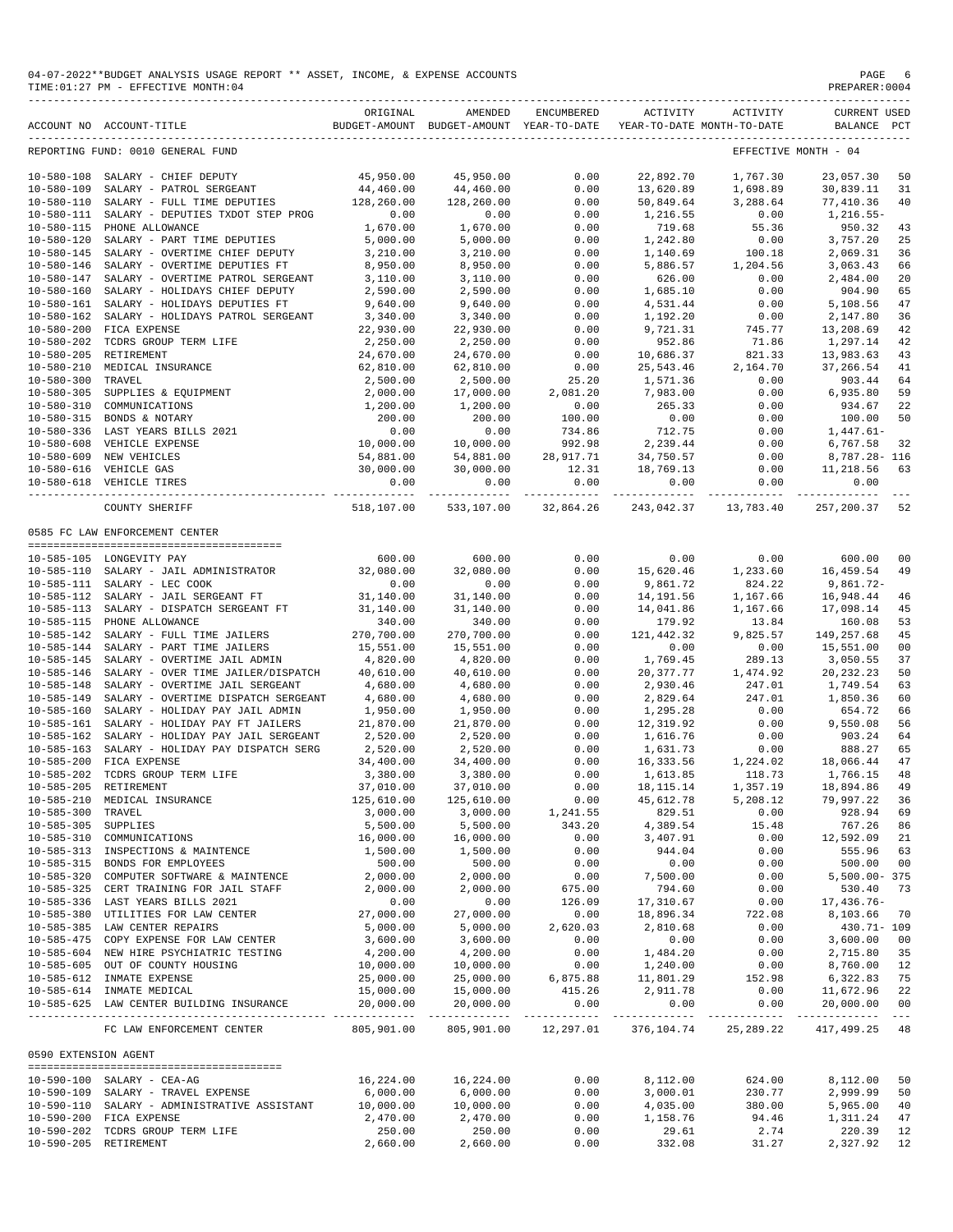| TIME: 01:27 PM - EFFECTIVE MONTH: 04                                           |                                                         |                                                                                                    |                                                                             |                                                                                                                            |                                                                                        | PREPARER: 0004                                                                                     | PAGE 7                                                                                                                                                                                                                                               |
|--------------------------------------------------------------------------------|---------------------------------------------------------|----------------------------------------------------------------------------------------------------|-----------------------------------------------------------------------------|----------------------------------------------------------------------------------------------------------------------------|----------------------------------------------------------------------------------------|----------------------------------------------------------------------------------------------------|------------------------------------------------------------------------------------------------------------------------------------------------------------------------------------------------------------------------------------------------------|
| ACCOUNT NO ACCOUNT-TITLE                                                       | ORIGINAL                                                | AMENDED                                                                                            | ENCUMBERED                                                                  | ACTIVITY                                                                                                                   |                                                                                        | <b>CURRENT USED</b><br>BALANCE PCT                                                                 |                                                                                                                                                                                                                                                      |
| REPORTING FUND: 0010 GENERAL FUND                                              |                                                         |                                                                                                    |                                                                             |                                                                                                                            |                                                                                        |                                                                                                    |                                                                                                                                                                                                                                                      |
| SUPPLIES<br>10-590-642 STOCK SHOW EXPENSE                                      | 6,000.00                                                |                                                                                                    |                                                                             |                                                                                                                            |                                                                                        | 3, 243, 51 46                                                                                      | -21                                                                                                                                                                                                                                                  |
| EXTENSION AGENT                                                                |                                                         |                                                                                                    |                                                                             |                                                                                                                            |                                                                                        | 26,359.91                                                                                          | 43                                                                                                                                                                                                                                                   |
| 0600 APPRAISAL DISTRICT                                                        |                                                         |                                                                                                    |                                                                             |                                                                                                                            |                                                                                        |                                                                                                    |                                                                                                                                                                                                                                                      |
| 10-600-644 APPRAISAL DISTRICT FEES<br>10-600-645 APPRAISAL DISTRICT TAX REFUND | 0.00                                                    | 0.00                                                                                               | 0.00<br>0.00                                                                | 0.00                                                                                                                       | 0.00                                                                                   | 108,866.76 40<br>0.00                                                                              |                                                                                                                                                                                                                                                      |
| APPRAISAL DISTRICT                                                             |                                                         | 181,000.00                                                                                         | 0.00                                                                        |                                                                                                                            | 0.00                                                                                   | 108,866.76                                                                                         | -40                                                                                                                                                                                                                                                  |
| 0610 COUNTY COURT AT LAW                                                       |                                                         |                                                                                                    |                                                                             |                                                                                                                            |                                                                                        |                                                                                                    |                                                                                                                                                                                                                                                      |
| 10-610-654 COUNTY COURT AT LAW JUDGE EXPENSE                                   |                                                         |                                                                                                    |                                                                             |                                                                                                                            | 0.00                                                                                   | 11,000.00 00                                                                                       |                                                                                                                                                                                                                                                      |
|                                                                                |                                                         |                                                                                                    |                                                                             | 0.00                                                                                                                       |                                                                                        |                                                                                                    |                                                                                                                                                                                                                                                      |
| <b>GENERAL FUND</b><br>INCOME TOTALS                                           |                                                         |                                                                                                    |                                                                             |                                                                                                                            |                                                                                        |                                                                                                    |                                                                                                                                                                                                                                                      |
|                                                                                | ______________________________<br><b>EXPENSE TOTALS</b> | BUDGET-AMOUNT<br>_____________________________________<br>----------<br>181,000.00<br>3,170,928.00 | 2,750.00 2,750.00<br>46,354.00<br>$181,000.00$ $181,000.00$<br>3,187,928.00 | 04-07-2022**BUDGET ANALYSIS USAGE REPORT ** ASSET, INCOME, & EXPENSE ACCOUNTS<br>46,354.00<br>$11,000.00$ $11,000.00$ 0.00 | BUDGET-AMOUNT YEAR-TO-DATE<br>-------------<br>532.95<br>0.00<br>-------------<br>0.00 | YEAR-TO-DATE MONTH-TO-DATE<br>$6,000.00$ $165.00$ $2,591.49$ $0.00$<br>72,133.24 0.00<br>72.133.24 | ACTIVITY<br>EFFECTIVE MONTH - 04<br>367.95 202.19 0.00 2,179.86<br>19,461.14 1,363.24<br>-------------<br>$0.00$ 11,000.00 00<br>3,391,509.00 3,391,509.00 3,857,307.26 0.00 465,798.26+ 114<br>71,367.85  1,370,151.57  76,612.94  1,746,408.58  45 |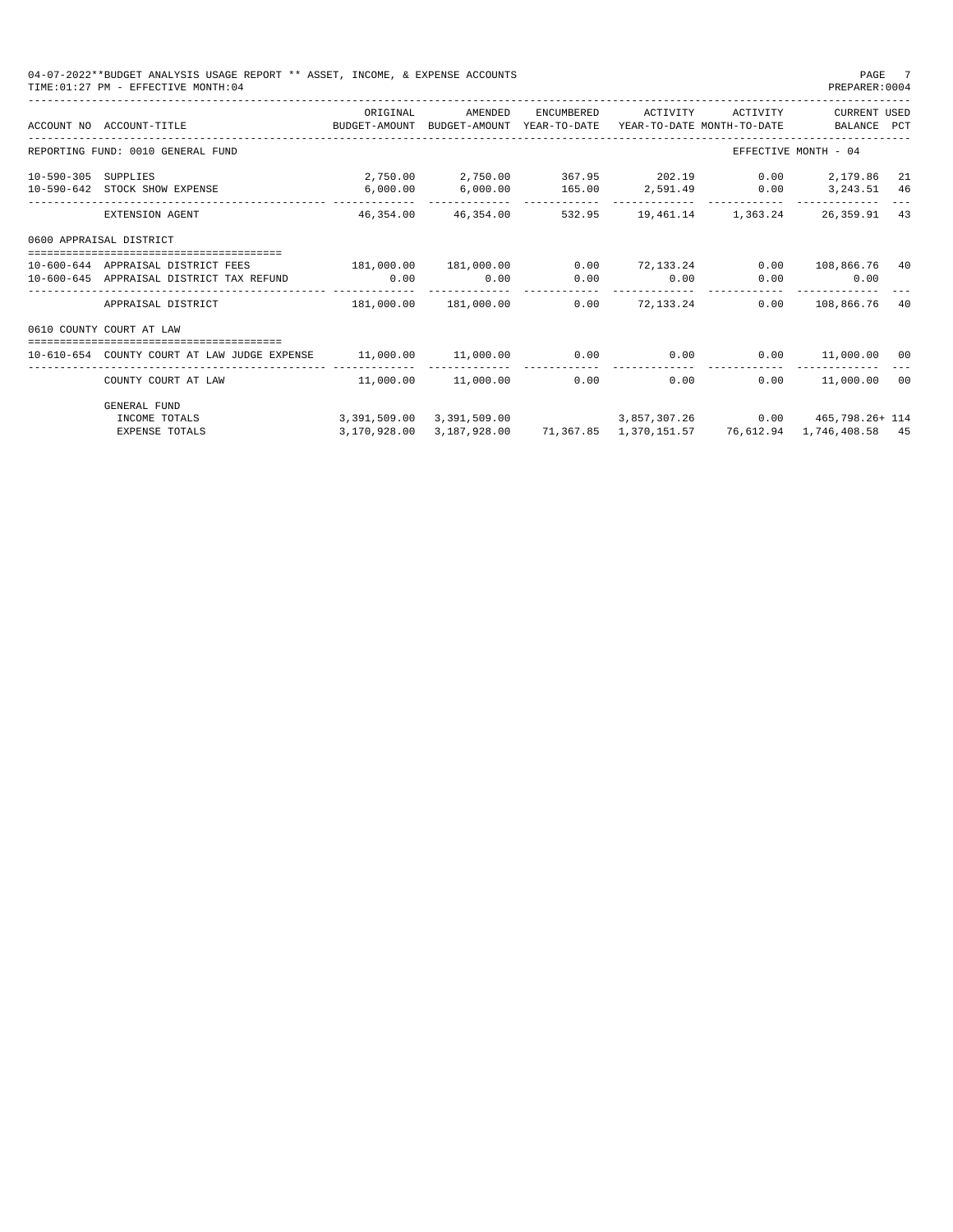|                     | 04-07-2022**BUDGET ANALYSIS USAGE REPORT ** ASSET, INCOME, & EXPENSE ACCOUNTS<br>TIME: 01:27 PM - EFFECTIVE MONTH: 04 |                          |                        |              |                                                                     |                          | PAGE<br>PREPARER: 0004             | 8                    |
|---------------------|-----------------------------------------------------------------------------------------------------------------------|--------------------------|------------------------|--------------|---------------------------------------------------------------------|--------------------------|------------------------------------|----------------------|
|                     | ACCOUNT NO ACCOUNT-TITLE                                                                                              | ORIGINAL                 | AMENDED                | ENCUMBERED   | BUDGET-AMOUNT BUDGET-AMOUNT YEAR-TO-DATE YEAR-TO-DATE MONTH-TO-DATE | ACTIVITY ACTIVITY        | <b>CURRENT USED</b><br>BALANCE PCT |                      |
|                     | REPORTING FUND: 0011 ROAD & BRIDGE PRECINCT 1                                                                         |                          |                        |              |                                                                     | EFFECTIVE MONTH - 04     |                                    |                      |
| 0100 CASH ACCOUNTS  |                                                                                                                       |                          |                        |              |                                                                     |                          |                                    |                      |
|                     | 11-100-100 CFC: ROAD & BRIDGE PRECINCT 1                                                                              |                          |                        |              | 130,497.62-                                                         | $3,534.90-$              | 4,005.63                           |                      |
|                     | 11-100-185 DUE FROM I&S FUND                                                                                          |                          |                        |              | 0.00                                                                | 0.00                     | 0.00                               |                      |
|                     | 11-100-197 DUE FROM GENERAL FUND                                                                                      |                          |                        |              | 0.00                                                                | 0.00                     | 0.00                               |                      |
|                     | 11-100-280 DELINQUENT TAXES RECEIVABLE                                                                                |                          |                        |              | 0.00                                                                | 0.00                     | 3,115.91                           |                      |
|                     | 11-100-285 ALLOWANCE-UNCOLLECTABLE TAXES<br>11-100-290 DUE FROM APPRAISAL DISTRICT                                    |                          |                        |              | 0.00<br>0.00                                                        | 0.00<br>0.00             | 679.80-<br>0.00                    |                      |
|                     | CASH ACCOUNTS                                                                                                         |                          |                        |              | ------------- -<br>130,497.62-                                      | -----------<br>3,534.90- | -----------<br>6,441.74            |                      |
|                     | 0311 REVENUE ACCOUNTS                                                                                                 |                          |                        |              |                                                                     |                          |                                    |                      |
|                     |                                                                                                                       |                          |                        |              |                                                                     |                          |                                    |                      |
|                     | 11-311-100 ADVALOREM TAXES                                                                                            | 170,000.00               | 170,000.00             |              | 0.00                                                                | 0.00                     | 170,000.00                         | 0 <sub>0</sub>       |
|                     | 11-311-105 ROAD & BRIDGE                                                                                              | 26,786.00                | 26,786.00              |              | 25,646.06                                                           | 0.00                     | 1,139.94                           | 96                   |
|                     | 11-311-110 MOTOR VEHICLE REGISTRATION                                                                                 | 48,000.00                | 48,000.00              |              | 25,620.81                                                           | 0.00                     | 22,379.19                          | 53                   |
|                     | 11-311-120 GROSS WEIGHT AND AXLE FEES<br>11-311-125 I&S REVENUE FOR COMM DEB                                          | 14,000.00<br>19,343.00   | 14,000.00<br>19,343.00 |              | 6,990.41<br>0.00                                                    | 0.00<br>0.00             | 7,009.59                           | 50<br>0 <sub>0</sub> |
|                     | 11-311-130 LONG TERM FINANCING INCOME                                                                                 | 0.00                     | 0.00                   |              | 44,252.20                                                           | 0.00                     | 19,343.00<br>44, 252. 20+          |                      |
|                     | 11-311-140 BRIDGE REPAIR INSURANCE                                                                                    | 0.00                     | 0.00                   |              | 0.00                                                                | 0.00                     | 0.00                               |                      |
|                     | 11-311-145 RESERVE FEMA FUNDS                                                                                         | 0.00                     | 0.00                   |              | 0.00                                                                | 0.00                     | 0.00                               |                      |
|                     | 11-311-150 OTHER INCOME                                                                                               | 0.00                     | 0.00                   |              | 0.00                                                                | 0.00                     | 0.00                               |                      |
|                     | 11-311-155 RESERVE FUNDS                                                                                              | 26,382.00                | 26,382.00              |              | 0.00                                                                | 0.00                     | 26,382.00                          | 0 <sub>0</sub>       |
|                     | 11-311-160 SALE OF FIXED ASSETS                                                                                       | 0.00                     | 0.00                   |              | 0.00                                                                | 0.00                     | 0.00                               |                      |
|                     | 11-311-165 RESERVE CERTZ FUNDS                                                                                        | 0.00                     | 0.00                   |              | 0.00                                                                | 0.00                     | 0.00                               |                      |
|                     | 11-311-170 INSURANCE PROCEEDS                                                                                         | 0.00                     | 0.00                   |              | 0.00                                                                | 0.00                     | 0.00                               |                      |
|                     | 11-311-180 INTEREST EARNED                                                                                            | 0.00<br>0.00             | 0.00                   |              | 0.00<br>4,300.00                                                    | 0.00<br>0.00             | 0.00                               |                      |
|                     | 11-311-185 PIPELINE INCOME                                                                                            |                          | 0.00                   |              |                                                                     | ---------                | $4,300.00+$<br>--------------      |                      |
|                     | REVENUE ACCOUNTS                                                                                                      | 304,511.00               | 304,511.00             | 0.00         | 106,809.48                                                          | 0.00                     | 197,701.52                         | 35                   |
|                     | 0611 EXPENSE ACCOUNTS<br>-------------------------------------                                                        |                          |                        |              |                                                                     |                          |                                    |                      |
|                     | 11-611-100 SALARY - COMMISSIONER PCT 1                                                                                | 37,415.00                | 37, 415.00             | 0.00         | 18,715.06                                                           | 1,439.62                 | 18,699.94                          | 50                   |
|                     | 11-611-105 LONGEVITY PAY                                                                                              | 4,050.00                 | 4,050.00               | 0.00         | 0.00                                                                | 0.00                     | 4,050.00                           | 0 <sub>0</sub>       |
|                     | 11-611-110 SALARY - ROAD FOREMAN                                                                                      | 37,220.00                | 37,220.00              | 0.00         | 17,050.02                                                           | 894.59                   | 20,169.98                          | 46                   |
|                     | 11-611-112 SALARY - ROAD HAND                                                                                         | 31,230.00                | 31,230.00              | 0.00         | 14,709.80                                                           | 750.50                   | 16,520.20                          | 47                   |
|                     | 11-611-115 PHONE ALLOWANCE                                                                                            | 720.00                   | 720.00                 | 0.00         | 373.68                                                              | 27.68                    | 346.32                             | 52                   |
|                     | 11-611-120 SALARY - OVERTIME & PART TIME                                                                              | 22,620.00                | 22,620.00              | 0.00         | 4,471.18                                                            | 420.00                   | 18,148.82                          | 20                   |
|                     | 11-611-200 FICA EXPENSE                                                                                               | 10,200.00                | 10,200.00              | 0.00         | 4,214.58                                                            | 268.77                   | 5,985.42                           | 41                   |
|                     | 11-611-202 TCDRS GROUP TERM LIFE<br>11-611-205 RETIREMENT                                                             | 1,000.00<br>10,970.00    | 1,000.00<br>10,970.00  | 0.00<br>0.00 | 405.75<br>4,552.76                                                  | 25.43<br>290.72          | 594.25<br>6,417.24                 | 41<br>42             |
|                     | 11-611-210 MEDICAL INSURANCE                                                                                          | 31,410.00                | 31,410.00              | 0.00         | 13,799.97                                                           | 974.12                   | 17,610.03                          | 44                   |
|                     | 11-611-300 TRAVEL & SCHOOL                                                                                            | 2,500.00                 | 2,500.00               | 0.00         | 110.00                                                              | 0.00                     | 2,390.00                           | 04                   |
| 11-611-305 SUPPLIES |                                                                                                                       | 8,600.00                 | 8,600.00               | 647.80       | 1,126.31                                                            | 0.00                     | 6,825.89                           | 21                   |
|                     | 11-611-310 COMMUNICATIONS                                                                                             | 500.00                   | 500.00                 | 0.00         | 227.94                                                              | 0.00                     | 272.06                             | 46                   |
| 11-611-315 BONDS    |                                                                                                                       | 200.00                   | 200.00                 | 0.00         | 0.00                                                                | 0.00                     | 200.00                             | 0 <sub>0</sub>       |
|                     | 11-611-320 REPAIRS & MAINTENANCE                                                                                      | 30,000.00                | 30,000.00              | 4,413.37     | 18,455.31                                                           | 0.00                     | 7,131.32 76                        |                      |
|                     | 11-611-336 LAST YEARS BILLS 2021                                                                                      | 0.00                     | 0.00                   | 0.00         | 6,511.99                                                            | 0.00                     | 6,511.99-                          |                      |
|                     | 11-611-380 UTILITIES                                                                                                  | 2,100.00                 | 2,100.00               | 0.00         | 1,023.93                                                            | 0.00                     | 1,076.07 49                        |                      |
|                     | 11-611-620 CAPITAL OUTLAY UNIT COST<br>11-611-622 DEBT SERVICE - EQUIPMENT PRINCIPAL                                  | 0.00<br>16,590.00        | 0.00<br>18,386.35      | 0.00<br>0.00 | 0.00<br>18,386.35                                                   | 0.00<br>0.00             | 0.00<br>0.00 100                   |                      |
|                     | 11-611-624 DEBT SERVICE - EQUIPMENT INTEREST                                                                          | 2,753.00                 | 956.65                 | 0.00         | 957.35                                                              | 0.00                     | $0.70 - 100$                       |                      |
|                     | 11-611-625 NEW EQUIPMENT                                                                                              | 0.00                     | 0.00                   | 0.00         | 84,252.20                                                           | 0.00                     | 84,252.20-                         |                      |
|                     | 11-611-700 DIESEL, OIL, AND GASOLINE                                                                                  | 25,000.00                | 25,000.00              | 7,476.20     | 16,796.85                                                           | 0.00                     | 726.95                             | 97                   |
|                     | 11-611-705 ROAD MATERIAL & CONSTRUCTION                                                                               | 13,000.00                | 13,000.00              | 0.00         | 4,738.00                                                            | 0.00                     | 8,262.00                           | 36                   |
|                     | 11-611-725 TIRES & TUBES                                                                                              | 8,000.00                 | 8,000.00               | 727.00       | 4,885.20                                                            | 0.00                     | 2,387.80                           | 70                   |
|                     | EXPENSE ACCOUNTS                                                                                                      | 296,078.00               | 296,078.00             | 13,264.37    | 235,764.23                                                          | 5,091.43                 | 47,049.40 84                       |                      |
|                     | ROAD & BRIDGE PRECINCT 1                                                                                              |                          |                        |              |                                                                     |                          |                                    |                      |
|                     | INCOME TOTALS<br>EXPENSE TOTALS                                                                                       | 304,511.00<br>296,078.00 | 304,511.00             |              | 106,809.48<br>296,078.00 13,264.37 235,764.23 5,091.43 47,049.40    | 0.00                     | 197,701.52                         | 35<br>84             |
|                     |                                                                                                                       |                          |                        |              |                                                                     |                          |                                    |                      |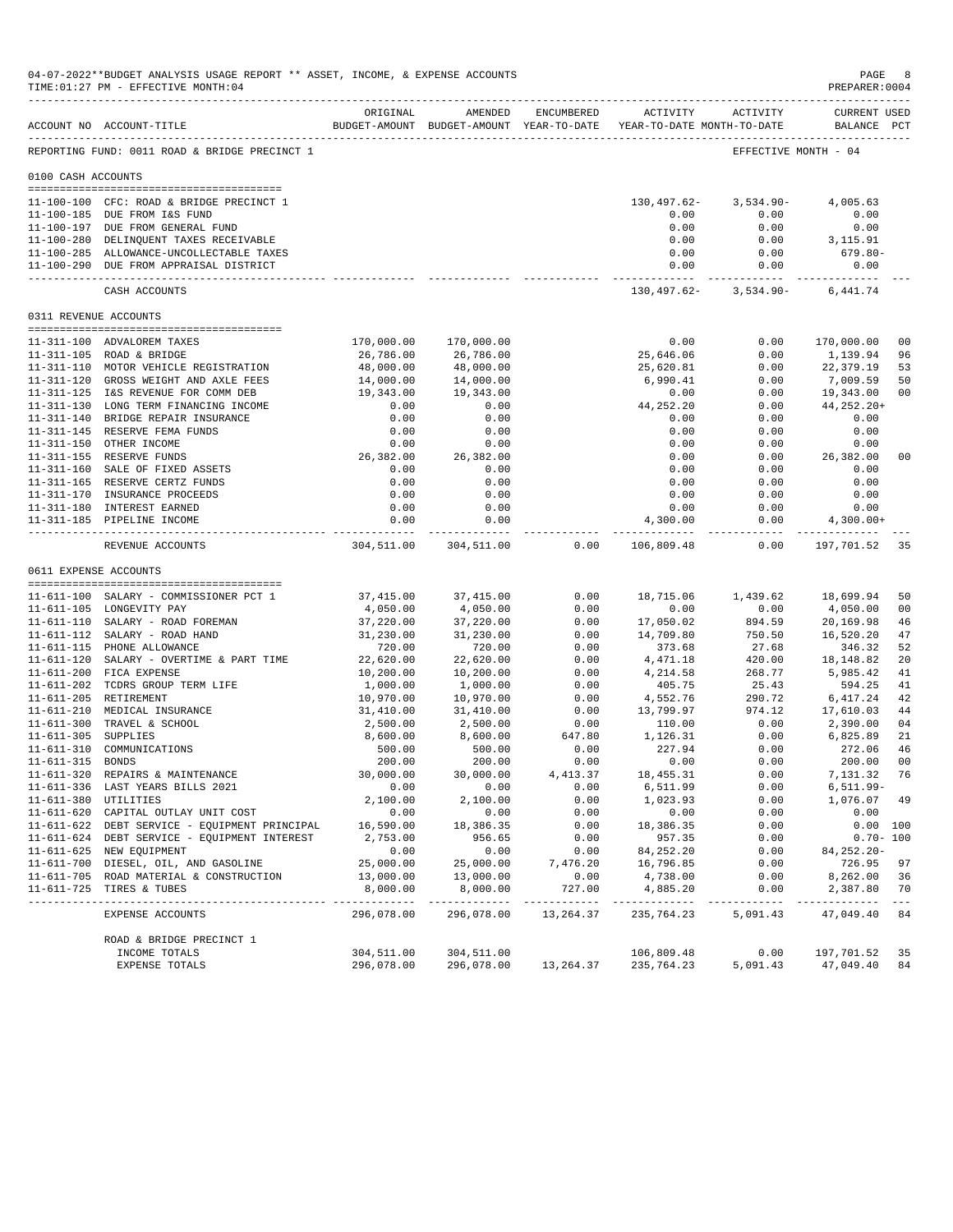|                                | 04-07-2022**BUDGET ANALYSIS USAGE REPORT ** ASSET, INCOME, & EXPENSE ACCOUNTS<br>TIME: 01:27 PM - EFFECTIVE MONTH: 04 |                           |                             |                      |                                                                     |                                 | PAGE<br>PREPARER: 0004             | -9             |
|--------------------------------|-----------------------------------------------------------------------------------------------------------------------|---------------------------|-----------------------------|----------------------|---------------------------------------------------------------------|---------------------------------|------------------------------------|----------------|
|                                | -------------------------------------<br>ACCOUNT NO ACCOUNT-TITLE                                                     | ORIGINAL                  | AMENDED                     | <b>ENCUMBERED</b>    | BUDGET-AMOUNT BUDGET-AMOUNT YEAR-TO-DATE YEAR-TO-DATE MONTH-TO-DATE | ACTIVITY ACTIVITY               | <b>CURRENT USED</b><br>BALANCE PCT |                |
|                                | REPORTING FUND: 0012 ROAD & BRIDGE PRECINCT 2                                                                         |                           |                             |                      |                                                                     | EFFECTIVE MONTH - 04            |                                    |                |
| 0100 CASH ACCOUNTS             |                                                                                                                       |                           |                             |                      |                                                                     |                                 |                                    |                |
|                                |                                                                                                                       |                           |                             |                      |                                                                     |                                 |                                    |                |
|                                | 12-100-100 CFC: ROAD & BRIDGE PRECINCT 2<br>12-100-185 DUE FROM I&S FUND                                              |                           |                             |                      | 152,782.96-<br>0.00                                                 | 4,161.28-<br>0.00               | 24,918.79<br>0.00                  |                |
|                                | 12-100-186 DUE FROM GENERAL FUND                                                                                      |                           |                             |                      | 0.00                                                                | 0.00                            | 0.00                               |                |
|                                | 12-100-280 DELINQUENT TAXES RECEIVABLE                                                                                |                           |                             |                      | 0.00                                                                | 0.00                            | 3,115.91                           |                |
|                                | 12-100-285 ALLOWANCE-UNCOLLECTABLE TAXES                                                                              |                           |                             |                      | 0.00                                                                | 0.00                            | 679.81-                            |                |
|                                | 12-100-290 DUE FROM APPRAISAL DISTRICT                                                                                |                           |                             |                      | 0.00<br>------------- ------------                                  | 0.00                            | 0.00<br>------------               |                |
|                                | CASH ACCOUNTS                                                                                                         |                           |                             |                      |                                                                     | 152,782.96- 4,161.28- 27,354.89 |                                    |                |
| 0312 REVENUE ACCOUNTS          |                                                                                                                       |                           |                             |                      |                                                                     |                                 |                                    |                |
|                                | 12-312-100 ADVALOREM TAXES                                                                                            | 170,000.00                | 170,000.00                  |                      | 0.00                                                                | 0.00                            | 170,000.00                         | 0 <sub>0</sub> |
|                                | 12-312-105 ROAD & BRIDGE                                                                                              | 26,786.00                 | 26,786.00                   |                      | 25,646.05                                                           | 0.00                            | 1,139.95                           | 96             |
|                                | 12-312-110 MOTOR VEHICLE REGISTRATION                                                                                 | 48,000.00                 | 48,000.00                   |                      | 25,620.84                                                           | 0.00                            | 22,379.16                          | 53             |
|                                | 12-312-120 GROSS WEIGHT AND AXLE FEES                                                                                 | 14,000.00                 | 14,000.00                   |                      | 6,990.41                                                            | 0.00                            | 7,009.59                           | 50             |
|                                | 12-312-125 I&S REVENUE FOR COMM DEB                                                                                   | 58,867.00                 | 58,867.00                   |                      | 0.00                                                                | 0.00                            | 58,867.00                          | 0 <sub>0</sub> |
|                                | 12-312-130 LONG TERM FINANCING INCOME                                                                                 | 0.00                      | 0.00                        |                      | 0.00                                                                | 0.00                            | 0.00                               |                |
|                                | 12-312-140 BRIDGE REPAIR INSURANCE<br>12-312-145 RESERVE FEMA FUNDS                                                   | 0.00                      | 0.00                        |                      | 0.00                                                                | 0.00                            | 0.00                               |                |
|                                | 12-312-150 OTHER INCOME                                                                                               | 24,710.66<br>0.00         | 24,710.66<br>0.00           |                      | 0.00<br>0.00                                                        | 0.00<br>0.00                    | 24,710.66<br>0.00                  | 0 <sub>0</sub> |
|                                | 12-312-155 RESERVE FUNDS                                                                                              | 26,382.00                 | 26,382.00                   |                      | 0.00                                                                | 0.00                            | 26,382.00                          | 0 <sub>0</sub> |
|                                | 12-312-160 SALE OF FIXED ASSETS                                                                                       | 0.00                      | 0.00                        |                      | 0.00                                                                | 0.00                            | 0.00                               |                |
|                                | 12-312-165 RESERVE CERTZ FUNDS                                                                                        | 0.00                      | 0.00                        |                      | 0.00                                                                | 0.00                            | 0.00                               |                |
|                                | 12-312-170 INSURANCE PROCEEDS                                                                                         | 0.00                      | 0.00                        |                      | 0.00                                                                | 0.00                            | 0.00                               |                |
|                                | 12-312-180 INTEREST EARNED                                                                                            | 0.00                      | 0.00                        |                      | 0.00                                                                | 0.00                            | 0.00                               |                |
|                                | 12-312-185 PIPELINE INCOME                                                                                            |                           |                             |                      | $9,125.00 -$                                                        | 0.00<br>--------                | $9,125.00 -$<br>-----------        |                |
|                                | REVENUE ACCOUNTS                                                                                                      |                           |                             |                      | 49,132.30                                                           | 0.00                            | $319,613.36 - 13$                  |                |
| 0612 EXPENSE ACCOUNTS          |                                                                                                                       |                           |                             |                      |                                                                     |                                 |                                    |                |
|                                | 12-612-100 SALARY - COMMISSIONER PCT 2                                                                                | 37,415.00                 | 37, 415.00                  | 0.00                 |                                                                     | 18,715.06 1,439.62              | 18,699.94                          | 50             |
|                                | 12-612-105 LONGEVITY PAY                                                                                              | 0.00                      | 0.00                        | 0.00                 | 0.00                                                                | 0.00                            | 0.00                               |                |
|                                | 12-612-110 SALARY - ROAD FOREMAN                                                                                      | 37,220.00                 | 37,220.00                   | 0.00                 | 15,870.10                                                           | 1,431.35                        | 21,349.90                          | 43             |
|                                | 12-612-112 SALARY - ROAD HAND                                                                                         | 31,230.00                 | 31,230.00                   | 0.00                 | 10,476.98                                                           | 1,200.80                        | 20,753.02                          | 34             |
|                                | 12-612-115 PHONE ALLOWANCE                                                                                            | 720.00                    | 720.00                      | 0.00                 | 332.16                                                              | 27.68                           | 387.84                             | 46             |
|                                | 12-612-120 SALARY - OVERTIME & PART TIME                                                                              | 22,620.00                 | 22,620.00                   | 0.00                 | 8,985.00                                                            | 0.00                            | 13,635.00                          | 40             |
|                                | 12-612-200 FICA EXPENSE<br>12-612-202 TCDRS GROUP TERM LIFE                                                           | 10,200.00<br>1,000.00     | 10,200.00<br>1,000.00       | 0.00<br>0.00         | 4,160.06<br>399.46                                                  | 313.61<br>29.53                 | 6,039.94<br>600.54                 | 41<br>40       |
|                                | 12-612-205 RETIREMENT                                                                                                 | 10,970.00                 | 10,970.00                   | 0.00                 |                                                                     | 4,475.47 337.38                 | 6,494.53                           | 41             |
|                                | 12-612-210 MEDICAL INSURANCE                                                                                          | 31,410.00                 | 31,410.00                   | 0.00                 |                                                                     | 13,442.57 1,298.82              | 17,967.43                          | 43             |
|                                | 12-612-212 CHILD SUPPORT                                                                                              | 0.00                      | 0.00                        | 0.00                 | 0.00                                                                | 0.00                            | 0.00                               |                |
|                                | 12-612-300 TRAVEL & SCHOOL                                                                                            | 2,500.00                  | 2,500.00                    | 0.00                 | 110.00                                                              | 0.00                            | 2,390.00                           | 04             |
| 12-612-305 SUPPLIES            |                                                                                                                       | 8,600.00                  | 8,600.00                    | 1,277.20             | 2,331.00                                                            | 0.00                            | 4,991.80                           | 42             |
| 12-612-310<br>12-612-315 BONDS | COMMUNICATIONS                                                                                                        | 500.00                    | 500.00                      | 0.00                 | 227.94                                                              | 0.00<br>0.00                    | 272.06                             | 46<br>00       |
|                                | 12-612-320 REPAIRS & MAINTENANCE                                                                                      | 200.00<br>30,000.00       | 200.00<br>30,000.00         | 0.00<br>58.00        | 0.00<br>26,986.10                                                   | 0.00                            | 200.00<br>2,955.90                 | 90             |
|                                | 12-612-336 LAST YEARS BILLS 2021                                                                                      | 0.00                      | 0.00                        | 201.85               | 530.89                                                              | 0.00                            | $732.74-$                          |                |
| 12-612-380 UTILITIES           |                                                                                                                       | 2,550.00                  | 2,550.00                    | 0.00                 | 1,242.03                                                            | 35.17                           | 1,307.97                           | 49             |
|                                | 12-612-620 CAPITAL OUTLAY UNIT COST                                                                                   | 0.00                      | 0.00                        | 0.00                 | 0.00                                                                | 0.00                            | 0.00                               |                |
|                                | 12-612-622 DEBT SERVICE - EQUIPMENT PRINICPAL                                                                         | 54,672.00                 | 54, 183.80                  | 0.00                 | 53,740.44                                                           | 0.00                            | 443.36                             | 99             |
|                                | 12-612-624 DEBT SERVICE - EQUIPMENT INTEREST                                                                          | 4,195.00                  | 4,683.20                    | 0.00                 | 4,683.20                                                            | 0.00                            |                                    | 0.00 100       |
|                                | 12-612-625 NEW EQUIPMENT                                                                                              | 0.00<br>25,000.00         | 0.00                        | 0.00<br>4,395.32     | 0.00<br>25, 397.56                                                  | 0.00<br>0.00                    | 0.00<br>1,207.12                   | 96             |
|                                | 12-612-700 DIESEL, OIL, AND GASOLINE<br>12-612-705 ROAD MATERIAL & CONSTRUCTION                                       | 12,000.00                 | 31,000.00<br>6,000.00       | 0.00                 | 638.00                                                              | 0.00                            | 5,362.00                           | 11             |
|                                | 12-612-725 TIRES & TUBES                                                                                              | 8,000.00                  | 8,000.00                    | 1,039.35             | 4,565.49                                                            | 0.00                            | 2,395.16                           | 70             |
|                                | 12-612-740 FEMA RESERVE                                                                                               | 24,710.66                 | 24,710.66                   | 0.00                 | 24,710.66                                                           | 0.00                            |                                    | 0.00 100       |
|                                | -----------------------------<br>EXPENSE ACCOUNTS                                                                     | ___________<br>355,712.66 | _____________<br>355,712.66 | --------<br>6,971.72 | ------------<br>222,020.17                                          | ----------<br>6,113.96          | ---------<br>126,720.77 64         | $- - -$        |
|                                | ROAD & BRIDGE PRECINCT 2                                                                                              |                           |                             |                      |                                                                     |                                 |                                    |                |
|                                | INCOME TOTALS                                                                                                         | 368,745.66                | 368,745.66                  |                      | 58,257.30                                                           | 0.00                            | 310,488.36                         | 16             |
|                                | EXPENSE TOTALS                                                                                                        | 355,712.66                | 355,712.66                  | 6,971.72             | 222,020.17                                                          | 6,113.96                        | 126,720.77                         | 64             |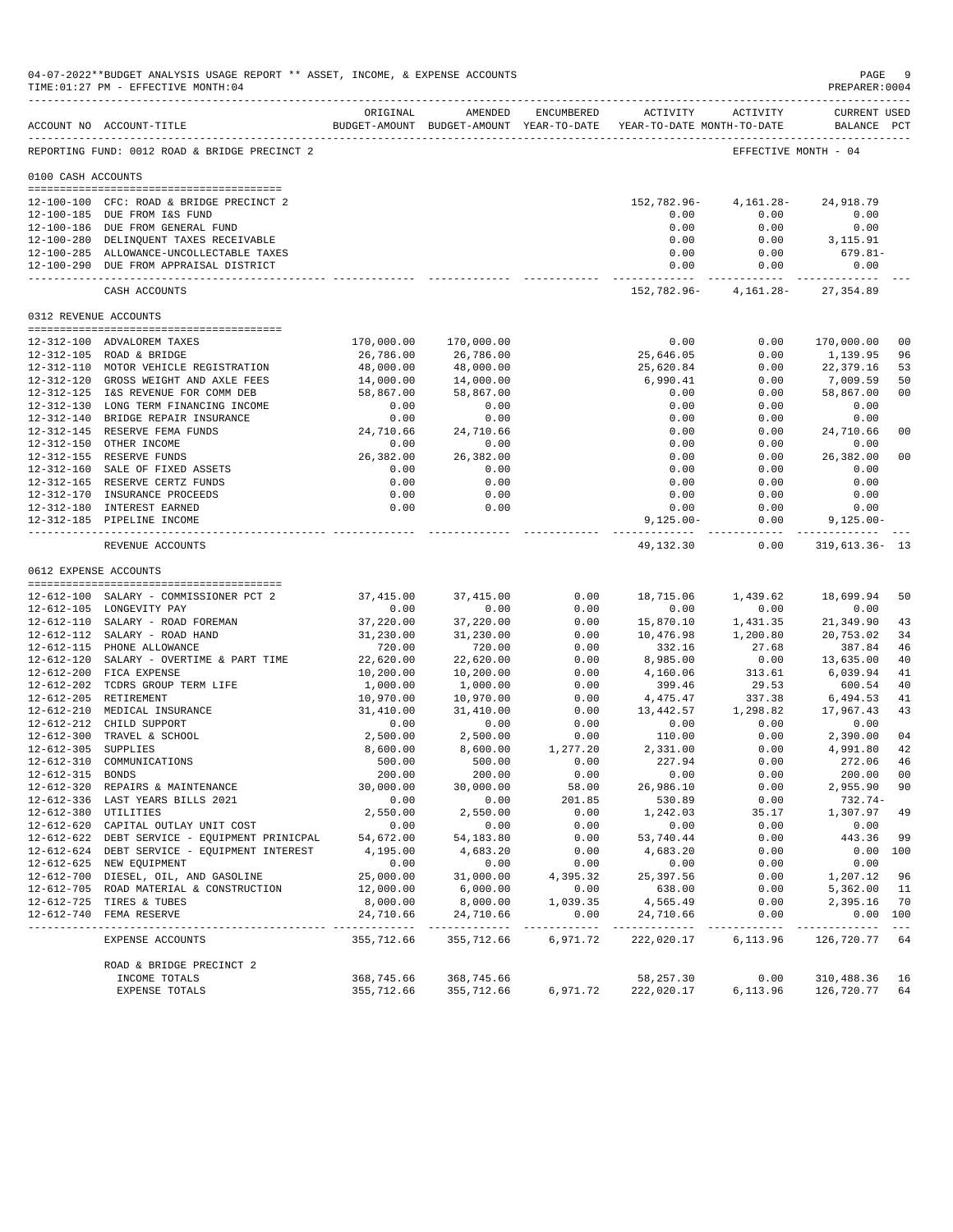|                     | 04-07-2022**BUDGET ANALYSIS USAGE REPORT ** ASSET, INCOME, & EXPENSE ACCOUNTS<br>TIME: 01:27 PM - EFFECTIVE MONTH: 04 |                       |                                                                                |              |                            |                                                                                                                                                                                  | PAGE 10<br>PREPARER: 0004          |                |
|---------------------|-----------------------------------------------------------------------------------------------------------------------|-----------------------|--------------------------------------------------------------------------------|--------------|----------------------------|----------------------------------------------------------------------------------------------------------------------------------------------------------------------------------|------------------------------------|----------------|
|                     | ------------------------------------<br>ACCOUNT NO ACCOUNT-TITLE                                                      | ORIGINAL              | AMENDED<br>BUDGET-AMOUNT BUDGET-AMOUNT YEAR-TO-DATE YEAR-TO-DATE MONTH-TO-DATE | ENCUMBERED   |                            | ACTIVITY ACTIVITY                                                                                                                                                                | <b>CURRENT USED</b><br>BALANCE PCT |                |
|                     | REPORTING FUND: 0013 ROAD & BRIDGE PRECINCT 3                                                                         |                       |                                                                                |              |                            |                                                                                                                                                                                  | EFFECTIVE MONTH - 04               |                |
| 0100 CASH ACCOUNTS  |                                                                                                                       |                       |                                                                                |              |                            |                                                                                                                                                                                  |                                    |                |
|                     | 13-100-100 CFC: ROAD & BRIDGE PRECINCT 3                                                                              |                       |                                                                                |              | 94,287.16-                 | 4,225.41-                                                                                                                                                                        | 91,624.16                          |                |
|                     | 13-100-185 DUE FROM I&S FUND                                                                                          |                       |                                                                                |              | 0.00                       | 0.00                                                                                                                                                                             | 0.00                               |                |
|                     | 13-100-186 DUE TO GENERAL FUND                                                                                        |                       |                                                                                |              | 0.00                       | 0.00                                                                                                                                                                             | 0.00                               |                |
|                     | 13-100-280 DELINQUENT TAXES RECEIVABLE                                                                                |                       |                                                                                |              | 0.00                       | 0.00                                                                                                                                                                             | 3,115.91                           |                |
|                     | 13-100-285 ALLOWANCE-UNCOLLECTABLE TAXES                                                                              |                       |                                                                                |              | 0.00                       | 0.00                                                                                                                                                                             | $679.81-$                          |                |
|                     | 13-100-290 DUE FROM APPRAISAL DISTRICT                                                                                |                       |                                                                                |              |                            | 0.00<br>0.00                                                                                                                                                                     | 0.00<br>--------------             |                |
|                     | CASH ACCOUNTS                                                                                                         |                       |                                                                                |              |                            | $94,287.16 - 4,225.41 -$                                                                                                                                                         | 94,060.26                          |                |
|                     | 0313 REVENUE ACCOUNTS                                                                                                 |                       |                                                                                |              |                            |                                                                                                                                                                                  |                                    |                |
|                     | 13-313-100 ADVALOREM TAXES                                                                                            | 170,000.00            | 170,000.00                                                                     |              | 0.00                       | 0.00                                                                                                                                                                             | 170,000.00                         | 0 <sup>0</sup> |
|                     | 13-313-105 ROAD & BRIDGE                                                                                              | 26,786.00             | 26,786.00                                                                      |              | 25,646.04                  | 0.00                                                                                                                                                                             | 1,139.96                           | 96             |
|                     | 13-313-110 MOTOR VEHICLE REGISTRATION                                                                                 | 48,000.00             | 48,000.00                                                                      |              | 25,620.83                  | 0.00                                                                                                                                                                             | 22,379.17                          | 53             |
|                     | 13-313-120 GROSS WEIGHT AND AXLE FEES                                                                                 | 14,000.00             | 14,000.00                                                                      |              | 6,990.41                   | 0.00                                                                                                                                                                             | 7,009.59                           | 50             |
|                     | 13-313-125 I&S REVENUE FOR COMM DEB                                                                                   | 54,484.00             | 54,484.00                                                                      |              | 0.00                       | 0.00                                                                                                                                                                             | 54,484.00                          | 0 <sub>0</sub> |
|                     | 13-313-130 LONG TERM FINANCING INCOME                                                                                 | 0.00                  | 0.00                                                                           |              | 0.00                       | 0.00                                                                                                                                                                             | 0.00                               |                |
|                     | 13-313-140 BRIDGE REPAIR INSURANCE                                                                                    | 0.00                  | 0.00                                                                           |              | 0.00                       | 0.00                                                                                                                                                                             | 0.00                               |                |
|                     | 13-313-145 RESERVE FEMA FUNDS                                                                                         | 0.00                  | 0.00                                                                           |              | 0.00                       | 0.00                                                                                                                                                                             | 0.00                               |                |
|                     | 13-313-150 OTHER INCOME<br>13-313-155 RESERVE FUNDS                                                                   | 0.00<br>26,382.00     | 0.00<br>26,382.00                                                              |              | 0.00<br>0.00               | 0.00<br>0.00                                                                                                                                                                     | 0.00<br>26,382.00                  | 0 <sub>0</sub> |
|                     | 13-313-160 SALE OF FIXED ASSETS                                                                                       | 0.00                  | 0.00                                                                           |              | 0.00                       | 0.00                                                                                                                                                                             | 0.00                               |                |
|                     | 13-313-165 RESERVE CERTZ FUNDS                                                                                        | 0.00                  | 0.00                                                                           |              | 0.00                       | 0.00                                                                                                                                                                             | 0.00                               |                |
|                     | 13-313-170 INSURANCE PROCEEDS                                                                                         | 0.00                  | 0.00                                                                           |              | 0.00                       | 0.00                                                                                                                                                                             | 0.00                               |                |
|                     | 13-313-180 INTEREST EARNED                                                                                            | 0.00                  | 0.00                                                                           |              | 0.00                       | 0.00                                                                                                                                                                             | 0.00                               |                |
|                     | 13-313-185 PIPELINE INCOME                                                                                            | 0.00<br>------------  | 0.00                                                                           |              | 30,450.00<br>------------- | 0.00<br>--------                                                                                                                                                                 | $30,450.00+$<br>-----------        |                |
|                     | REVENUE ACCOUNTS                                                                                                      | 339,652.00            | 339,652.00                                                                     | 0.00         | 88,707.28                  | 0.00                                                                                                                                                                             | 250,944.72                         | -26            |
|                     | 0613 EXPENSE ACCOUNTS                                                                                                 |                       |                                                                                |              |                            |                                                                                                                                                                                  |                                    |                |
|                     | 13-613-100 SALARY - COMMISSIONER PCT 3                                                                                | 37,415.00             | 37,415.00                                                                      | 0.00         |                            | 18,715.06 1,439.62 18,699.94                                                                                                                                                     |                                    | 50             |
|                     | 13-613-105 LONGEVITY PAY                                                                                              | 3,600.00              | 3,600.00                                                                       | 0.00         | 0.00                       | 0.00                                                                                                                                                                             | 3,600.00                           | 0 <sub>0</sub> |
|                     | 13-613-110 SALARY - ROAD FOREMAN                                                                                      | 37,220.00             | 37,220.00                                                                      | 0.00         |                            |                                                                                                                                                                                  |                                    | 50             |
|                     | 13-613-112 SALARY - ROAD HAND                                                                                         | 31,230.00             | 31,230.00                                                                      | 0.00         |                            | $\begin{array}{lllll} 18\, , 607\, .55 & \qquad 1\, , 431\, .35 & \qquad 18\, , 612\, .45 \\ 15\, , 054\, .30 & \qquad 1\, , 125\, .75 & \qquad 16\, , 175\, .70 \\ \end{array}$ |                                    | 48             |
|                     | 13-613-115 PHONE ALLOWANCE                                                                                            | 720.00                | 720.00                                                                         | 0.00         | 359.84                     | 27.68                                                                                                                                                                            | 360.16                             | 50             |
|                     | 13-613-120 SALARY - OVERTIME & PART TIME                                                                              | 22,620.00             | 22,620.00                                                                      | 0.00         | 4,980.80                   | 0.00                                                                                                                                                                             | 17,639.20                          | 22             |
|                     | 13-613-200 FICA EXPENSE                                                                                               | 10,200.00             | 10,200.00                                                                      | 0.00         | 4,390.26                   | 305.76                                                                                                                                                                           | 5,809.74                           | 43             |
|                     | 13-613-202 TCDRS GROUP TERM LIFE                                                                                      | 1,000.00              | 1,000.00                                                                       | 0.00         | 424.36                     | 28.99                                                                                                                                                                            | 575.64                             | 42             |
|                     | 13-613-205 RETIREMENT                                                                                                 | 10,970.00             | 10,970.00                                                                      | 0.00         |                            | 4,750.04 331.21                                                                                                                                                                  | 6,219.96                           | 43             |
|                     | 13-613-210 MEDICAL INSURANCE<br>13-613-300 TRAVEL & SCHOOL                                                            | 31,410.00<br>2,500.00 | 31,410.00<br>2,500.00                                                          | 0.00<br>0.00 | 110.00                     | 14, 257.80 1, 289.08<br>0.00                                                                                                                                                     | 17,152.20<br>2,390.00              | 45<br>04       |
| 13-613-305 SUPPLIES |                                                                                                                       | 15,600.00             | 15,600.00                                                                      | 671.18       | 5, 571.63                  | 0.00                                                                                                                                                                             | 9,357.19                           | 40             |
|                     | 13-613-310 COMMUNICATIONS                                                                                             | 500.00                | 500.00                                                                         | 0.00         | 227.94                     | 0.00                                                                                                                                                                             | 272.06                             | 46             |
| 13-613-315 BONDS    |                                                                                                                       | 200.00                | 200.00                                                                         | 0.00         | 0.00                       | 0.00                                                                                                                                                                             | 200.00                             | 0 <sub>0</sub> |
|                     | 13-613-320 REPAIRS & MAINTENANCE                                                                                      | 30,000.00             | 30,000.00                                                                      | 668.88       | 10,888.41                  | 172.46                                                                                                                                                                           | 18,442.71 39                       |                |
|                     | 13-613-336 LAST YEARS BILLS 2021                                                                                      | 0.00                  | 0.00                                                                           | 0.00         | 350.34                     | 0.00                                                                                                                                                                             | $350.34 -$                         |                |
|                     | 13-613-380 UTILITIES                                                                                                  | 1,500.00              | 1,500.00                                                                       | 0.00         | 512.57                     | 32.00                                                                                                                                                                            | 987.43                             | 34             |
|                     | 13-613-620 CAPITAL OUTLAY UNIT COST                                                                                   | 0.00                  | 0.00                                                                           | 0.00         | 0.00                       | 0.00                                                                                                                                                                             | 0.00                               |                |
|                     | 13-613-622 DEBT SERVICE - EQUIPMENT PRINICIPAL                                                                        | 48,691.00             | 48,606.61                                                                      | 0.00         | 48,413.38                  | 0.00                                                                                                                                                                             | 193.23 100                         |                |
|                     | 13-613-624 DEBT SERVICE - EQUIPMENT INTEREST<br>13-613-625 NEW EQUIPMENT                                              | 5,800.00<br>0.00      | 5,884.39<br>0.00                                                               | 0.00<br>0.00 | 5,884.39<br>0.00           | 0.00<br>0.00                                                                                                                                                                     | $0.00$ 100<br>0.00                 |                |
|                     | 13-613-700 DIESEL, OIL, AND GASOLINE                                                                                  | 25,000.00             | 25,000.00                                                                      | 3,020.00     | 9,603.27                   | 0.00                                                                                                                                                                             | 12,376.73                          | 50             |
|                     | 13-613-705 ROAD MATERIAL & CONSTRUCTION                                                                               | 12,000.00             | 12,000.00                                                                      | 0.00         | 11,710.25                  | 0.00                                                                                                                                                                             | 289.75                             | 98             |
|                     | 13-613-725 TIRES & TUBES                                                                                              | 8,000.00              | 8,000.00                                                                       | 0.00         | 7,265.26                   | 0.00                                                                                                                                                                             | 734.74                             | 91             |
|                     | EXPENSE ACCOUNTS                                                                                                      | 336,176.00            | 336,176.00                                                                     | 4,360.06     | 182,077.45                 | 6,183.90                                                                                                                                                                         | 149,738.49                         | 55             |
|                     | ROAD & BRIDGE PRECINCT 3                                                                                              |                       |                                                                                |              |                            |                                                                                                                                                                                  |                                    |                |
|                     | INCOME TOTALS                                                                                                         | 339,652.00            | 339,652.00                                                                     |              | 88,707.28                  | 0.00                                                                                                                                                                             | 250,944.72                         | 26             |
|                     | EXPENSE TOTALS                                                                                                        | 336,176.00            | 336,176.00  4,360.06  182,077.45                                               |              |                            |                                                                                                                                                                                  | 6, 183.90 149, 738.49              | 55             |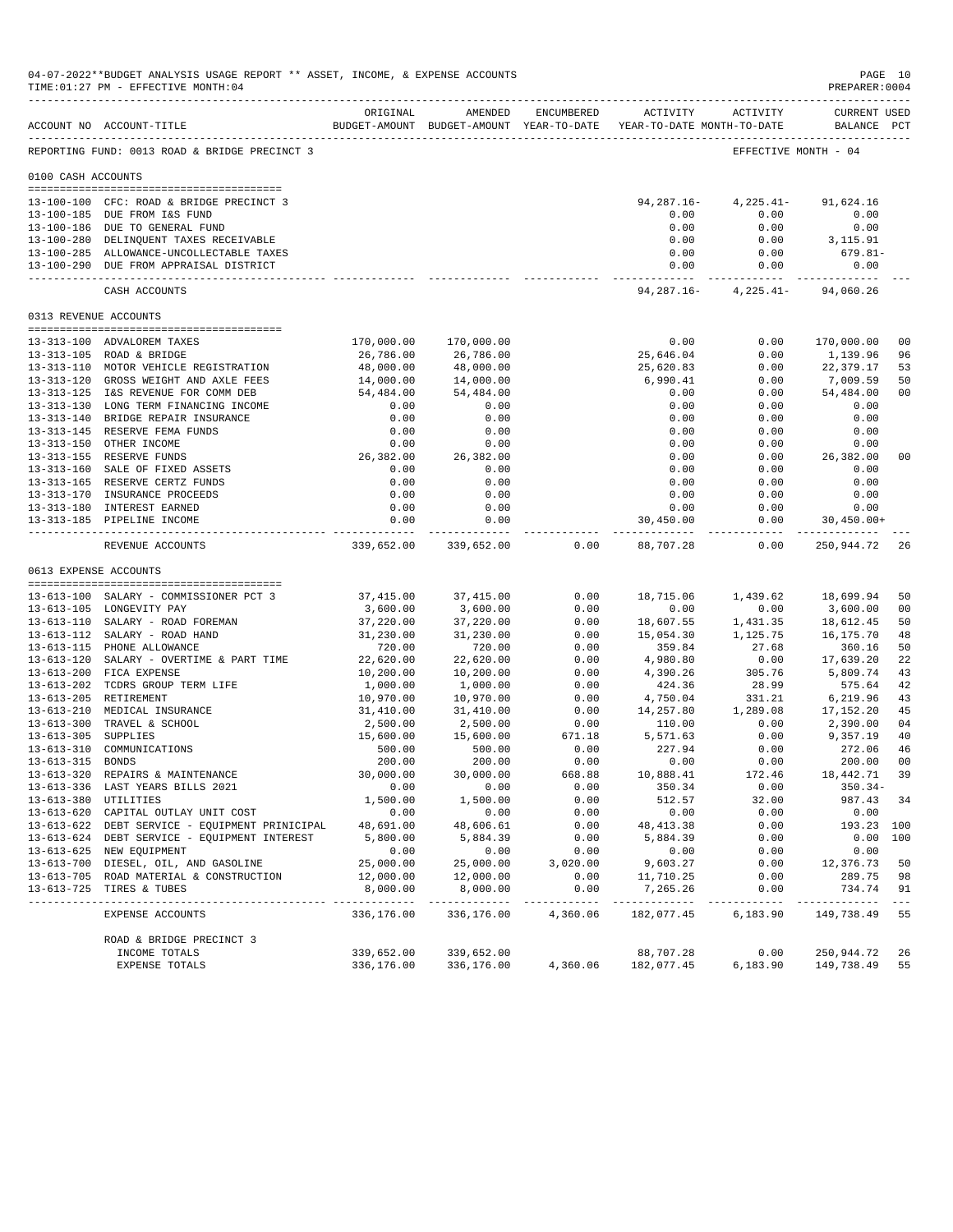|                     | 04-07-2022**BUDGET ANALYSIS USAGE REPORT ** ASSET, INCOME, & EXPENSE ACCOUNTS<br>TIME: 01:27 PM - EFFECTIVE MONTH: 04 |                            |                             |                  |                                                                     |                                  | PAGE 11<br>PREPARER: 0004               |                         |
|---------------------|-----------------------------------------------------------------------------------------------------------------------|----------------------------|-----------------------------|------------------|---------------------------------------------------------------------|----------------------------------|-----------------------------------------|-------------------------|
|                     | ACCOUNT NO ACCOUNT-TITLE                                                                                              | ORIGINAL                   | AMENDED                     | ENCUMBERED       | BUDGET-AMOUNT BUDGET-AMOUNT YEAR-TO-DATE YEAR-TO-DATE MONTH-TO-DATE | ACTIVITY ACTIVITY                | <b>CURRENT USED</b><br>BALANCE PCT      |                         |
|                     | REPORTING FUND: 0014 ROAD & BRIDGE PRECINCT 4                                                                         |                            |                             |                  |                                                                     | EFFECTIVE MONTH - 04             |                                         |                         |
| 0100 CASH ACCOUNTS  |                                                                                                                       |                            |                             |                  |                                                                     |                                  |                                         |                         |
|                     |                                                                                                                       |                            |                             |                  |                                                                     |                                  |                                         |                         |
|                     | 14-100-100 CFC: ROAD & BRIDGE PRECINCT 4                                                                              |                            |                             |                  | 104,846.84-                                                         | $4,904.86 - 19,744.41 -$         |                                         |                         |
|                     | 14-100-185 DUE FROM I&S FUND<br>14-100-186 DUE FROM GENERAL FUND                                                      |                            |                             |                  | 0.00<br>0.00                                                        | 0.00<br>0.00                     | 0.00<br>0.00                            |                         |
|                     | 14-100-280 DELINQUENT TAXES RECEIVABLE                                                                                |                            |                             |                  | 0.00                                                                | 0.00                             | 3,115.91                                |                         |
|                     | 14-100-285 ALLOWANCE-UNCOLLECTABLE TAXES                                                                              |                            |                             |                  | 0.00                                                                | 0.00                             | 679.81-                                 |                         |
|                     | 14-100-290 DUE FROM APPRAISAL DISTRICT                                                                                |                            |                             |                  |                                                                     | 0.00<br>0.00                     | 0.00                                    |                         |
|                     | CASH ACCOUNTS                                                                                                         |                            |                             |                  |                                                                     | $104,846.84-4,904.86-17,308.31-$ |                                         |                         |
|                     | 0314 REVENUE ACCOUNTS                                                                                                 |                            |                             |                  |                                                                     |                                  |                                         |                         |
|                     |                                                                                                                       |                            |                             |                  |                                                                     |                                  |                                         |                         |
|                     | 14-314-100 ADVALOREM TAXES                                                                                            | 170,000.00<br>26,786.00    | 170,000.00<br>26,786.00     |                  | 0.00<br>25,646.07                                                   | 0.00<br>0.00                     | 170,000.00<br>1,139.93                  | 0 <sub>0</sub><br>96    |
|                     | 14-314-105 ROAD & BRIDGE<br>14-314-110 MOTOR VEHICLE REGISTRATION                                                     | 48,000.00                  | 48,000.00                   |                  | 25,620.82                                                           | 0.00                             | 22,379.18                               | 53                      |
|                     | 14-314-120 GROSS WEIGHT AND AXLE FEES                                                                                 | 14,000.00                  | 14,000.00                   |                  | 6,990.40                                                            | 0.00                             | 7,009.60                                | 50                      |
|                     | 14-314-125 I&S REVENUE FOR COMM DEB                                                                                   | 43,151.00                  | 43,151.00                   |                  | 0.00                                                                | 0.00                             | 43,151.00                               | 0 <sub>0</sub>          |
|                     | 14-314-130 LONG TERM FINANCING INCOME                                                                                 | 0.00                       | 0.00                        |                  | 0.00                                                                | 0.00                             | 0.00                                    |                         |
|                     | 14-314-140 BRIDGE REPAIR INSURANCE                                                                                    | 0.00                       | 0.00                        |                  | 0.00                                                                | 0.00                             | 0.00                                    |                         |
|                     | 14-314-145 RESERVE FEMA FUNDS                                                                                         | 33,984.49                  | 33,984.49                   |                  | 0.00                                                                | 0.00                             | 33,984.49                               | 0 <sub>0</sub>          |
|                     | 14-314-150 OTHER INCOME                                                                                               | 0.00                       | 0.00                        |                  | 0.00                                                                | 0.00                             | 0.00                                    |                         |
|                     | 14-314-155 RESERVE FUNDS                                                                                              | 26,832.00                  | 26,832.00                   |                  | 0.00                                                                | 0.00                             | 26,832.00                               | 0 <sub>0</sub>          |
|                     | 14-314-160 SALE OF FIXED ASSETS                                                                                       | 0.00                       | 0.00                        |                  | 0.00                                                                | 0.00                             | 0.00                                    |                         |
|                     | 14-314-165 RESERVE CERTZ FUNDS                                                                                        | 0.00                       | 0.00                        |                  | 0.00                                                                | 0.00                             | 0.00                                    |                         |
|                     | 14-314-170 INSURANCE PROCEEDS<br>14-314-180 INTEREST EARNED                                                           | 0.00<br>0.00               | 0.00<br>0.00                |                  | 0.00<br>0.00                                                        | 0.00<br>0.00                     | 0.00<br>0.00                            |                         |
|                     | 14-314-185 PIPELINE INCOME                                                                                            | 0.00                       | 0.00                        |                  | 0.00                                                                | 0.00                             | 0.00                                    |                         |
|                     |                                                                                                                       |                            |                             |                  |                                                                     | -----------                      | -------------                           |                         |
|                     | REVENUE ACCOUNTS                                                                                                      |                            | 362,753.49 362,753.49       | 0.00             | 58,257.29                                                           | 0.00                             | 304,496.20                              | 16                      |
|                     | 0614 EXPENSE ACCOUNTS                                                                                                 |                            |                             |                  |                                                                     |                                  |                                         |                         |
|                     | 14-614-100 SALARY - COMMISSIONER PCT 4                                                                                | 37,415.00                  | 37,415.00                   | 0.00             |                                                                     | 18,715.06 1,439.62 18,699.94     |                                         | 50                      |
|                     | 14-614-105 LONGEVITY PAY                                                                                              | 750.00                     | 750.00                      | 0.00             | 0.00                                                                | 0.00                             | 750.00                                  | 0 <sub>0</sub>          |
|                     | 14-614-110 SALARY - ROAD FOREMAN                                                                                      | 37,220.00                  | 37,220.00                   | 0.00             | 18,365.56                                                           | 1,431.35                         | 18,854.44                               | 49                      |
|                     | 14-614-112 SALARY - ROAD HAND                                                                                         | 31,230.00                  | 31,230.00                   | 0.00             | 14,754.83                                                           | 1,200.80                         | 16,475.17                               | 47                      |
|                     | 14-614-115 PHONE ALLOWANCE                                                                                            | 720.00                     | 720.00                      | 0.00             | 359.84                                                              | 27.68                            | 360.16                                  | 50                      |
|                     | 14-614-120 SALARY - OVERTIME & PART TIME                                                                              | 22,620.00                  | 22,620.00                   | 0.00             | 3,400.60                                                            | 0.00                             | 19,219.40                               | 15                      |
|                     | 14-614-200 FICA EXPENSE<br>14-614-202 TCDRS GROUP TERM LIFE                                                           | 10,200.00<br>1,000.00      | 10,200.00<br>1,000.00       | 0.00<br>0.00     | 4,253.14<br>408.31                                                  | 313.61<br>29.53                  | 5,946.86<br>591.69                      | 42<br>41                |
|                     | 14-614-205 RETIREMENT                                                                                                 | 10,970.00                  | 10,970.00                   | 0.00             | 4,575.51                                                            | 337.38                           | 6,394.49                                | 42                      |
|                     | 14-614-210 MEDICAL INSURANCE                                                                                          | 31,410.00                  | 31,410.00                   | 0.00             | 9,524.68                                                            | 865.88                           | 21,885.32                               | 30                      |
|                     | 14-614-212 CHILD SUPPORT                                                                                              | 0.00                       | 0.00                        | 0.00             | 0.00                                                                | 0.00                             | 0.00                                    |                         |
|                     | 14-614-300 TRAVEL & SCHOOL                                                                                            | 2,500.00                   | 2,500.00                    | 0.00             | 110.00                                                              | 0.00                             | 2,390.00                                | 04                      |
| 14-614-305 SUPPLIES |                                                                                                                       | 15,600.00                  | 15,600.00                   | 1,810.19         | 2,184.36                                                            | 0.00                             | 11,605.45                               | 26                      |
|                     | 14-614-310 COMMUNICATIONS                                                                                             | 500.00                     | 500.00                      | 0.00             | 227.94                                                              | 0.00                             | 272.06                                  | 46                      |
| 14-614-315 BONDS    |                                                                                                                       | 200.00                     | 200.00                      | 0.00             | 0.00                                                                | 0.00                             | 200.00                                  | 0 <sub>0</sub>          |
|                     | 14-614-320 REPAIRS & MAINTENANCE                                                                                      | 30,000.00                  | 30,000.00                   | 1,512.55         | 14,670.13                                                           | 778.75                           | 13,817.32                               | 54                      |
|                     | 14-614-336 LAST YEARS BILLS 2021<br>14-614-380 UTILITIES                                                              | 0.00<br>1,500.00           | 0.00                        | 95.20            | 8,850.73                                                            | 0.00                             | $8,945.93-$                             |                         |
|                     | 14-614-620 CAPITAL OUTLAY UNIT COST                                                                                   | 0.00                       | 1,500.00<br>0.00            | 0.00<br>0.00     | 769.22<br>0.00                                                      | 0.00<br>0.00                     | 730.78<br>0.00                          | 51                      |
|                     | 14-614-622 DEBT SERVICE - EQUIPMENT PRINICIPAL                                                                        | 41,981.00                  | 41,981.00                   | 0.00             | 41,980.98                                                           | 0.00                             | 0.02 100                                |                         |
|                     | 14-614-624 DEBT SERVICE - EQUIPMENT INTEREST                                                                          | 1,170.00                   | 1,170.00                    | 0.00             | 1,169.17                                                            | 0.00                             | $0.83$ 100                              |                         |
|                     | 14-614-625 NEW EQUIPMENT                                                                                              | 0.00                       | 0.00                        | 0.00             | 0.00                                                                | 0.00                             | 0.00                                    |                         |
|                     | 14-614-700 DIESEL, OIL, AND GASOLINE                                                                                  | 25,000.00                  | 25,000.00                   | 0.00             | 16, 314. 24                                                         | 0.00                             | 8,685.76                                | 65                      |
|                     | 14-614-705 ROAD MATERIAL & CONSTRUCTION                                                                               | 12,000.00                  | 12,000.00                   | 3,000.00         | 240.00                                                              | 0.00                             | 8,760.00                                | 27                      |
|                     | 14-614-725 TIRES & TUBES                                                                                              | 8,000.00                   | 8,000.00                    | 963.00           | 1,015.00                                                            | 0.00                             | 6,022.00                                | 25                      |
|                     | 14-614-740 FEMA RESERVE                                                                                               | 33,984.49<br>------------- | 33,984.49<br>______________ | 0.00<br>-------- | 0.00<br>------                                                      | 0.00                             | 33,984.49<br>__________________________ | 0 <sub>0</sub><br>$---$ |
|                     | EXPENSE ACCOUNTS                                                                                                      | 355,970.49                 | 355,970.49                  | 7,380.94         | 161,889.30                                                          | 6,424.60                         | 186,700.25                              | 48                      |
|                     | ROAD & BRIDGE PRECINCT 4                                                                                              |                            |                             |                  |                                                                     |                                  |                                         |                         |
|                     | INCOME TOTALS                                                                                                         | 362,753.49                 | 362,753.49                  |                  | 58,257.29                                                           | 0.00                             | 304,496.20                              | 16                      |
|                     | EXPENSE TOTALS                                                                                                        | 355,970.49                 | 355,970.49                  | 7,380.94         | 161,889.30                                                          | 6,424.60                         | 186,700.25                              | -48                     |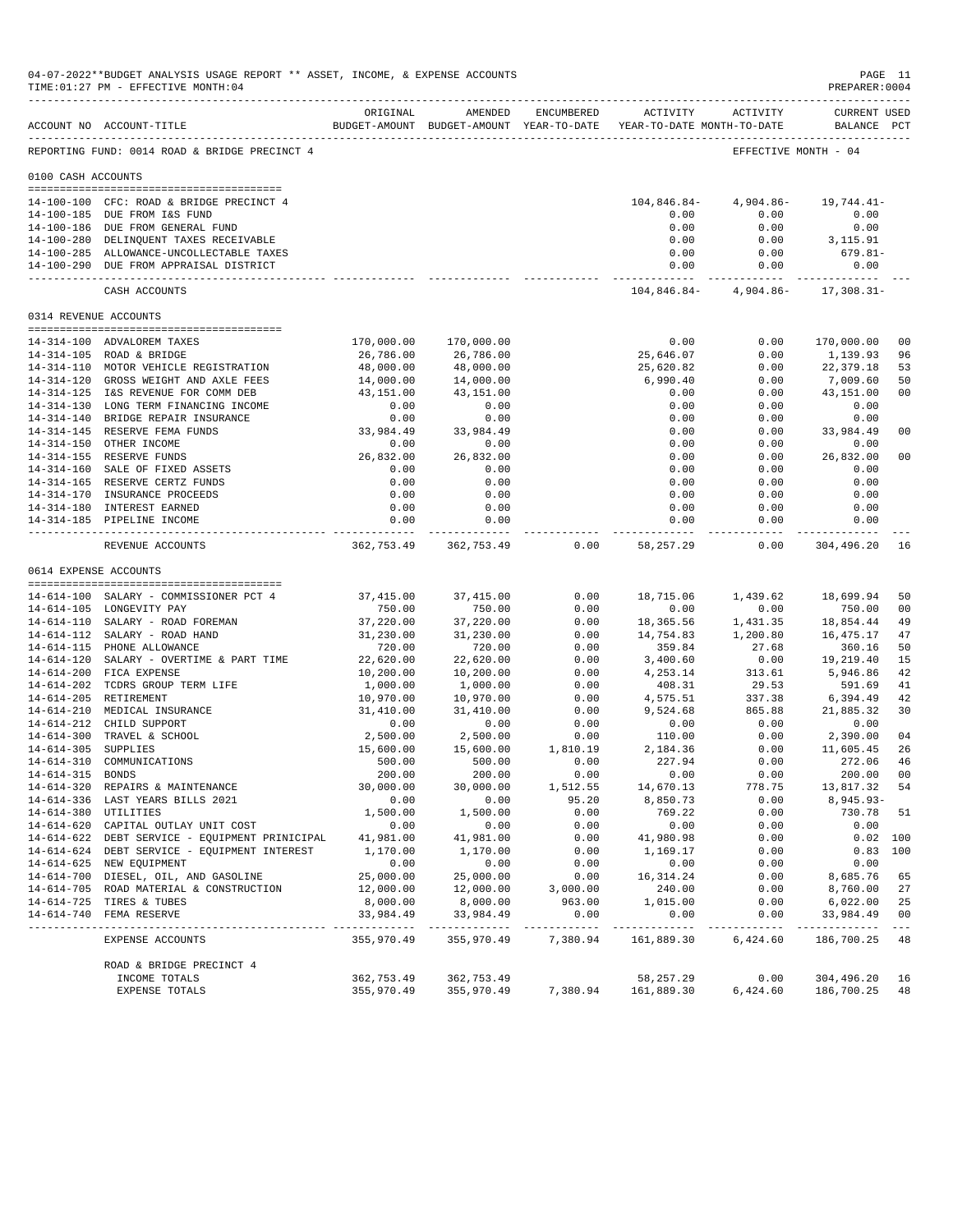|                                                                                                                                           | 04-07-2022**BUDGET ANALYSIS USAGE REPORT ** ASSET, INCOME, & EXPENSE ACCOUNTS<br>TIME: 01:27 PM - EFFECTIVE MONTH: 04 |                         |                                                     |                    |                                        |              | PAGE 12<br>PREPARER: 0004                     |  |
|-------------------------------------------------------------------------------------------------------------------------------------------|-----------------------------------------------------------------------------------------------------------------------|-------------------------|-----------------------------------------------------|--------------------|----------------------------------------|--------------|-----------------------------------------------|--|
|                                                                                                                                           | ACCOUNT NO ACCOUNT-TITLE                                                                                              | ORIGINAL                | AMENDED<br>BUDGET-AMOUNT BUDGET-AMOUNT YEAR-TO-DATE | ENCUMBERED         | ACTIVITY<br>YEAR-TO-DATE MONTH-TO-DATE | ACTIVITY     | CURRENT USED<br>BALANCE PCT                   |  |
|                                                                                                                                           | REPORTING FUND: 0020 JAIL BOND I&S                                                                                    |                         |                                                     |                    |                                        |              | EFFECTIVE MONTH - 04                          |  |
|                                                                                                                                           |                                                                                                                       |                         |                                                     |                    |                                        |              |                                               |  |
|                                                                                                                                           |                                                                                                                       |                         |                                                     |                    |                                        |              |                                               |  |
|                                                                                                                                           | 20-100-190 I&S ACCOUNT JAIL BOND                                                                                      |                         |                                                     |                    | 214,831.51                             | 0.00         | 549,170.77                                    |  |
|                                                                                                                                           | 20-100-280 DELINQUENT TAXES RECEIVABLE                                                                                |                         |                                                     |                    | 0.00                                   | 0.00         | 23,641.70                                     |  |
|                                                                                                                                           | 20-100-285 ALLOWANCE-UNCOLLETABLE TAXES                                                                               |                         |                                                     |                    | 0.00                                   | 0.00         | $5,159.21-$                                   |  |
|                                                                                                                                           | 20-100-290 DUE FROM APPRAISAL DISTRICT                                                                                |                         |                                                     |                    | 0.00<br>0.00                           | 0.00<br>0.00 | 0.00                                          |  |
|                                                                                                                                           |                                                                                                                       |                         |                                                     |                    |                                        |              | 0.00                                          |  |
|                                                                                                                                           | CASH ACCOUNT                                                                                                          |                         |                                                     |                    | 214,831.51                             |              | $0.00$ 567,653.26                             |  |
|                                                                                                                                           | 0315 JAIL BOND I&S REVENUE                                                                                            |                         |                                                     |                    |                                        |              |                                               |  |
|                                                                                                                                           |                                                                                                                       |                         |                                                     |                    |                                        |              |                                               |  |
| 0100 CASH ACCOUNT<br>20-100-295 DUE FROM GENERAL FUND<br>20-315-100 BOND TAXES<br>20-315-180 BOND TAXES INTEREST<br>0615 EXPENSE ACCOUNTS |                                                                                                                       |                         |                                                     |                    | $462,419.00$ $462,419.00$ $609,922.63$ |              | $0.00$ 147,503.63+132                         |  |
|                                                                                                                                           |                                                                                                                       |                         | 2,500.00 2,500.00                                   |                    | 418.26                                 |              | $0.00$ 2,081.74 17<br><u>------------ ---</u> |  |
|                                                                                                                                           | JAIL BOND I&S REVENUE 464,919.00 464,919.00                                                                           |                         |                                                     |                    | 0.00 610.340.89                        |              | $0.00$ 145, 421, 89+ 131                      |  |
|                                                                                                                                           |                                                                                                                       |                         |                                                     |                    |                                        |              |                                               |  |
|                                                                                                                                           |                                                                                                                       |                         |                                                     |                    |                                        |              |                                               |  |
|                                                                                                                                           | 20-615-622 BOND PAYMENT PRINCIPAL                                                                                     |                         | 325,000.00 325,000.00                               | 0.00               | 325,000.00                             | 0.00         | 0.00 100                                      |  |
|                                                                                                                                           | 20-615-624 BOND PAYMENT INTEREST                                                                                      | 137,419.00              | 137,419.00                                          | 0.00               | 70,334.38                              | 0.00         | 67,084.62 51                                  |  |
| $20 - 615 - 625$                                                                                                                          | BOND WIRE TRANSFER CHARGE                                                                                             | 400.00<br>------------- | 400.00                                              | 0.00<br>---------- | 175.00                                 | 0.00         | 225.00 44                                     |  |
|                                                                                                                                           | EXPENSE ACCOUNTS                                                                                                      | 462,819.00              | 462,819,00                                          |                    | $0.00$ 395,509.38                      | 0.00         | 67,309.62 85                                  |  |
|                                                                                                                                           | JAIL BOND I&S                                                                                                         |                         |                                                     |                    |                                        |              |                                               |  |
|                                                                                                                                           | INCOME TOTALS                                                                                                         |                         | 464,919.00 464,919.00                               |                    | 610,340.89                             |              | $0.00$ 145, 421, 89+ 131                      |  |
|                                                                                                                                           | <b>EXPENSE TOTALS</b>                                                                                                 | 462,819.00              | 462,819.00                                          |                    | $0.00$ 395,509.38                      |              | $0.00$ 67,309.62 85                           |  |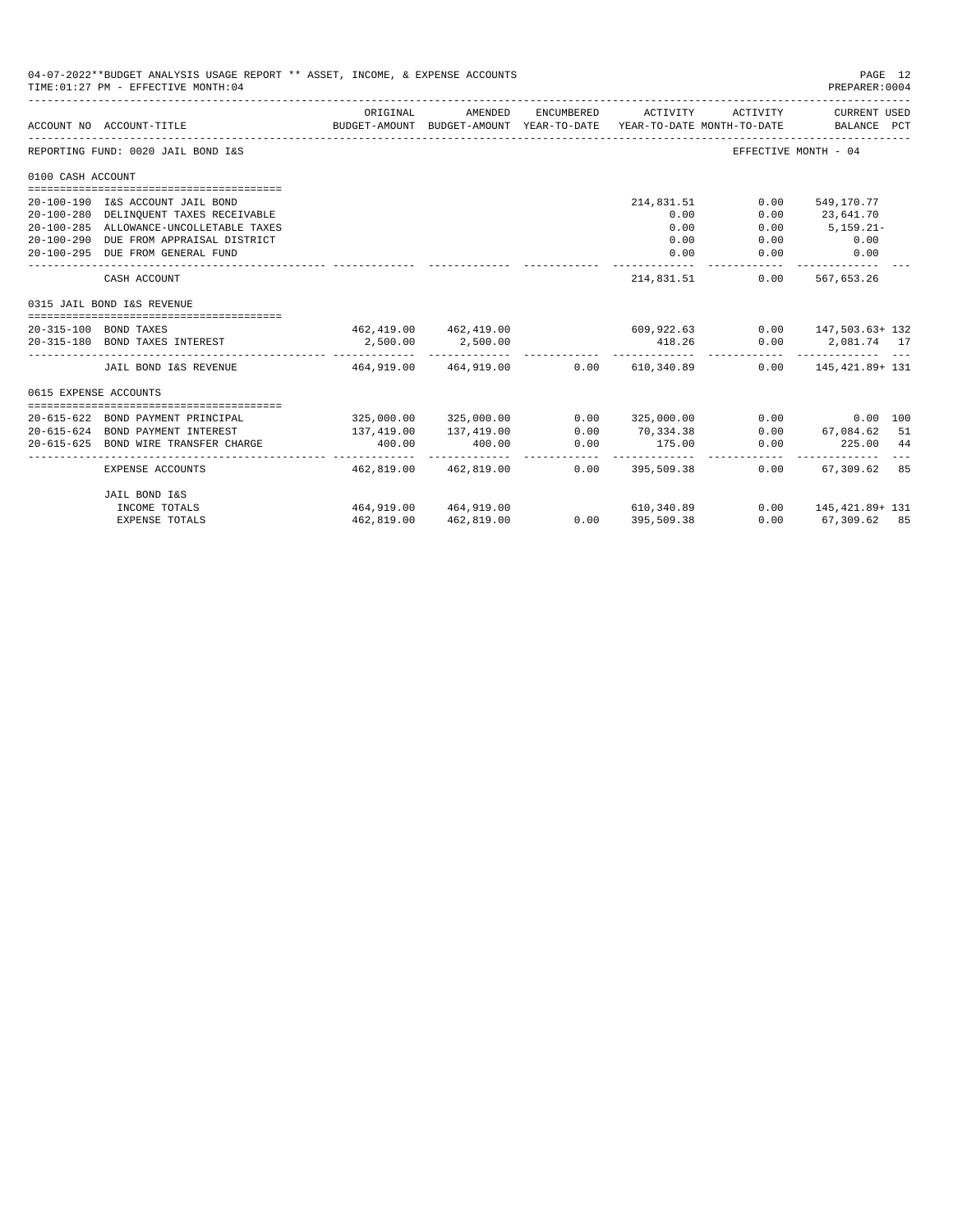| 04-07-2022**BUDGET ANALYSIS USAGE REPORT ** ASSET, INCOME, & EXPENSE ACCOUNTS<br>PAGE 13<br>TIME: 01:27 PM - EFFECTIVE MONTH: 04<br>PREPARER:0004<br>ORIGINAL AMENDED ENCUMBERED ACTIVITY ACTIVITY CURRENTUSED<br>ACCOUNT NO ACCOUNT-TITLE CONTROL BUDGET-AMOUNT BUDGET-AMOUNT YEAR-TO-DATE YEAR-TO-DATE MONTH-TO-DATE BALANCE PCT<br>REPORTING FUND: 0021 LATERAL ROAD PRECINCT 1<br>EFFECTIVE MONTH - 04<br>0100 LATERAL CASH ACCOUNTS<br>2,541.74 0.00 3,831.21<br>21-100-100 CFC: LATERAL ROAD PRECINCT 1<br>3,831.21<br>2,541.74 0.00<br>LATERAL CASH ACCOUNTS<br>0321 REVENUE ACCOUNTS<br>$5,133.00$ $5,133.00$ $5,107.74$ $0.00$ $25.26$ 100<br>21-321-190 STATE ROAD FUND<br>5,133.00 5,133.00 0.00 5,107.74 0.00 25.26 100<br>REVENUE ACCOUNTS<br>0621 EXPENSE ACCOUNTS<br>$0.00$ $0.00$ $0.00$ $0.00$ $0.00$<br>0.00<br>0.00<br>21-621-333 LAST YEARS BILLS<br>$21-621-700$ DIESEL, OIL, AND GASOLINE $2,567.00$ $2,567.00$ $0.00$ 0.00 0.00<br>$0.00$ 2,567.00 00<br>$21-621-705$ ROAD MATERIAL & CONSTRUCTION $2,566.00$ $2,566.00$ $0.00$ $2,566.00$ $0.00$<br>0.00 100<br>5.133.00 0.00<br>2,567,00 50<br>5,133,00<br>2,566,00<br>0.00<br>EXPENSE ACCOUNTS |                         |          |          |  |                               |      |                |  |
|--------------------------------------------------------------------------------------------------------------------------------------------------------------------------------------------------------------------------------------------------------------------------------------------------------------------------------------------------------------------------------------------------------------------------------------------------------------------------------------------------------------------------------------------------------------------------------------------------------------------------------------------------------------------------------------------------------------------------------------------------------------------------------------------------------------------------------------------------------------------------------------------------------------------------------------------------------------------------------------------------------------------------------------------------------------------------------------------------------------------------------------------------------------------------|-------------------------|----------|----------|--|-------------------------------|------|----------------|--|
|                                                                                                                                                                                                                                                                                                                                                                                                                                                                                                                                                                                                                                                                                                                                                                                                                                                                                                                                                                                                                                                                                                                                                                          |                         |          |          |  |                               |      |                |  |
|                                                                                                                                                                                                                                                                                                                                                                                                                                                                                                                                                                                                                                                                                                                                                                                                                                                                                                                                                                                                                                                                                                                                                                          |                         |          |          |  |                               |      |                |  |
|                                                                                                                                                                                                                                                                                                                                                                                                                                                                                                                                                                                                                                                                                                                                                                                                                                                                                                                                                                                                                                                                                                                                                                          |                         |          |          |  |                               |      |                |  |
|                                                                                                                                                                                                                                                                                                                                                                                                                                                                                                                                                                                                                                                                                                                                                                                                                                                                                                                                                                                                                                                                                                                                                                          |                         |          |          |  |                               |      |                |  |
|                                                                                                                                                                                                                                                                                                                                                                                                                                                                                                                                                                                                                                                                                                                                                                                                                                                                                                                                                                                                                                                                                                                                                                          |                         |          |          |  |                               |      |                |  |
|                                                                                                                                                                                                                                                                                                                                                                                                                                                                                                                                                                                                                                                                                                                                                                                                                                                                                                                                                                                                                                                                                                                                                                          |                         |          |          |  |                               |      |                |  |
|                                                                                                                                                                                                                                                                                                                                                                                                                                                                                                                                                                                                                                                                                                                                                                                                                                                                                                                                                                                                                                                                                                                                                                          |                         |          |          |  |                               |      |                |  |
|                                                                                                                                                                                                                                                                                                                                                                                                                                                                                                                                                                                                                                                                                                                                                                                                                                                                                                                                                                                                                                                                                                                                                                          |                         |          |          |  |                               |      |                |  |
|                                                                                                                                                                                                                                                                                                                                                                                                                                                                                                                                                                                                                                                                                                                                                                                                                                                                                                                                                                                                                                                                                                                                                                          |                         |          |          |  |                               |      |                |  |
|                                                                                                                                                                                                                                                                                                                                                                                                                                                                                                                                                                                                                                                                                                                                                                                                                                                                                                                                                                                                                                                                                                                                                                          |                         |          |          |  |                               |      |                |  |
|                                                                                                                                                                                                                                                                                                                                                                                                                                                                                                                                                                                                                                                                                                                                                                                                                                                                                                                                                                                                                                                                                                                                                                          |                         |          |          |  |                               |      |                |  |
|                                                                                                                                                                                                                                                                                                                                                                                                                                                                                                                                                                                                                                                                                                                                                                                                                                                                                                                                                                                                                                                                                                                                                                          |                         |          |          |  |                               |      |                |  |
|                                                                                                                                                                                                                                                                                                                                                                                                                                                                                                                                                                                                                                                                                                                                                                                                                                                                                                                                                                                                                                                                                                                                                                          |                         |          |          |  |                               |      |                |  |
|                                                                                                                                                                                                                                                                                                                                                                                                                                                                                                                                                                                                                                                                                                                                                                                                                                                                                                                                                                                                                                                                                                                                                                          | LATERAL ROAD PRECINCT 1 |          |          |  |                               |      |                |  |
|                                                                                                                                                                                                                                                                                                                                                                                                                                                                                                                                                                                                                                                                                                                                                                                                                                                                                                                                                                                                                                                                                                                                                                          | INCOME TOTALS           |          |          |  | 5, 133.00 5, 133.00 5, 107.74 |      | 0.00 25.26 100 |  |
|                                                                                                                                                                                                                                                                                                                                                                                                                                                                                                                                                                                                                                                                                                                                                                                                                                                                                                                                                                                                                                                                                                                                                                          | <b>EXPENSE TOTALS</b>   | 5,133.00 | 5,133.00 |  | $0.00$ $2,566.00$             | 0.00 | 2,567.00 50    |  |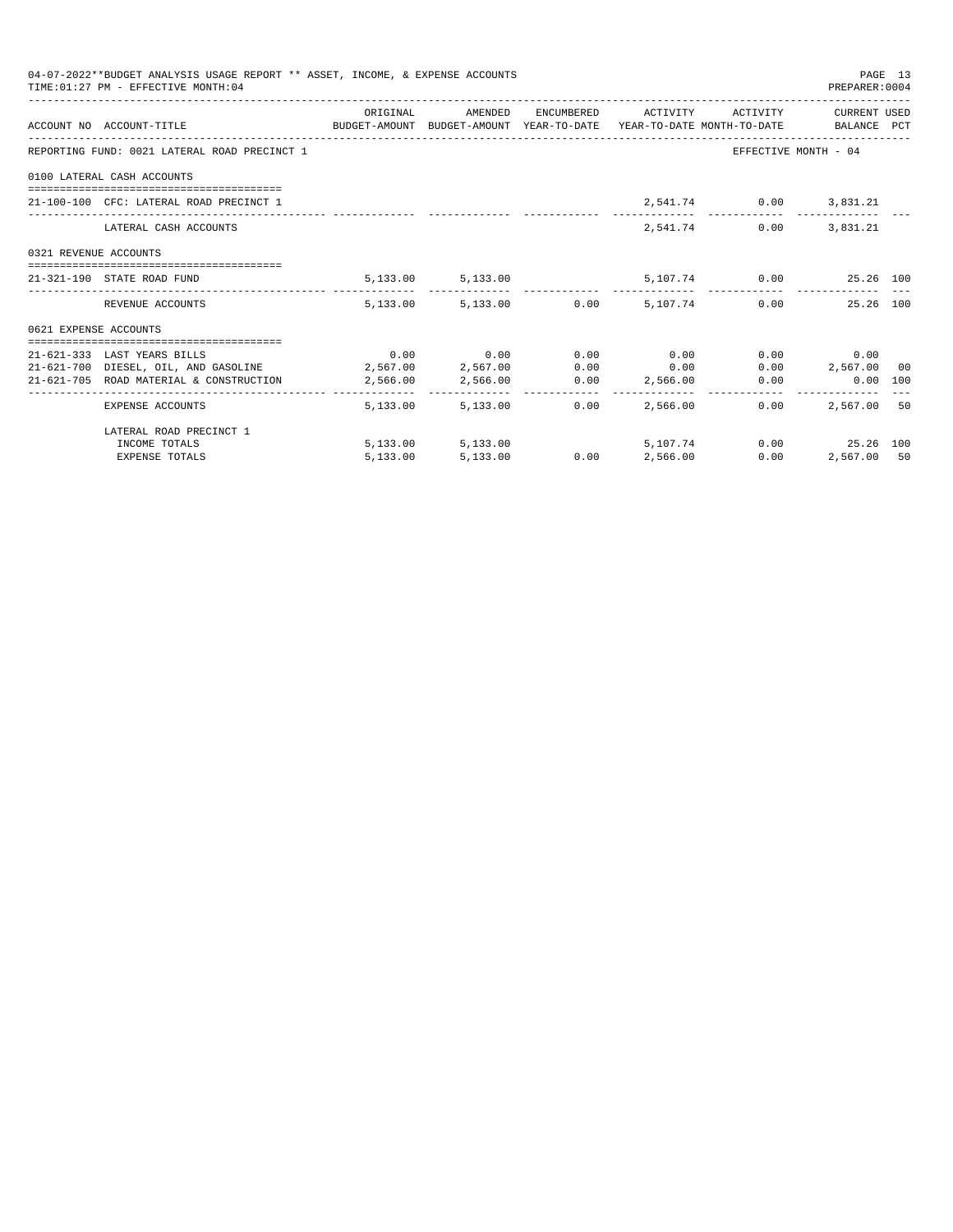|                       | 04-07-2022**BUDGET ANALYSIS USAGE REPORT ** ASSET, INCOME, & EXPENSE ACCOUNTS<br>TIME: 01:27 PM - EFFECTIVE MONTH: 04 |          |                            |                                                     |      | PAGE 14<br>PREPARER:0004 |  |
|-----------------------|-----------------------------------------------------------------------------------------------------------------------|----------|----------------------------|-----------------------------------------------------|------|--------------------------|--|
|                       | ACCOUNT NO ACCOUNT-TITLE CONTROL BUDGET-AMOUNT BUDGET-AMOUNT YEAR-TO-DATE YEAR-TO-DATE MONTH-TO-DATE BALANCE PCT      | ORIGINAL |                            | AMENDED ENCUMBERED ACTIVITY ACTIVITY CURRENTUSED    |      |                          |  |
|                       | REPORTING FUND: 0022 LATERAL ROAD PRECINCT 2                                                                          |          |                            |                                                     |      | EFFECTIVE MONTH - 04     |  |
|                       | 0100 LATERAL CASH ACCOUNTS                                                                                            |          |                            |                                                     |      |                          |  |
|                       | 22-100-100 CFC: LATERAL ROAD PRECINCT 2                                                                               |          |                            |                                                     |      | 25.27- 0.00 1,831.55     |  |
|                       | LATERAL CASH ACCOUNTS                                                                                                 |          |                            | $25.27 -$                                           |      | $0.00$ 1,831.55          |  |
| 0322 REVENUE ACCOUNTS |                                                                                                                       |          |                            |                                                     |      |                          |  |
|                       | 22-322-190 STATE ROAD FUND                                                                                            |          |                            | $5,133.00$ $5,133.00$ $5,107.73$ $0.00$ $25.27$ 100 |      |                          |  |
|                       | REVENUE ACCOUNTS                                                                                                      |          |                            | 5,133.00 5,133.00 0.00 5,107.73 0.00 25.27 100      |      |                          |  |
| 0622 EXPENSE ACCOUNTS |                                                                                                                       |          |                            |                                                     |      |                          |  |
|                       | 22-622-333 LAST YEARS BILLS                                                                                           |          |                            | $0.00$ $0.00$ $0.00$ $0.00$ $0.00$                  |      | 0.00<br>0.00             |  |
|                       | $22-622-700$ DIESEL, OIL, AND GASOLINE $2,567.00$ $2,567.00$ $0.00$ $2,567.00$                                        |          |                            |                                                     |      | $0.00$ $0.00$ 100        |  |
|                       | 22-622-705 ROAD MATERIAL & CONSTRUCTION 2,566.00 2,566.00 2,880.00 2,566.00                                           |          |                            |                                                     | 0.00 | 2,880.00-212             |  |
|                       | EXPENSE ACCOUNTS                                                                                                      |          | 5,133.00 5,133.00 2,880.00 | 5,133.00                                            | 0.00 | $2.880.00 - 156$         |  |
|                       | LATERAL ROAD PRECINCT 2                                                                                               |          |                            |                                                     |      |                          |  |
|                       | INCOME TOTALS                                                                                                         |          |                            | 5,133.00 5,133.00 5,107.73                          |      | $0.00$ 25.27 100         |  |
|                       | <b>EXPENSE TOTALS</b>                                                                                                 | 5,133.00 |                            | 5,133.00 2,880.00 5,133.00                          | 0.00 | 2,880.00-156             |  |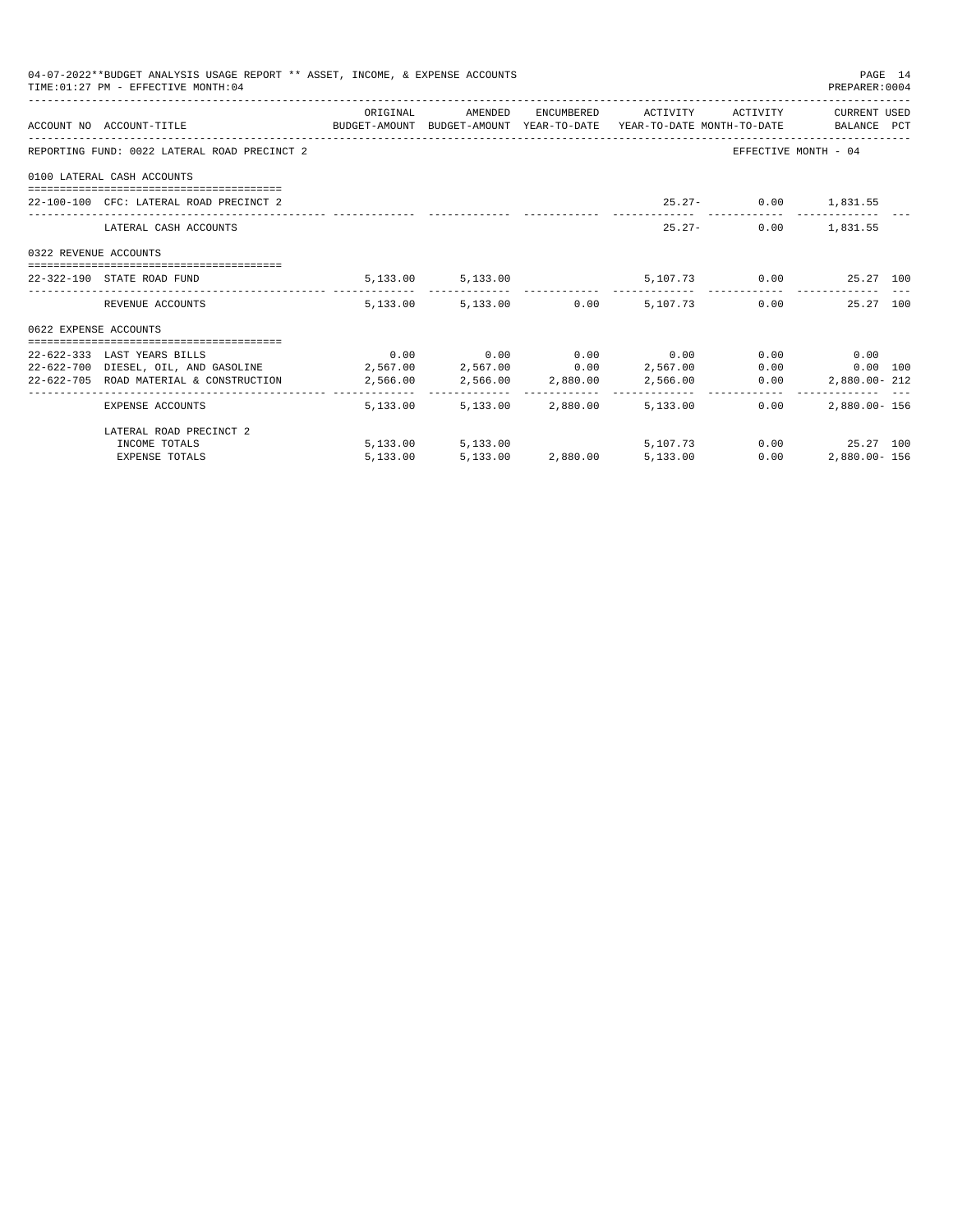|                       | 04-07-2022**BUDGET ANALYSIS USAGE REPORT ** ASSET, INCOME, & EXPENSE ACCOUNTS<br>TIME: 01:27 PM - EFFECTIVE MONTH: 04         |          |                                 |      |          |                                      | PREPARER: 0004          | PAGE 15 |
|-----------------------|-------------------------------------------------------------------------------------------------------------------------------|----------|---------------------------------|------|----------|--------------------------------------|-------------------------|---------|
|                       | ACCOUNT NO ACCOUNT-TITLE COMPUTE SUDGET-AMOUNT BUDGET-AMOUNT YEAR-TO-DATE YEAR-TO-DATE MONTH-TO-DATE BALANCE PCT              | ORIGINAL |                                 |      |          | AMENDED ENCUMBERED ACTIVITY ACTIVITY | CURRENT USED            |         |
|                       | REPORTING FUND: 0023 LATERAL ROAD PRECINCT 3                                                                                  |          |                                 |      |          |                                      | EFFECTIVE MONTH - 04    |         |
|                       | 0100 LATERAL CASH ACCOUNTS                                                                                                    |          |                                 |      |          |                                      |                         |         |
|                       | 23-100-100 CFC: LATERAL ROAD PRECINCT 3                                                                                       |          |                                 |      |          |                                      | $25.26 - 0.00$ 68.77-   |         |
|                       | LATERAL CASH ACCOUNTS                                                                                                         |          |                                 |      |          | $25.26 -$                            | 68.77-<br>0.00          |         |
| 0323 REVENUE ACCOUNTS |                                                                                                                               |          |                                 |      |          |                                      |                         |         |
|                       | 23-323-190 STATE ROAD FUND                                                                                                    |          | 5,133.00 5,133.00               |      |          |                                      | 5,107.74 0.00 25.26 100 |         |
|                       | REVENUE ACCOUNTS                                                                                                              |          | 5,133.00 5,133.00 0.00 5,107.74 |      |          |                                      | 0.00<br>25.26 100       |         |
| 0623 EXPENSE ACCOUNTS |                                                                                                                               |          |                                 |      |          |                                      |                         |         |
|                       | 23-623-700 DIESEL, OIL, AND GASOLINE 2,567.00 2,567.00 0.00 2,567.00 0.00<br>23-623-705 ROAD MATERIAL & CONSTRUCTION 2.566.00 |          | 2,566.00 0.00                   |      |          | 2,566.00 0.00                        | 0.00 100<br>0.00 100    |         |
|                       | EXPENSE ACCOUNTS                                                                                                              |          | 5,133,00 5,133,00               | 0.00 | 5,133,00 |                                      | 0.00<br>0.00 100        |         |
|                       | LATERAL ROAD PRECINCT 3                                                                                                       |          |                                 |      |          |                                      |                         |         |
|                       | INCOME TOTALS                                                                                                                 |          | 5,133.00 5,133.00               |      | 5,107,74 |                                      | 0.00<br>25.26 100       |         |
|                       | <b>EXPENSE TOTALS</b>                                                                                                         | 5.133.00 | 5,133.00                        | 0.00 | 5,133.00 | 0.00                                 | $0.00$ 100              |         |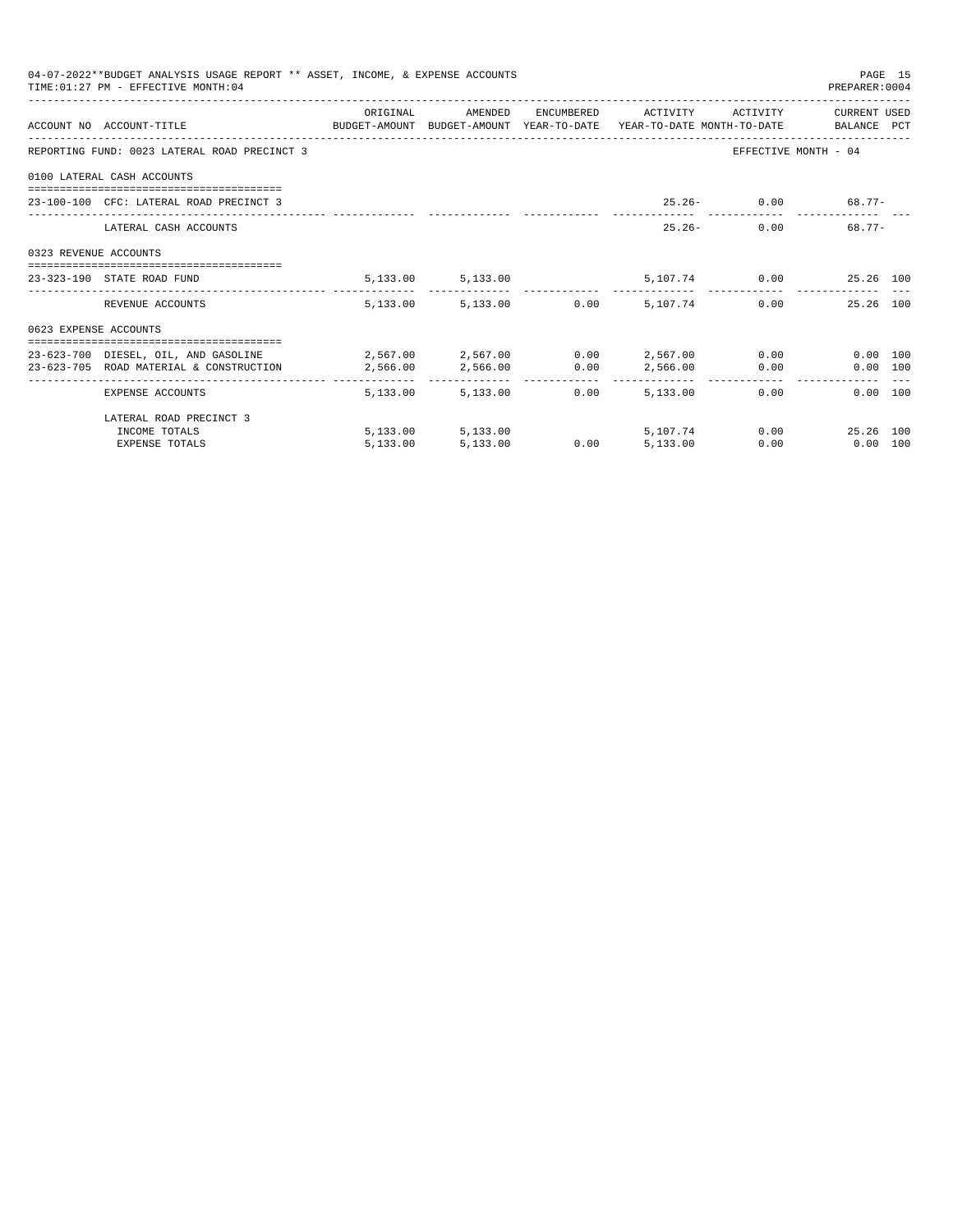|                       | 04-07-2022**BUDGET ANALYSIS USAGE REPORT ** ASSET, INCOME, & EXPENSE ACCOUNTS<br>TIME: 01:27 PM - EFFECTIVE MONTH: 04 |            |                                 |      |                   |                              | PREPARER: 0004          | PAGE 16 |
|-----------------------|-----------------------------------------------------------------------------------------------------------------------|------------|---------------------------------|------|-------------------|------------------------------|-------------------------|---------|
|                       |                                                                                                                       | ORIGINAL   | AMENDED                         |      |                   | ENCUMBERED ACTIVITY ACTIVITY | CURRENT USED            |         |
|                       | ACCOUNT NO ACCOUNT-TITLE CONTROL SUDGET-AMOUNT BUDGET-AMOUNT YEAR-TO-DATE YEAR-TO-DATE MONTH-TO-DATE BALANCE PCT      |            |                                 |      |                   |                              |                         |         |
|                       | REPORTING FUND: 0024 LATERAL ROAD PRECINCT 4                                                                          |            |                                 |      |                   |                              | EFFECTIVE MONTH - 04    |         |
|                       | 0100 LATERAL CASH ACCOUNTS                                                                                            |            |                                 |      |                   |                              |                         |         |
|                       | 24-100-100 CFC: LATERAL ROAD PRECINCT 4                                                                               |            |                                 |      |                   | 507.53 0.00 3,650.36         |                         |         |
|                       | LATERAL CASH ACCOUNTS                                                                                                 |            |                                 |      |                   | 507.53<br>0.00               | 3,650.36                |         |
| 0324 REVENUE ACCOUNTS |                                                                                                                       |            |                                 |      |                   |                              |                         |         |
|                       | 24-324-190 STATE ROAD FUND                                                                                            |            | 5, 133.00 5, 133.00             |      |                   |                              | 5,107.74 0.00 25.26 100 |         |
|                       | REVENUE ACCOUNTS                                                                                                      |            | 5,133.00 5,133.00 0.00 5,107.74 |      |                   |                              | 0.00<br>25.26 100       |         |
| 0624 EXPENSE ACCOUNTS |                                                                                                                       |            |                                 |      |                   |                              |                         |         |
|                       | 24-624-700 DIESEL, OIL, AND GASOLINE $2,567.00$ $2,567.00$ $0.00$ $2,034.21$ $0.00$ $532.79$ 79                       |            |                                 |      |                   |                              |                         |         |
|                       | 24-624-705 ROAD MATERIAL & CONSTRUCTION 2,566.00                                                                      |            | 2,566.00 0.00 2,566.00          |      |                   |                              | $0.00$ 0.00 100         |         |
|                       | ____________________________________<br>EXPENSE ACCOUNTS                                                              | -------- - | 5,133,00 5,133,00               | 0.00 | 4,600.21          |                              | 532.79 90<br>0.00       |         |
|                       | LATERAL ROAD PRECINCT 4                                                                                               |            |                                 |      |                   |                              |                         |         |
|                       | INCOME TOTALS                                                                                                         |            | 5,133.00 5,133.00               |      | 5,107,74          |                              | $0.00$ 25.26 100        |         |
|                       | <b>EXPENSE TOTALS</b>                                                                                                 | 5.133.00   | 5,133.00                        |      | $0.00$ $4.600.21$ |                              | 0.00<br>532.79 90       |         |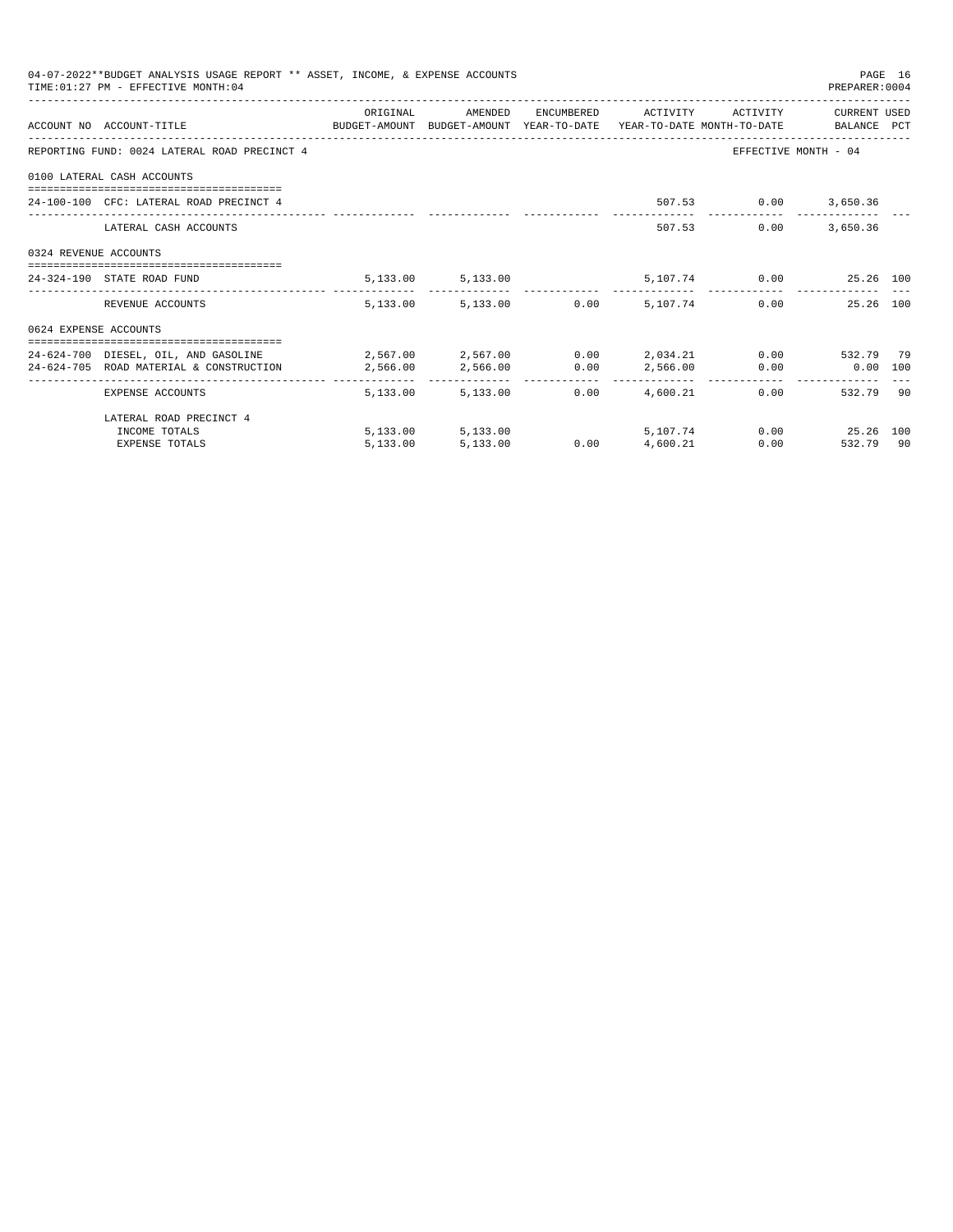|                  | 04-07-2022**BUDGET ANALYSIS USAGE REPORT ** ASSET, INCOME, & EXPENSE ACCOUNTS<br>TIME: 01:27 PM - EFFECTIVE MONTH: 04 |                        |                                                     |            |                                        |                      | PAGE 17<br>PREPARER: 0004          |                |
|------------------|-----------------------------------------------------------------------------------------------------------------------|------------------------|-----------------------------------------------------|------------|----------------------------------------|----------------------|------------------------------------|----------------|
|                  | ACCOUNT NO ACCOUNT-TITLE                                                                                              | ORIGINAL               | AMENDED<br>BUDGET-AMOUNT BUDGET-AMOUNT YEAR-TO-DATE | ENCUMBERED | ACTIVITY<br>YEAR-TO-DATE MONTH-TO-DATE | ACTIVITY             | <b>CURRENT USED</b><br>BALANCE PCT |                |
|                  | REPORTING FUND: 0026 IT YEARLY SERVICES                                                                               |                        |                                                     |            |                                        | EFFECTIVE MONTH - 04 |                                    |                |
|                  | 0100 IT YEARLY SERVICES CASH                                                                                          |                        |                                                     |            |                                        |                      |                                    |                |
|                  |                                                                                                                       |                        |                                                     |            |                                        |                      |                                    |                |
|                  | 26-100-100 IT YEARLY SERVICES CASH ACCOUNT                                                                            |                        |                                                     |            |                                        | 75,261.46- 750.00-   | 294,385.76-                        |                |
|                  | IT YEARLY SERVICES CASH                                                                                               |                        |                                                     |            | $75,261.46 -$                          | 750.00-              | 294, 385. 76-                      |                |
|                  | 0200 LIABILITY ACCOUNT                                                                                                |                        |                                                     |            |                                        |                      |                                    |                |
|                  | 26-200-999 FUND BALANCE ACCOUNT                                                                                       | 0.00                   | 0.00                                                | 0.00       | 0.00                                   | 0.00                 | 0.00                               |                |
|                  |                                                                                                                       |                        |                                                     |            |                                        |                      |                                    |                |
|                  | LIABILITY ACCOUNT                                                                                                     | 0.00                   | 0.00                                                | 0.00       | 0.00                                   | 0.00                 | 0.00                               |                |
|                  | 0330 IT YEARLY SERVICES REVENUE                                                                                       |                        |                                                     |            |                                        |                      |                                    |                |
|                  | 26-330-185 IT YEARLY REVENUE                                                                                          | 0.00                   | 0.00                                                |            | 0.00                                   | 0.00                 | 0.00                               |                |
|                  | IT YEARLY SERVICES REVENUE                                                                                            | 0.00                   | 0.00                                                | 0.00       | 0.00                                   | 0.00                 | 0.00                               |                |
|                  | 0660 IT YEARLY SERVICES EXPENSE                                                                                       |                        |                                                     |            |                                        |                      |                                    |                |
|                  |                                                                                                                       |                        |                                                     | 165.07     |                                        | 0.00                 |                                    |                |
|                  | 26-660-600 COPIERS & PRINTERS<br>26-660-601 BACKUP & DISASTER                                                         | 25,200.00<br>21,780.00 | 25,200.00<br>21,780.00                              | 1,815.00   | 15,597.87<br>10,890.00                 | 0.00                 | 9,437.06<br>9,075.00               | 63<br>58       |
|                  | 26-660-602 CORE FIREWALL                                                                                              | 4,176.00               | 4,176.00                                            | 348.00     | 2,088.00                               | 0.00                 | 1,740.00                           | 58             |
|                  | 26-660-603 LEC NETWORK                                                                                                | 0.00                   | 0.00                                                | 0.00       | 0.00                                   | 0.00                 | 0.00                               |                |
|                  | 26-660-604 CH NETWORK                                                                                                 | 7,200.00               | 7,200.00                                            | 600.00     | 3,600.00                               | 0.00                 | 3,000.00                           | 58             |
|                  | 26-660-605 LEC SECURITY SOFTWARE                                                                                      | 14,616.00              | 14,616.00                                           | 1,081.20   | 6,487.20                               | 0.00                 | 7.047.60                           | 52             |
|                  | 26-660-606 CH SECURITY SOFTWARE                                                                                       | 0.00                   | 0.00                                                | 0.00       | 0.00                                   | 0.00                 | 0.00                               |                |
|                  | 26-660-607 NEW SECURE EMAIL                                                                                           | 8,400.00               | 8,400.00                                            | 644.00     | 3,766.00                               | 0.00                 | 3,990.00                           | 53             |
|                  | 26-660-608 EXISTING HOST TAC WEBSITE                                                                                  | 1,550.00               | 1,550.00                                            | 1,550.00   | 0.00                                   | 0.00                 | 0.00                               | 100            |
| $26 - 660 - 609$ | OFFICE 365                                                                                                            | 4,500.00               | 4,500.00                                            | 375.00     | 2,175.00                               | 0.00                 | 1,950.00                           | 57             |
|                  | 26-660-610 ADOBE PDF SOFTWARE                                                                                         | 2,106.00               | 2,106.00                                            | 0.00       | 1,336.03                               | 0.00                 | 769.97                             | 63             |
|                  | 26-660-611 LEC MONITOR GENERATOR                                                                                      | 1,680.00               | 1,680.00                                            | 0.00       | 0.00                                   | 0.00                 | 1,680.00                           | 0 <sub>0</sub> |
| $26 - 660 - 612$ | EST BACKUP INTERNET                                                                                                   | 0.00                   | 0.00                                                | 0.00       | 0.00                                   | 0.00                 | 0.00                               |                |
|                  | 26-660-613 INTERNET FOR PATROL CARS                                                                                   | 0.00                   | 0.00                                                | 0.00       | 0.00                                   | 0.00                 | 0.00                               |                |
| $26 - 660 - 614$ | INTERNET FOR SENIOR CITIZENS                                                                                          | 0.00                   | 0.00                                                | 0.00       | 0.00                                   | 0.00                 | 0.00                               |                |
|                  | 26-660-615 INTERNET SERVICE PROVIDER                                                                                  | 18,600.00              | 18,600.00                                           | 160.00     | 7,379.84                               | 750.00               | 11,060.16                          | 41             |
|                  | 26-660-616 PHONE LINE COST                                                                                            | 0.00                   | 0.00                                                | 0.00       | 0.00                                   | 0.00                 | 0.00                               |                |
|                  | 26-660-617 SPARE SUPPLIES KEPT ON SITE                                                                                | 3,500.00               | 3,500.00                                            | 456.97     | 2,741.52                               | 0.00                 | 301.51                             | 91             |
| 26-660-618       | SUPPORT FOR IT SYSTEMS                                                                                                | 38,400.00              | 38,400.00                                           | 3,200.00   | 19,200.00                              | 0.00                 | 16,000.00                          | 58             |
|                  | IT YEARLY SERVICES EXPENSE                                                                                            | 151,708.00             | 151,708.00                                          | 10,395.24  | 75, 261.46                             | 750.00               | 66,051.30                          | 56             |
|                  | IT YEARLY SERVICES                                                                                                    |                        |                                                     |            |                                        |                      |                                    |                |
|                  | INCOME TOTALS                                                                                                         | 0.00                   | 0.00                                                |            | 0.00                                   | 0.00                 | 0.00                               |                |
|                  | EXPENSE TOTALS                                                                                                        | 151,708.00             | 151,708.00                                          | 10,395.24  | 75, 261.46                             | 750.00               | 66,051.30                          | 56             |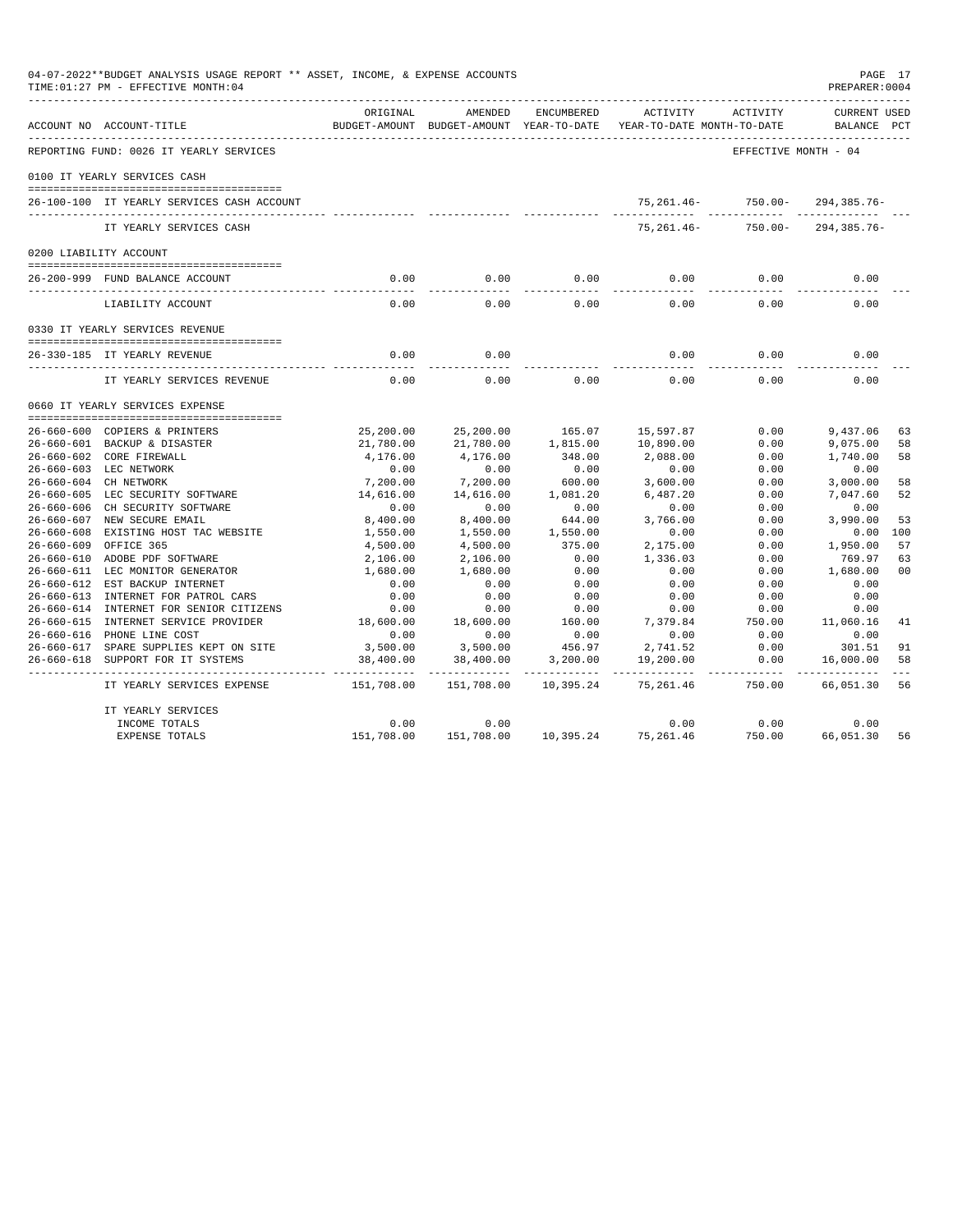|                             | 04-07-2022**BUDGET ANALYSIS USAGE REPORT ** ASSET, INCOME, & EXPENSE ACCOUNTS<br>TIME: 01:27 PM - EFFECTIVE MONTH: 04 |          |          |                 |                               |                               | PAGE 18<br>PREPARER: 0004                                                                       |
|-----------------------------|-----------------------------------------------------------------------------------------------------------------------|----------|----------|-----------------|-------------------------------|-------------------------------|-------------------------------------------------------------------------------------------------|
|                             | ACCOUNT NO ACCOUNT-TITLE                                                                                              | ORIGINAL | AMENDED  | ENCUMBERED      | ACTIVITY                      | ACTIVITY                      | CURRENT USED<br>BUDGET-AMOUNT BUDGET-AMOUNT YEAR-TO-DATE YEAR-TO-DATE MONTH-TO-DATE BALANCE PCT |
|                             | REPORTING FUND: 0028 CONTINGENCY FUND                                                                                 |          |          |                 |                               |                               | EFFECTIVE MONTH - 04                                                                            |
| 0100 CONTINGENCY CASH       |                                                                                                                       |          |          |                 |                               |                               |                                                                                                 |
|                             |                                                                                                                       |          |          |                 |                               |                               |                                                                                                 |
|                             | 28-100-100 CONTINGENCY FUND CHECKING                                                                                  |          |          |                 | 0.00                          |                               | $0.00$ $8,402.13-$                                                                              |
|                             | CONTINGENCY CASH                                                                                                      |          |          |                 | 0.00                          | 0.00                          | $8,402.13-$                                                                                     |
|                             | 0200 LIABILITY ACCOUNTS                                                                                               |          |          |                 |                               |                               |                                                                                                 |
|                             |                                                                                                                       |          |          |                 |                               |                               |                                                                                                 |
|                             | 28-200-999 FUND BALANCE ACCOUNT                                                                                       | 0.00     | 0.00     | 0.00<br>------- | 0.00<br>. _ _ _ _ _ _ _ _ _ _ | 0.00<br>. _ _ _ _ _ _ _ _ _ _ | 0.00                                                                                            |
|                             | LIABILITY ACCOUNTS                                                                                                    | 0.00     | $0.00 -$ | 0.00            | 0.00                          | 0.00                          | 0.00                                                                                            |
|                             | 0328 CONTIGENCY REVENUE                                                                                               |          |          |                 |                               |                               |                                                                                                 |
|                             |                                                                                                                       |          |          |                 |                               |                               |                                                                                                 |
| 28-328-100 WIND TAX REVENUE |                                                                                                                       | 0.00     | 0.00     |                 | 0.00                          | 0.00                          | 0.00                                                                                            |
|                             | CONTIGENCY REVENUE                                                                                                    | 0.00     | 0.00     | 0.00            | 0.00                          | 0.00                          | 0.00                                                                                            |
|                             | 0628 CONTIGENCY EXPENSE                                                                                               |          |          |                 |                               |                               |                                                                                                 |
|                             |                                                                                                                       |          |          |                 |                               |                               |                                                                                                 |
|                             | 28-628-628 CONTIGENCY MISC EXPENSE                                                                                    | 0.00     | 0.00     | 0.00            | 0.00                          | 0.00                          | 0.00                                                                                            |
|                             | CONTIGENCY EXPENSE                                                                                                    | 0.00     | 0.00     | 0.00            | 0.00                          | 0.00                          | 0.00                                                                                            |
|                             | CONTINGENCY FUND                                                                                                      |          |          |                 |                               |                               |                                                                                                 |
|                             | INCOME TOTALS                                                                                                         | 0.00     | 0.00     |                 | 0.00                          | 0.00                          | 0.00                                                                                            |
|                             | <b>EXPENSE TOTALS</b>                                                                                                 | 0.00     | 0.00     | 0.00            | 0.00                          | 0.00                          | 0.00                                                                                            |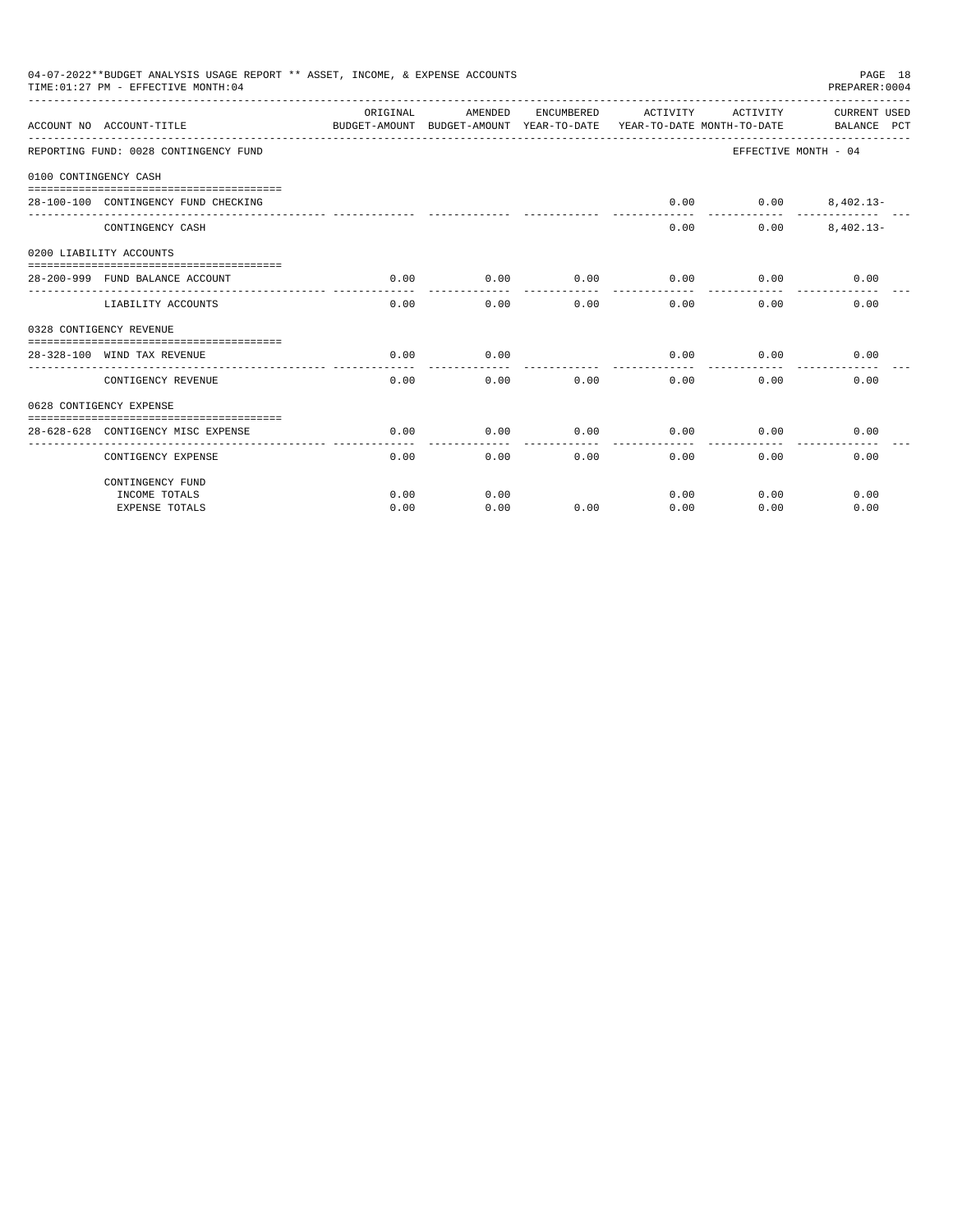| 04-07-2022**BUDGET ANALYSIS USAGE REPORT ** ASSET, INCOME, & EXPENSE ACCOUNTS<br>PAGE 19<br>TIME: 01:27 PM - EFFECTIVE MONTH: 04<br>PREPARER:0004<br>CURRENT USED<br>ORIGINAL<br>AMENDED<br>ENCUMBERED<br>ACTIVITY<br>ACTIVITY<br>ACCOUNT NO ACCOUNT-TITLE<br>BUDGET-AMOUNT BUDGET-AMOUNT YEAR-TO-DATE YEAR-TO-DATE MONTH-TO-DATE<br>BALANCE PCT<br>REPORTING FUND: 0029 COUNTY COURT REPORTER FUND<br>EFFECTIVE MONTH - 04<br>0100 COUNTY COURT REPORTER FUND CASH ACC<br>68.68<br>$0.00$ 117.59<br>29-100-100 COUNTY COURT REPORTER<br>150.00<br>0.00<br>150.00<br>29-100-230 DISTRICT CLERK CC<br>29-100-231 COUNTY CLERK CC<br>50.00<br>0.00<br>50.00<br>317.59<br>COUNTY COURT REPORTER FUND CASH ACC<br>268.68<br>0.00<br>0200 LIABILITY ACCOUNTS<br>0.00<br>0.00<br>0.00<br>0.00<br>29-200-999 FUND BALANCE ACCOUNT<br>0.00<br>0.00<br>0.00<br>0.00<br>0.00<br>0.00<br>$0.00 -$<br>0.00<br>LIABILITY ACCOUNTS<br>0390 REVENUE ACCOUNTS<br>25.00<br>25.00<br>268.68<br>0.00<br>$243.68 + 75$<br>29-390-390 COUNTY CLERK COURT REPORTER FEES<br>--------<br>25.00<br>25.00<br>0.00<br>0.00<br>$243.68 + 75$<br>REVENUE ACCOUNTS<br>268.68<br>0690 EXPENSE ACCOUNTS<br>0.00<br>0.00<br>0.00<br>0.00<br>0.00<br>0.00<br>29-690-395 COURT REPORTER EXPENSE |                            |       |       |      |        |      |                   |  |
|--------------------------------------------------------------------------------------------------------------------------------------------------------------------------------------------------------------------------------------------------------------------------------------------------------------------------------------------------------------------------------------------------------------------------------------------------------------------------------------------------------------------------------------------------------------------------------------------------------------------------------------------------------------------------------------------------------------------------------------------------------------------------------------------------------------------------------------------------------------------------------------------------------------------------------------------------------------------------------------------------------------------------------------------------------------------------------------------------------------------------------------------------------------------------------------------------------------------------------------------------------------|----------------------------|-------|-------|------|--------|------|-------------------|--|
|                                                                                                                                                                                                                                                                                                                                                                                                                                                                                                                                                                                                                                                                                                                                                                                                                                                                                                                                                                                                                                                                                                                                                                                                                                                              |                            |       |       |      |        |      |                   |  |
|                                                                                                                                                                                                                                                                                                                                                                                                                                                                                                                                                                                                                                                                                                                                                                                                                                                                                                                                                                                                                                                                                                                                                                                                                                                              |                            |       |       |      |        |      |                   |  |
|                                                                                                                                                                                                                                                                                                                                                                                                                                                                                                                                                                                                                                                                                                                                                                                                                                                                                                                                                                                                                                                                                                                                                                                                                                                              |                            |       |       |      |        |      |                   |  |
|                                                                                                                                                                                                                                                                                                                                                                                                                                                                                                                                                                                                                                                                                                                                                                                                                                                                                                                                                                                                                                                                                                                                                                                                                                                              |                            |       |       |      |        |      |                   |  |
|                                                                                                                                                                                                                                                                                                                                                                                                                                                                                                                                                                                                                                                                                                                                                                                                                                                                                                                                                                                                                                                                                                                                                                                                                                                              |                            |       |       |      |        |      |                   |  |
|                                                                                                                                                                                                                                                                                                                                                                                                                                                                                                                                                                                                                                                                                                                                                                                                                                                                                                                                                                                                                                                                                                                                                                                                                                                              |                            |       |       |      |        |      |                   |  |
|                                                                                                                                                                                                                                                                                                                                                                                                                                                                                                                                                                                                                                                                                                                                                                                                                                                                                                                                                                                                                                                                                                                                                                                                                                                              |                            |       |       |      |        |      |                   |  |
|                                                                                                                                                                                                                                                                                                                                                                                                                                                                                                                                                                                                                                                                                                                                                                                                                                                                                                                                                                                                                                                                                                                                                                                                                                                              |                            |       |       |      |        |      |                   |  |
|                                                                                                                                                                                                                                                                                                                                                                                                                                                                                                                                                                                                                                                                                                                                                                                                                                                                                                                                                                                                                                                                                                                                                                                                                                                              |                            |       |       |      |        |      |                   |  |
|                                                                                                                                                                                                                                                                                                                                                                                                                                                                                                                                                                                                                                                                                                                                                                                                                                                                                                                                                                                                                                                                                                                                                                                                                                                              |                            |       |       |      |        |      |                   |  |
|                                                                                                                                                                                                                                                                                                                                                                                                                                                                                                                                                                                                                                                                                                                                                                                                                                                                                                                                                                                                                                                                                                                                                                                                                                                              |                            |       |       |      |        |      |                   |  |
|                                                                                                                                                                                                                                                                                                                                                                                                                                                                                                                                                                                                                                                                                                                                                                                                                                                                                                                                                                                                                                                                                                                                                                                                                                                              |                            |       |       |      |        |      |                   |  |
|                                                                                                                                                                                                                                                                                                                                                                                                                                                                                                                                                                                                                                                                                                                                                                                                                                                                                                                                                                                                                                                                                                                                                                                                                                                              |                            |       |       |      |        |      |                   |  |
|                                                                                                                                                                                                                                                                                                                                                                                                                                                                                                                                                                                                                                                                                                                                                                                                                                                                                                                                                                                                                                                                                                                                                                                                                                                              |                            |       |       |      |        |      |                   |  |
|                                                                                                                                                                                                                                                                                                                                                                                                                                                                                                                                                                                                                                                                                                                                                                                                                                                                                                                                                                                                                                                                                                                                                                                                                                                              |                            |       |       |      |        |      |                   |  |
|                                                                                                                                                                                                                                                                                                                                                                                                                                                                                                                                                                                                                                                                                                                                                                                                                                                                                                                                                                                                                                                                                                                                                                                                                                                              |                            |       |       |      |        |      |                   |  |
|                                                                                                                                                                                                                                                                                                                                                                                                                                                                                                                                                                                                                                                                                                                                                                                                                                                                                                                                                                                                                                                                                                                                                                                                                                                              | EXPENSE ACCOUNTS           | 0.00  | 0.00  | 0.00 | 0.00   | 0.00 | 0.00              |  |
|                                                                                                                                                                                                                                                                                                                                                                                                                                                                                                                                                                                                                                                                                                                                                                                                                                                                                                                                                                                                                                                                                                                                                                                                                                                              | COUNTY COURT REPORTER FUND |       |       |      |        |      |                   |  |
|                                                                                                                                                                                                                                                                                                                                                                                                                                                                                                                                                                                                                                                                                                                                                                                                                                                                                                                                                                                                                                                                                                                                                                                                                                                              | INCOME TOTALS              | 25.00 | 25.00 |      | 268.68 |      | $0.00$ 243.68+ 75 |  |
|                                                                                                                                                                                                                                                                                                                                                                                                                                                                                                                                                                                                                                                                                                                                                                                                                                                                                                                                                                                                                                                                                                                                                                                                                                                              | EXPENSE TOTALS             | 0.00  | 0.00  | 0.00 | 0.00   | 0.00 | 0.00              |  |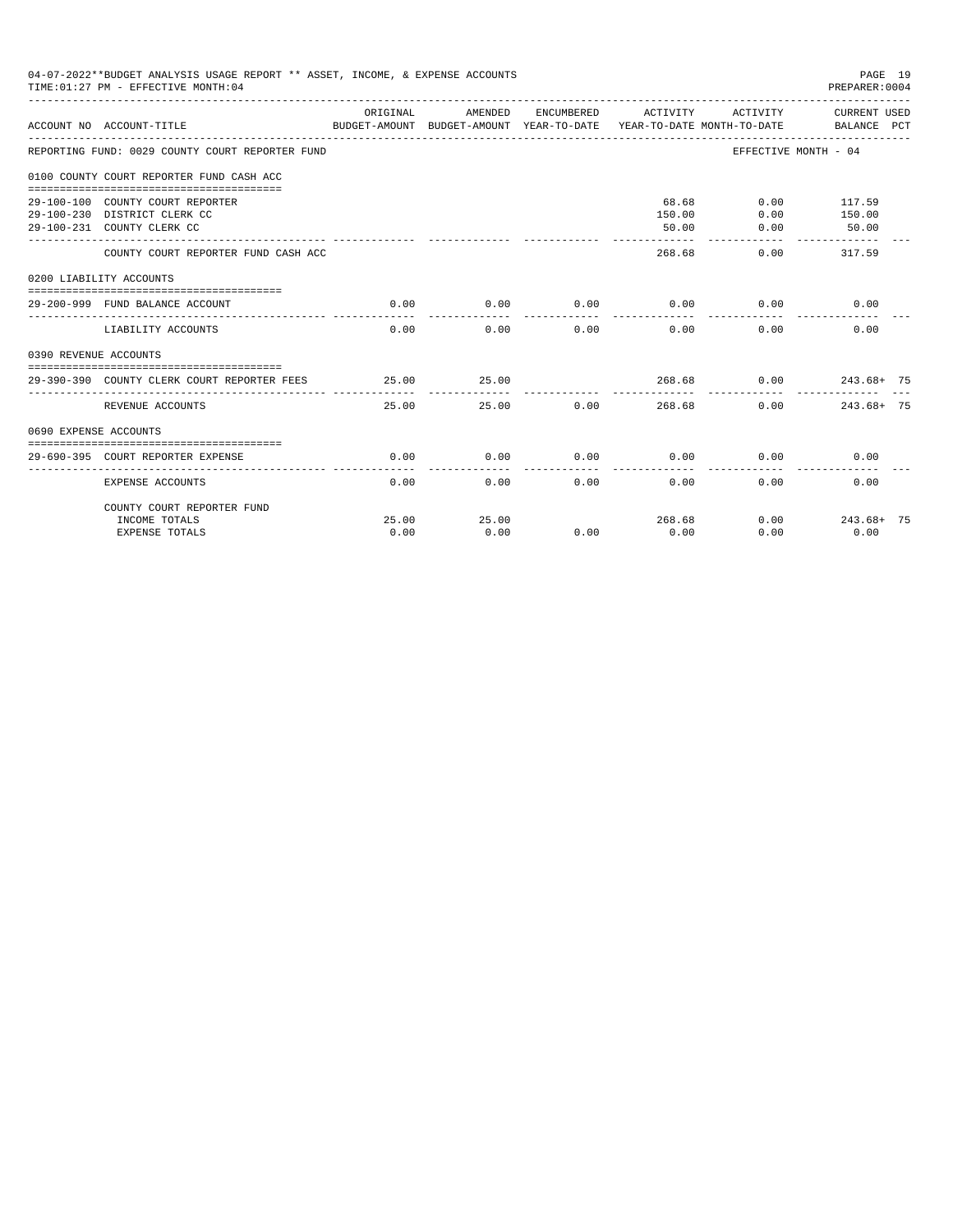|                       | 04-07-2022**BUDGET ANALYSIS USAGE REPORT ** ASSET, INCOME, & EXPENSE ACCOUNTS<br>TIME: 01:27 PM - EFFECTIVE MONTH: 04 |                |                |      |                                  |                      | PAGE 20<br>PREPARER:0004                |      |
|-----------------------|-----------------------------------------------------------------------------------------------------------------------|----------------|----------------|------|----------------------------------|----------------------|-----------------------------------------|------|
|                       | ACCOUNT NO ACCOUNT-TITLE CONTROL CONTROLLER TO BUDGET-AMOUNT BUDGET-AMOUNT YEAR-TO-DATE YEAR-TO-DATE MONTH-TO-DATE    | ORIGINAL       | AMENDED        |      | ENCUMBERED ACTIVITY              |                      | ACTIVITY CURRENT USED                   |      |
|                       | REPORTING FUND: 0030 COURT RECORDS PRESERVATION FUND                                                                  |                |                |      |                                  | EFFECTIVE MONTH - 04 |                                         |      |
|                       | 0100 COURT RECORDS PRESERVATION CASH                                                                                  |                |                |      |                                  |                      |                                         |      |
|                       | 30-100-100 CFC: COURT RECORDS PRES FUND<br>30-100-230 DISTRICT CLERK CC ACCOUNT<br>30-100-231 COUNTY CLERK CC ACCOUNT |                |                |      | 200.00<br>$30.00 -$<br>$10.00 -$ | 0.00<br>0.00         | $0.00$ 6,242.67<br>20.00<br>$\sim$ 0.00 |      |
|                       | COURT RECORDS PRESERVATION CASH                                                                                       |                |                |      | 160.00                           | 0.00                 | 6.262.67                                |      |
| 0330 REVENUE ACCOUNTS |                                                                                                                       |                |                |      |                                  |                      |                                         |      |
|                       | 30-330-180 INTEREST EARNED<br>30-330-730 C&D RECORDS PRESERVATION FEES                                                | 0.00<br>500.00 | 0.00<br>500.00 |      | 0.00<br>160.00                   | 0.00                 | $0.00$ 0.00<br>340.00                   | - 32 |
|                       | REVENUE ACCOUNTS                                                                                                      | 500.00         |                |      | . _ _ _ _ _ _ _ _ _ _            | 0.00                 | 340.00                                  | 32   |
| 0730 EXPENSE ACCOUNTS |                                                                                                                       |                |                |      |                                  |                      |                                         |      |
|                       | 30-730-730 RECORDS PRES EXPENSES                                                                                      | 0.00           | 0.00           |      | $0.00$ 0.00                      | 0.00                 | 0.00                                    |      |
|                       | <b>EXPENSE ACCOUNTS</b>                                                                                               | 0.00           | 0.00           | 0.00 | 0.00                             | 0.00                 | 0.00                                    |      |
|                       | COURT RECORDS PRESERVATION FUND                                                                                       |                |                |      |                                  |                      |                                         |      |
|                       | INCOME TOTALS<br><b>EXPENSE TOTALS</b>                                                                                | 500.00<br>0.00 | 500.00<br>0.00 | 0.00 | 160.00<br>0.00                   | 0.00                 | $0.00$ 340.00<br>0.00                   | 32   |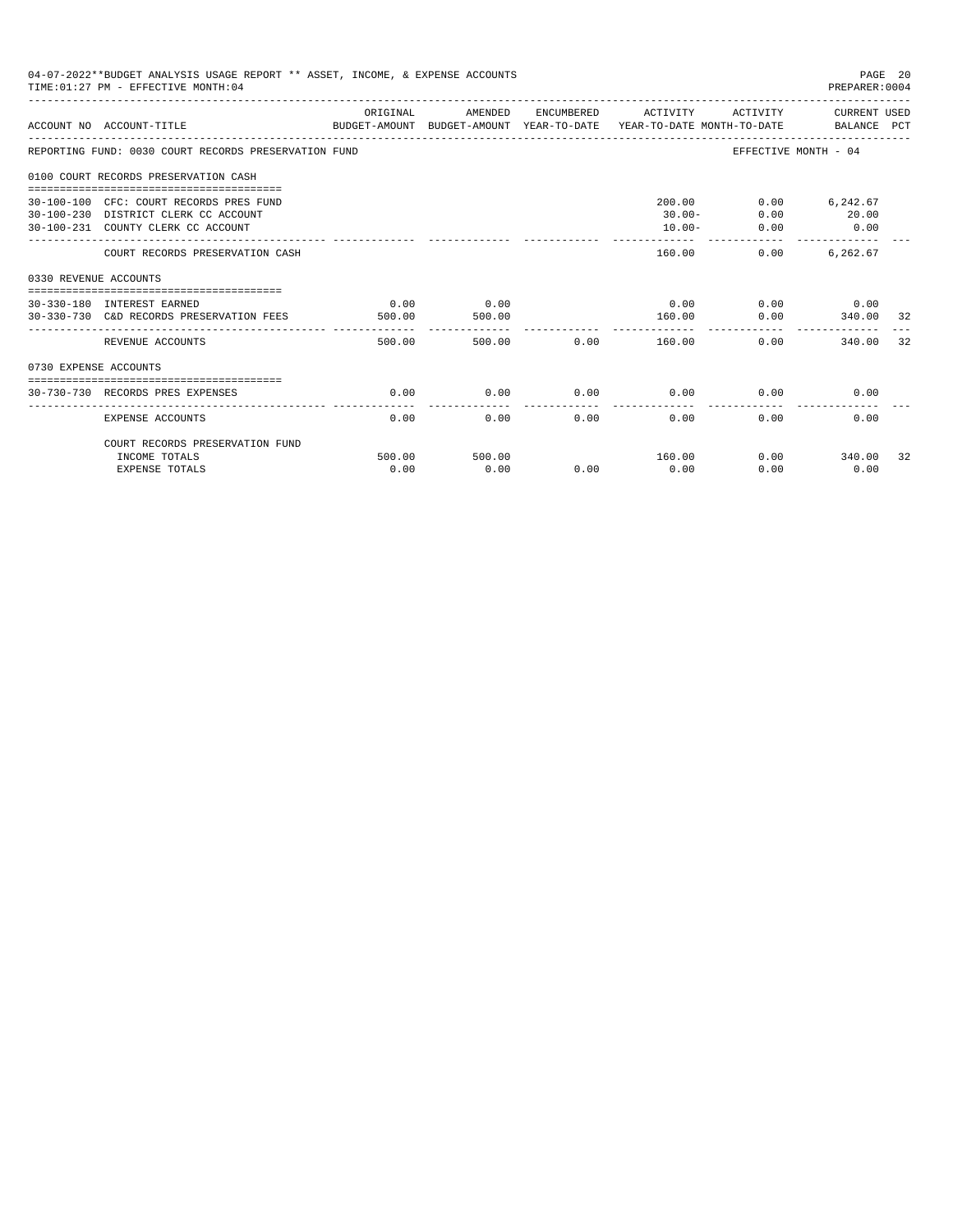|                       | 04-07-2022**BUDGET ANALYSIS USAGE REPORT ** ASSET, INCOME, & EXPENSE ACCOUNTS<br>TIME: 01:27 PM - EFFECTIVE MONTH: 04 |          |         |            |          |                             | PAGE 21                                                                                                                                                                                                           |  |
|-----------------------|-----------------------------------------------------------------------------------------------------------------------|----------|---------|------------|----------|-----------------------------|-------------------------------------------------------------------------------------------------------------------------------------------------------------------------------------------------------------------|--|
|                       | ACCOUNT NO ACCOUNT-TITLE<br>BUDGET-AMOUNT BUDGET-AMOUNT YEAR-TO-DATE YEAR-TO-DATE MONTH-TO-DATE                       | ORIGINAL | AMENDED | ENCUMBERED | ACTIVITY | ACTIVITY                    |                                                                                                                                                                                                                   |  |
|                       | REPORTING FUND: 0031 COUNTY JURY FUND                                                                                 |          |         |            |          |                             |                                                                                                                                                                                                                   |  |
|                       | 0100 COUNTY JURY FUND CASH ACCOUNTS                                                                                   |          |         |            |          |                             |                                                                                                                                                                                                                   |  |
|                       |                                                                                                                       |          |         |            |          |                             |                                                                                                                                                                                                                   |  |
|                       | 31-100-100 COUNTY JURY FUND                                                                                           |          |         |            |          | 29.43 0.00                  |                                                                                                                                                                                                                   |  |
|                       | 31-100-230 DISTRICT CLERK CC                                                                                          |          |         |            | 60.00    | 0.00                        |                                                                                                                                                                                                                   |  |
|                       | 31-100-231 COUNTY CLERK CC                                                                                            |          |         |            | 20.00    | 0.00                        |                                                                                                                                                                                                                   |  |
|                       | COUNTY JURY FUND CASH ACCOUNTS                                                                                        |          |         |            | 109.43   | 0.00                        | 129.96                                                                                                                                                                                                            |  |
|                       | 0200 LIABILITY ACCOUNTS                                                                                               |          |         |            |          |                             |                                                                                                                                                                                                                   |  |
|                       |                                                                                                                       |          |         |            |          |                             |                                                                                                                                                                                                                   |  |
|                       | 31-200-999 FUND BALANCE ACCOUNT                                                                                       | 0.00     | 0.00    | 0.00       |          | $0.00$ 0.00                 |                                                                                                                                                                                                                   |  |
|                       | LIABILITY ACCOUNTS                                                                                                    | 0.00     | 0.00    | 0.00       | 0.00     | 0.00                        | 0.00                                                                                                                                                                                                              |  |
| 0380 REVENUE ACCOUNTS |                                                                                                                       |          |         |            |          |                             |                                                                                                                                                                                                                   |  |
|                       |                                                                                                                       |          |         |            |          |                             |                                                                                                                                                                                                                   |  |
|                       | 31-380-380 COUNTY CLERK JURY FEES 10.00                                                                               |          | 10.00   |            |          |                             |                                                                                                                                                                                                                   |  |
|                       | 31-380-385 DISTRICT CLERK JURY FEES                                                                                   | 0.00     | 0.00    |            | 73.19    | 0.00                        | PREPARER:0004<br>CURRENT USED<br>BALANCE PCT<br>EFFECTIVE MONTH - 04<br>49.96<br>60.00<br>20.00<br>0.00<br>36.24 0.00 26.24 + 362<br>$73.19+$<br>0.00<br>$99.43 + 94$<br>0.00<br>0.00<br>$0.00$ 99.43+ 94<br>0.00 |  |
|                       | REVENUE ACCOUNTS                                                                                                      | 10.00    | 10.00   | 0.00       | 109.43   |                             |                                                                                                                                                                                                                   |  |
| 0680 EXPENSE ACCOUNTS |                                                                                                                       |          |         |            |          |                             |                                                                                                                                                                                                                   |  |
|                       | 31-680-680 COUNTY PETIT JURY                                                                                          | 0.00     | 0.00    |            |          | $0.00$ $0.00$ $0.00$ $0.00$ |                                                                                                                                                                                                                   |  |
|                       | EXPENSE ACCOUNTS                                                                                                      | 0.00     | 0.00    | 0.00       | 0.00     | 0.00                        |                                                                                                                                                                                                                   |  |
|                       | COUNTY JURY FUND                                                                                                      |          |         |            |          |                             |                                                                                                                                                                                                                   |  |
|                       | INCOME TOTALS                                                                                                         | 10.00    | 10.00   |            | 109.43   |                             |                                                                                                                                                                                                                   |  |
|                       | EXPENSE TOTALS                                                                                                        | 0.00     | 0.00    | 0.00       | 0.00     | 0.00                        |                                                                                                                                                                                                                   |  |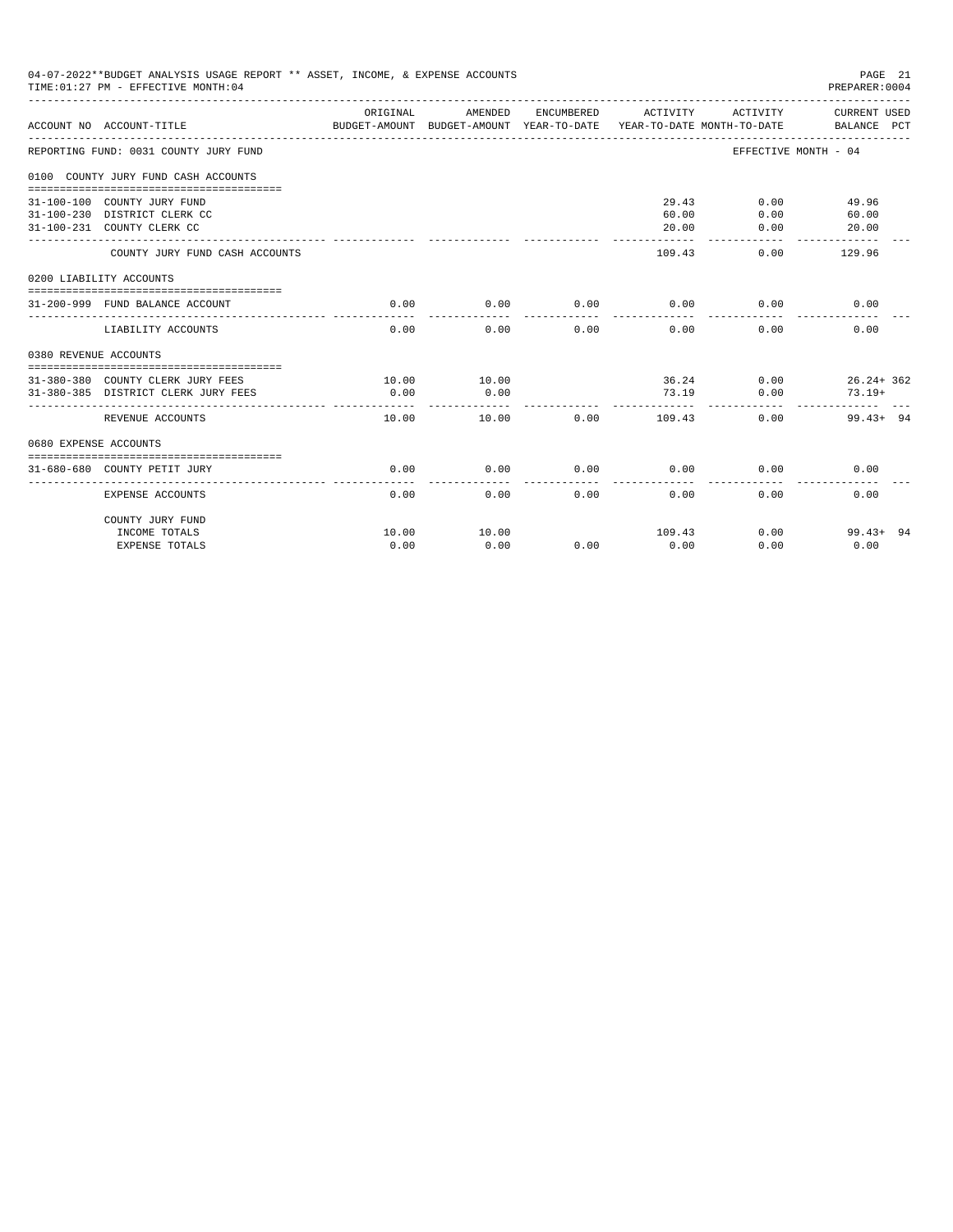| 04-07-2022**BUDGET ANALYSIS USAGE REPORT ** ASSET, INCOME, & EXPENSE ACCOUNTS<br>PAGE 22<br>TIME: 01:27 PM - EFFECTIVE MONTH: 04<br>PREPARER:0004<br>ACTIVITY CURRENT USED<br>ORIGINAL<br>AMENDED<br>ENCUMBERED ACTIVITY<br>ACCOUNT NO ACCOUNT-TITLE COMPUTE THE SUDGET-AMOUNT BUDGET-AMOUNT YEAR-TO-DATE YEAR-TO-DATE MONTH-TO-DATE BALANCE PCT<br>EFFECTIVE MONTH - 04<br>REPORTING FUND: 0033 C&D COURT TECHNOLOGY FUND<br>0100 C&D COURT TECHNOLOGY CASH ACCOUNTS<br>39.73<br>0.00<br>699.54<br>33-100-100 CFC: C&D COURT TECHNOLOGY FUND<br>0.00<br>33-100-230 DISTRICT CLERK CC ACCOUNT<br>0.00<br>0.00<br>33-100-231 COUNTY CLERK CC ACCOUNT<br>0.00<br>0.00<br>0.00<br>39.73<br>C&D COURT TECHNOLOGY CASH ACCOUNTS<br>0.00<br>699.54<br>0333 C&D COURT TECHNOLOGY REVENUE ACCOU<br>0.00<br>0.00<br>$0.00$ $0.00$ $0.00$ $0.00$<br>33-333-180 INTEREST EARNED<br>0.00<br>33-333-733 C&D COURT TECH FEES<br>50.00<br>50.00<br>39.73<br>10.27 79<br>-------------- ------------ --<br>50.00<br>50.00 0.00<br>39.73<br>0.00<br>10.27<br>C&D COURT TECHNOLOGY REVENUE ACCOU<br>0733 EXPENSE ACCOUNTS<br>50.00<br>$0.00$ $0.00$ $0.00$ $0.00$<br>33-733-733 C&D COURT TECH EXPENSES<br>50.00<br>50.00 00<br>----------------------------- |       |       |               |       |      |               |     |
|---------------------------------------------------------------------------------------------------------------------------------------------------------------------------------------------------------------------------------------------------------------------------------------------------------------------------------------------------------------------------------------------------------------------------------------------------------------------------------------------------------------------------------------------------------------------------------------------------------------------------------------------------------------------------------------------------------------------------------------------------------------------------------------------------------------------------------------------------------------------------------------------------------------------------------------------------------------------------------------------------------------------------------------------------------------------------------------------------------------------------------------------------------------------------------------------------------------------------------------------|-------|-------|---------------|-------|------|---------------|-----|
|                                                                                                                                                                                                                                                                                                                                                                                                                                                                                                                                                                                                                                                                                                                                                                                                                                                                                                                                                                                                                                                                                                                                                                                                                                             |       |       |               |       |      |               |     |
|                                                                                                                                                                                                                                                                                                                                                                                                                                                                                                                                                                                                                                                                                                                                                                                                                                                                                                                                                                                                                                                                                                                                                                                                                                             |       |       |               |       |      |               |     |
|                                                                                                                                                                                                                                                                                                                                                                                                                                                                                                                                                                                                                                                                                                                                                                                                                                                                                                                                                                                                                                                                                                                                                                                                                                             |       |       |               |       |      |               |     |
|                                                                                                                                                                                                                                                                                                                                                                                                                                                                                                                                                                                                                                                                                                                                                                                                                                                                                                                                                                                                                                                                                                                                                                                                                                             |       |       |               |       |      |               |     |
|                                                                                                                                                                                                                                                                                                                                                                                                                                                                                                                                                                                                                                                                                                                                                                                                                                                                                                                                                                                                                                                                                                                                                                                                                                             |       |       |               |       |      |               |     |
|                                                                                                                                                                                                                                                                                                                                                                                                                                                                                                                                                                                                                                                                                                                                                                                                                                                                                                                                                                                                                                                                                                                                                                                                                                             |       |       |               |       |      |               |     |
|                                                                                                                                                                                                                                                                                                                                                                                                                                                                                                                                                                                                                                                                                                                                                                                                                                                                                                                                                                                                                                                                                                                                                                                                                                             |       |       |               |       |      |               |     |
|                                                                                                                                                                                                                                                                                                                                                                                                                                                                                                                                                                                                                                                                                                                                                                                                                                                                                                                                                                                                                                                                                                                                                                                                                                             |       |       |               |       |      |               | -79 |
|                                                                                                                                                                                                                                                                                                                                                                                                                                                                                                                                                                                                                                                                                                                                                                                                                                                                                                                                                                                                                                                                                                                                                                                                                                             |       |       |               |       |      |               |     |
|                                                                                                                                                                                                                                                                                                                                                                                                                                                                                                                                                                                                                                                                                                                                                                                                                                                                                                                                                                                                                                                                                                                                                                                                                                             |       |       |               |       |      |               |     |
| EXPENSE ACCOUNTS                                                                                                                                                                                                                                                                                                                                                                                                                                                                                                                                                                                                                                                                                                                                                                                                                                                                                                                                                                                                                                                                                                                                                                                                                            | 50.00 |       | 0.00<br>50.00 | 0.00  | 0.00 | 50.00         | 00  |
| C&D COURT TECHNOLOGY FUND                                                                                                                                                                                                                                                                                                                                                                                                                                                                                                                                                                                                                                                                                                                                                                                                                                                                                                                                                                                                                                                                                                                                                                                                                   |       |       |               |       |      |               |     |
| INCOME TOTALS                                                                                                                                                                                                                                                                                                                                                                                                                                                                                                                                                                                                                                                                                                                                                                                                                                                                                                                                                                                                                                                                                                                                                                                                                               | 50.00 | 50.00 |               | 39.73 |      | 0.00<br>10.27 | -79 |
| <b>EXPENSE TOTALS</b>                                                                                                                                                                                                                                                                                                                                                                                                                                                                                                                                                                                                                                                                                                                                                                                                                                                                                                                                                                                                                                                                                                                                                                                                                       | 50.00 | 50.00 | 0.00          | 0.00  | 0.00 | 50.00         | 00  |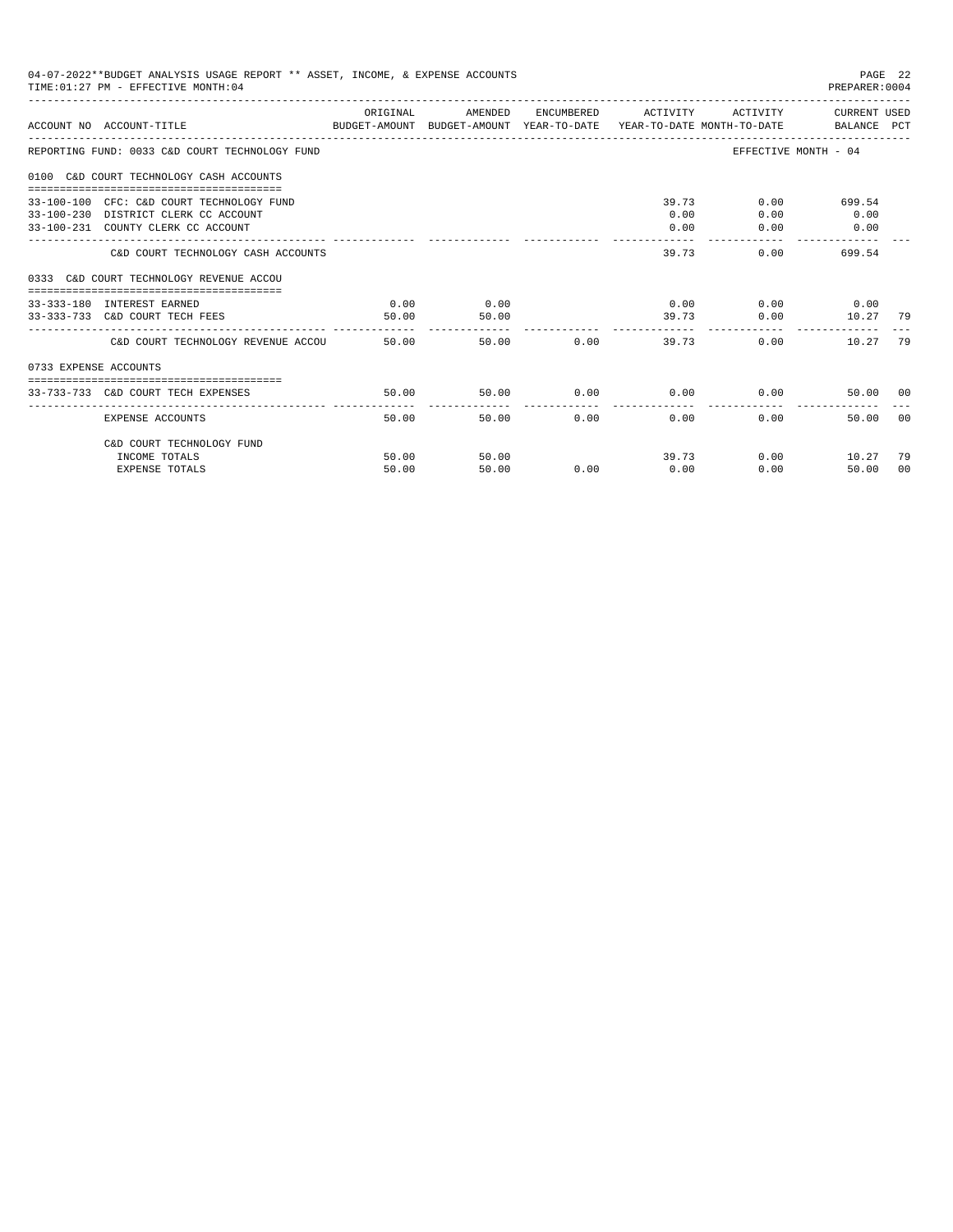|                       | 04-07-2022**BUDGET ANALYSIS USAGE REPORT ** ASSET, INCOME, & EXPENSE ACCOUNTS<br>TIME: 01:27 PM - EFFECTIVE MONTH: 04 |                         |                                                     |                    |                       |                                        | PREPARER: 0004           | PAGE 23        |
|-----------------------|-----------------------------------------------------------------------------------------------------------------------|-------------------------|-----------------------------------------------------|--------------------|-----------------------|----------------------------------------|--------------------------|----------------|
|                       | ACCOUNT NO ACCOUNT-TITLE                                                                                              | ORIGINAL                | AMENDED<br>BUDGET-AMOUNT BUDGET-AMOUNT YEAR-TO-DATE | ENCUMBERED         | ACTIVITY              | ACTIVITY<br>YEAR-TO-DATE MONTH-TO-DATE | CURRENT USED<br>BALANCE  | PCT            |
|                       | REPORTING FUND: 0035 TIF GRANT FUND                                                                                   |                         |                                                     |                    |                       |                                        | EFFECTIVE MONTH - 04     |                |
|                       | 0100 TIF GRANT FUND CASH ACCOUNTS                                                                                     |                         |                                                     |                    |                       |                                        |                          |                |
|                       | 35-100-100 TIF GRANT - CASH                                                                                           |                         |                                                     |                    |                       | 36, 414. 27 - 1, 899. 34 - 54, 463. 06 |                          |                |
|                       |                                                                                                                       |                         |                                                     |                    |                       |                                        |                          |                |
|                       | TIF GRANT FUND CASH ACCOUNTS                                                                                          |                         |                                                     |                    | $36,414.27-$          | 1,899.34-                              | 54,463.06                |                |
|                       | 0300 TIF GRANT FUND REVENUE ACCOUNTS                                                                                  |                         |                                                     |                    |                       |                                        |                          |                |
|                       | 35-300-110 TIF GRANT REVENUE - PCT #1                                                                                 | 0.00                    | 0.00                                                |                    | 0.00                  | 0.00                                   | 0.00                     |                |
|                       | 35-300-120 TIF GRANT REVENUE - PCT #2                                                                                 | 0.00                    | 0.00                                                |                    | 0.00                  | 0.00                                   | 0.00                     |                |
|                       | 35-300-130 TIF GRANT REVENUE - PCT #3                                                                                 | 54,950.45               | 54,950.45                                           |                    | 0.00                  | 0.00                                   | 54,950.45                | 00             |
|                       | 35-300-140 TIF GRANT REVENUE - PCT #4                                                                                 | 46,174.12               | 46,174.12                                           |                    | 0.00                  | 0.00                                   | 46,174.12                | 00             |
| $35 - 300 - 180$      | <b>BANK INTEREST</b>                                                                                                  | 0.00<br>.               | 0.00<br>.                                           |                    | 0.00<br>$- - - -$     | 0.00<br>-----                          | 0.00                     |                |
|                       | TIF GRANT FUND REVENUE ACCOUNTS                                                                                       | 101,124.57              | 101,124.57                                          | 0.00               | 0.00                  | 0.00                                   | 101,124.57               | 0 <sub>0</sub> |
| 0600 EXPENSE ACCOUNTS |                                                                                                                       |                         |                                                     |                    |                       |                                        |                          |                |
|                       | 35-600-110 TIF GRANT EXPENSE - PCT #1                                                                                 | 0.00                    | 0.00                                                | 5,456.00           | 0.00                  | 0.00                                   | $5,456.00 -$             |                |
|                       | 35-600-120 TIF GRANT EXPENSE - PCT #2                                                                                 | 0.00                    | 0.00                                                | 0.00               | 16,038.00             | 0.00                                   | $16,038.00 -$            |                |
|                       | 35-600-130 TIF GRANT EXPENSE - PCT #3                                                                                 | 54,950.45               | 54,950.45                                           | 0.00               | 0.00                  | 0.00                                   | 54,950.45                | 00             |
|                       | 35-600-140 TIF GRANT EXPENSE - PCT #4                                                                                 | 46,174.12<br>---------- | 46,174.12<br>.                                      | 0.00<br>---------- | 0.00                  | 0.00<br>-----                          | 46,174.12<br>----------- | 00             |
|                       | EXPENSE ACCOUNTS                                                                                                      | 101,124.57              | 101,124.57                                          | 5,456.00           | 16,038.00             | 0.00                                   | 79,630.57                | 21             |
|                       | 0601 PAYROLL EXPENSE PCT#1                                                                                            |                         |                                                     |                    |                       |                                        |                          |                |
|                       | 35-601-113 SALARY - TIF GRANT PART TIME-PCT#1                                                                         | 0.00                    | 0.00                                                | 0.00               | 1,800.00              | 900.00                                 | $1,800.00-$              |                |
|                       | 35-601-114 SALARY - TIF GRANT FULL TIME-PCT#1                                                                         | 0.00                    | 0.00                                                | 0.00               | 1,974.12              | 987.06                                 | 1,974.12-                |                |
|                       | 35-601-200 TIF GRANT FICA EXPENSE                                                                                     | 0.00                    | 0.00                                                | 0.00               | 288.74                | 144.37                                 | 288.74-                  |                |
|                       | 35-601-202 TIF GRANT TCDRS EXPENSE                                                                                    | 0.00                    | 0.00                                                | 0.00               | 27.16                 | 13.58                                  | $27.16 -$                |                |
|                       | 35-601-205 TIF GRANT RETIREMENT EXPENSE<br>35-601-210 TIF GRANT MEDICAL INS EXPENSE                                   | 0.00<br>0.00            | 0.00<br>0.00                                        | 0.00<br>0.00       | 310.64<br>487.05      | 155.32<br>324.70                       | $310.64-$<br>$487.05 -$  |                |
|                       | -------------------------------<br>PAYROLL EXPENSE PCT#1                                                              | $- - - -$<br>0.00       | $- - - - -$<br>0.00                                 | $- - - -$<br>0.00  | ---------<br>4,887.71 | ---------<br>2,525.03                  | ---------<br>4,887.71-   |                |
|                       | 0602 PAYROLL EXPENSE PCT#2                                                                                            |                         |                                                     |                    |                       |                                        |                          |                |
|                       |                                                                                                                       |                         |                                                     |                    |                       |                                        |                          |                |
|                       | 35-602-113 SALARY - TIF GRANT PART TIME-PCT#2                                                                         | 0.00                    | 0.00                                                | 0.00               | 6,705.35              | 0.00                                   | $6,705.35-$              |                |
|                       | 35-602-114 SALARY - TIF GRANT FULL TIME-PCT#2<br>35-602-200 TIF GRANT FICA EXPENSE                                    | 0.00<br>0.00            | 0.00<br>0.00                                        | 0.00<br>0.00       | 5,469.29<br>931.38    | 0.00<br>0.00                           | $5,469.29 -$<br>931.38-  |                |
|                       | 35-602-202 TIF GRANT TDCRS EXPENSE                                                                                    | 0.00                    | 0.00                                                | 0.00               | 89.50                 | 0.00                                   | $89.50 -$                |                |
|                       | 35-602-205 TIF GRANT RETIREMENT EXPENSE                                                                               | 0.00                    | 0.00                                                | 0.00               | 1,001.98              | 0.00                                   | 1,001.98-                |                |
| 35-602-210            | TIF GRANT MEDICAL INS EXPENSE                                                                                         | 0.00<br>$- - - -$       | 0.00<br>$- - - -$                                   | 0.00<br>$- - - -$  | 2,380.09              | 0.00                                   | $2,380.09 -$             |                |
|                       | PAYROLL EXPENSE PCT#2                                                                                                 | 0.00                    | 0.00                                                | 0.00               | 16,577.59             | 0.00                                   | $16,577.59-$             |                |
|                       | 0603 PAYROLL EXPENSE PCT#3                                                                                            |                         |                                                     |                    |                       |                                        |                          |                |
|                       | 35-603-113 SALARY - TIF GRANT PART TIME-PCT#3                                                                         | 0.00                    | 0.00                                                | 0.00               | 0.00                  | 0.00                                   | 0.00                     |                |
|                       | 35-603-114 SALARY - TIF GRANT FULL TIME-PCT#3                                                                         | 0.00                    | 0.00                                                | 0.00               | 0.00                  | 0.00                                   | 0.00                     |                |
|                       | 35-603-200 TIF GRANT FICA EXPENSE                                                                                     | 0.00                    | 0.00                                                | 0.00               | 0.00                  | 0.00                                   | 0.00                     |                |
|                       | 35-603-202 TIF GRANT TDCRS EXPENSE                                                                                    | 0.00                    | 0.00                                                | 0.00               | 0.00                  | 0.00                                   | 0.00                     |                |
|                       | 35-603-205 TIF GRANT RETIRMENT EXPENSE<br>35-603-210 TIF GRANT MEDICAL INS EXPENSE                                    | 0.00<br>0.00            | 0.00<br>0.00                                        | 0.00<br>0.00       | 0.00<br>0.00          | 0.00<br>0.00                           | 0.00<br>0.00             |                |
|                       | ________________________________                                                                                      | $- - - -$               | $- - - - -$                                         | $- - - -$          | $- - - - -$           | $- - - - -$                            | $- - - -$                |                |
|                       | PAYROLL EXPENSE PCT#3                                                                                                 | 0.00                    | 0.00                                                | 0.00               | 0.00                  | 0.00                                   | 0.00                     |                |
|                       | 0604 PAYROLL EXPENSE PCT#4                                                                                            |                         |                                                     |                    |                       |                                        |                          |                |
|                       | 35-604-113 SALARY - TIF GRANT PART TIME-PCT#4                                                                         | 0.00                    | 0.00                                                | 0.00               | 0.00                  | 0.00                                   | 0.00                     |                |
|                       | 35-604-114 SALARY - TIF GRANT FULL TIME-PCT#4                                                                         | 0.00                    | 0.00                                                | 0.00               | 0.00                  | 0.00                                   | 0.00                     |                |
|                       | 35-604-200 TIF GRANT FICA EXPENSE<br>35-604-202 TIF GRANT TDCRS EXPENSE                                               | 0.00<br>0.00            | 0.00<br>0.00                                        | 0.00<br>0.00       | 0.00<br>0.00          | 0.00<br>0.00                           | 0.00<br>0.00             |                |
|                       | 35-604-205 TIF GRANT RETIREMENT EXPENSE                                                                               | 0.00                    | 0.00                                                | 0.00               | 0.00                  | 0.00                                   | 0.00                     |                |
|                       | 35-604-210 TIF GRANT MEDICAL INS EXPENSE                                                                              | 0.00                    | 0.00                                                | 0.00               | 0.00                  | 0.00                                   | 0.00                     |                |
|                       | ____________________________________<br>PAYROLL EXPENSE PCT#4                                                         | $- - - -$<br>0.00       | $- - - -$<br>0.00                                   | $- - - -$<br>0.00  | $- - - -$<br>0.00     | 0.00                                   | $- - - -$<br>0.00        |                |
|                       | TIF GRANT FUND                                                                                                        |                         |                                                     |                    |                       |                                        |                          |                |
|                       | INCOME TOTALS                                                                                                         | 101,124.57              | 101,124.57                                          |                    | 0.00                  | 0.00                                   | 101,124.57               | 00             |
|                       | EXPENSE TOTALS                                                                                                        | 101,124.57              | 101,124.57                                          | 5,456.00           | 37,503.30             | 2,525.03                               | 58,165.27                | 42             |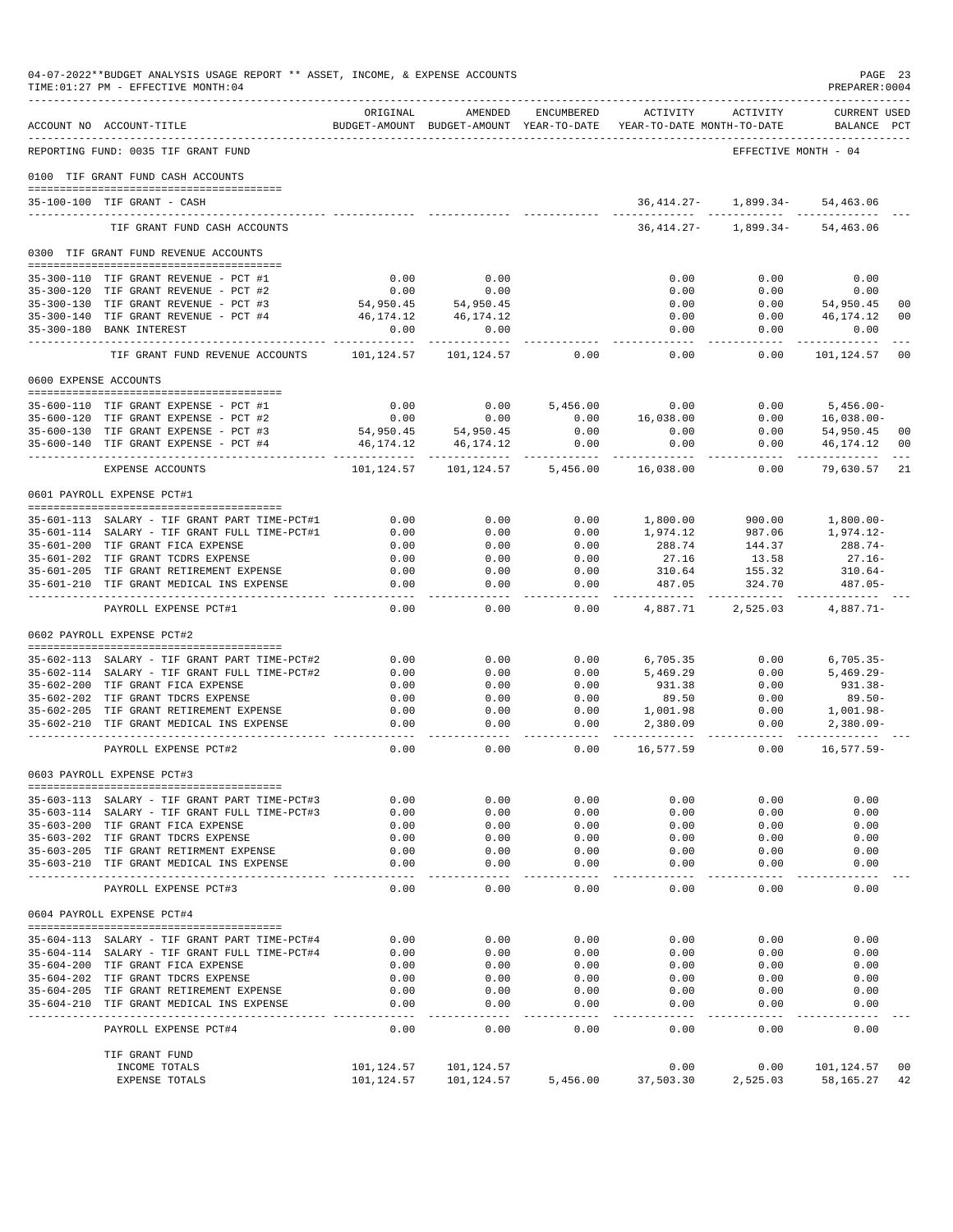|                       | 04-07-2022**BUDGET ANALYSIS USAGE REPORT ** ASSET, INCOME, & EXPENSE ACCOUNTS<br>TIME: 01:27 PM - EFFECTIVE MONTH: 04 |                   |                |                              |                                       |                | PAGE 24<br>PREPARER: 0004                 |     |
|-----------------------|-----------------------------------------------------------------------------------------------------------------------|-------------------|----------------|------------------------------|---------------------------------------|----------------|-------------------------------------------|-----|
|                       | ACCOUNT NO ACCOUNT-TITLE<br>BUDGET-AMOUNT BUDGET-AMOUNT YEAR-TO-DATE YEAR-TO-DATE MONTH-TO-DATE BALANCE PCT           | ORIGINAL          | AMENDED        |                              |                                       |                | ENCUMBERED ACTIVITY ACTIVITY CURRENT USED |     |
|                       | REPORTING FUND: 0036 DISTRICT COURT RECORDS TECH FUND                                                                 |                   |                |                              |                                       |                | EFFECTIVE MONTH - 04                      |     |
|                       | 0100 DIST COURT RECORDS TECH CASH ACCOU                                                                               |                   |                |                              |                                       |                |                                           |     |
|                       | 36-100-100 CFC: DIST COURT RECORDS TECH FUND<br>36-100-230 DISTRICT CLERK CC ACCOUNT                                  |                   |                |                              | 90.00-                                |                | 200.00   0.00   5,531.71<br>$0.00$ 0.00   |     |
|                       | DIST COURT RECORDS TECH CASH ACCOU                                                                                    |                   |                |                              |                                       | 110.00<br>0.00 | 5,531.71                                  |     |
|                       | 0336 DIST COURT RECORDS TECH REVENUE AC                                                                               |                   |                |                              |                                       |                |                                           |     |
|                       | 36-336-180 INTEREST EARNED<br>36-336-736 DIST COURT REC TECH FEES                                                     | 0.00<br>400.00    | 0.00<br>400.00 |                              | $0.00$ $0.00$ $0.00$ $0.00$<br>110.00 | 0.00           | 290.00                                    | -28 |
|                       | DIST COURT RECORDS TECH REVENUE AC 400.00                                                                             | ___ _____________ |                |                              | 400.00 0.00 110.00                    |                | 290.00<br>0.00                            | 28  |
| 0736 EXPENSE ACCOUNTS |                                                                                                                       |                   |                |                              |                                       |                |                                           |     |
|                       | 36-736-736 DIST COURT REC TECH EXPENSES                                                                               | 0.00              | 0.00           | 0.00                         | $0.00$ 0.00                           |                | 0.00                                      |     |
|                       | <b>EXPENSE ACCOUNTS</b>                                                                                               | 0.00              |                | ------------<br>0.00<br>0.00 | ------------<br>0.00                  | 0.00           | 0.00                                      |     |
|                       | DISTRICT COURT RECORDS TECH FUND                                                                                      |                   |                |                              |                                       |                |                                           |     |
|                       | INCOME TOTALS<br><b>EXPENSE TOTALS</b>                                                                                | 400.00<br>0.00    | 400.00<br>0.00 | 0.00                         | 110.00<br>0.00                        | 0.00           | $0.00$ 290.00<br>0.00                     | 28  |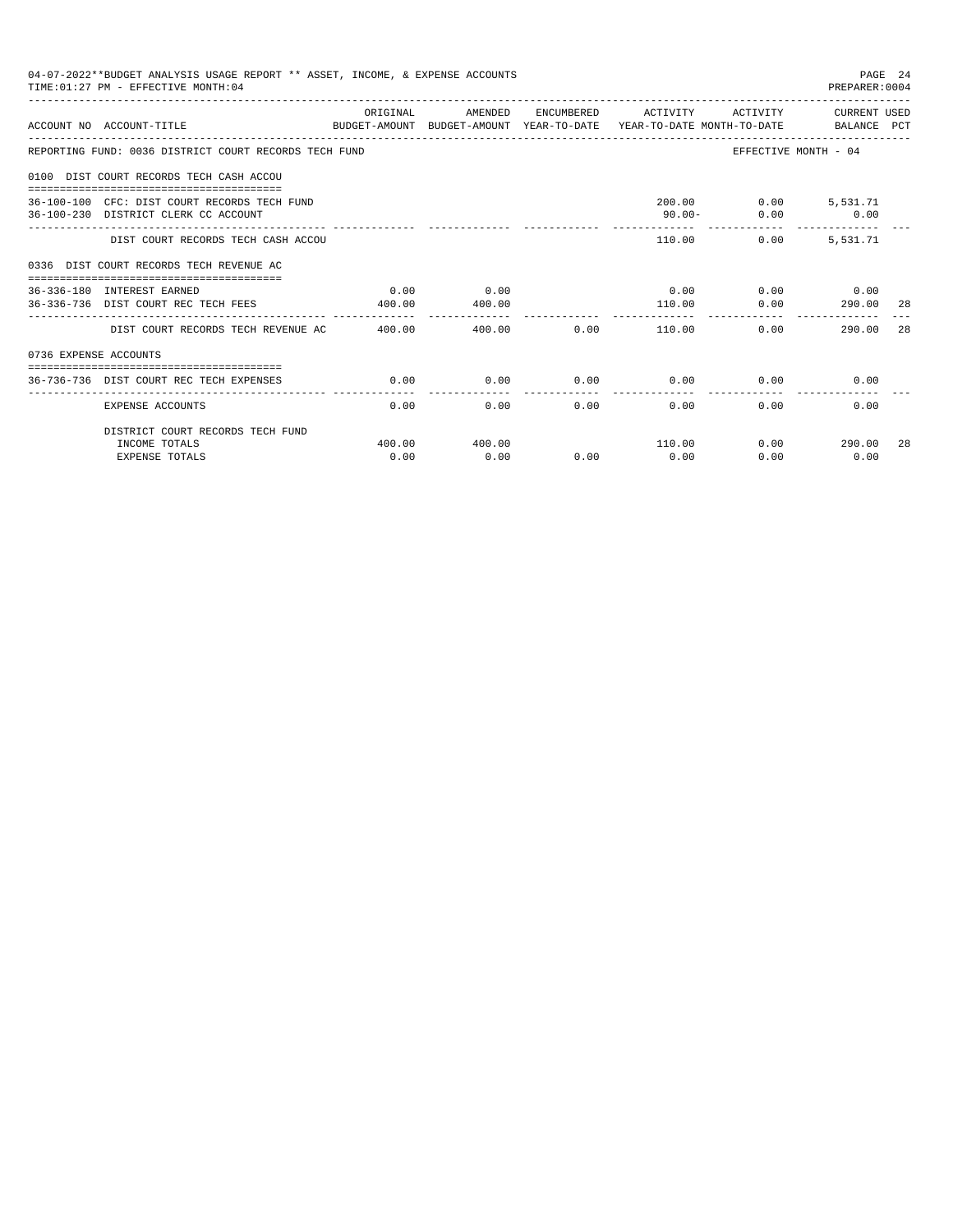|                    | 04-07-2022**BUDGET ANALYSIS USAGE REPORT ** ASSET, INCOME, & EXPENSE ACCOUNTS<br>TIME: 01:27 PM - EFFECTIVE MONTH: 04 |                |                        |        |                     |                                                                              | PAGE 25<br>PREPARER: 0004                 |    |
|--------------------|-----------------------------------------------------------------------------------------------------------------------|----------------|------------------------|--------|---------------------|------------------------------------------------------------------------------|-------------------------------------------|----|
|                    | BUDGET-AMOUNT BUDGET-AMOUNT YEAR-TO-DATE YEAR-TO-DATE MONTH-TO-DATE BALANCE PCT<br>ACCOUNT NO ACCOUNT-TITLE           | ORIGINAL       | AMENDED                |        | ENCUMBERED ACTIVITY |                                                                              | ACTIVITY CURRENT USED                     |    |
|                    | REPORTING FUND: 0039 COMMISSARY PROFIT ACCOUNT                                                                        |                |                        |        |                     |                                                                              | EFFECTIVE MONTH - 04                      |    |
|                    | 0100 COMMISSARY PROFIT CASH ACCOUNTS                                                                                  |                |                        |        |                     |                                                                              |                                           |    |
|                    | 39-100-100 COMMISSARY CHECKING XXXXXNOXXX<br>39-100-170 COMMISSARY CHECKING                                           |                |                        |        |                     | 374.86 0.00 374.86<br>2,581.17- 0.00 755.60<br>_____________________________ | --------------                            |    |
|                    | COMMISSARY PROFIT CASH ACCOUNTS                                                                                       |                |                        |        |                     | 2, 206.31 - 0.00 1, 130.46                                                   |                                           |    |
|                    | 0300 COMMISSARY PROFIT REVENUE ACCOUNT                                                                                |                |                        |        |                     |                                                                              |                                           |    |
|                    | 39-300-110 REVENUE COMMISSARY<br>39-300-120 INTEREST EARNED                                                           | 22.00          | 700.00 700.00<br>22.00 |        | 0.83                |                                                                              | $655.20$ 0.00 $44.80$<br>0.00<br>21.17 04 | 94 |
|                    | COMMISSARY PROFIT REVENUE ACCOUNT 722.00                                                                              |                |                        | 722.00 | 0.00                | 656.03                                                                       | 0.00<br>65.97 91                          |    |
|                    | 0400 COMMISSARY EXPENSE                                                                                               |                |                        |        |                     |                                                                              |                                           |    |
| 39-400-110 EXPENSE |                                                                                                                       | 0.00           | 0.00                   |        |                     | $0.00$ $2,862.34$ $0.00$                                                     | $2,862.34-$                               |    |
|                    | COMMISSARY EXPENSE                                                                                                    | 0.00           | 0.00                   | 0.00   | 2,862,34            | 0.00                                                                         | $2.862.34-$                               |    |
|                    | COMMISSARY PROFIT ACCOUNT                                                                                             |                |                        |        |                     |                                                                              |                                           |    |
|                    | INCOME TOTALS<br><b>EXPENSE TOTALS</b>                                                                                | 722.00<br>0.00 | 722.00<br>0.00         | 0.00   | 656.03<br>2,862.34  | 0.00                                                                         | $0.00$ 65.97 91<br>$2,862.34-$            |    |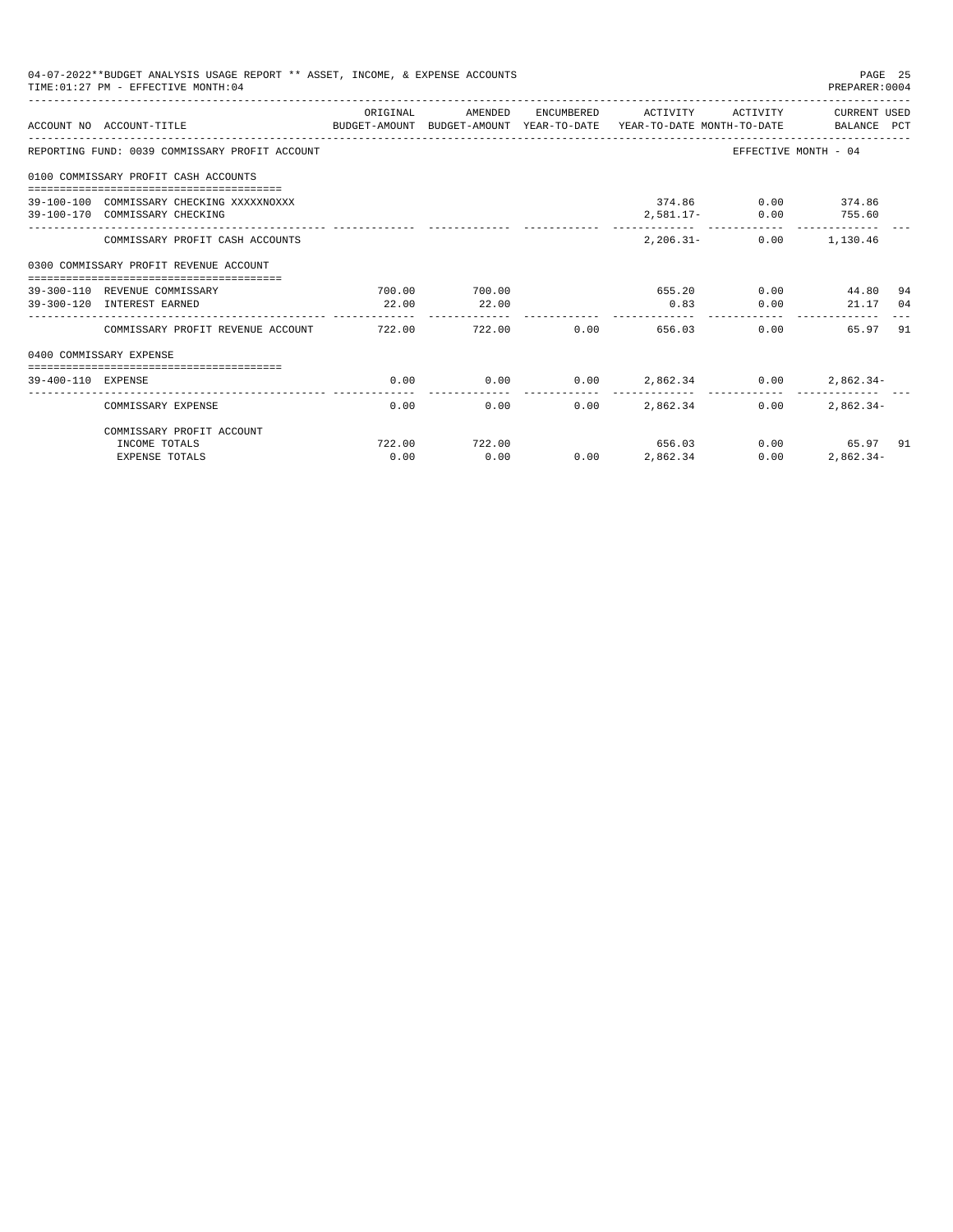|                       | 04-07-2022**BUDGET ANALYSIS USAGE REPORT ** ASSET, INCOME, & EXPENSE ACCOUNTS<br>TIME: 01:27 PM - EFFECTIVE MONTH: 04          |          |                                              |             |                     |                          | PREPARER: 0004       | PAGE 26 |
|-----------------------|--------------------------------------------------------------------------------------------------------------------------------|----------|----------------------------------------------|-------------|---------------------|--------------------------|----------------------|---------|
|                       | ACCOUNT NO ACCOUNT-TITLE<br>BUDGET-AMOUNT BUDGET-AMOUNT YEAR-TO-DATE YEAR-TO-DATE MONTH-TO-DATE BALANCE PCT                    | ORIGINAL | AMENDED                                      |             | ENCUMBERED ACTIVITY | ACTIVITY                 | CURRENT USED         |         |
|                       |                                                                                                                                |          |                                              |             |                     |                          |                      |         |
|                       | REPORTING FUND: 0040 ELECTION SERVICE CONTRACT FUND                                                                            |          |                                              |             |                     |                          | EFFECTIVE MONTH - 04 |         |
|                       | 0100 ELECTION SERVICE CONTRACT CASH ACCO                                                                                       |          |                                              |             |                     |                          |                      |         |
|                       | 40-100-100 CFC: ELECTION SERVICES CONT FUND                                                                                    |          |                                              |             |                     | $0.00$ $0.00$ $1,873.13$ |                      |         |
|                       | ELECTION SERVICE CONTRACT CASH ACCO                                                                                            |          |                                              |             |                     | $0.00$ and $0.00$        | $0.00$ 1,873.13      |         |
|                       | 0340 ELECTION SERVICE CONTRACT REVENUE A                                                                                       |          |                                              |             |                     |                          |                      |         |
|                       | 40-340-180 INTEREST EARNED                                                                                                     | 0.00     | 0.00                                         |             |                     |                          | $0.00$ $0.00$ $0.00$ |         |
|                       | 40-340-740 ELECTION SERVICE REVENUES 400.00                                                                                    |          | 400.00                                       |             |                     | 0.00                     | $0.00$ 400.00 00     |         |
|                       | ELECTION SERVICE CONTRACT REVENUE A 400.00                                                                                     |          |                                              | 400.00 0.00 |                     | 0.00                     | 0.00<br>400.00 00    |         |
| 0740 EXPENSE ACCOUNTS |                                                                                                                                |          |                                              |             |                     |                          |                      |         |
|                       | ----------------------------------<br>40-740-740 ELECTION SERVICE EXPENSES 6 3,197.00 3,197.00 0.00 0.00 0.00 0.00 3,197.00 00 |          |                                              |             |                     |                          |                      |         |
|                       | EXPENSE ACCOUNTS                                                                                                               |          | -------- --------------<br>3.197.00 3,197.00 |             | 0.00                | 0.00<br>0.00             | 3,197.00 00          |         |
|                       | ELECTION SERVICE CONTRACT FUND                                                                                                 |          |                                              |             |                     |                          |                      |         |
|                       | INCOME TOTALS                                                                                                                  |          | 400.00 400.00                                |             |                     | 0.00                     | $0.00$ 400.00        | - 0.0   |
|                       | <b>EXPENSE TOTALS</b>                                                                                                          | 3,197.00 | 3,197.00                                     | 0.00        | 0.00                | 0.00                     | 3.197.00             | 00      |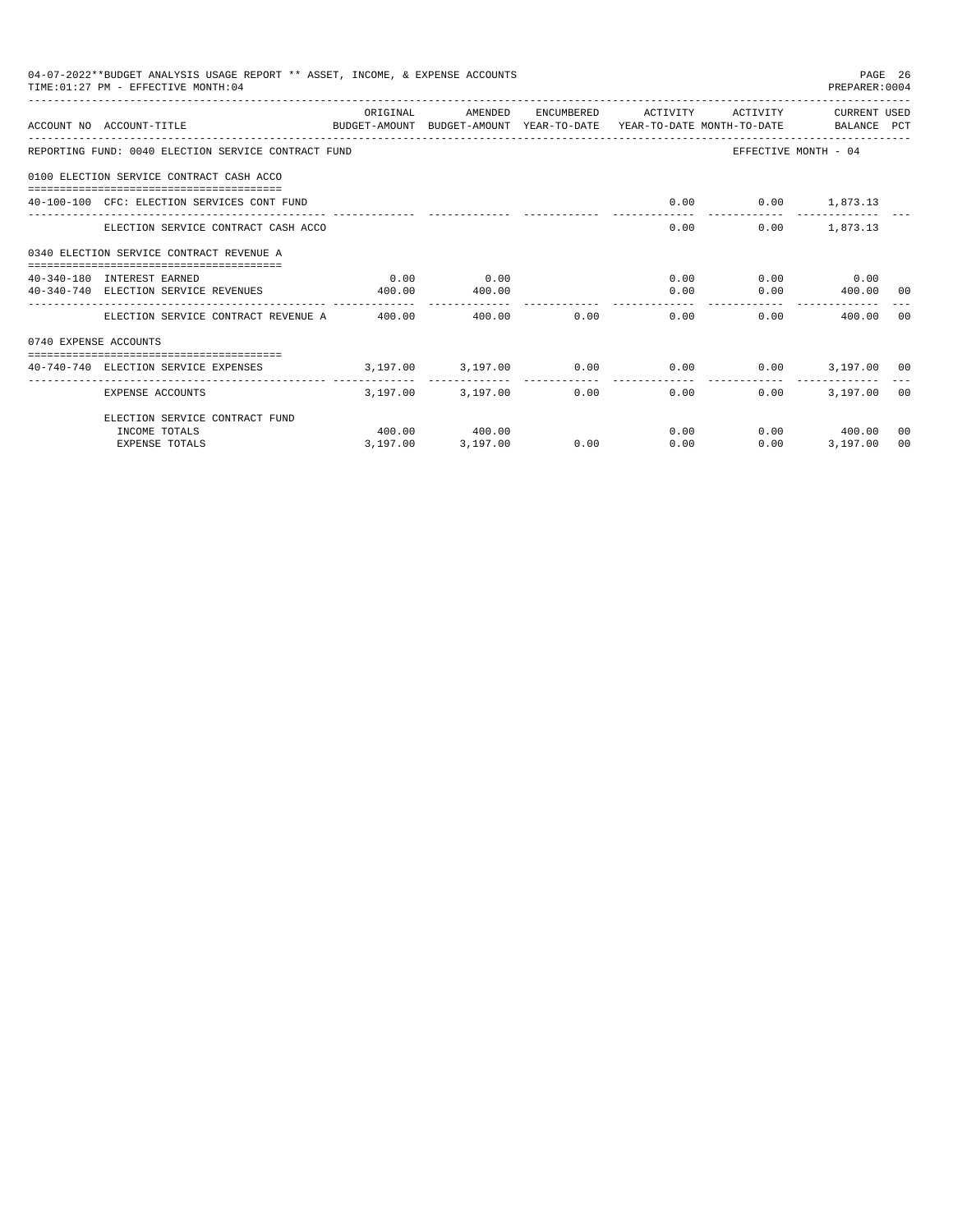|                       | 04-07-2022**BUDGET ANALYSIS USAGE REPORT ** ASSET, INCOME, & EXPENSE ACCOUNTS<br>TIME: 01:27 PM - EFFECTIVE MONTH: 04<br>--------------------------------- |                                       |                        |                      |                                                                                           |                               | PAGE 27<br>PREPARER: 0004                                                                                  |
|-----------------------|------------------------------------------------------------------------------------------------------------------------------------------------------------|---------------------------------------|------------------------|----------------------|-------------------------------------------------------------------------------------------|-------------------------------|------------------------------------------------------------------------------------------------------------|
|                       | BUDGET-AMOUNT BUDGET-AMOUNT YEAR-TO-DATE YEAR-TO-DATE MONTH-TO-DATE BALANCE PCT<br>ACCOUNT NO ACCOUNT-TITLE                                                | ORIGINAL                              | AMENDED                |                      |                                                                                           |                               | ENCUMBERED ACTIVITY ACTIVITY CURRENT USED                                                                  |
|                       | REPORTING FUND: 0042 ELECTIONS DEPT                                                                                                                        |                                       |                        |                      |                                                                                           | EFFECTIVE MONTH - 04          |                                                                                                            |
|                       | 0100 ELECTIONS DEPT CASH                                                                                                                                   |                                       |                        |                      |                                                                                           |                               |                                                                                                            |
|                       | 42-100-100 CASH ACCOUNT                                                                                                                                    |                                       |                        |                      |                                                                                           | 26,827.33-1,124.87-26,827.33- |                                                                                                            |
|                       | --------------------------<br>ELECTIONS DEPT CASH                                                                                                          |                                       |                        |                      | ------------ ------------ -------                                                         | 26,827.33-1,124.87-26,827.33- |                                                                                                            |
|                       | 0342 ELECTIONS DEPT REVENUE ACCOUNT                                                                                                                        |                                       |                        |                      |                                                                                           |                               |                                                                                                            |
|                       | 42-342-342 FEES FOR HOLDING ELECTIONS                                                                                                                      | $8,000.00$ $8,000.00$ $1,403.37$ $45$ |                        |                      |                                                                                           |                               |                                                                                                            |
|                       | ELECTIONS DEPT REVENUE ACCOUNT 6,000.00 6,000.00 0.00 3,596.63 0.00 4,403.37 45                                                                            |                                       |                        |                      | .                                                                                         |                               |                                                                                                            |
| 0720 EXPENSE ACCOUNTS |                                                                                                                                                            |                                       |                        |                      |                                                                                           |                               |                                                                                                            |
|                       |                                                                                                                                                            |                                       |                        |                      |                                                                                           |                               |                                                                                                            |
|                       | 42-720-110 ELECTION CLERK                                                                                                                                  |                                       | 2,000.00 2,000.00 0.00 |                      |                                                                                           |                               | 14,670.29   1,117.60   12,670.29-734                                                                       |
|                       | 42-720-200 FICA EXPENSE                                                                                                                                    | 2,070.00                              | 2,070.00               | 0.00                 | 1,122.32                                                                                  | 85.50                         | 947.68 54                                                                                                  |
|                       | 42-720-202 TCDRS GROUP TERM LIFE                                                                                                                           | 210.00                                | 210.00                 | 0.00<br>0.00         | 107.65                                                                                    | 8.05<br>1,207.38 91.98        | 102.35 51                                                                                                  |
|                       | 42-720-205 RETIRMENT EXPENSE                                                                                                                               | 2,230.00                              | 2,230.00               |                      |                                                                                           | 3,896.46 432.94               | 1,022.62 54                                                                                                |
|                       | 42-720-210 MEDICAL INSURANCE PAYABLE 10,470.00                                                                                                             |                                       | 10,470.00              | 0.00<br>2, 112.53    |                                                                                           |                               | 6,573.54 37<br>$0.00$ $2,711.49 - 208$                                                                     |
|                       | 42-720-305 SUPPLIES & BALLOTS                                                                                                                              | 2,500.00                              | 2,500.00               |                      | 3,098.96                                                                                  |                               |                                                                                                            |
|                       | 42-720-330 PROGRAMMING                                                                                                                                     | 5,000.00                              | 5,000.00               |                      | $3,115.88$ $1,493.54$ 0.00                                                                |                               |                                                                                                            |
| 42-720-345 CONTRACTS  | 42-720-435 JUDGES & CLERKS                                                                                                                                 | 8,568.00<br>5,000.00                  | 8,568.00<br>5,000.00   | 1,795.00<br>0.00     | 877.50                                                                                    |                               | $390.58$<br>$5,756.28$<br>$-25.756.28$<br>$-31.5756.28$<br>$-10.00$<br>$-756.20$<br>$-756.20$<br>$-756.20$ |
|                       | EXPENSE ACCOUNTS                                                                                                                                           | ---------                             | ---------------        | ----------- <b>-</b> |                                                                                           |                               | 38,048.00 38,048.00 7,023.41 32,230.38 1,736.07 1,205.79 103                                               |
|                       | ELECTIONS DEPT                                                                                                                                             |                                       |                        |                      |                                                                                           |                               |                                                                                                            |
|                       | INCOME TOTALS                                                                                                                                              |                                       |                        |                      | 8,000.00  8,000.00  3,596.63  0.00<br>38,048.00  38,048.00  7,023.41  32,230.38  1,736.07 |                               | 4,403.37 45                                                                                                |
|                       | <b>EXPENSE TOTALS</b>                                                                                                                                      |                                       |                        |                      |                                                                                           |                               | $1.205.79 - 103$                                                                                           |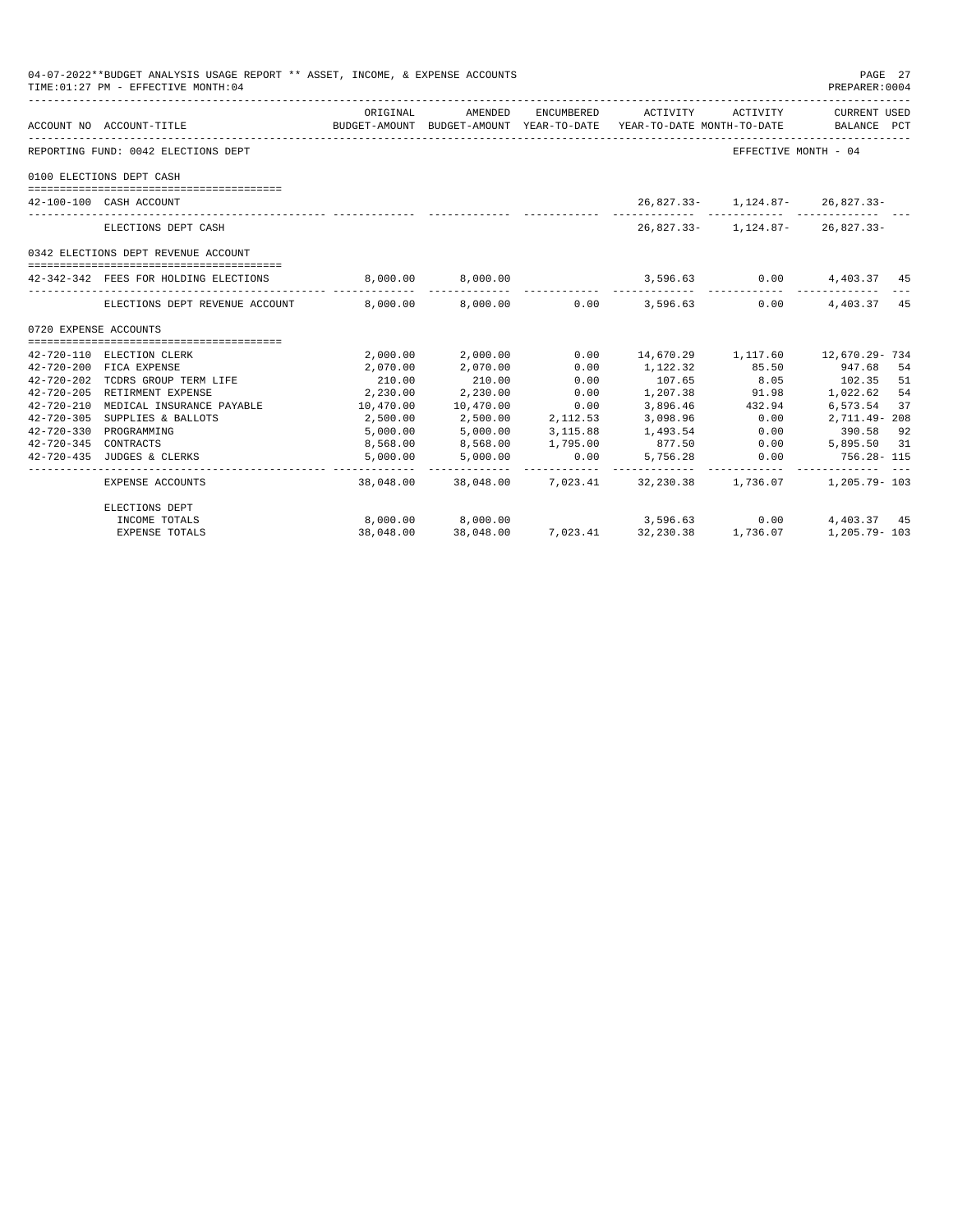|                       | 04-07-2022**BUDGET ANALYSIS USAGE REPORT ** ASSET, INCOME, & EXPENSE ACCOUNTS<br>TIME: 01:27 PM - EFFECTIVE MONTH: 04 |          |         |      |                     |                      | PAGE 28<br>PREPARER:0004 |
|-----------------------|-----------------------------------------------------------------------------------------------------------------------|----------|---------|------|---------------------|----------------------|--------------------------|
|                       | BUDGET-AMOUNT BUDGET-AMOUNT YEAR-TO-DATE YEAR-TO-DATE MONTH-TO-DATE BALANCE PCT<br>ACCOUNT NO ACCOUNT-TITLE           | ORIGINAL | AMENDED |      | ENCUMBERED ACTIVITY |                      | ACTIVITY CURRENT USED    |
|                       | REPORTING FUND: 0044 COURT FACILITY FEE FUND                                                                          |          |         |      |                     | EFFECTIVE MONTH - 04 |                          |
|                       | 0100 COURT FACILITY CASH FUND                                                                                         |          |         |      |                     |                      |                          |
|                       | 44-100-100 COURT FACILITY CASH ACCOUNT                                                                                |          |         |      | 40.00               |                      | $0.00$ 40.00             |
|                       | 44-100-230 DISTRICT CLERK CC ACCOUNT                                                                                  |          |         |      | 120.00              | 0.00                 | 120.00                   |
|                       | 44-100-231 COUNTY CLERK CC ACCOUNT                                                                                    |          |         |      | 40.00               | 0.00                 | 40.00                    |
|                       | 44-100-232 JP CC ACCOUNT                                                                                              |          |         |      | 0.00                | 0.00                 | 0.00                     |
|                       | COURT FACILITY CASH FUND                                                                                              |          |         |      | 200.00              | 0.00                 | 200.00                   |
|                       | 0344 COURT FACILITY REVENUE ACCOUNTS                                                                                  |          |         |      |                     |                      |                          |
|                       | 44-344-744 COURT FACILITY INCOME                                                                                      | 0.00     | 0.00    |      | 200.00              | 0.00                 | $200.00+$                |
|                       | COURT FACILITY REVENUE ACCOUNTS                                                                                       | 0.00     | 0.00    | 0.00 | 200.00              | 0.00                 | $200.00+$                |
| 0744 EXPENSE ACCOUNTS |                                                                                                                       |          |         |      |                     |                      |                          |
|                       |                                                                                                                       |          |         |      |                     |                      |                          |
|                       | 44-744-749 COURT FACILITY FEE                                                                                         | 0.00     | 0.00    | 0.00 | 0.00                | 0.00                 | 0.00                     |
|                       | <b>EXPENSE ACCOUNTS</b>                                                                                               | 0.00     | 0.00    | 0.00 | 0.00                | 0.00                 | 0.00                     |
|                       | COURT FACILITY FEE FUND                                                                                               |          |         |      |                     |                      |                          |
|                       | INCOME TOTALS                                                                                                         | 0.00     | 0.00    |      | 200.00              | 0.00                 | $200.00+$                |
|                       | <b>EXPENSE TOTALS</b>                                                                                                 | 0.00     | 0.00    | 0.00 | 0.00                | 0.00                 | 0.00                     |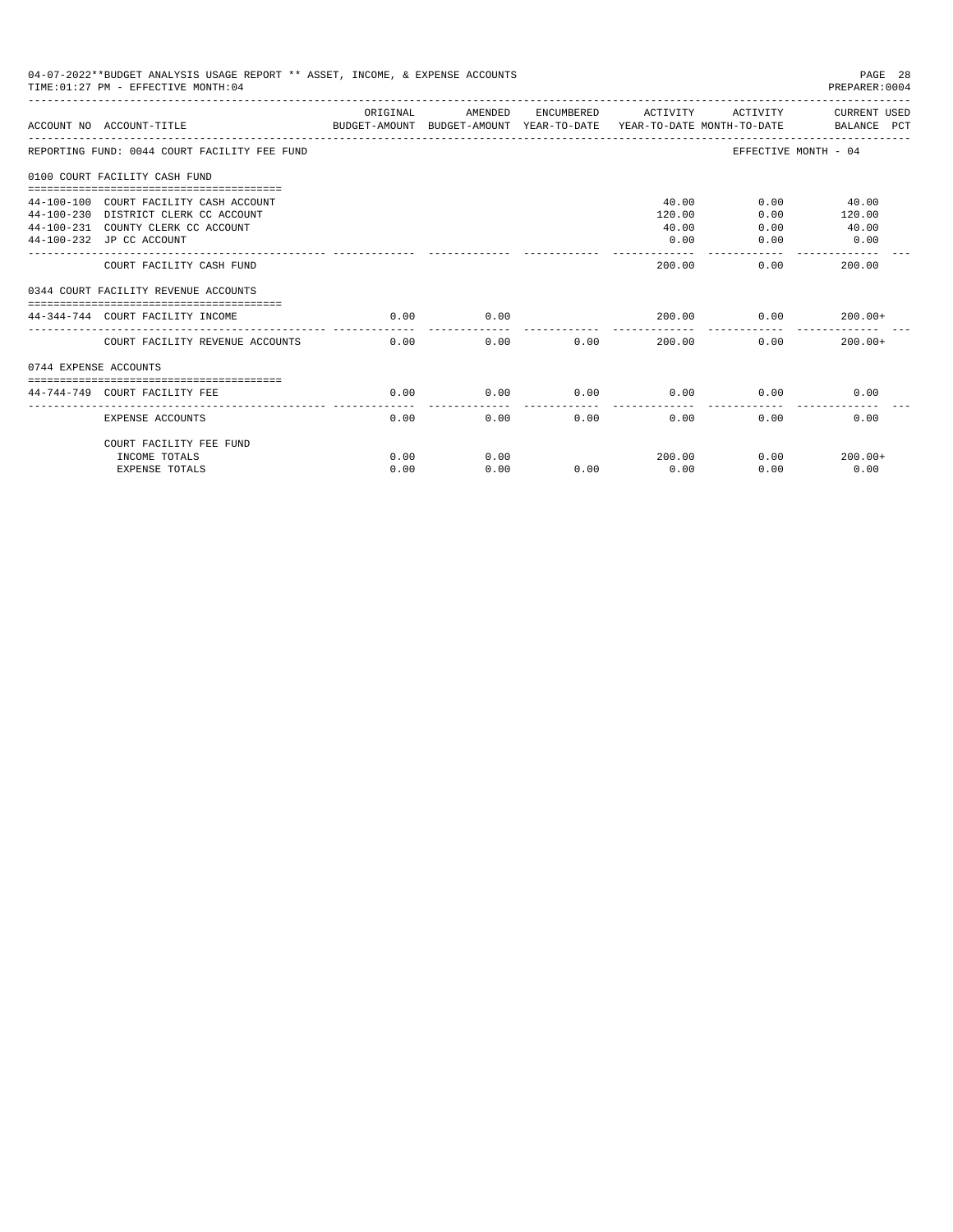| 04-07-2022**BUDGET ANALYSIS USAGE REPORT ** ASSET, INCOME, & EXPENSE ACCOUNTS<br>TIME: 01:27 PM - EFFECTIVE MONTH: 04                          |          |         |                       |                                |                      | PAGE 29<br>PREPARER: 0004                                                                                      |
|------------------------------------------------------------------------------------------------------------------------------------------------|----------|---------|-----------------------|--------------------------------|----------------------|----------------------------------------------------------------------------------------------------------------|
| ACCOUNT NO ACCOUNT-TITUE                                                                                                                       | ORIGINAL | AMENDED |                       | ENCUMBERED ACTIVITY            |                      | ACTIVITY CURRENT USED<br>BUDGET-AMOUNT BUDGET-AMOUNT YEAR-TO-DATE  YEAR-TO-DATE MONTH-TO-DATE      BALANCE PCT |
| REPORTING FUND: 0045 LANGUAGE ACCESS FUND                                                                                                      |          |         |                       |                                |                      | EFFECTIVE MONTH - 04                                                                                           |
| 0100 LANGUAGE ACCESS CASH ACCOUNT                                                                                                              |          |         |                       |                                |                      |                                                                                                                |
| 45-100-100 LANGUAGE ACCESS CASH FUND<br>45-100-230 DISTRICT CLERK CC ACCOUNT<br>45-100-231 COUNTY CLERK CC ACCOUNT<br>45-100-232 JP CC ACCOUNT |          |         |                       | 36.00<br>18.00<br>6.00<br>0.00 | 0.00<br>0.00<br>0.00 | 0.00<br>36.00<br>18.00<br>6.00<br>0.00                                                                         |
| LANGUAGE ACCESS CASH ACCOUNT                                                                                                                   |          |         |                       | 60.00                          | 0.00                 | 60.00                                                                                                          |
| 0345 LANGUAGE ACCESS INCOME ACCOUNTS                                                                                                           |          |         |                       |                                |                      |                                                                                                                |
| 45-345-745 LANGUAGE ACCESS FEE INCOME                                                                                                          | 0.00     | 0.00    |                       | 60.00                          | 0.00                 | $60.00+$                                                                                                       |
| LANGUAGE ACCESS INCOME ACCOUNTS                                                                                                                | 0.00     | 0.00    | 0.00                  | 60.00                          | 0.00                 | $60.00+$                                                                                                       |
| 0745 EXPENSE ACCOUNTS                                                                                                                          |          |         |                       |                                |                      |                                                                                                                |
| 45-745-750 LANGUAGE ACCESS FUND EXPENSE                                                                                                        | 0.00     | 0.00    | 0.00                  | 0.00                           | 0.00                 | 0.00                                                                                                           |
| <b>EXPENSE ACCOUNTS</b>                                                                                                                        | 0.00     | 0.00    | -------------<br>0.00 | ---------------<br>0.00        | 0.00                 | 0.00                                                                                                           |
| LANGUAGE ACCESS FUND                                                                                                                           |          |         |                       |                                |                      |                                                                                                                |
| INCOME TOTALS                                                                                                                                  | 0.00     | 0.00    |                       | 60.00                          |                      | 0.00<br>$60.00+$                                                                                               |
| <b>EXPENSE TOTALS</b>                                                                                                                          | 0.00     | 0.00    | 0.00                  | 0.00                           | 0.00                 | 0.00                                                                                                           |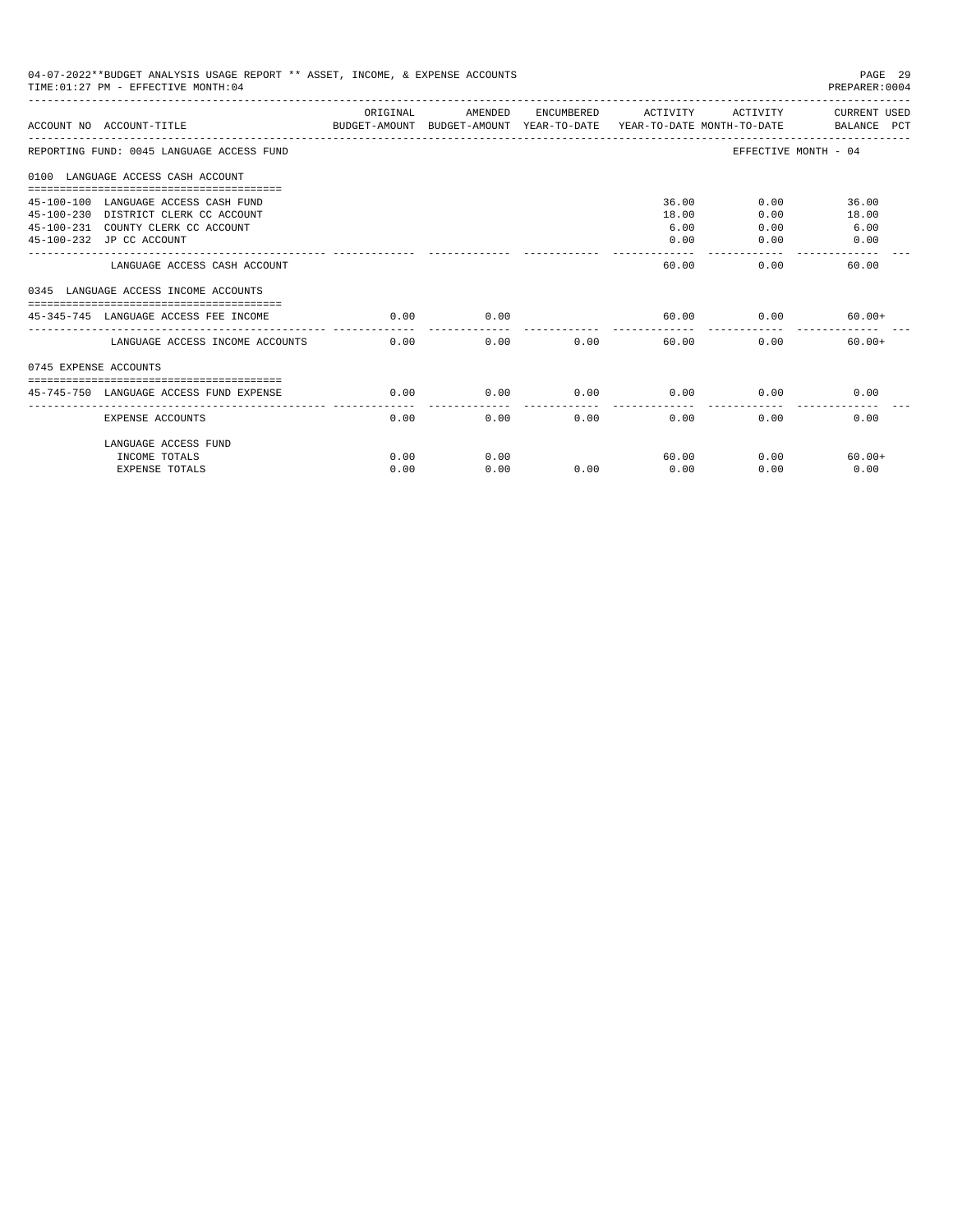|                       | 04-07-2022**BUDGET ANALYSIS USAGE REPORT ** ASSET, INCOME, & EXPENSE ACCOUNTS<br>TIME: 01:27 PM - EFFECTIVE MONTH: 04 |          |         |      |                     |                      | PAGE 30<br>PREPARER: 0004 |
|-----------------------|-----------------------------------------------------------------------------------------------------------------------|----------|---------|------|---------------------|----------------------|---------------------------|
|                       | ACCOUNT NO ACCOUNT-TITLE CONTROL SUDGET-AMOUNT BUDGET-AMOUNT YEAR-TO-DATE YEAR-TO-DATE MONTH-TO-DATE BALANCE PCT      | ORIGINAL | AMENDED |      | ENCUMBERED ACTIVITY | ACTIVITY             | CURRENT USED              |
|                       | REPORTING FUND: 0046 COUNTY DISPUTE RESOLUTION FUND                                                                   |          |         |      |                     | EFFECTIVE MONTH - 04 |                           |
|                       | 0100 COUNTY DISPUTE RESOLUTION CASH ACC                                                                               |          |         |      |                     |                      |                           |
|                       | 46-100-100 COUNTY DISPUTE RESOLUTION FUND                                                                             |          |         |      | 80.00               | 0.00                 | 80.00                     |
|                       | 46-100-230 DISTRICK CLERK CC ACCOUNT                                                                                  |          |         |      | 90.00               | 0.00                 | 90.00                     |
|                       | 46-100-231 COUNTY CLERK CC ACCOUNT                                                                                    |          |         |      | 30.00               | 0.00                 | 30.00                     |
|                       | 46-100-232 JP CC ACCOUNT                                                                                              |          |         |      | 0.00                | 0.00                 | 0.00                      |
|                       | COUNTY DISPUTE RESOLUTION CASH ACC                                                                                    |          |         |      | 200.00              | 0.00                 | -------------<br>200.00   |
|                       | 0346 COUNTY DISPUTE RESOLUTION INCOME                                                                                 |          |         |      |                     |                      |                           |
|                       | 46-346-746 COUNTY DISPUTE FEE                                                                                         | 0.00     | 0.00    |      | 200.00              | 0.00                 | $200.00+$                 |
|                       | COUNTY DISPUTE RESOLUTION INCOME                                                                                      | 0.00     | 0.00    | 0.00 | 200.00              | 0.00                 | $200.00 +$                |
| 0746 EXPENSE ACCOUNTS |                                                                                                                       |          |         |      |                     |                      |                           |
|                       | -------------------------------                                                                                       |          |         |      |                     |                      |                           |
|                       | 46-746-756 COUNTY DISPUTE EXPENSE                                                                                     | 0.00     | 0.00    | 0.00 | 0.00                | 0.00                 | 0.00                      |
|                       | EXPENSE ACCOUNTS                                                                                                      | 0.00     | 0.00    | 0.00 | 0.00                | 0.00                 | 0.00                      |
|                       | COUNTY DISPUTE RESOLUTION FUND                                                                                        |          |         |      |                     |                      |                           |
|                       | INCOME TOTALS                                                                                                         | 0.00     | 0.00    |      | 200.00              | 0.00                 | $200.00+$                 |
|                       | <b>EXPENSE TOTALS</b>                                                                                                 | 0.00     | 0.00    | 0.00 | 0.00                | 0.00                 | 0.00                      |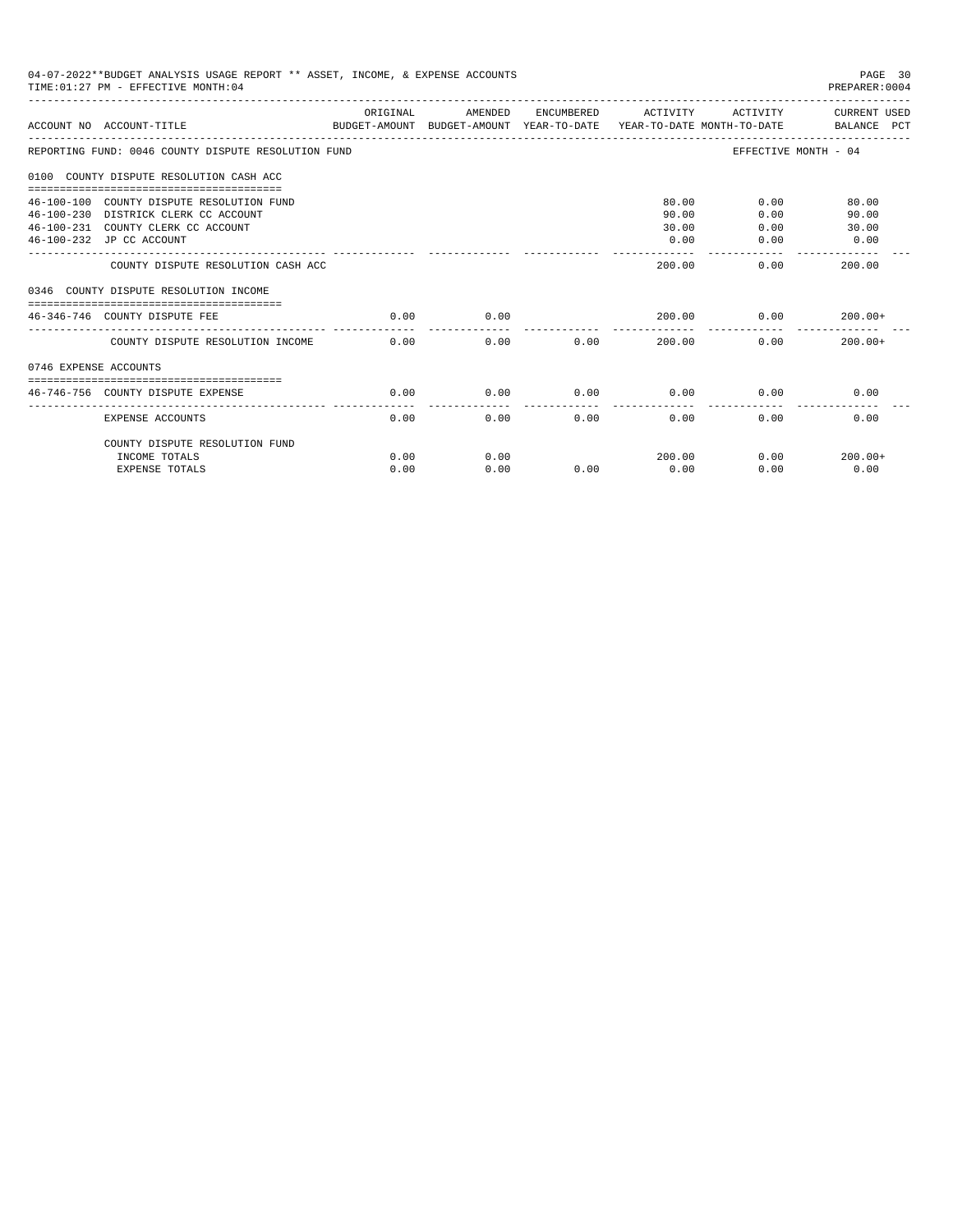| 04-07-2022**BUDGET ANALYSIS USAGE REPORT ** ASSET, INCOME, & EXPENSE ACCOUNTS<br>TIME: 01:27 PM - EFFECTIVE MONTH: 04<br>PREPARER:0004 |                                                                                                                                                   |              |                |      |                                    |                      |                                           |    |
|----------------------------------------------------------------------------------------------------------------------------------------|---------------------------------------------------------------------------------------------------------------------------------------------------|--------------|----------------|------|------------------------------------|----------------------|-------------------------------------------|----|
|                                                                                                                                        | ACCOUNT NO ACCOUNT-TITLE<br>BUDGET-AMOUNT BUDGET-AMOUNT YEAR-TO-DATE YEAR-TO-DATE MONTH-TO-DATE BALANCE PCT                                       | ORIGINAL     | AMENDED        |      | ENCUMBERED ACTIVITY                |                      | ACTIVITY CURRENT USED                     |    |
|                                                                                                                                        | REPORTING FUND: 0048 COURT INITIATED GUARDIANSHIP                                                                                                 |              |                |      |                                    | EFFECTIVE MONTH - 04 |                                           |    |
|                                                                                                                                        | 0100 COURT INITIATED GUARDIAN CASH AC                                                                                                             |              |                |      |                                    |                      |                                           |    |
|                                                                                                                                        | 48-100-100 COURT INITIATED GUARDIAN CASH<br>48-100-230 DISRICT CLERK CC ACCOUNT<br>48-100-231 COUNTY CLERK CC ACCOUNT<br>48-100-232 JP CC ACCOUNT |              |                |      | 4,330.00<br>0.00<br>160.00<br>0.00 | 0.00<br>0.00<br>0.00 | $0.00$ 4,330.00<br>0.00<br>160.00<br>0.00 |    |
|                                                                                                                                        | COURT INITIATED GUARDIAN CASH AC                                                                                                                  |              |                |      | _______________<br>4,490,00        |                      | -------------<br>$0.00$ 4,490.00          |    |
|                                                                                                                                        | 0348 COURT INITIATED GUARDIANSHIP INCOME                                                                                                          |              |                |      |                                    |                      |                                           |    |
|                                                                                                                                        | ===============================<br>48-348-348 COURT-INITIATED GUARDIANSHIP FEE                                                                    | 0.00         | 200.00         |      | 190.00 0.00                        |                      | 10.00 95                                  |    |
|                                                                                                                                        | COURT INITIATED GUARDIANSHIP INCOME 0.00                                                                                                          |              |                |      |                                    | 0.00                 | 10.00                                     | 95 |
| 0748 EXPENSE ACCOUNTS                                                                                                                  |                                                                                                                                                   |              |                |      |                                    |                      |                                           |    |
|                                                                                                                                        | 48-748-758 COURT INTITIATED GUARDIANSHIP                                                                                                          | 0.00         | 0.00           | 0.00 | 0.00                               | 0.00                 | 0.00                                      |    |
|                                                                                                                                        | <b>EXPENSE ACCOUNTS</b>                                                                                                                           | 0.00         | 0.00           | 0.00 | 0.00                               | 0.00                 | 0.00                                      |    |
|                                                                                                                                        | COURT INITIATED GUARDIANSHIP                                                                                                                      |              |                |      |                                    | 0.00                 |                                           |    |
|                                                                                                                                        | INCOME TOTALS<br><b>EXPENSE TOTALS</b>                                                                                                            | 0.00<br>0.00 | 200.00<br>0.00 | 0.00 | 190.00<br>0.00                     | 0.00                 | 10.00<br>0.00                             | 95 |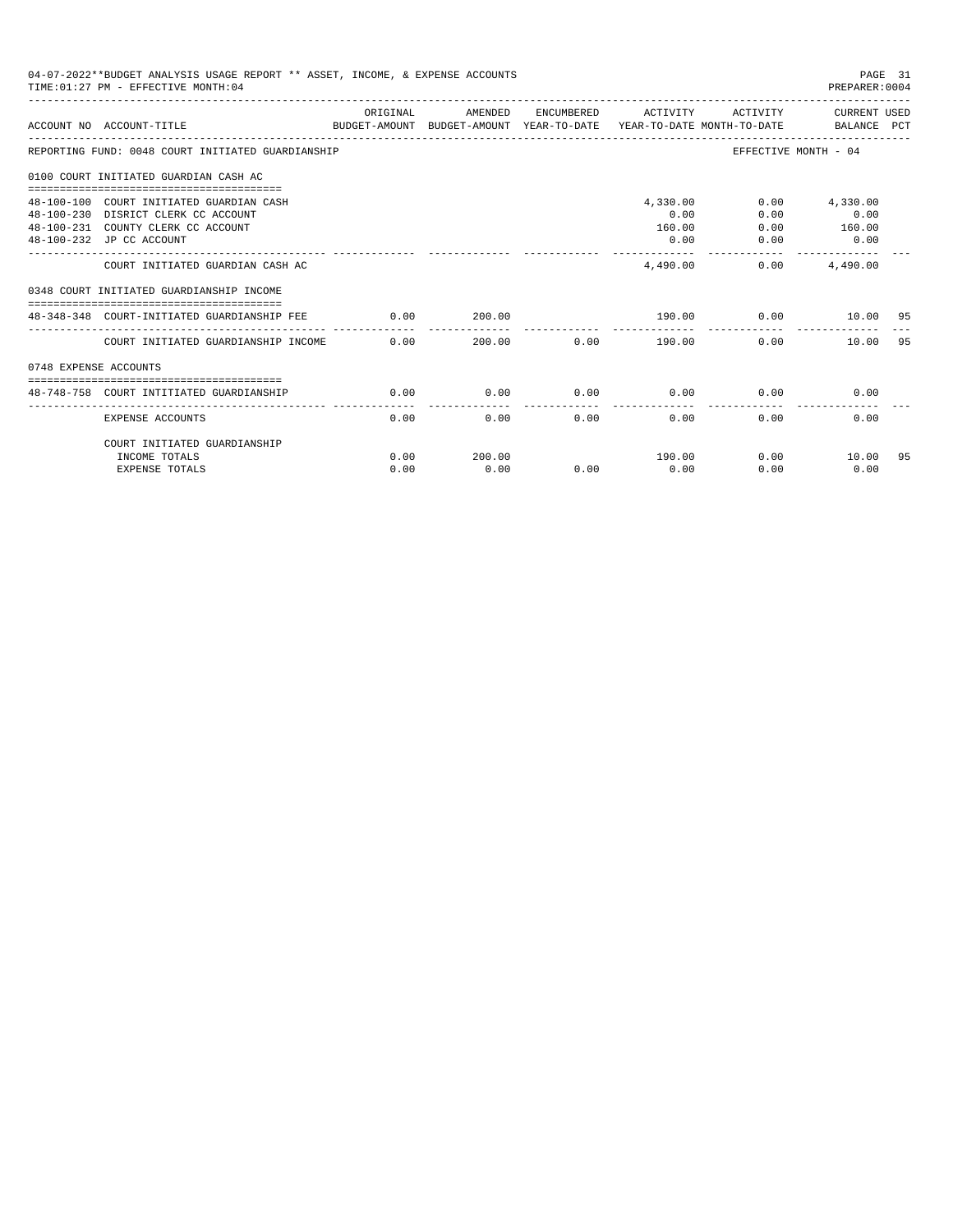|                       | 04-07-2022**BUDGET ANALYSIS USAGE REPORT ** ASSET, INCOME, & EXPENSE ACCOUNTS<br>TIME: 01:27 PM - EFFECTIVE MONTH: 04 |           |             |      |                                                                                                        |                                   | PAGE 32<br>PREPARER: 0004 |    |
|-----------------------|-----------------------------------------------------------------------------------------------------------------------|-----------|-------------|------|--------------------------------------------------------------------------------------------------------|-----------------------------------|---------------------------|----|
|                       | ACCOUNT NO ACCOUNT-TITLE                                                                                              | ORIGINAL  | AMENDED     |      | ENCUMBERED ACTIVITY<br>BUDGET-AMOUNT BUDGET-AMOUNT YEAR-TO-DATE YEAR-TO-DATE MONTH-TO-DATE BALANCE PCT | ACTIVITY                          | CURRENT USED              |    |
|                       | REPORTING FUND: 0050 COUNTY CLERK ARCHIVES FUND                                                                       |           |             |      |                                                                                                        | EFFECTIVE MONTH - 04              |                           |    |
|                       | 0100 COUNTY CLERK ARCHIVES CASH ACCOUNTS                                                                              |           |             |      |                                                                                                        |                                   |                           |    |
|                       |                                                                                                                       |           |             |      |                                                                                                        |                                   |                           |    |
|                       | 50-100-100 CFC: COUNTY CLERK ARCHIVES FUND                                                                            |           |             |      |                                                                                                        | 16,185.92 0.00 104,658.93         |                           |    |
|                       | 50-100-231 COUNTY CLERK CC ACCOUNT                                                                                    |           |             |      | $80.00 -$                                                                                              |                                   | $0.00$ 310.00             |    |
|                       | COUNTY CLERK ARCHIVES CASH ACCOUNTS                                                                                   |           |             |      | 16,105.92                                                                                              |                                   | $0.00$ $104.968.93$       |    |
|                       | 0350 COUNTY CLERK ARCHIVES REVENUE ACCOU                                                                              |           |             |      |                                                                                                        |                                   |                           |    |
|                       | 50-350-180 INTEREST EARNED                                                                                            |           | $0.00$ 0.00 |      |                                                                                                        | $0.00$ $0.00$ $0.00$ $0.00$       |                           |    |
|                       | 50-350-750 COUNTY CLERK ARCHIVE FEES 35,000.00 35,000.00                                                              |           |             |      |                                                                                                        | 22,465.00   0.00   12,535.00   64 |                           |    |
|                       | COUNTY CLERK ARCHIVES REVENUE ACCOU 35,000.00 35,000.00 0.00 22,465.00 0.00 12,535.00 64                              |           |             |      |                                                                                                        |                                   |                           |    |
| 0750 EXPENSE ACCOUNTS |                                                                                                                       |           |             |      |                                                                                                        |                                   |                           |    |
|                       |                                                                                                                       |           |             |      |                                                                                                        |                                   |                           |    |
|                       | 50-750-110 COUNTY CLERK ADMIN ASSISTANT                                                                               |           |             |      | $14,000.00$ $14,000.00$ $0.00$ $2,172.50$                                                              |                                   | $0.00$ 11,827.50 16       |    |
|                       | 50-750-200 FICA EXPENSE                                                                                               | 1,071,00  | 1,071.00    | 0.00 | 166.20                                                                                                 | 0.00                              | 904.80                    | 16 |
| $50 - 750 - 202$      | TCDRS GROUP TERM LIFE                                                                                                 | 105.00    | 105.00      | 0.00 | 16.01                                                                                                  |                                   | $0.00$ 88.99              | 15 |
|                       | 50-750-205 RETIREMENT EXPENSE                                                                                         | 1,153.00  | 1,153.00    | 0.00 | 178.79                                                                                                 |                                   | $0.00$ 974.21             | 16 |
|                       | 50-750-750 COUNTY CLERK ARCHIVE EXPENSES                                                                              | 5.000.00  | 5,000.00    | 0.00 | 3,495.00                                                                                               |                                   | $0.00$ 1,505.00           | 70 |
|                       | <b>EXPENSE ACCOUNTS</b>                                                                                               | 21,329.00 | 21,329.00   | 0.00 | ______________________________<br>6,028.50                                                             |                                   | $0.00$ 15,300.50 28       |    |
|                       | COUNTY CLERK ARCHIVES FUND                                                                                            |           |             |      |                                                                                                        |                                   |                           |    |
|                       | INCOME TOTALS                                                                                                         |           |             |      | $35,000.00$ $35,000.00$ $22,465.00$                                                                    |                                   | $0.00$ 12,535.00 64       |    |
|                       | <b>EXPENSE TOTALS</b>                                                                                                 | 21,329.00 | 21,329.00   |      | $0.00$ 6,028.50                                                                                        | 0.00                              | 15,300.50                 | 28 |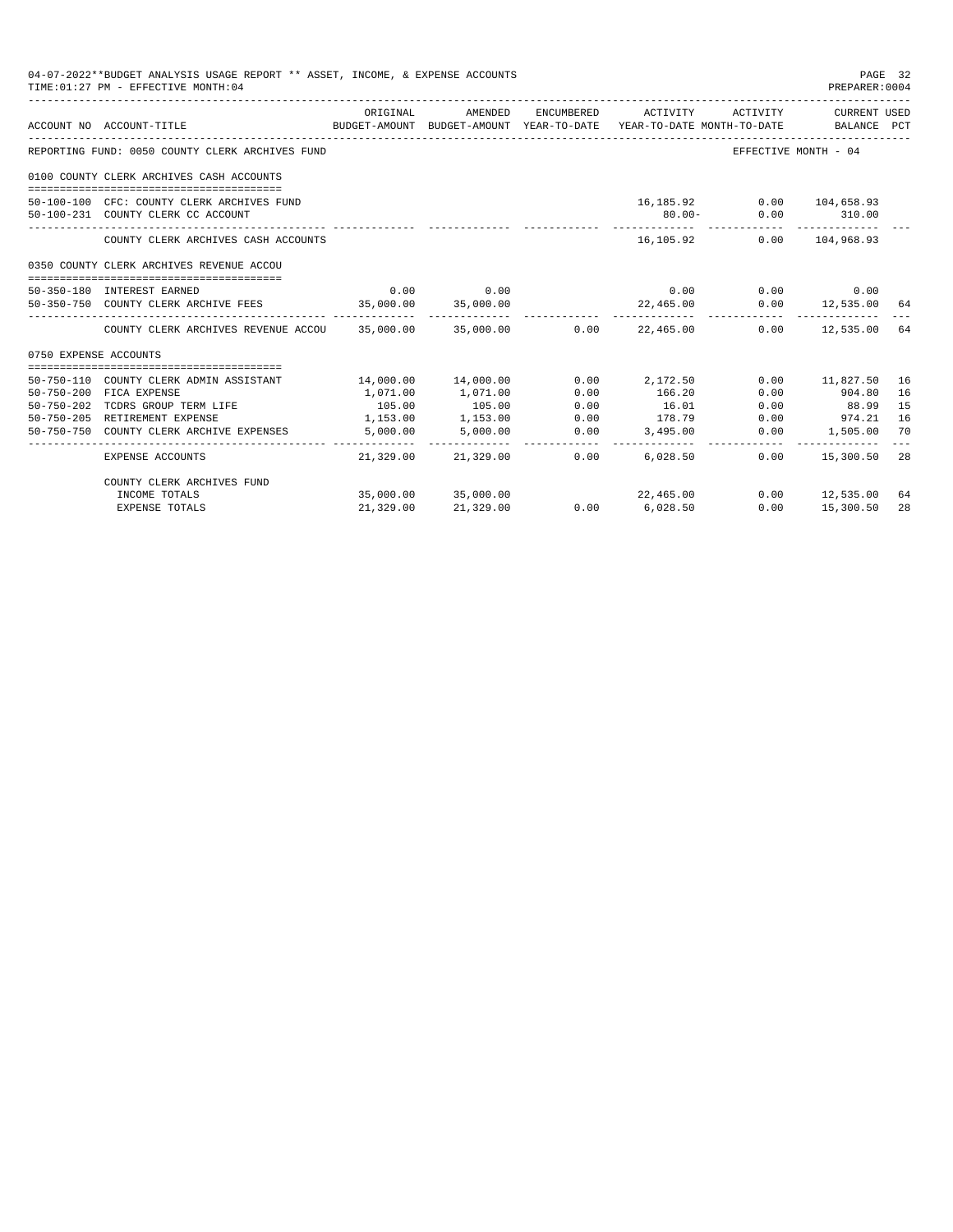|                       | 04-07-2022**BUDGET ANALYSIS USAGE REPORT ** ASSET, INCOME, & EXPENSE ACCOUNTS<br>TIME: 01:27 PM - EFFECTIVE MONTH: 04 |          |         |       |                                           |                         | PAGE 33<br>PREPARER: 0004        |                |
|-----------------------|-----------------------------------------------------------------------------------------------------------------------|----------|---------|-------|-------------------------------------------|-------------------------|----------------------------------|----------------|
|                       | ACCOUNT NO ACCOUNT-TITLE CONTROL SUDGET-AMOUNT BUDGET-AMOUNT YEAR-TO-DATE YEAR-TO-DATE MONTH-TO-DATE BALANCE PCT      | ORIGINAL | AMENDED |       | ENCUMBERED ACTIVITY ACTIVITY CURRENT USED |                         |                                  |                |
|                       | REPORTING FUND: 0053 JUDICIAL TRAINING FUND                                                                           |          |         |       |                                           | EFFECTIVE MONTH - 04    |                                  |                |
|                       | 0100 JUDICIAL TRAINING CASH ACCOUNTS                                                                                  |          |         |       |                                           |                         |                                  |                |
|                       | 53-100-100 JUDICIAL TRAINING FUND                                                                                     |          |         |       |                                           | 35.00   0.00   1,191.01 |                                  |                |
|                       | 53-100-231 COUNTY CLERK CC ACCOUNT                                                                                    |          |         |       |                                           | 5.00 0.00 10.00         |                                  |                |
|                       | JUDICIAL TRAINING CASH ACCOUNTS                                                                                       |          |         |       | 40.00                                     |                         | -------------<br>$0.00$ 1,201.01 |                |
|                       | 0353 JUDICIAL TRAINING REVENUE ACCOUNTS                                                                               |          |         |       |                                           |                         |                                  |                |
|                       | 53-353-180 INTEREST EARNED                                                                                            | 0.00     | 0.00    |       | $0.00$ 0.00 0.00 0.00                     |                         |                                  |                |
|                       | 53-353-753 JUDICIAL TRAINING FEES                                                                                     | 55.00    | 55.00   |       | 40.00                                     |                         | $0.00$ 15.00 73                  |                |
|                       | JUDICIAL TRAINING REVENUE ACCOUNTS 55.00                                                                              |          |         | 55.00 | $0.00$ and $0.00$<br>40.00                | 0.00                    | 15.00                            | 73             |
| 0753 EXPENSE ACCOUNTS |                                                                                                                       |          |         |       |                                           |                         |                                  |                |
|                       | 53-753-753 JUDICIAL TRAINING EXPENSES                                                                                 | 55.00    |         |       | $55.00$ 0.00 0.00 0.00                    |                         | 55.00 00                         |                |
|                       |                                                                                                                       |          |         |       |                                           |                         |                                  |                |
|                       | EXPENSE ACCOUNTS                                                                                                      | 55.00    |         | 55.00 | $0.00$ and $0.00$<br>0.00                 | 0.00                    | 55.00                            | 0 <sub>0</sub> |
|                       | JUDICIAL TRAINING FUND                                                                                                |          |         |       |                                           |                         |                                  |                |
|                       | INCOME TOTALS                                                                                                         | 55.00    | 55.00   |       | 40.00                                     |                         | $0.00$ 15.00                     | -73            |
|                       | <b>EXPENSE TOTALS</b>                                                                                                 | 55.00    | 55.00   | 0.00  | 0.00                                      | 0.00                    | 55.00                            | 00             |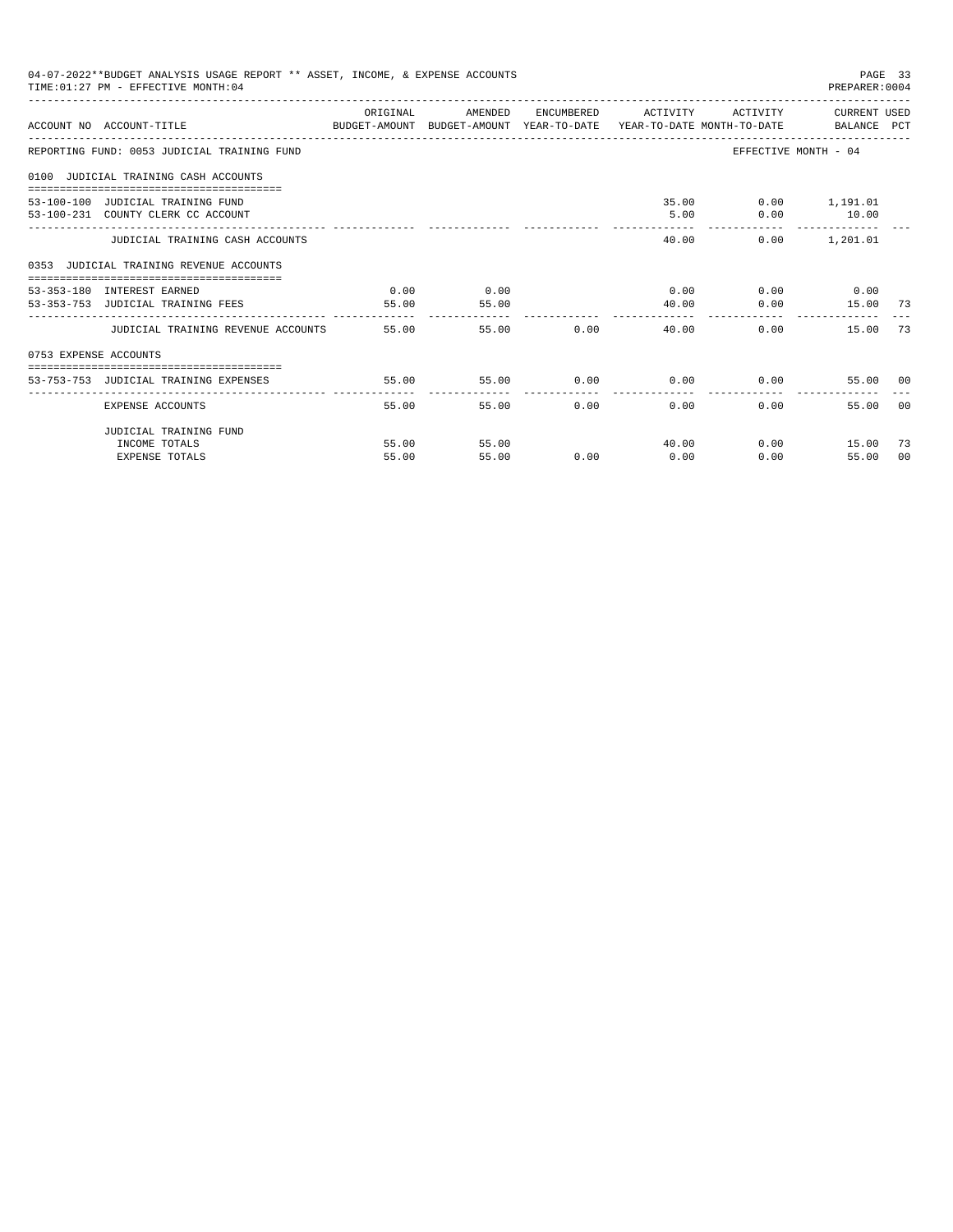|                       | 04-07-2022**BUDGET ANALYSIS USAGE REPORT ** ASSET, INCOME, & EXPENSE ACCOUNTS<br>TIME: 01:27 PM - EFFECTIVE MONTH: 04 |           |                          |          |                                                                                                                 |                      | PAGE 34<br>PREPARER: 0004          |    |
|-----------------------|-----------------------------------------------------------------------------------------------------------------------|-----------|--------------------------|----------|-----------------------------------------------------------------------------------------------------------------|----------------------|------------------------------------|----|
|                       | ACCOUNT NO ACCOUNT-TITLE                                                                                              | ORIGINAL  | AMENDED                  |          | ENCUMBERED ACTIVITY ACTIVITY<br>BUDGET-AMOUNT BUDGET-AMOUNT YEAR-TO-DATE YEAR-TO-DATE MONTH-TO-DATE BALANCE PCT |                      | CURRENT USED                       |    |
|                       | REPORTING FUND: 0056 COUNTY CLERK PRESERVATION FUND                                                                   |           |                          |          |                                                                                                                 | EFFECTIVE MONTH - 04 |                                    |    |
|                       | 0100 COUNTY CLERK PRESERVATION CASH ACCT                                                                              |           |                          |          |                                                                                                                 |                      |                                    |    |
|                       | 56-100-100 CFC: COUNTY CLERK PRESERVATION                                                                             |           |                          |          | 24,767.55 0.00 81,601.04                                                                                        |                      |                                    |    |
|                       | 56-100-231 COUNTY CLERK CC ACCOUNT                                                                                    |           |                          |          | 617.00                                                                                                          |                      | $0.00$ 1,003.00<br>____________    |    |
|                       | COUNTY CLERK PRESERVATION CASH ACCT                                                                                   |           |                          |          | 25, 384, 55                                                                                                     |                      | $0.00$ $82,604.04$                 |    |
|                       | 0356 COUNTY CLERK PRESERVATION REVENUE                                                                                |           |                          |          |                                                                                                                 |                      |                                    |    |
|                       |                                                                                                                       |           |                          |          |                                                                                                                 |                      |                                    |    |
|                       | 56-356-180 INTEREST EARNED                                                                                            |           | $0.00$ 0.00              |          | 0.00                                                                                                            | 0.00                 | 0.00                               |    |
|                       | 56-356-756 COUNTY CLERK PRESERVATION FEES 35,000.00 35,000.00                                                         |           |                          |          |                                                                                                                 |                      | $0.00$ $0.840.39$<br>0.00 $117.00$ | 75 |
|                       | 56-356-757 PRESERVATION VS HB 1744                                                                                    | 222.00    | 222.00                   |          | $26,159.61$<br>$105.00$<br>0.00<br>0.00                                                                         |                      | . <u>.</u>                         | 47 |
|                       | COUNTY CLERK PRESERVATION REVENUE 35,222.00 35,222.00 0.00 26,264.61                                                  |           |                          |          |                                                                                                                 |                      | $0.00$ 8.957.39                    | 75 |
| 0756 EXPENSE ACCOUNTS |                                                                                                                       |           |                          |          |                                                                                                                 |                      |                                    |    |
|                       |                                                                                                                       |           |                          |          |                                                                                                                 |                      |                                    |    |
|                       | 56-756-110 COUNTY CLERK ADMIN ASSISTANT                                                                               |           | 17,036.00 17,036.00 0.00 |          | 0.00                                                                                                            |                      | $0.00$ 17,036.00                   | 00 |
|                       | 56-756-200 FICA EXPENSE                                                                                               | 0.00      | 0.00                     | 0.00     | 0.00                                                                                                            | 0.00                 | 0.00                               |    |
|                       | 56-756-202 TCDRS GROUP TERM LIFE                                                                                      | 0.00      | 0.00                     | 0.00     | 0.00                                                                                                            | 0.00                 | 0.00                               |    |
|                       | 56-756-205 RETIREMENT EXPENSE                                                                                         | 0.00      | 0.00                     | 0.00     | 0.00                                                                                                            | 0.00                 | 0.00                               |    |
|                       | 56-756-334 LAST YEARS BILLS 2020                                                                                      | 0.00      | $0.00$ 0.00              |          | 0.00                                                                                                            | 0.00                 | 0.00                               |    |
|                       | 56-756-756 COUNTY CLERK PRESERVATION EXPENSE 5,964.00 5,964.00 4,139.16 880.06                                        |           |                          |          |                                                                                                                 |                      | $0.00$ 944.78                      | 84 |
|                       | 56-756-757 PRESERVATION VS HB 1744                                                                                    | 0.00      | 0.00                     | 0.00     | 0.00                                                                                                            | 0.00                 | 0.00                               |    |
|                       | EXPENSE ACCOUNTS                                                                                                      |           |                          |          | 23,000.00 23,000.00 4,139.16 880.06                                                                             |                      | $0.00$ 17,980.78                   | 22 |
|                       | COUNTY CLERK PRESERVATION FUND                                                                                        |           |                          |          |                                                                                                                 |                      |                                    |    |
|                       | INCOME TOTALS                                                                                                         |           | 35,222.00 35,222.00      |          | 26, 264.61                                                                                                      |                      | 0.00 8,957.39 75                   |    |
|                       | <b>EXPENSE TOTALS</b>                                                                                                 | 23,000.00 | 23,000.00                | 4,139.16 | 880.06                                                                                                          | 0.00                 | 17,980.78                          | 22 |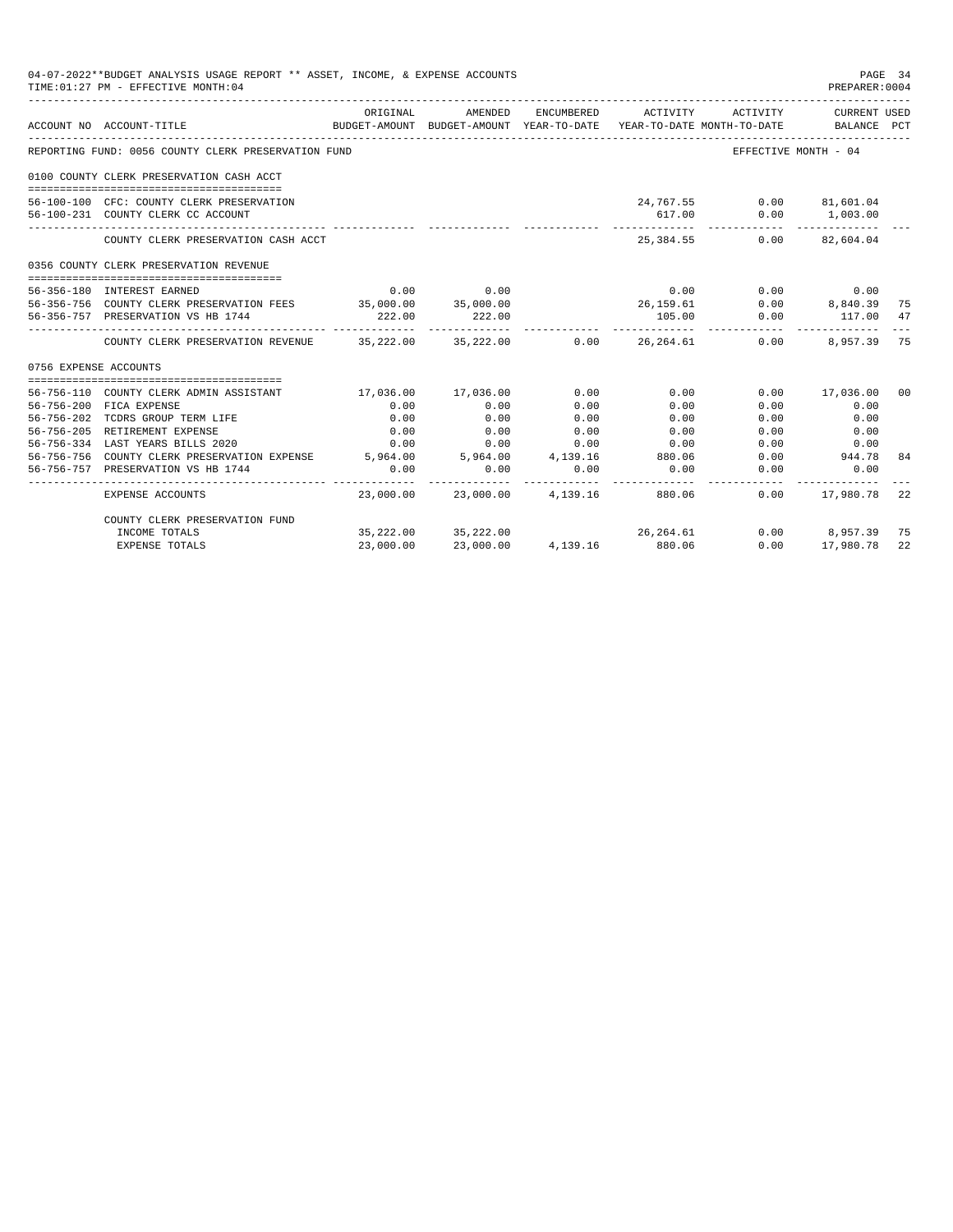| 04-07-2022**BUDGET ANALYSIS USAGE REPORT ** ASSET, INCOME, & EXPENSE ACCOUNTS<br>PAGE 35<br>TIME: 01:27 PM - EFFECTIVE MONTH: 04<br>PREPARER: 0004 |                                                                                                           |                                                                                                  |                  |      |                          |                           |                                                            |                      |
|----------------------------------------------------------------------------------------------------------------------------------------------------|-----------------------------------------------------------------------------------------------------------|--------------------------------------------------------------------------------------------------|------------------|------|--------------------------|---------------------------|------------------------------------------------------------|----------------------|
|                                                                                                                                                    | ACCOUNT NO ACCOUNT-TITLE                                                                                  | ORIGINAL<br>BUDGET-AMOUNT BUDGET-AMOUNT YEAR-TO-DATE  YEAR-TO-DATE MONTH-TO-DATE     BALANCE PCT | AMENDED          |      | ENCUMBERED ACTIVITY      |                           | ACTIVITY CURRENT USED                                      |                      |
|                                                                                                                                                    | REPORTING FUND: 0060 LAW LIBRARY FUND                                                                     |                                                                                                  |                  |      |                          | EFFECTIVE MONTH - 04      |                                                            |                      |
|                                                                                                                                                    | 0100 LAW LIBRARY CASH ACCOUNTS                                                                            |                                                                                                  |                  |      |                          |                           |                                                            |                      |
|                                                                                                                                                    | 60-100-100 CFC: LAW LIBRARY<br>60-100-230 DISTRICT CLERK CC ACCOUNT<br>60-100-231 COUNTY CLERK CC ACCOUNT |                                                                                                  |                  |      | 630.00<br>35.00<br>35.00 | 0.00                      | $0.00$ 17,281.51<br>$0.00$ 210.00<br>70.00<br>------------ |                      |
|                                                                                                                                                    | LAW LIBRARY CASH ACCOUNTS                                                                                 |                                                                                                  |                  |      | 700.00                   |                           | $0.00$ 17,561.51                                           |                      |
|                                                                                                                                                    | 0360 LAW LIBRARY REVENUE ACCOUNTS                                                                         |                                                                                                  |                  |      |                          |                           |                                                            |                      |
|                                                                                                                                                    | 60-360-180 INTEREST EARNED<br>60-360-760 LAW LIBRARY FEES                                                 | 0.00<br>900.00                                                                                   | 0.00<br>900.00   |      | 0.00<br>700.00           | 0.00                      | $0.00$ 0.00<br>200.00 78                                   |                      |
|                                                                                                                                                    | LAW LIBRARY REVENUE ACCOUNTS                                                                              | 900.00                                                                                           | 900.00           | 0.00 | 700.00                   | 0.00                      | 200.00                                                     | 78                   |
| 0760 EXPENSE ACCOUNTS                                                                                                                              |                                                                                                           |                                                                                                  |                  |      |                          |                           |                                                            |                      |
|                                                                                                                                                    | 60-760-760 LAW LIBRARY EXPENSES                                                                           | 900.00                                                                                           | 900.00           |      | $0.00$ 0.00              | 0.00                      | 900.00 00                                                  |                      |
|                                                                                                                                                    | EXPENSE ACCOUNTS                                                                                          | 900.00                                                                                           | 900.00           | 0.00 | 0.00                     | 0.00                      | 900.00                                                     | 0 <sub>0</sub>       |
|                                                                                                                                                    | LAW LIBRARY FUND<br>INCOME TOTALS<br><b>EXPENSE TOTALS</b>                                                | 900.00<br>900.00                                                                                 | 900.00<br>900.00 | 0.00 | 700.00<br>0.00           | $0.00$ and $0.00$<br>0.00 | 200.00<br>900.00                                           | 78<br>0 <sup>0</sup> |
|                                                                                                                                                    |                                                                                                           |                                                                                                  |                  |      |                          |                           |                                                            |                      |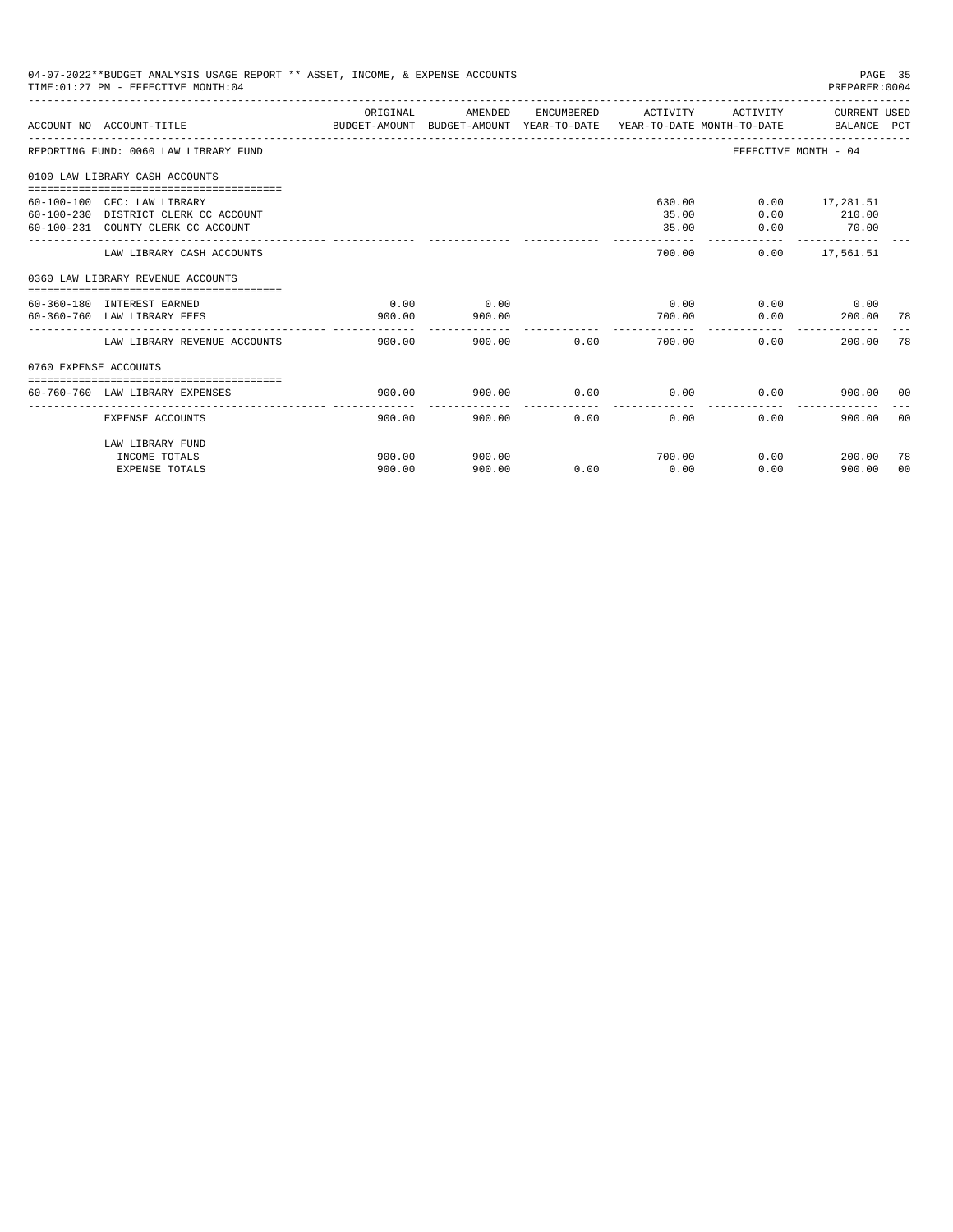|                       | 04-07-2022**BUDGET ANALYSIS USAGE REPORT ** ASSET, INCOME, & EXPENSE ACCOUNTS<br>TIME: 01:27 PM - EFFECTIVE MONTH: 04 |          |                                                                                |            |                |          | PAGE 36<br>PREPARER: 0004                                                                                                                                                                                   |
|-----------------------|-----------------------------------------------------------------------------------------------------------------------|----------|--------------------------------------------------------------------------------|------------|----------------|----------|-------------------------------------------------------------------------------------------------------------------------------------------------------------------------------------------------------------|
|                       | ACCOUNT NO ACCOUNT-TITLE                                                                                              | ORIGINAL | AMENDED<br>BUDGET-AMOUNT BUDGET-AMOUNT YEAR-TO-DATE YEAR-TO-DATE MONTH-TO-DATE | ENCUMBERED | ACTIVITY       | ACTIVITY | <b>CURRENT USED</b>                                                                                                                                                                                         |
|                       | REPORTING FUND: 0063 DISTRICT CLERK ARCHIVE FUND                                                                      |          |                                                                                |            |                |          |                                                                                                                                                                                                             |
|                       | 0100 DISTRICT CLERK ARCHIVE CASH ACCOUNT                                                                              |          |                                                                                |            |                |          |                                                                                                                                                                                                             |
|                       | 63-100-100 CFC: DISTRICT CLERK PRESERVATION<br>63-100-230 DISTRICT CLERK CC ACCOUNT                                   |          |                                                                                |            | 155.00         | 0.00     | 180.00                                                                                                                                                                                                      |
|                       | DISTRICT CLERK ARCHIVE CASH ACCOUNT                                                                                   |          |                                                                                |            | 346.26         |          | 2,466.81                                                                                                                                                                                                    |
|                       | 0363 DISTRICT CLERK ARCHIVE REVENUE                                                                                   |          |                                                                                |            |                |          |                                                                                                                                                                                                             |
|                       |                                                                                                                       | 0.00     | 0.00                                                                           |            |                |          |                                                                                                                                                                                                             |
|                       | 63-363-180 INTEREST EARNED<br>63-363-763 DIST CLERK PRESERVATION FEES                                                 | 125.00   | 125.00                                                                         |            | 0.00<br>136.26 |          |                                                                                                                                                                                                             |
|                       | 63-363-764 COUNTY RECORDS MGMT FEE                                                                                    | 0.00     | 0.00                                                                           |            | 210.00         | 0.00     |                                                                                                                                                                                                             |
|                       | 63-363-765 UNALLOCATED COURT COSTS BEFORE 03                                                                          | 0.00     | 0.00                                                                           |            | 0.00           | 0.00     | BALANCE PCT<br>EFFECTIVE MONTH - 04<br>191.26 0.00 2,286.81<br>$- - - - - - - -$<br>0.00<br>0.00<br>0.00<br>11.26+ 109<br>0.00<br>$210.00+$<br>0.00<br>0.00<br>0.00<br>0.00<br>0.00<br>0.00<br>0.00<br>0.00 |
|                       | DISTRICT CLERK ARCHIVE REVENUE                                                                                        | 125.00   | 125.00                                                                         | 0.00       | 346.26         |          | 221.26+277                                                                                                                                                                                                  |
| 0763 EXPENSE ACCOUNTS |                                                                                                                       |          |                                                                                |            |                |          |                                                                                                                                                                                                             |
|                       |                                                                                                                       |          |                                                                                |            |                |          |                                                                                                                                                                                                             |
|                       | 63-763-763 DIST CLERK PRESERVATION EXPENSE                                                                            | 0.00     | 0.00                                                                           | 0.00       | 0.00           | 0.00     |                                                                                                                                                                                                             |
|                       | 63-763-764 DIST CLERK CHILD SUPPORT                                                                                   | 0.00     | 0.00                                                                           | 0.00       | 0.00           |          |                                                                                                                                                                                                             |
|                       | 63-763-765 UNALLOCATED COURT COSTS BEFORE 03                                                                          | 0.00     | 0.00                                                                           | 0.00       | 0.00           |          |                                                                                                                                                                                                             |
|                       | <b>EXPENSE ACCOUNTS</b>                                                                                               | 0.00     | 0.00                                                                           | 0.00       | 0.00           | 0.00     |                                                                                                                                                                                                             |
|                       | DISTRICT CLERK ARCHIVE FUND                                                                                           |          |                                                                                |            |                |          |                                                                                                                                                                                                             |
|                       | INCOME TOTALS                                                                                                         | 125.00   | 125.00                                                                         |            | 346.26         | 0.00     | 221.26+277                                                                                                                                                                                                  |
|                       | <b>EXPENSE TOTALS</b>                                                                                                 | 0.00     | 0.00                                                                           | 0.00       | 0.00           | 0.00     | 0.00                                                                                                                                                                                                        |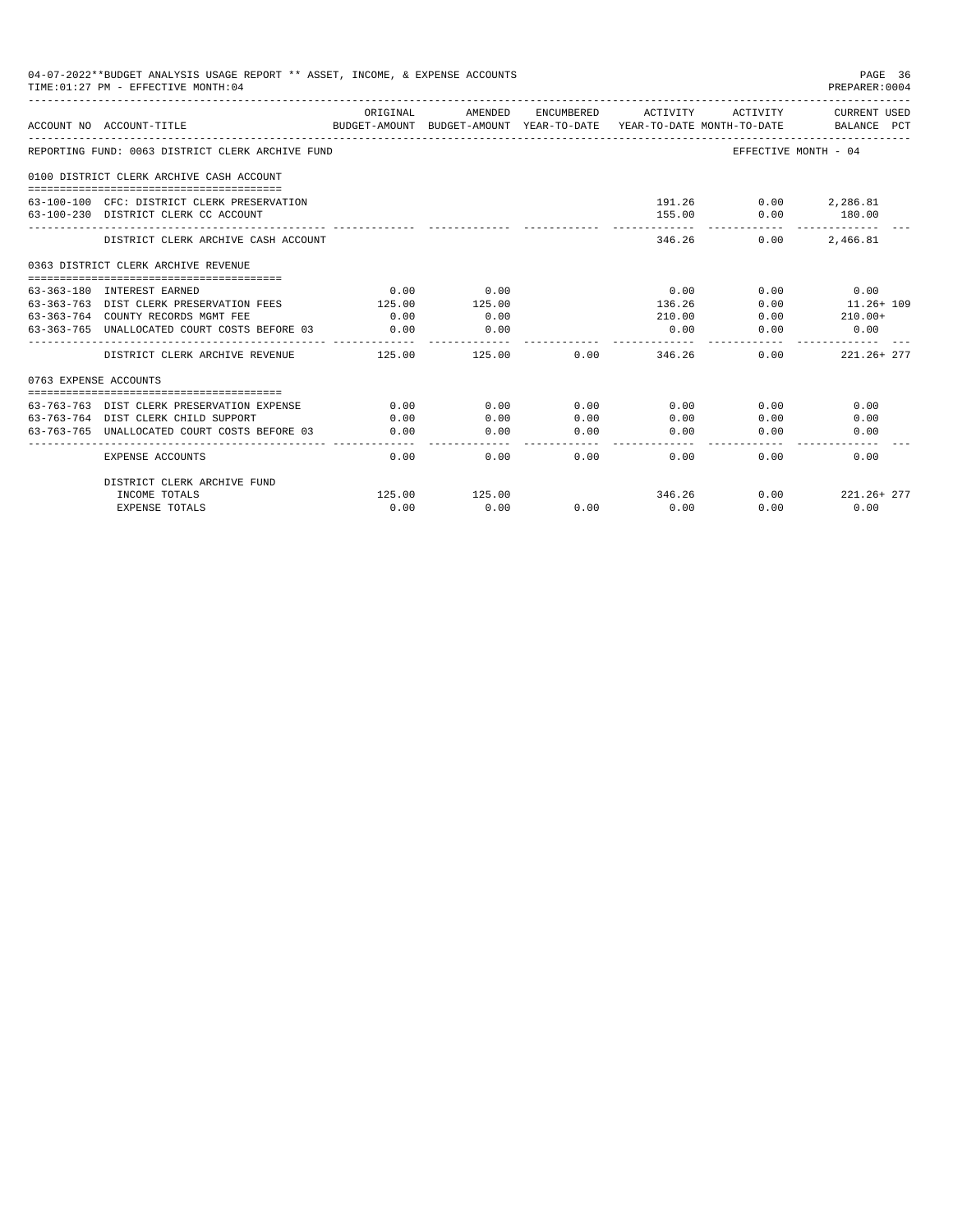|                       | 04-07-2022**BUDGET ANALYSIS USAGE REPORT ** ASSET, INCOME, & EXPENSE ACCOUNTS<br>TIME: 01:27 PM - EFFECTIVE MONTH: 04                         |                                              |                                               |            |                                     |                             | PAGE 37<br>PREPARER: 0004                     |
|-----------------------|-----------------------------------------------------------------------------------------------------------------------------------------------|----------------------------------------------|-----------------------------------------------|------------|-------------------------------------|-----------------------------|-----------------------------------------------|
|                       | ACCOUNT NO ACCOUNT-TITLE<br>BUDGET-AMOUNT BUDGET-AMOUNT YEAR-TO-DATE YEAR-TO-DATE_MONTH-TO-DATE<br>---------------------------------          | ORIGINAL                                     | AMENDED                                       | ENCUMBERED | ACTIVITY                            | ACTIVITY                    | CURRENT USED<br>BALANCE PCT                   |
|                       | REPORTING FUND: 0066 COURTHOUSE SECURITY FUND                                                                                                 |                                              |                                               |            |                                     |                             | EFFECTIVE MONTH - 04                          |
|                       | 0100 COURTHOUSE SECURITY CASH ACCOUNTS                                                                                                        |                                              |                                               |            |                                     |                             |                                               |
|                       | 66-100-100 CFC: COURTHOUSE SECURITY<br>66-100-230 DISTRICT CLERK CC ACCOUNT<br>66-100-231 COUNTY CLERK CC ACCOUNT<br>66-100-232 JP CC ACCOUNT |                                              |                                               |            | 3,050.72<br>95.00<br>28.00<br>53.02 | 0.00<br>0.00<br>0.00        | 38,307.22<br>120.00<br>$0.00$ 71.00<br>148.64 |
|                       | COURTHOUSE SECURITY CASH ACCOUNTS                                                                                                             |                                              |                                               |            | 3,226.74                            | 0.00                        | 38,646.86                                     |
|                       | 0366 COURTHOUSE SECURITY REVENUE ACCOUNT                                                                                                      |                                              |                                               |            |                                     |                             |                                               |
|                       | ====================================<br>66-366-180 INTEREST EARNED<br>66-366-766 COURTHOUSE SECURITY FEES                                     | 0.00<br>$3,000.00$ $3,000.00$                | 0.00                                          |            | 3, 226, 74                          | $0.00$ $0.00$ $0.00$ $0.00$ | $0.00$ 226.74+ 108                            |
|                       | COURTHOUSE SECURITY REVENUE ACCOUNT 3,000.00 3,000.00                                                                                         |                                              |                                               |            | $0.00$ 3.226.74                     |                             | 0.00<br>$226.74 + 108$                        |
| 0766 EXPENSE ACCOUNTS |                                                                                                                                               |                                              |                                               |            |                                     |                             |                                               |
|                       | 66-766-766 COURTHOUSE SECURITY EXPENSES                                                                                                       | $30,000.00$ $30,000.00$ $0.00$ $0.00$ $0.00$ |                                               |            |                                     |                             | $0.00$ 30,000.00 00                           |
|                       | EXPENSE ACCOUNTS                                                                                                                              |                                              | 30,000.00 30,000.00                           | 0.00       |                                     | 0.00                        | $0.00$ 30,000.00 00                           |
|                       | COURTHOUSE SECURITY FUND                                                                                                                      |                                              |                                               |            |                                     |                             |                                               |
|                       | INCOME TOTALS<br><b>EXPENSE TOTALS</b>                                                                                                        | 30,000.00                                    | $3,000.00$ $3,000.00$ $3,226.74$<br>30,000.00 |            | $0.00$ 0.00                         | 0.00                        | $0.00$ 226.74+108<br>30,000.00 00             |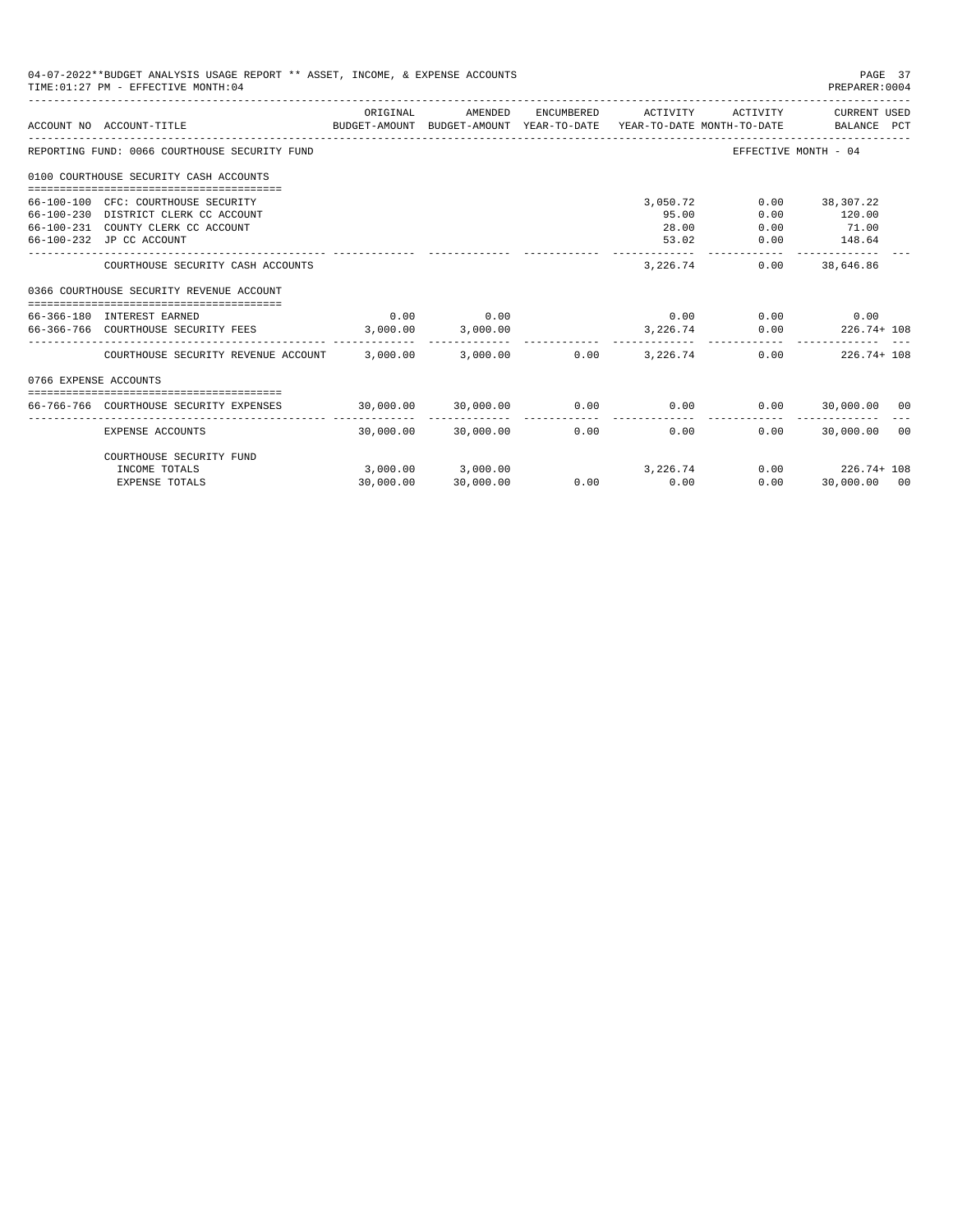|                       | 04-07-2022**BUDGET ANALYSIS USAGE REPORT ** ASSET, INCOME, & EXPENSE ACCOUNTS<br>TIME: 01:27 PM - EFFECTIVE MONTH: 04 |                |                |             |                                 |                             | PAGE 38<br>PREPARER: 0004                                                             |      |
|-----------------------|-----------------------------------------------------------------------------------------------------------------------|----------------|----------------|-------------|---------------------------------|-----------------------------|---------------------------------------------------------------------------------------|------|
|                       | BUDGET-AMOUNT BUDGET-AMOUNT YEAR-TO-DATE  YEAR-TO-DATE MONTH-TO-DATE     BALANCE PCT<br>ACCOUNT NO ACCOUNT-TITLE      | ORIGINAL       | AMENDED        |             | ENCUMBERED ACTIVITY             |                             | ACTIVITY CURRENT USED                                                                 |      |
|                       | REPORTING FUND: 0068 COUNTY PRESERVATION FUND                                                                         |                |                |             |                                 | EFFECTIVE MONTH - 04        |                                                                                       |      |
|                       | 0100 COUNTY PRESERVATION CASH                                                                                         |                |                |             |                                 |                             |                                                                                       |      |
|                       | 68-100-100 CFC: COUNTY PRESERVATION<br>68-100-230 DISTRICT CLERK CC ACCOUNT<br>68-100-231 COUNTY CLERK CC ACCOUNT     |                |                |             | 121.33<br>$25.00 -$<br>$5.00 -$ | 0.00<br>0.00                | $0.00$ 4,527.97<br>0.00<br>$\begin{array}{ccc} & & 0.00 \end{array}$<br>------------- |      |
|                       | COUNTY PRESERVATION CASH                                                                                              |                |                |             | 91.33                           |                             | $0.00$ 4,527.97                                                                       |      |
|                       | 0368 COUNTY PRESERVATION REVENUE                                                                                      |                |                |             |                                 |                             |                                                                                       |      |
|                       | 68-368-180 INTEREST EARNED<br>68-368-768 COUNTY PRESERVATION FEES                                                     | 0.00<br>300.00 | 0.00<br>300.00 |             | 91.33                           | $0.00$ $0.00$ $0.00$ $0.00$ | $0.00$ 208.67                                                                         | - 30 |
|                       | COUNTY PRESERVATION REVENUE                                                                                           | 300.00         |                | 300.00 0.00 | ------------<br>91.33           | 0.00                        | 208.67                                                                                | 30   |
| 0768 EXPENSE ACCOUNTS |                                                                                                                       |                |                |             |                                 |                             |                                                                                       |      |
|                       | 68-768-768 COUNTY PRESERVATION EXPENSES                                                                               | 0.00           | 0.00           |             | $0.00$ 0.00                     | 0.00                        | 0.00                                                                                  |      |
|                       | EXPENSE ACCOUNTS                                                                                                      | 0.00           | 0.00           | 0.00        | 0.00                            | 0.00                        | 0.00                                                                                  |      |
|                       | COUNTY PRESERVATION FUND<br>INCOME TOTALS                                                                             | 300.00         | 300.00         |             | 91.33                           |                             | $0.00$ 208.67                                                                         | 30   |
|                       | <b>EXPENSE TOTALS</b>                                                                                                 | 0.00           | 0.00           | 0.00        | 0.00                            | 0.00                        | 0.00                                                                                  |      |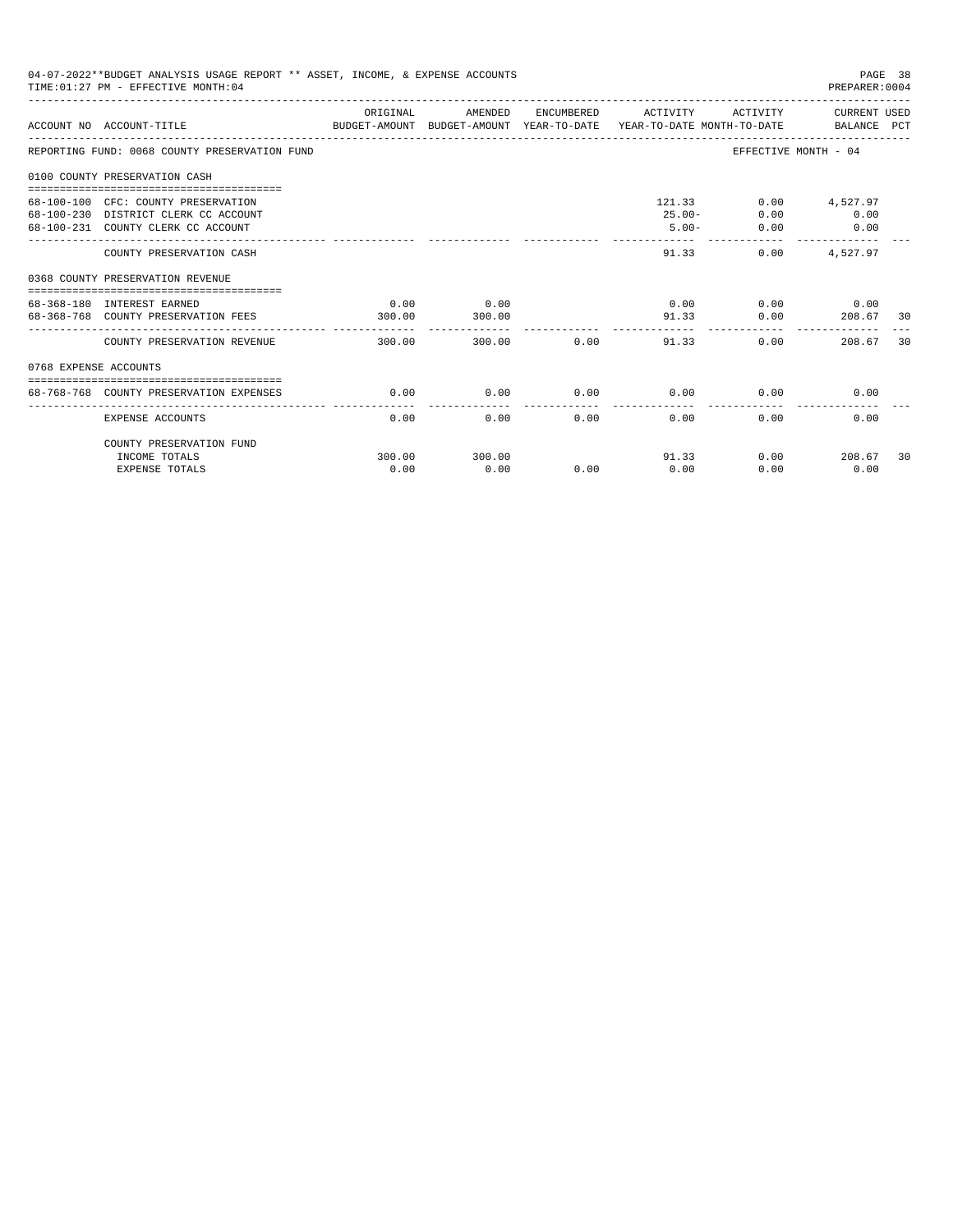| 04-07-2022**BUDGET ANALYSIS USAGE REPORT ** ASSET, INCOME, & EXPENSE ACCOUNTS<br>PAGE 39<br>TIME: 01:27 PM - EFFECTIVE MONTH: 04<br>PREPARER:0004<br>ORIGINAL<br>AMENDED<br>ENCUMBERED ACTIVITY<br>ACTIVITY CURRENT USED<br>ACCOUNT NO ACCOUNT-TITLE CONTROL BUDGET-AMOUNT BUDGET-AMOUNT YEAR-TO-DATE YEAR-TO-DATE MONTH-TO-DATE BALANCE PCT<br>REPORTING FUND: 0070 INMATE PHONE FUND PROFIT ACCOUNT<br>EFFECTIVE MONTH - 04<br>0100 INMATE PHONE FUND PROFIT CASH ACCOU<br>800.61   0.00   8,815.44<br>70-100-100 CFC: INMATE PHONE FUND<br>$0.00$ $8,815.44$<br>INMATE PHONE FUND PROFIT CASH ACCOU<br>800.61<br>0370 INMATE PHONE FUND PROFIT REVENUE AC<br>$0.00$ 0.00<br>$0.00$ $0.00$ $0.00$ $0.00$<br>70-370-180 INTEREST EARNED<br>70-370-770 INMATE PHONE REVENUES 1,200.00 1,200.00<br>$0.00$ 399.39<br>800.61<br>-67<br>INMATE PHONE FUND PROFIT REVENUE AC 1,200.00 1,200.00 0.00 0.00 800.61<br>0.00<br>67<br>399.39<br>0770 EXPENSE ACCOUNTS<br>=====================================<br>$1,200.00$ $1,200.00$ $304.68$ $0.00$ $0.00$ $895.32$ $25$<br>70-770-770 INMATE PHONE EXPENSES<br>------------<br>-------------<br>25<br>$1,200.00$ $1,200.00$ $304.68$ 0.00<br>0.00<br>895.32<br>EXPENSE ACCOUNTS<br>INMATE PHONE FUND PROFIT ACCOUNT<br>$1,200.00$ $1,200.00$ $800.61$<br>$0.00$ 399.39<br>67<br>INCOME TOTALS |          |          |             |      |        |    |
|------------------------------------------------------------------------------------------------------------------------------------------------------------------------------------------------------------------------------------------------------------------------------------------------------------------------------------------------------------------------------------------------------------------------------------------------------------------------------------------------------------------------------------------------------------------------------------------------------------------------------------------------------------------------------------------------------------------------------------------------------------------------------------------------------------------------------------------------------------------------------------------------------------------------------------------------------------------------------------------------------------------------------------------------------------------------------------------------------------------------------------------------------------------------------------------------------------------------------------------------------------------------------------------------------------------------------------------|----------|----------|-------------|------|--------|----|
|                                                                                                                                                                                                                                                                                                                                                                                                                                                                                                                                                                                                                                                                                                                                                                                                                                                                                                                                                                                                                                                                                                                                                                                                                                                                                                                                          |          |          |             |      |        |    |
|                                                                                                                                                                                                                                                                                                                                                                                                                                                                                                                                                                                                                                                                                                                                                                                                                                                                                                                                                                                                                                                                                                                                                                                                                                                                                                                                          |          |          |             |      |        |    |
|                                                                                                                                                                                                                                                                                                                                                                                                                                                                                                                                                                                                                                                                                                                                                                                                                                                                                                                                                                                                                                                                                                                                                                                                                                                                                                                                          |          |          |             |      |        |    |
|                                                                                                                                                                                                                                                                                                                                                                                                                                                                                                                                                                                                                                                                                                                                                                                                                                                                                                                                                                                                                                                                                                                                                                                                                                                                                                                                          |          |          |             |      |        |    |
|                                                                                                                                                                                                                                                                                                                                                                                                                                                                                                                                                                                                                                                                                                                                                                                                                                                                                                                                                                                                                                                                                                                                                                                                                                                                                                                                          |          |          |             |      |        |    |
|                                                                                                                                                                                                                                                                                                                                                                                                                                                                                                                                                                                                                                                                                                                                                                                                                                                                                                                                                                                                                                                                                                                                                                                                                                                                                                                                          |          |          |             |      |        |    |
|                                                                                                                                                                                                                                                                                                                                                                                                                                                                                                                                                                                                                                                                                                                                                                                                                                                                                                                                                                                                                                                                                                                                                                                                                                                                                                                                          |          |          |             |      |        |    |
|                                                                                                                                                                                                                                                                                                                                                                                                                                                                                                                                                                                                                                                                                                                                                                                                                                                                                                                                                                                                                                                                                                                                                                                                                                                                                                                                          |          |          |             |      |        |    |
|                                                                                                                                                                                                                                                                                                                                                                                                                                                                                                                                                                                                                                                                                                                                                                                                                                                                                                                                                                                                                                                                                                                                                                                                                                                                                                                                          |          |          |             |      |        |    |
|                                                                                                                                                                                                                                                                                                                                                                                                                                                                                                                                                                                                                                                                                                                                                                                                                                                                                                                                                                                                                                                                                                                                                                                                                                                                                                                                          |          |          |             |      |        |    |
|                                                                                                                                                                                                                                                                                                                                                                                                                                                                                                                                                                                                                                                                                                                                                                                                                                                                                                                                                                                                                                                                                                                                                                                                                                                                                                                                          |          |          |             |      |        |    |
|                                                                                                                                                                                                                                                                                                                                                                                                                                                                                                                                                                                                                                                                                                                                                                                                                                                                                                                                                                                                                                                                                                                                                                                                                                                                                                                                          |          |          |             |      |        |    |
|                                                                                                                                                                                                                                                                                                                                                                                                                                                                                                                                                                                                                                                                                                                                                                                                                                                                                                                                                                                                                                                                                                                                                                                                                                                                                                                                          |          |          |             |      |        |    |
|                                                                                                                                                                                                                                                                                                                                                                                                                                                                                                                                                                                                                                                                                                                                                                                                                                                                                                                                                                                                                                                                                                                                                                                                                                                                                                                                          |          |          |             |      |        |    |
|                                                                                                                                                                                                                                                                                                                                                                                                                                                                                                                                                                                                                                                                                                                                                                                                                                                                                                                                                                                                                                                                                                                                                                                                                                                                                                                                          |          |          |             |      |        |    |
| <b>EXPENSE TOTALS</b>                                                                                                                                                                                                                                                                                                                                                                                                                                                                                                                                                                                                                                                                                                                                                                                                                                                                                                                                                                                                                                                                                                                                                                                                                                                                                                                    | 1,200.00 | 1,200.00 | 304.68 0.00 | 0.00 | 895.32 | 25 |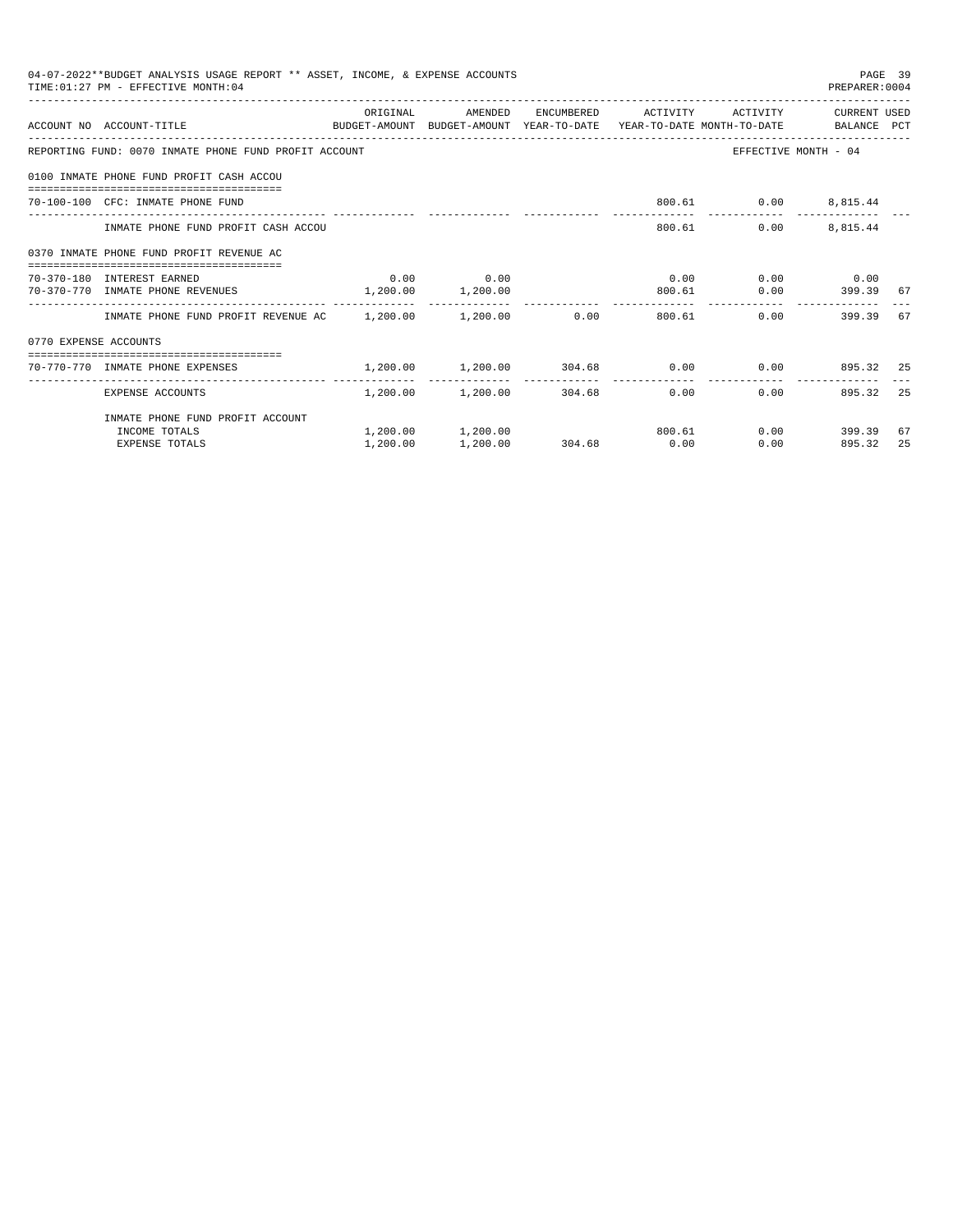|                       | 04-07-2022**BUDGET ANALYSIS USAGE REPORT ** ASSET, INCOME, & EXPENSE ACCOUNTS<br>TIME: 01:27 PM - EFFECTIVE MONTH: 04 |          |         |                                    |                         |             |                                                                                                                                                                                | PAGE 40 |
|-----------------------|-----------------------------------------------------------------------------------------------------------------------|----------|---------|------------------------------------|-------------------------|-------------|--------------------------------------------------------------------------------------------------------------------------------------------------------------------------------|---------|
|                       | ACCOUNT NO ACCOUNT-TITLE CONTROL SUDGET-AMOUNT BUDGET-AMOUNT YEAR-TO-DATE YEAR-TO-DATE MONTH-TO-DATE BALANCE PCT      | ORIGINAL | AMENDED |                                    | ENCUMBERED ACTIVITY     | ACTIVITY    |                                                                                                                                                                                |         |
|                       | REPORTING FUND: 0072 HOT CHECK FUND                                                                                   |          |         |                                    |                         |             |                                                                                                                                                                                |         |
|                       | 0100 HOT CHECK FUND CASH ACCOUNTS                                                                                     |          |         |                                    |                         |             |                                                                                                                                                                                |         |
|                       | 72-100-100 CFC: HOT CHECK FUND                                                                                        |          |         |                                    |                         |             |                                                                                                                                                                                |         |
|                       | HOT CHECK FUND CASH ACCOUNTS                                                                                          |          |         |                                    |                         | 165.74 0.00 | 3,326.81                                                                                                                                                                       |         |
|                       | 0372 HOT CHECK FUND REVENUE ACCOUNTS                                                                                  |          |         |                                    |                         |             |                                                                                                                                                                                |         |
|                       | 72-372-180 INTEREST EARNED                                                                                            | 0.00     | 0.00    |                                    | 0.00                    |             |                                                                                                                                                                                |         |
|                       | 72-372-772 HOT CHECK REVENUES                                                                                         | 600.00   | 600.00  |                                    | 503.04                  | 0.00        | PREPARER: 0004<br>CURRENT USED<br>EFFECTIVE MONTH - 04<br>165.74 0.00 3,326.81<br>$0.00$ 0.00<br>96.96 84<br>0.00<br>96.96<br>202.70 62<br>202.70 62<br>$0.00$ 96.96<br>202.70 |         |
|                       | HOT CHECK FUND REVENUE ACCOUNTS                                                                                       | 600.00   |         | 600.00 0.00                        | 503.04                  |             |                                                                                                                                                                                | 84      |
| 0772 EXPENSE ACCOUNTS |                                                                                                                       |          |         |                                    |                         |             |                                                                                                                                                                                |         |
|                       | 72-772-772 HOT CHECK EXPENSES                                                                                         | 540.00   |         |                                    | 540.00 0.00 337.30 0.00 |             |                                                                                                                                                                                |         |
|                       | EXPENSE ACCOUNTS                                                                                                      | 540.00   | 540.00  | ------------- ------------<br>0.00 | 337.30                  | $0.00 -$    |                                                                                                                                                                                |         |
|                       | HOT CHECK FUND                                                                                                        |          |         |                                    |                         |             |                                                                                                                                                                                |         |
|                       | INCOME TOTALS                                                                                                         | 600.00   | 600.00  |                                    | 503.04                  |             |                                                                                                                                                                                | -84     |
|                       | <b>EXPENSE TOTALS</b>                                                                                                 | 540.00   | 540.00  | 0.00                               | 337.30                  | 0.00        |                                                                                                                                                                                | 62      |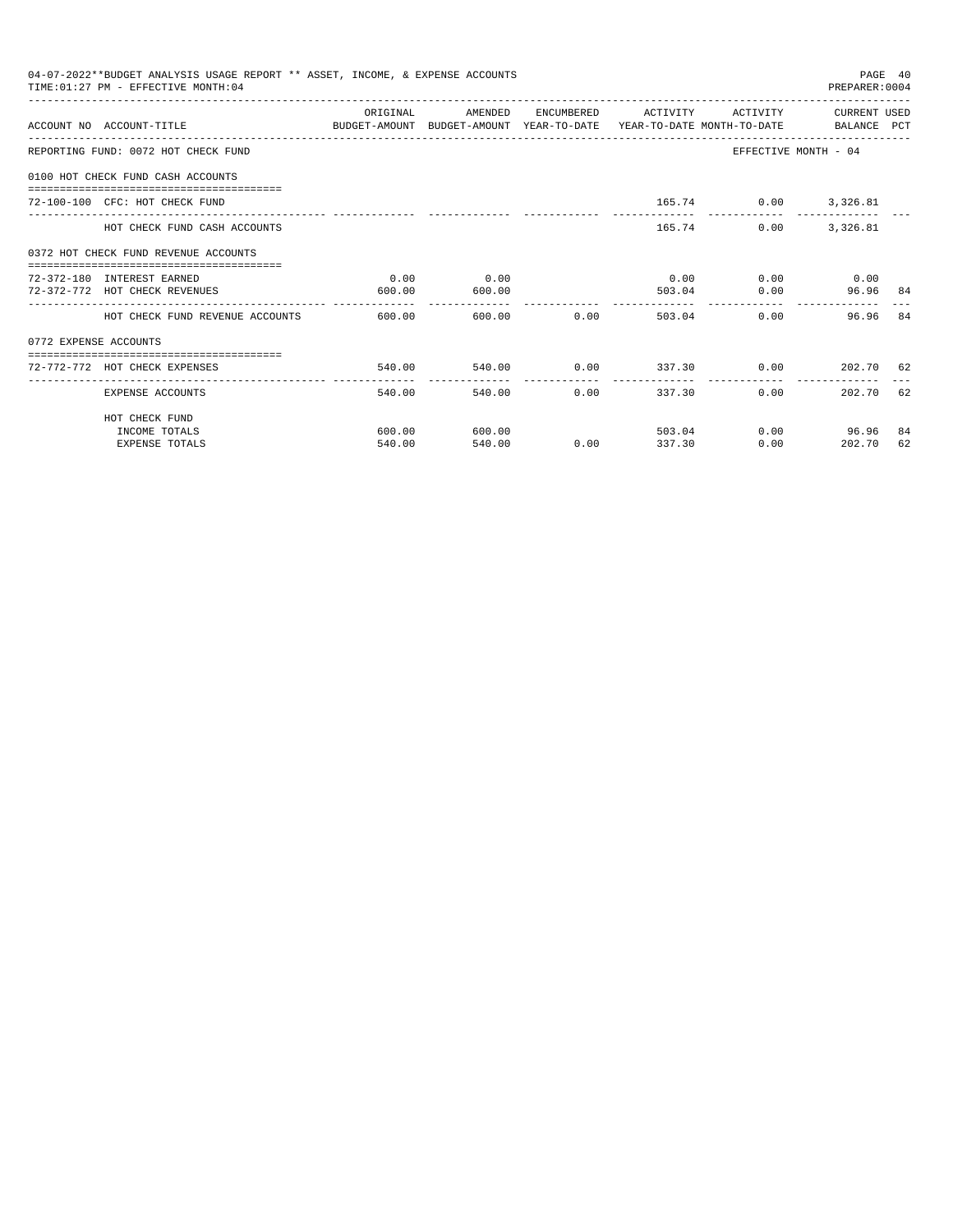|                       | 04-07-2022**BUDGET ANALYSIS USAGE REPORT ** ASSET, INCOME, & EXPENSE ACCOUNTS<br>TIME: 01:27 PM - EFFECTIVE MONTH: 04 |                    |                      |                       |                                                                                             |              | PAGE 41<br>PREPARER: 0004 |  |
|-----------------------|-----------------------------------------------------------------------------------------------------------------------|--------------------|----------------------|-----------------------|---------------------------------------------------------------------------------------------|--------------|---------------------------|--|
|                       | ACCOUNT NO ACCOUNT-TITLE                                                                                              | ORIGINAL           | AMENDED              | ENCUMBERED            | ACTIVITY<br>BUDGET-AMOUNT BUDGET-AMOUNT YEAR-TO-DATE YEAR-TO-DATE MONTH-TO-DATE BALANCE PCT | ACTIVITY     | CURRENT USED              |  |
|                       | REPORTING FUND: 0074 BAIL BOND FUND                                                                                   |                    |                      |                       |                                                                                             |              | EFFECTIVE MONTH - 04      |  |
|                       | 0100 BAIL BOND FUND CASH ACCOUNTS                                                                                     |                    |                      |                       |                                                                                             |              |                           |  |
|                       |                                                                                                                       |                    |                      |                       |                                                                                             |              |                           |  |
|                       | 74-100-100 CFC: BAIL BOND FUND                                                                                        |                    |                      |                       |                                                                                             |              | 5,085.00- 0.00 34,755.98  |  |
|                       | 74-100-232 JP CC ACCOUNT                                                                                              |                    |                      |                       | 0.00                                                                                        |              | $0.00$ 0.00               |  |
|                       | BAIL BOND FUND CASH ACCOUNTS                                                                                          |                    |                      |                       |                                                                                             |              | 5,085.00- 0.00 34,755.98  |  |
|                       | 0374 BAIL BOND FUND REVENUE ACCOUNTS                                                                                  |                    |                      |                       |                                                                                             |              |                           |  |
|                       |                                                                                                                       |                    |                      |                       |                                                                                             |              |                           |  |
|                       | 74-374-180 INTEREST EARNED                                                                                            | 0.00               | 0.00                 |                       | 0.00                                                                                        |              | $0.00$ 0.00               |  |
|                       | 74-374-774 BAIL BOND FEES                                                                                             | 300.00             | 300.00               |                       | 570.00                                                                                      | 0.00         | 270.00+ 190               |  |
|                       | 74-374-775 SALE OF ESTRAY                                                                                             | 0.00               | 0.00                 |                       | 0.00                                                                                        | 0.00         | 0.00                      |  |
|                       | 74-374-776 CASH BOND'S                                                                                                |                    | 6,000.00 6,000.00    |                       | 3,060.00                                                                                    | 0.00         | 2,940.00 51               |  |
|                       | BAIL BOND FUND REVENUE ACCOUNTS 6,300.00 6,300.00 0.00 3,630.00                                                       |                    |                      |                       |                                                                                             | 0.00         | 2,670,00 58               |  |
| 0774 EXPENSE ACCOUNTS |                                                                                                                       |                    |                      |                       |                                                                                             |              |                           |  |
|                       |                                                                                                                       |                    |                      |                       |                                                                                             |              |                           |  |
|                       | 74-774-774 BAIL BOND EXPENSES                                                                                         | 25.00              | 25.00                | 0.00                  | 0.00                                                                                        |              | $0.00$ 25.00 00           |  |
|                       | 74-774-775 SALE OF ESTRAY                                                                                             | 0.00               | 0.00                 | 0.00                  | 0.00                                                                                        |              | $0.00$ 0.00               |  |
|                       | 74-774-776 CASH BOND EXPENSES                                                                                         |                    |                      |                       | $6,000.00$ $6,000.00$ $0.00$ $8,715.00$                                                     |              | $0.00$ 2,715.00-145       |  |
|                       | 74-774-777 BAIL BOND FEE EXPENSE                                                                                      | 0.00<br>---------- | 0.00<br>------------ | 0.00<br>------------- | 0.00<br>----------                                                                          | ------------ | 0.00<br>0.00              |  |
|                       | EXPENSE ACCOUNTS                                                                                                      |                    |                      |                       | $6,025.00$ $6,025.00$ $0.00$ $8,715.00$                                                     | 0.00         | $2.690.00 - 145$          |  |
|                       | <b>BAIL BOND FUND</b>                                                                                                 |                    |                      |                       |                                                                                             |              |                           |  |
|                       | INCOME TOTALS                                                                                                         |                    | 6,300.00 6,300.00    |                       | 3,630.00                                                                                    | 0.00         | 2,670.00 58               |  |
|                       | <b>EXPENSE TOTALS</b>                                                                                                 | 6.025.00           | 6,025.00             | 0.00                  | 8,715.00                                                                                    | 0.00         | $2.690.00 - 145$          |  |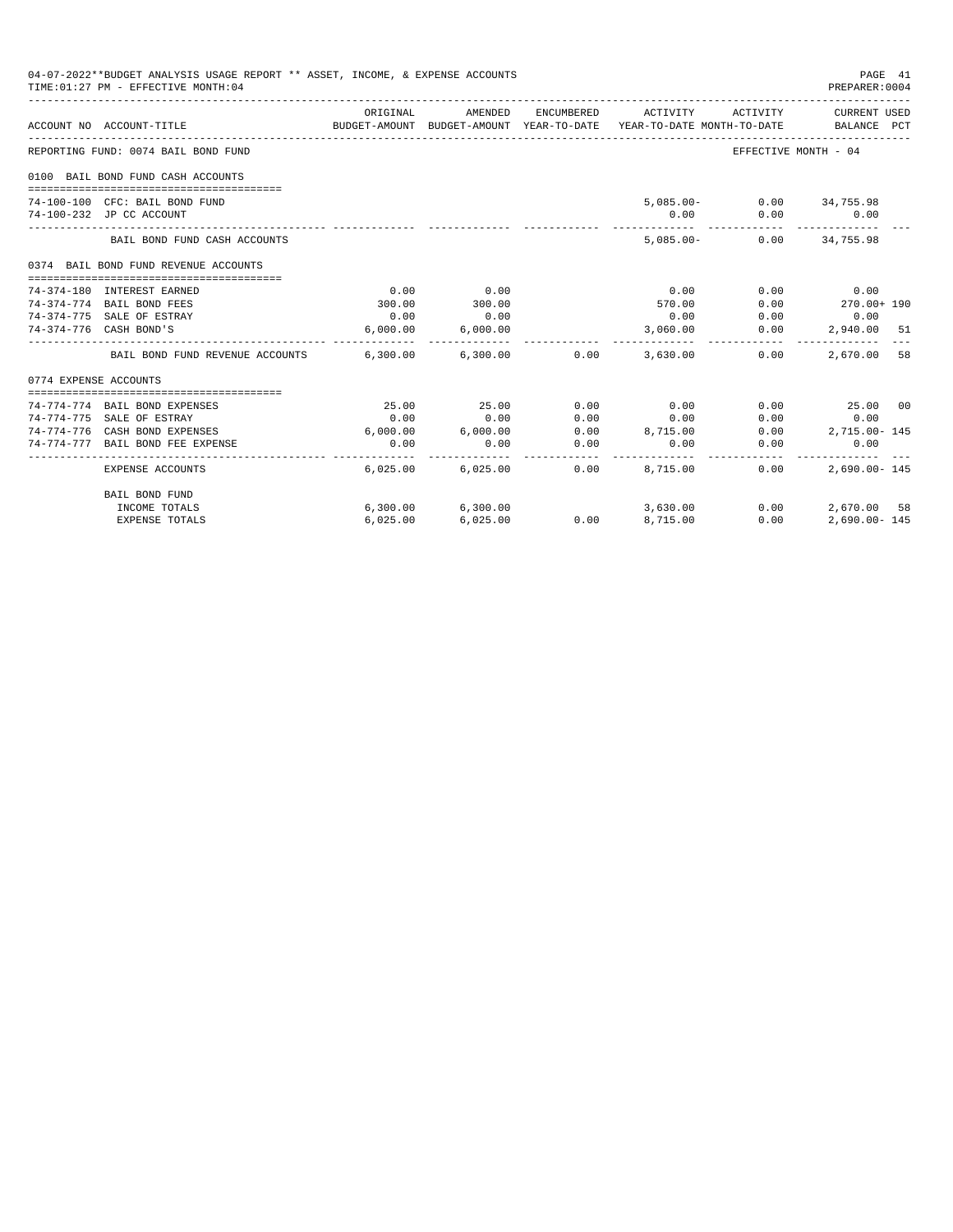| 04-07-2022**BUDGET ANALYSIS USAGE REPORT ** ASSET, INCOME, & EXPENSE ACCOUNTS<br>TIME: 01:27 PM - EFFECTIVE MONTH: 04<br>ENCUMBERED<br>ACTIVITY<br>ACTIVITY<br>ORIGINAL<br>AMENDED<br>BUDGET-AMOUNT BUDGET-AMOUNT YEAR-TO-DATE YEAR-TO-DATE MONTH-TO-DATE<br>ACCOUNT NO ACCOUNT-TITLE<br>REPORTING FUND: 0076 STATE CRIMINAL & CIVIL FEES FUND<br>EFFECTIVE MONTH - 04<br>0100 STATE CRIMINAL & CIVIL FEES CASH AC<br>$0.00$ 104,990.40<br>76-100-100 CFC: STATE CRIMINAL & CIVIL FEES<br>18,096.59-<br>76-100-230 DISTRICT CLERK CC ACCOUNT<br>$730.00 -$<br>0.00<br>$271.00 - 0.00$ 81.80-<br>76-100-231 COUNTY CLERK CC ACCOUNT<br>76-100-232 JP CC ACCOUNT<br>1,459.84 0.00 3,573.09<br>---------<br>-------------<br>17,637.75- 0.00 108,511.69<br>STATE CRIMINAL & CIVIL FEES CASH AC<br>0376 STATE CRIMINAL & CIVIL FEES REVENUE<br>0.00<br>0.00<br>0.00<br>76-376-180 INTEREST EARNED<br>0.00<br>0.00<br>76-376-701 DELINOUENT CASES<br>0.00<br>0.00<br>0.00<br>6.00<br>76-376-703 DC-CAR-BVS TO TX VITAL STATISTICS<br>6.00<br>0.00<br>0.00<br>$6.00$<br>500.00<br>500.00<br>496.65<br>76-376-704 PARKS & WILDLIFE<br>0.00<br>76-376-705 JP OMNI FEE<br>300.00<br>300.00<br>382.99<br>0.00<br>0.00<br>76-376-706 OLD DRUG COURT<br>0.00<br>0.00<br>0.00<br>124.67<br>151.67<br>76-376-707 NEW SPECIALITY COURT 1-1-2020<br>0.00<br>0.00<br>0.00<br>76-376-708 SAFETY SEAT BELTS<br>0.00<br>0.00<br>0.00<br>$0.00$ $30,393.20$<br>76-376-776 STATE FEE CRIMINAL & CIVIL 49,000.00 49,000.00<br>18,606.80<br>76-376-777 STATE CONSOLIDATED CIVIL FEE<br>0.00<br>0.00<br>0.00<br>210.00<br>. <u>.</u><br>- - - - - - - - -<br>49,806.00<br>$0.00$ 19,972.78<br>0.00<br>49,806.00<br>STATE CRIMINAL & CIVIL FEES REVENUE<br>0776 EXPENSE ACCOUNTS<br>1,000.00 1,000.00<br>0.00<br>0.00<br>0.00<br>76-776-701 DELINQUENT CASES<br>78.69<br>$120.00$<br>$1,500.00$<br>0.00<br>76-776-703 DC-CAR-BVS TO TX VITAL STATISTICS<br>120.00<br>0.00<br>1,500.00<br>0.00<br>0.00<br>76-776-704 PARKS & WILDLIFE<br>0.00<br>76-776-705 JP OMNI EXPENSE<br>90.00<br>90.00<br>0.00<br>84.00<br>0.00<br>0.00<br>76-776-706 OLD DRUG COURT<br>0.00<br>0.00<br>18.57<br>0.00<br>76-776-707 NEW SPECIALTY COURT 1-1-2020<br>0.00<br>0.00<br>0.00<br>31.93<br>0.00<br>76-776-708 SAFETY SEAT BELTS<br>0.00<br>0.00<br>0.00<br>0.00<br>0.00<br>18,097.34<br>47,000.00<br>0.00<br>76-776-776 STATE FEE CRIMINAL & CIVIL<br>47,000.00<br>0.00<br>76-776-777 STATE CONSOLIDATED CIVIL FEE<br>0.00<br>0.00<br>0.00<br>0.00<br>0.00<br>-------------<br>____________<br>.<br>-----------<br>49,710.00 49,710.00<br>$0.00$ 18,310.53<br>0.00<br>EXPENSE ACCOUNTS<br>STATE CRIMINAL & CIVIL FEES FUND |                       |           |                     |  | PAGE 42<br>PREPARER: 0004 |      |                                    |                |
|----------------------------------------------------------------------------------------------------------------------------------------------------------------------------------------------------------------------------------------------------------------------------------------------------------------------------------------------------------------------------------------------------------------------------------------------------------------------------------------------------------------------------------------------------------------------------------------------------------------------------------------------------------------------------------------------------------------------------------------------------------------------------------------------------------------------------------------------------------------------------------------------------------------------------------------------------------------------------------------------------------------------------------------------------------------------------------------------------------------------------------------------------------------------------------------------------------------------------------------------------------------------------------------------------------------------------------------------------------------------------------------------------------------------------------------------------------------------------------------------------------------------------------------------------------------------------------------------------------------------------------------------------------------------------------------------------------------------------------------------------------------------------------------------------------------------------------------------------------------------------------------------------------------------------------------------------------------------------------------------------------------------------------------------------------------------------------------------------------------------------------------------------------------------------------------------------------------------------------------------------------------------------------------------------------------------------------------------------------------------------------------------------------------------------------------------------------------------------------------------------------------------------------------------------------------------------------------------------------------------------------------------------------------------------------|-----------------------|-----------|---------------------|--|---------------------------|------|------------------------------------|----------------|
|                                                                                                                                                                                                                                                                                                                                                                                                                                                                                                                                                                                                                                                                                                                                                                                                                                                                                                                                                                                                                                                                                                                                                                                                                                                                                                                                                                                                                                                                                                                                                                                                                                                                                                                                                                                                                                                                                                                                                                                                                                                                                                                                                                                                                                                                                                                                                                                                                                                                                                                                                                                                                                                                                  |                       |           |                     |  |                           |      | <b>CURRENT USED</b><br>BALANCE PCT |                |
|                                                                                                                                                                                                                                                                                                                                                                                                                                                                                                                                                                                                                                                                                                                                                                                                                                                                                                                                                                                                                                                                                                                                                                                                                                                                                                                                                                                                                                                                                                                                                                                                                                                                                                                                                                                                                                                                                                                                                                                                                                                                                                                                                                                                                                                                                                                                                                                                                                                                                                                                                                                                                                                                                  |                       |           |                     |  |                           |      |                                    |                |
|                                                                                                                                                                                                                                                                                                                                                                                                                                                                                                                                                                                                                                                                                                                                                                                                                                                                                                                                                                                                                                                                                                                                                                                                                                                                                                                                                                                                                                                                                                                                                                                                                                                                                                                                                                                                                                                                                                                                                                                                                                                                                                                                                                                                                                                                                                                                                                                                                                                                                                                                                                                                                                                                                  |                       |           |                     |  |                           |      |                                    |                |
|                                                                                                                                                                                                                                                                                                                                                                                                                                                                                                                                                                                                                                                                                                                                                                                                                                                                                                                                                                                                                                                                                                                                                                                                                                                                                                                                                                                                                                                                                                                                                                                                                                                                                                                                                                                                                                                                                                                                                                                                                                                                                                                                                                                                                                                                                                                                                                                                                                                                                                                                                                                                                                                                                  |                       |           |                     |  |                           |      |                                    |                |
|                                                                                                                                                                                                                                                                                                                                                                                                                                                                                                                                                                                                                                                                                                                                                                                                                                                                                                                                                                                                                                                                                                                                                                                                                                                                                                                                                                                                                                                                                                                                                                                                                                                                                                                                                                                                                                                                                                                                                                                                                                                                                                                                                                                                                                                                                                                                                                                                                                                                                                                                                                                                                                                                                  |                       |           |                     |  |                           |      | 30.00                              |                |
|                                                                                                                                                                                                                                                                                                                                                                                                                                                                                                                                                                                                                                                                                                                                                                                                                                                                                                                                                                                                                                                                                                                                                                                                                                                                                                                                                                                                                                                                                                                                                                                                                                                                                                                                                                                                                                                                                                                                                                                                                                                                                                                                                                                                                                                                                                                                                                                                                                                                                                                                                                                                                                                                                  |                       |           |                     |  |                           |      |                                    |                |
|                                                                                                                                                                                                                                                                                                                                                                                                                                                                                                                                                                                                                                                                                                                                                                                                                                                                                                                                                                                                                                                                                                                                                                                                                                                                                                                                                                                                                                                                                                                                                                                                                                                                                                                                                                                                                                                                                                                                                                                                                                                                                                                                                                                                                                                                                                                                                                                                                                                                                                                                                                                                                                                                                  |                       |           |                     |  |                           |      |                                    |                |
|                                                                                                                                                                                                                                                                                                                                                                                                                                                                                                                                                                                                                                                                                                                                                                                                                                                                                                                                                                                                                                                                                                                                                                                                                                                                                                                                                                                                                                                                                                                                                                                                                                                                                                                                                                                                                                                                                                                                                                                                                                                                                                                                                                                                                                                                                                                                                                                                                                                                                                                                                                                                                                                                                  |                       |           |                     |  |                           |      |                                    |                |
|                                                                                                                                                                                                                                                                                                                                                                                                                                                                                                                                                                                                                                                                                                                                                                                                                                                                                                                                                                                                                                                                                                                                                                                                                                                                                                                                                                                                                                                                                                                                                                                                                                                                                                                                                                                                                                                                                                                                                                                                                                                                                                                                                                                                                                                                                                                                                                                                                                                                                                                                                                                                                                                                                  |                       |           |                     |  |                           |      |                                    |                |
|                                                                                                                                                                                                                                                                                                                                                                                                                                                                                                                                                                                                                                                                                                                                                                                                                                                                                                                                                                                                                                                                                                                                                                                                                                                                                                                                                                                                                                                                                                                                                                                                                                                                                                                                                                                                                                                                                                                                                                                                                                                                                                                                                                                                                                                                                                                                                                                                                                                                                                                                                                                                                                                                                  |                       |           |                     |  |                           |      | 0.00                               |                |
|                                                                                                                                                                                                                                                                                                                                                                                                                                                                                                                                                                                                                                                                                                                                                                                                                                                                                                                                                                                                                                                                                                                                                                                                                                                                                                                                                                                                                                                                                                                                                                                                                                                                                                                                                                                                                                                                                                                                                                                                                                                                                                                                                                                                                                                                                                                                                                                                                                                                                                                                                                                                                                                                                  |                       |           |                     |  |                           |      | 0.00                               |                |
|                                                                                                                                                                                                                                                                                                                                                                                                                                                                                                                                                                                                                                                                                                                                                                                                                                                                                                                                                                                                                                                                                                                                                                                                                                                                                                                                                                                                                                                                                                                                                                                                                                                                                                                                                                                                                                                                                                                                                                                                                                                                                                                                                                                                                                                                                                                                                                                                                                                                                                                                                                                                                                                                                  |                       |           |                     |  |                           |      | 6.00                               | 0 <sub>0</sub> |
|                                                                                                                                                                                                                                                                                                                                                                                                                                                                                                                                                                                                                                                                                                                                                                                                                                                                                                                                                                                                                                                                                                                                                                                                                                                                                                                                                                                                                                                                                                                                                                                                                                                                                                                                                                                                                                                                                                                                                                                                                                                                                                                                                                                                                                                                                                                                                                                                                                                                                                                                                                                                                                                                                  |                       |           |                     |  |                           |      | 3.35                               | 99             |
|                                                                                                                                                                                                                                                                                                                                                                                                                                                                                                                                                                                                                                                                                                                                                                                                                                                                                                                                                                                                                                                                                                                                                                                                                                                                                                                                                                                                                                                                                                                                                                                                                                                                                                                                                                                                                                                                                                                                                                                                                                                                                                                                                                                                                                                                                                                                                                                                                                                                                                                                                                                                                                                                                  |                       |           |                     |  |                           |      | $82.99 + 128$                      |                |
|                                                                                                                                                                                                                                                                                                                                                                                                                                                                                                                                                                                                                                                                                                                                                                                                                                                                                                                                                                                                                                                                                                                                                                                                                                                                                                                                                                                                                                                                                                                                                                                                                                                                                                                                                                                                                                                                                                                                                                                                                                                                                                                                                                                                                                                                                                                                                                                                                                                                                                                                                                                                                                                                                  |                       |           |                     |  |                           |      | 0.00                               |                |
|                                                                                                                                                                                                                                                                                                                                                                                                                                                                                                                                                                                                                                                                                                                                                                                                                                                                                                                                                                                                                                                                                                                                                                                                                                                                                                                                                                                                                                                                                                                                                                                                                                                                                                                                                                                                                                                                                                                                                                                                                                                                                                                                                                                                                                                                                                                                                                                                                                                                                                                                                                                                                                                                                  |                       |           |                     |  |                           |      | $124.67+$                          |                |
|                                                                                                                                                                                                                                                                                                                                                                                                                                                                                                                                                                                                                                                                                                                                                                                                                                                                                                                                                                                                                                                                                                                                                                                                                                                                                                                                                                                                                                                                                                                                                                                                                                                                                                                                                                                                                                                                                                                                                                                                                                                                                                                                                                                                                                                                                                                                                                                                                                                                                                                                                                                                                                                                                  |                       |           |                     |  |                           |      | 151.67+                            |                |
|                                                                                                                                                                                                                                                                                                                                                                                                                                                                                                                                                                                                                                                                                                                                                                                                                                                                                                                                                                                                                                                                                                                                                                                                                                                                                                                                                                                                                                                                                                                                                                                                                                                                                                                                                                                                                                                                                                                                                                                                                                                                                                                                                                                                                                                                                                                                                                                                                                                                                                                                                                                                                                                                                  |                       |           |                     |  |                           |      |                                    | 38             |
|                                                                                                                                                                                                                                                                                                                                                                                                                                                                                                                                                                                                                                                                                                                                                                                                                                                                                                                                                                                                                                                                                                                                                                                                                                                                                                                                                                                                                                                                                                                                                                                                                                                                                                                                                                                                                                                                                                                                                                                                                                                                                                                                                                                                                                                                                                                                                                                                                                                                                                                                                                                                                                                                                  |                       |           |                     |  |                           |      | $210.00+$                          |                |
|                                                                                                                                                                                                                                                                                                                                                                                                                                                                                                                                                                                                                                                                                                                                                                                                                                                                                                                                                                                                                                                                                                                                                                                                                                                                                                                                                                                                                                                                                                                                                                                                                                                                                                                                                                                                                                                                                                                                                                                                                                                                                                                                                                                                                                                                                                                                                                                                                                                                                                                                                                                                                                                                                  |                       |           |                     |  |                           |      | 29,833.22 40                       |                |
|                                                                                                                                                                                                                                                                                                                                                                                                                                                                                                                                                                                                                                                                                                                                                                                                                                                                                                                                                                                                                                                                                                                                                                                                                                                                                                                                                                                                                                                                                                                                                                                                                                                                                                                                                                                                                                                                                                                                                                                                                                                                                                                                                                                                                                                                                                                                                                                                                                                                                                                                                                                                                                                                                  |                       |           |                     |  |                           |      |                                    |                |
|                                                                                                                                                                                                                                                                                                                                                                                                                                                                                                                                                                                                                                                                                                                                                                                                                                                                                                                                                                                                                                                                                                                                                                                                                                                                                                                                                                                                                                                                                                                                                                                                                                                                                                                                                                                                                                                                                                                                                                                                                                                                                                                                                                                                                                                                                                                                                                                                                                                                                                                                                                                                                                                                                  |                       |           |                     |  |                           |      | 1,000.00                           | 0 <sup>0</sup> |
|                                                                                                                                                                                                                                                                                                                                                                                                                                                                                                                                                                                                                                                                                                                                                                                                                                                                                                                                                                                                                                                                                                                                                                                                                                                                                                                                                                                                                                                                                                                                                                                                                                                                                                                                                                                                                                                                                                                                                                                                                                                                                                                                                                                                                                                                                                                                                                                                                                                                                                                                                                                                                                                                                  |                       |           |                     |  |                           |      | 41.31                              | 66             |
|                                                                                                                                                                                                                                                                                                                                                                                                                                                                                                                                                                                                                                                                                                                                                                                                                                                                                                                                                                                                                                                                                                                                                                                                                                                                                                                                                                                                                                                                                                                                                                                                                                                                                                                                                                                                                                                                                                                                                                                                                                                                                                                                                                                                                                                                                                                                                                                                                                                                                                                                                                                                                                                                                  |                       |           |                     |  |                           |      | 1,500.00                           | 0 <sub>0</sub> |
|                                                                                                                                                                                                                                                                                                                                                                                                                                                                                                                                                                                                                                                                                                                                                                                                                                                                                                                                                                                                                                                                                                                                                                                                                                                                                                                                                                                                                                                                                                                                                                                                                                                                                                                                                                                                                                                                                                                                                                                                                                                                                                                                                                                                                                                                                                                                                                                                                                                                                                                                                                                                                                                                                  |                       |           |                     |  |                           |      | 6.00                               | 93             |
|                                                                                                                                                                                                                                                                                                                                                                                                                                                                                                                                                                                                                                                                                                                                                                                                                                                                                                                                                                                                                                                                                                                                                                                                                                                                                                                                                                                                                                                                                                                                                                                                                                                                                                                                                                                                                                                                                                                                                                                                                                                                                                                                                                                                                                                                                                                                                                                                                                                                                                                                                                                                                                                                                  |                       |           |                     |  |                           |      | $18.57-$                           |                |
|                                                                                                                                                                                                                                                                                                                                                                                                                                                                                                                                                                                                                                                                                                                                                                                                                                                                                                                                                                                                                                                                                                                                                                                                                                                                                                                                                                                                                                                                                                                                                                                                                                                                                                                                                                                                                                                                                                                                                                                                                                                                                                                                                                                                                                                                                                                                                                                                                                                                                                                                                                                                                                                                                  |                       |           |                     |  |                           |      | $31.93-$                           |                |
|                                                                                                                                                                                                                                                                                                                                                                                                                                                                                                                                                                                                                                                                                                                                                                                                                                                                                                                                                                                                                                                                                                                                                                                                                                                                                                                                                                                                                                                                                                                                                                                                                                                                                                                                                                                                                                                                                                                                                                                                                                                                                                                                                                                                                                                                                                                                                                                                                                                                                                                                                                                                                                                                                  |                       |           |                     |  |                           |      | 0.00                               |                |
|                                                                                                                                                                                                                                                                                                                                                                                                                                                                                                                                                                                                                                                                                                                                                                                                                                                                                                                                                                                                                                                                                                                                                                                                                                                                                                                                                                                                                                                                                                                                                                                                                                                                                                                                                                                                                                                                                                                                                                                                                                                                                                                                                                                                                                                                                                                                                                                                                                                                                                                                                                                                                                                                                  |                       |           |                     |  |                           |      | 28,902.66                          | 39             |
|                                                                                                                                                                                                                                                                                                                                                                                                                                                                                                                                                                                                                                                                                                                                                                                                                                                                                                                                                                                                                                                                                                                                                                                                                                                                                                                                                                                                                                                                                                                                                                                                                                                                                                                                                                                                                                                                                                                                                                                                                                                                                                                                                                                                                                                                                                                                                                                                                                                                                                                                                                                                                                                                                  |                       |           |                     |  |                           |      | 0.00                               |                |
|                                                                                                                                                                                                                                                                                                                                                                                                                                                                                                                                                                                                                                                                                                                                                                                                                                                                                                                                                                                                                                                                                                                                                                                                                                                                                                                                                                                                                                                                                                                                                                                                                                                                                                                                                                                                                                                                                                                                                                                                                                                                                                                                                                                                                                                                                                                                                                                                                                                                                                                                                                                                                                                                                  |                       |           |                     |  |                           |      | -------------<br>31,399.47         | 37             |
|                                                                                                                                                                                                                                                                                                                                                                                                                                                                                                                                                                                                                                                                                                                                                                                                                                                                                                                                                                                                                                                                                                                                                                                                                                                                                                                                                                                                                                                                                                                                                                                                                                                                                                                                                                                                                                                                                                                                                                                                                                                                                                                                                                                                                                                                                                                                                                                                                                                                                                                                                                                                                                                                                  |                       |           |                     |  |                           |      |                                    |                |
|                                                                                                                                                                                                                                                                                                                                                                                                                                                                                                                                                                                                                                                                                                                                                                                                                                                                                                                                                                                                                                                                                                                                                                                                                                                                                                                                                                                                                                                                                                                                                                                                                                                                                                                                                                                                                                                                                                                                                                                                                                                                                                                                                                                                                                                                                                                                                                                                                                                                                                                                                                                                                                                                                  | INCOME TOTALS         |           | 49,806.00 49,806.00 |  | 19,972.78                 |      | $0.00$ 29,833.22                   | 40             |
|                                                                                                                                                                                                                                                                                                                                                                                                                                                                                                                                                                                                                                                                                                                                                                                                                                                                                                                                                                                                                                                                                                                                                                                                                                                                                                                                                                                                                                                                                                                                                                                                                                                                                                                                                                                                                                                                                                                                                                                                                                                                                                                                                                                                                                                                                                                                                                                                                                                                                                                                                                                                                                                                                  | <b>EXPENSE TOTALS</b> | 49,710.00 | 49,710.00           |  | $0.00$ 18,310.53          | 0.00 | 31,399.47                          | 37             |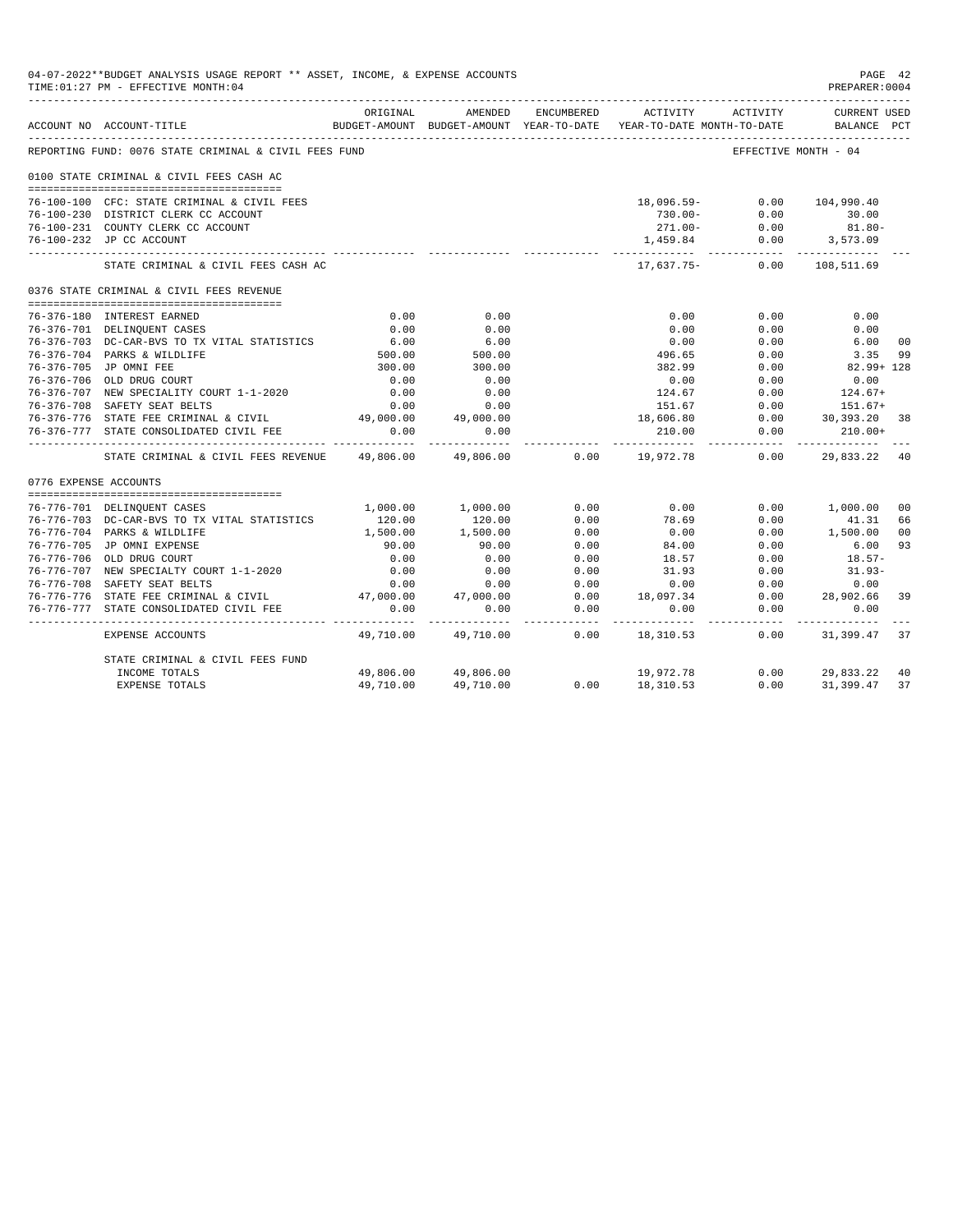|                       | 04-07-2022**BUDGET ANALYSIS USAGE REPORT ** ASSET, INCOME, & EXPENSE ACCOUNTS<br>TIME: 01:27 PM - EFFECTIVE MONTH: 04 |                     |                     |            | _____________________________                                                   |                      | PAGE 43<br>PREPARER: 0004          |                      |
|-----------------------|-----------------------------------------------------------------------------------------------------------------------|---------------------|---------------------|------------|---------------------------------------------------------------------------------|----------------------|------------------------------------|----------------------|
|                       | ACCOUNT NO ACCOUNT-TITLE                                                                                              | ORIGINAL            | AMENDED             | ENCUMBERED | ACTIVITY<br>BUDGET-AMOUNT BUDGET-AMOUNT YEAR-TO-DATE YEAR-TO-DATE MONTH-TO-DATE | ACTIVITY             | <b>CURRENT USED</b><br>BALANCE PCT |                      |
|                       | REPORTING FUND: 0078 SENIOR CITIZENS FUND                                                                             |                     |                     |            |                                                                                 | EFFECTIVE MONTH - 04 |                                    |                      |
|                       | 0100 SENIOR CITIZENS FUND CASH ACCOUNTS                                                                               |                     |                     |            |                                                                                 |                      |                                    |                      |
|                       | 78-100-100 CFC: SENIOR CITIZENS                                                                                       |                     |                     |            | 24,098.86-                                                                      | $2,267.04-$          | $213, 156.23 -$                    |                      |
|                       | SENIOR CITIZENS FUND CASH ACCOUNTS                                                                                    |                     |                     |            | 24,098.86-                                                                      | $2, 267.04 -$        | ______________<br>$213, 156.23 -$  |                      |
|                       | 0200 LIABILITY ACCOUNTS                                                                                               |                     |                     |            |                                                                                 |                      |                                    |                      |
|                       |                                                                                                                       |                     |                     |            |                                                                                 |                      |                                    |                      |
|                       | 78-200-180 ACCOUNTS PAYABLE<br>--------------------------------                                                       |                     |                     |            | 0.00<br>$- - - - -$                                                             | 0.00<br>-----        | 1,333.51-<br>-----------           |                      |
|                       | LIABILITY ACCOUNTS                                                                                                    |                     |                     |            | 0.00                                                                            | 0.00                 | $1,333.51-$                        |                      |
|                       | 0378 SENIOR CITIZENS FUND REVENUE ACCOUN                                                                              |                     |                     |            |                                                                                 |                      |                                    |                      |
|                       | 78-378-160 SALE OF FIXED ASSETS                                                                                       | 0.00                | 0.00                |            | 0.00                                                                            | 0.00                 | 0.00                               |                      |
|                       | 78-378-180 INTEREST EARNED                                                                                            | 0.00                | 0.00                |            | 0.00                                                                            | 0.00                 | 0.00                               |                      |
|                       | 78-378-710 WCTCOG PROGRAM                                                                                             | 22,000.00           | 22,000.00           |            | 27,735.21                                                                       | 0.00                 | $5,735.21+126$                     |                      |
|                       | 78-378-711 DEPT OF HUMAN RESOURCES                                                                                    | 0.00                | 0.00                |            | 0.00                                                                            | 0.00                 | 0.00                               |                      |
|                       | 78-378-712 NON ELIGIBLE FOOD DONATIONS                                                                                | 6,500.00            | 6,500.00            |            | 2,424.32                                                                        | 0.00                 | 4,075.68                           | 37                   |
|                       | 78-378-713 BUILDING RENT                                                                                              | 25.00               | 25.00               |            | 0.00                                                                            | 0.00                 | 25.00                              | 0 <sup>0</sup>       |
|                       | 78-378-714 DEPT OF AGING & DISABILITY                                                                                 | 15,000.00           | 15,000.00           |            | 4,901.13                                                                        | 0.00                 | 10,098.87                          | 33                   |
|                       | 78-378-715 GIFT DONATIONS                                                                                             | 2,500.00            | 2,500.00            |            | 4,195.00                                                                        | 0.00                 | 1,695.00+ 168                      |                      |
|                       | 78-378-716 OTHER INCOME                                                                                               | 50.00               | 50.00               |            | 3.00                                                                            | 0.00                 | 47.00                              | 06                   |
|                       | 78-378-717 COG PROGRAM INCOME AAA TITLE IIIC                                                                          | 0.00                | 0.00                |            | 113.75                                                                          | 0.00                 | 113.75+                            |                      |
|                       | 78-378-815 INCOME FROM OTHER FUNDS                                                                                    | 0.00                | 0.00<br>$- - - - -$ |            | 0.00<br>$- - - - - -$                                                           | 0.00<br>$- - - -$    | 0.00<br>-------                    |                      |
|                       | SENIOR CITIZENS FUND REVENUE ACCOUN                                                                                   | 46,075.00           | 46,075.00           | 0.00       | 39, 372.41                                                                      | 0.00                 | 6,702.59                           | 85                   |
| 0778 EXPENSE ACCOUNTS |                                                                                                                       |                     |                     |            |                                                                                 |                      |                                    |                      |
|                       |                                                                                                                       |                     |                     | 0.00       | 11,991.20                                                                       | 922.40               |                                    |                      |
|                       | 78-778-100 SALARY - SR CITIZENS COORDINATOR<br>78-778-105 LONGEVITY PAY                                               | 23,983.00<br>750.00 | 23,983.00<br>750.00 | 0.00       | 0.00                                                                            | 0.00                 | 11,991.80<br>750.00                | 50<br>0 <sub>0</sub> |
|                       | 78-778-110 SALARY - FULL TIME & PART TIME                                                                             | 33,813.00           | 33,813.00           | 0.00       | 17,375.50                                                                       | 1,330.00             | 16,437.50                          | 51                   |
|                       | 78-778-200 FICA EXPENSE                                                                                               | 4,480.00            | 4,480.00            | 0.00       | 2,246.46                                                                        | 172.32               | 2,233.54                           | 50                   |
|                       | 78-778-202 TCDRS GROUP TERM LIFE                                                                                      | 440.00              | 440.00              | 0.00       | 215.59                                                                          | 16.22                | 224.41                             | 49                   |
|                       | 78-778-205 RETIREMENT                                                                                                 | 4,820.00            | 4,820.00            | 0.00       | 2,416.76                                                                        | 185.37               | 2,403.24                           | 50                   |
| 78-778-300 TRAVEL     |                                                                                                                       | 1,500.00            | 1,500.00            | 80.73      | 196.56                                                                          | 0.00                 | 1,222.71                           | 18                   |
| 78-778-305 SUPPLIES   |                                                                                                                       | 2,000.00            | 2,000.00            | 178.91     | 357.19                                                                          | 0.00                 | 1,463.90                           | 27                   |
|                       | 78-778-310 COMMUNICATIONS                                                                                             | 1,300.00            | 1,300.00            | 0.00       | 503.78                                                                          | 0.00                 | 796.22                             | 39                   |
|                       | 78-778-320 REPAIRS & MAINTENANCE                                                                                      | 2,000.00            | 2,000.00            | 0.00       | 8.37                                                                            | 0.00                 | 1,991.63                           | 0 <sup>0</sup>       |
|                       | 78-778-336 LAST YEARS BILLS 2021                                                                                      | 0.00                | 0.00                | 7.50       | 180.68                                                                          | 0.00                 | 188.18-                            |                      |
| 78-778-380 UTILITIES  |                                                                                                                       | 6,500.00            | 6,500.00            | 0.00       | 3,838.04                                                                        | 0.00                 | 2,661.96                           | 59                   |
|                       | 78-778-400 NEW EQUIPMENT                                                                                              | 5,450.00            | 5,450.00            | 0.00       | 0.00                                                                            | 0.00                 | 5,450.00                           | 0 <sub>0</sub>       |
|                       | 78-778-680 VAN EXPENSE                                                                                                | 4,500.00            | 4,500.00            | 530.12     | 2,473.25                                                                        | 0.00                 | 1,496.63                           | 67                   |
|                       | 78-778-690 EDIBLE GOODS                                                                                               | 25,000.00           | 25,000.00           | 3,776.32   | 15,723.46                                                                       | 0.00                 | 5,500.22                           | 78                   |
|                       | 78-778-692 PAPER GOODS                                                                                                | 7,900.00            | 7,900.00            | 969.21     | 4,245.78                                                                        | 0.00                 | 2,685.01                           | 66                   |
|                       | 78-778-693 GIFT EXPENSE                                                                                               | 300.00              | 300.00              | 0.00       | 1,802.89                                                                        | 0.00<br>-----        | 1,502.89- 601                      |                      |
|                       | EXPENSE ACCOUNTS                                                                                                      | 124,736.00          | 124,736.00          | 5,542.79   | 63,575.51                                                                       | 2,626.31             | 55,617.70                          | 55                   |
|                       | SENIOR CITIZENS FUND                                                                                                  |                     |                     |            |                                                                                 |                      |                                    |                      |
|                       | INCOME TOTALS                                                                                                         | 46,075.00           | 46,075.00           |            | 39, 372.41                                                                      | 0.00                 | 6,702.59                           | 85                   |
|                       | <b>EXPENSE TOTALS</b>                                                                                                 | 124,736.00          | 124,736.00          | 5,542.79   | 63,575.51                                                                       | 2,626.31             | 55,617.70                          | 55                   |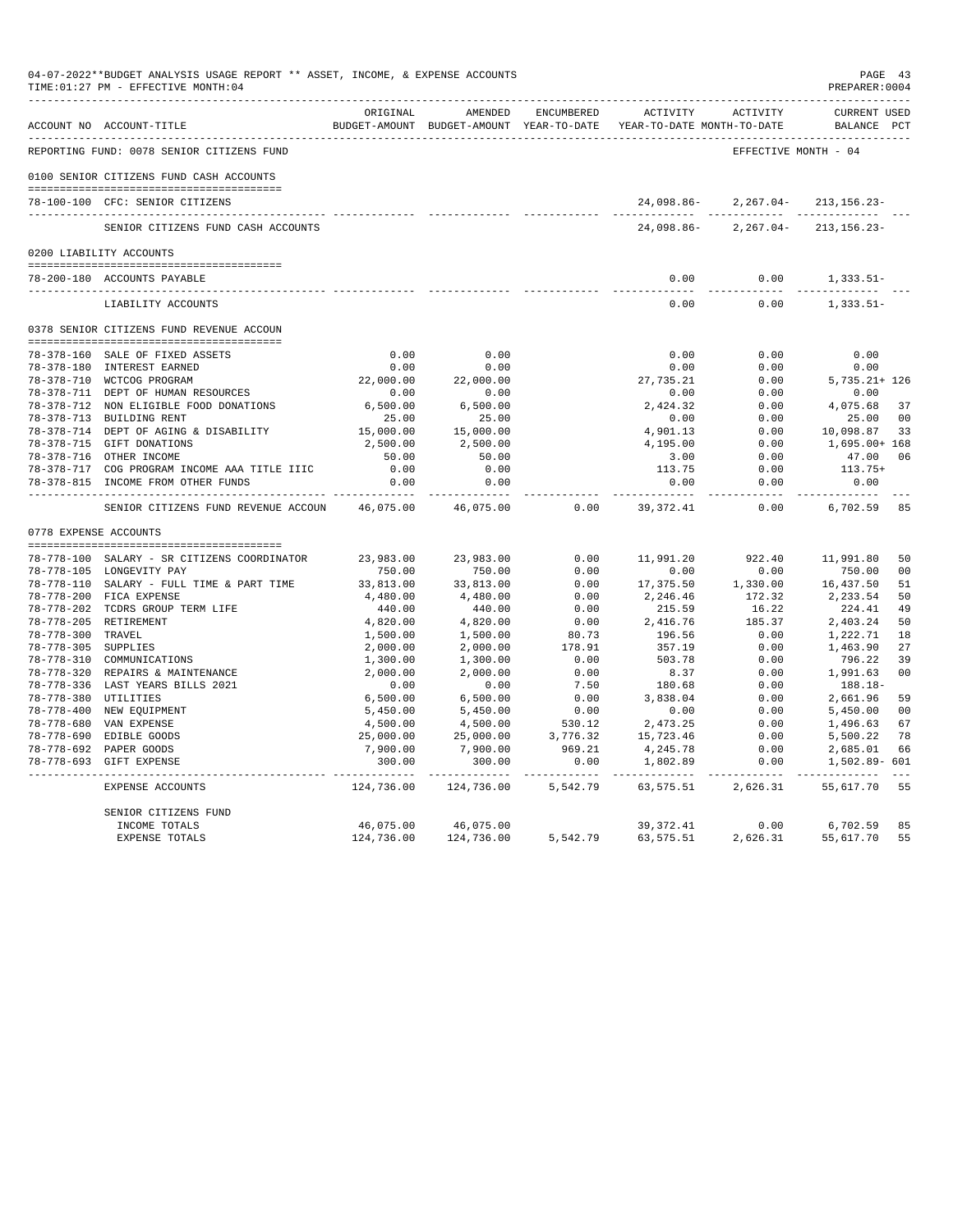|              | 04-07-2022**BUDGET ANALYSIS USAGE REPORT ** ASSET, INCOME, & EXPENSE ACCOUNTS<br>PAGE 44<br>TIME: 01:27 PM - EFFECTIVE MONTH: 04<br>PREPARER: 0004<br>ORIGINAL<br>AMENDED<br>CURRENT USED<br>ENCUMBERED ACTIVITY<br>ACTIVITY<br>ACCOUNT NO ACCOUNT-TITLE CONTROLLER THE BUDGET-AMOUNT BUDGET-AMOUNT YEAR-TO-DATE YEAR-TO-DATE MONTH-TO-DATE BALANCE PCT<br>REPORTING FUND: 0079 AMERICAN RESCUE GRANT FUND<br>EFFECTIVE MONTH - 04<br>0100 AMERICAN RESCUE GRANT CASH ACCOUNT<br>$0.00$ $0.00$ $371,966.50$<br>79-100-100 AMERICAN RESCUE GRANT CASH ACCOUNT<br>0.00<br>$0.00$ 371,966.50<br>AMERICAN RESCUE GRANT CASH ACCOUNT<br>0380 AMERICAN RESCUE GRANT REVENUE<br>0.00<br>0.00<br>$0.00$ 0.00<br>79-380-179 ARPA GRANT REVENUE<br>0.00<br>0.00<br>AMERICAN RESCUE GRANT REVENUE<br>0.00<br>0.00<br>0.00<br>0.00<br>0.00<br>$0.00$ 0.00 |      |      |      |      |              |      |  |  |
|--------------|-----------------------------------------------------------------------------------------------------------------------------------------------------------------------------------------------------------------------------------------------------------------------------------------------------------------------------------------------------------------------------------------------------------------------------------------------------------------------------------------------------------------------------------------------------------------------------------------------------------------------------------------------------------------------------------------------------------------------------------------------------------------------------------------------------------------------------------------------|------|------|------|------|--------------|------|--|--|
|              |                                                                                                                                                                                                                                                                                                                                                                                                                                                                                                                                                                                                                                                                                                                                                                                                                                               |      |      |      |      |              |      |  |  |
|              |                                                                                                                                                                                                                                                                                                                                                                                                                                                                                                                                                                                                                                                                                                                                                                                                                                               |      |      |      |      |              |      |  |  |
|              |                                                                                                                                                                                                                                                                                                                                                                                                                                                                                                                                                                                                                                                                                                                                                                                                                                               |      |      |      |      |              |      |  |  |
|              |                                                                                                                                                                                                                                                                                                                                                                                                                                                                                                                                                                                                                                                                                                                                                                                                                                               |      |      |      |      |              |      |  |  |
|              |                                                                                                                                                                                                                                                                                                                                                                                                                                                                                                                                                                                                                                                                                                                                                                                                                                               |      |      |      |      |              |      |  |  |
|              |                                                                                                                                                                                                                                                                                                                                                                                                                                                                                                                                                                                                                                                                                                                                                                                                                                               |      |      |      |      |              |      |  |  |
|              |                                                                                                                                                                                                                                                                                                                                                                                                                                                                                                                                                                                                                                                                                                                                                                                                                                               |      |      |      |      |              |      |  |  |
|              |                                                                                                                                                                                                                                                                                                                                                                                                                                                                                                                                                                                                                                                                                                                                                                                                                                               |      |      |      |      |              |      |  |  |
| 0850 EXPENSE |                                                                                                                                                                                                                                                                                                                                                                                                                                                                                                                                                                                                                                                                                                                                                                                                                                               |      |      |      |      |              |      |  |  |
|              | 79-850-850 ARPA GRANT EXPENSE                                                                                                                                                                                                                                                                                                                                                                                                                                                                                                                                                                                                                                                                                                                                                                                                                 | 0.00 | 0.00 |      |      | 0.00         | 0.00 |  |  |
|              | <b>EXPENSE</b>                                                                                                                                                                                                                                                                                                                                                                                                                                                                                                                                                                                                                                                                                                                                                                                                                                | 0.00 | 0.00 |      | 0.00 | 0.00<br>0.00 | 0.00 |  |  |
|              | AMERICAN RESCUE GRANT FUND                                                                                                                                                                                                                                                                                                                                                                                                                                                                                                                                                                                                                                                                                                                                                                                                                    |      |      |      |      |              |      |  |  |
|              | INCOME TOTALS                                                                                                                                                                                                                                                                                                                                                                                                                                                                                                                                                                                                                                                                                                                                                                                                                                 | 0.00 | 0.00 |      | 0.00 | 0.00         | 0.00 |  |  |
|              | <b>EXPENSE TOTALS</b>                                                                                                                                                                                                                                                                                                                                                                                                                                                                                                                                                                                                                                                                                                                                                                                                                         | 0.00 | 0.00 | 0.00 | 0.00 | 0.00         | 0.00 |  |  |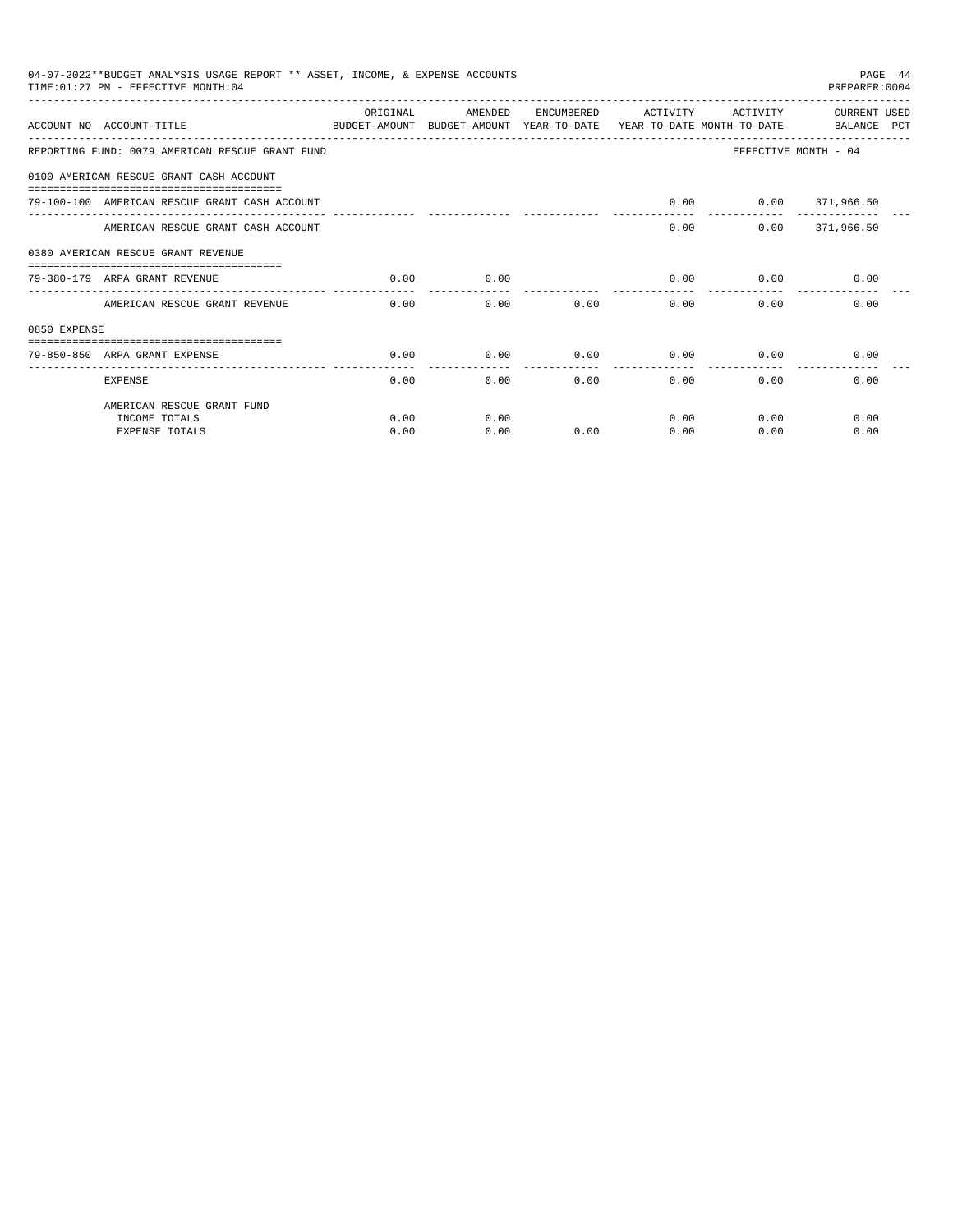|                       | 04-07-2022**BUDGET ANALYSIS USAGE REPORT ** ASSET, INCOME, & EXPENSE ACCOUNTS<br>TIME: 01:27 PM - EFFECTIVE MONTH: 04  |                                                              |                                  |      |                     |                      | PAGE 45<br>PREPARER: 0004 |    |
|-----------------------|------------------------------------------------------------------------------------------------------------------------|--------------------------------------------------------------|----------------------------------|------|---------------------|----------------------|---------------------------|----|
|                       | ACCOUNT NO ACCOUNT-TITLE COMMONICATION BUDGET-AMOUNT BUDGET-AMOUNT YEAR-TO-DATE YEAR-TO-DATE MONTH-TO-DATE BALANCE PCT | ORIGINAL                                                     | AMENDED                          |      | ENCUMBERED ACTIVITY |                      | ACTIVITY CURRENT USED     |    |
|                       | REPORTING FUND: 0080 LEOSE GRANT FUND                                                                                  |                                                              |                                  |      |                     |                      | EFFECTIVE MONTH - 04      |    |
|                       | 0100 LEOSE GRANT FUND CASH ACCOUNTS                                                                                    |                                                              |                                  |      |                     |                      |                           |    |
|                       | 80-100-100 CFC: LEOSE GRANT CHECKING                                                                                   |                                                              |                                  |      |                     | 761.64 0.00 4,381.36 |                           |    |
|                       | LEOSE GRANT FUND CASH ACCOUNTS                                                                                         |                                                              |                                  |      |                     | 761.64 0.00 4.381.36 |                           |    |
|                       | 0380 LEOSE GRANT FUND REVENUE ACCOUNTS                                                                                 |                                                              |                                  |      |                     |                      |                           |    |
|                       | 80-380-180 INTEREST EARNED                                                                                             |                                                              | $0.00$ 0.00                      |      | 0.00                |                      | $0.00$ 0.00               |    |
|                       | 80-380-800 LEOSE GRANT REVENUES 1,500.00 1,500.00                                                                      |                                                              |                                  |      | 1,196.64            |                      | 0.00 303.36 80            |    |
|                       | LEOSE GRANT FUND REVENUE ACCOUNTS $1.500.00$ $1.500.00$ $0.00$ $1.196.64$                                              |                                                              |                                  |      |                     |                      | 0.00<br>303.36            | 80 |
| 0800 EXPENSE ACCOUNTS |                                                                                                                        |                                                              |                                  |      |                     |                      |                           |    |
|                       | 80-800-800 LEOSE GRANT EXPENSES                                                                                        | $1,500.00$ $1,500.00$ $0.00$ $435.00$ $0.00$ $1,065.00$ $29$ |                                  |      |                     |                      |                           |    |
|                       | EXPENSE ACCOUNTS                                                                                                       |                                                              | 1,500.00 1,500.00                | 0.00 | 435.00              |                      | $0.00$ 1,065.00 29        |    |
|                       | LEOSE GRANT FUND                                                                                                       |                                                              |                                  |      |                     |                      |                           |    |
|                       | INCOME TOTALS                                                                                                          |                                                              | $1,500.00$ $1,500.00$ $1,196.64$ |      |                     |                      | $0.00$ 303.36             | 80 |
|                       | <b>EXPENSE TOTALS</b>                                                                                                  | 1,500.00                                                     | 1,500.00                         |      | $0.00$ 435.00       | 0.00                 | 1,065.00                  | 29 |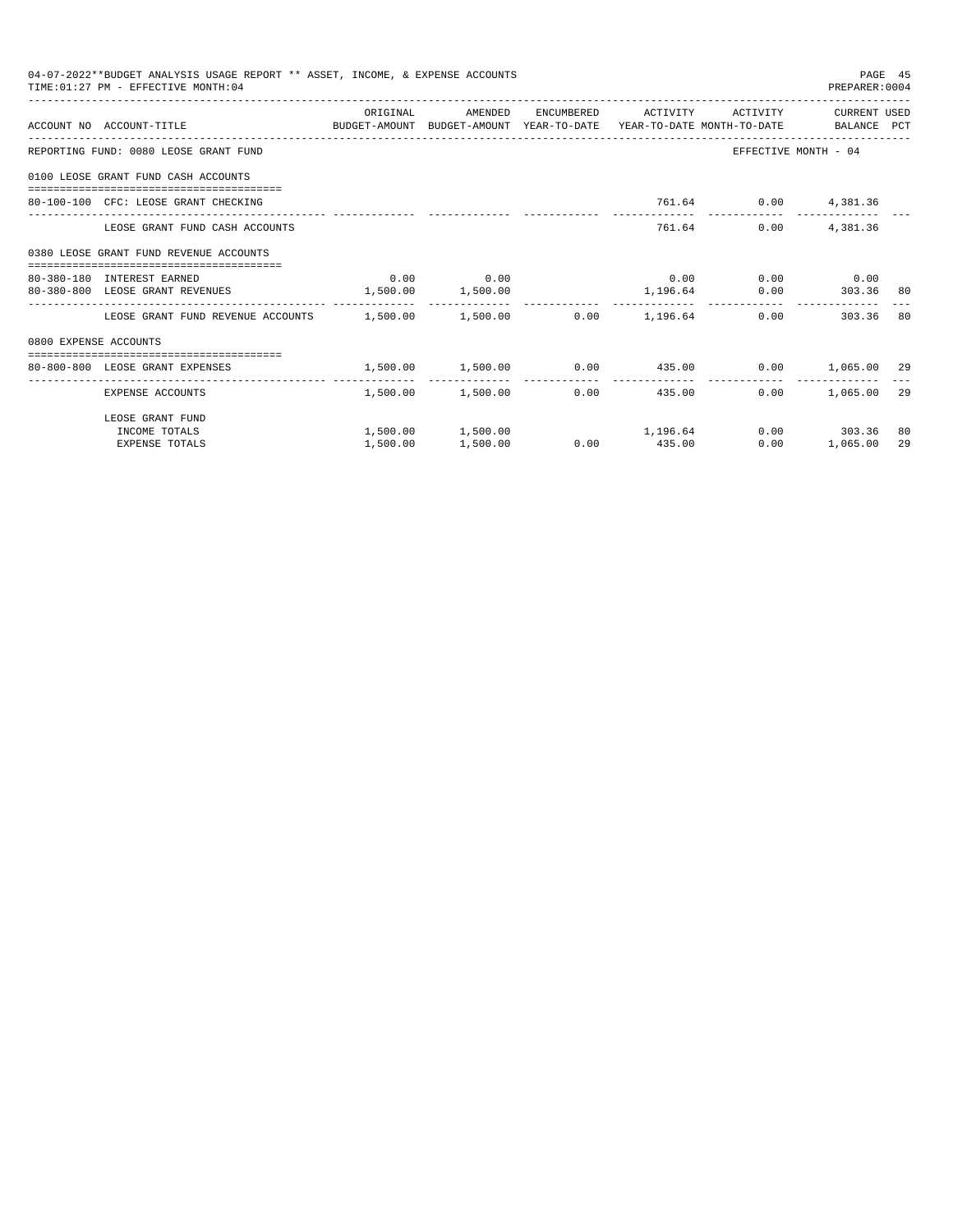| 04-07-2022**BUDGET ANALYSIS USAGE REPORT ** ASSET, INCOME, & EXPENSE ACCOUNTS<br>TIME: 01:27 PM - EFFECTIVE MONTH: 04<br>OR TGTNAL<br>AMENDED<br>ENCUMBERED<br>ACTIVITY<br>ACTIVITY<br>ACCOUNT NO ACCOUNT-TITLE<br>BUDGET-AMOUNT BUDGET-AMOUNT YEAR-TO-DATE YEAR-TO-DATE MONTH-TO-DATE BALANCE PCT<br>REPORTING FUND: 0081 JUSTICE COURT SUPPORT FUND<br>EFFECTIVE MONTH - 04<br>0100 JUSTICE COURT SUPPORT CASH ACCOUNTS<br>$0.00$ 250.00<br>250.00<br>81-100-100 CASH JUSTICE COURT SUPPORT FUND<br>0.00<br>0.00<br>81-100-232 JP CREDIT CARD<br>0.00<br>250.00<br>JUSTICE COURT SUPPORT CASH ACCOUNTS<br>250.00<br>0.00<br>0381 JUSTICE COURT SUPPORT REVENUE ACCOU<br>81-381-381 JUSTICE COURT SUPPORT FEE<br>0.00<br>0.00<br>250.00<br>0.00<br>$250.00+$<br>0.00<br>JUSTICE COURT SUPPORT REVENUE ACCOU 0.00<br>0.00<br>250.00<br>0.00<br>$250.00+$<br>0781 EXPENSE ACCOUNTS<br>------------------------------------<br>0.00<br>0.00<br>0.00<br>0.00<br>0.00<br>0.00<br>81-781-781 JUSTICE COURT SUPPORT EXPENSE<br>0.00<br>0.00<br>0.00<br>0.00<br>0.00<br>0.00<br>EXPENSE ACCOUNTS<br>JUSTICE COURT SUPPORT FUND<br>0.00<br>0.00<br>250.00<br>0.00<br>INCOME TOTALS<br>$250.00+$ |  |  |  |  | PAGE 46<br>PREPARER: 0004 |      |              |
|-----------------------------------------------------------------------------------------------------------------------------------------------------------------------------------------------------------------------------------------------------------------------------------------------------------------------------------------------------------------------------------------------------------------------------------------------------------------------------------------------------------------------------------------------------------------------------------------------------------------------------------------------------------------------------------------------------------------------------------------------------------------------------------------------------------------------------------------------------------------------------------------------------------------------------------------------------------------------------------------------------------------------------------------------------------------------------------------------------------------------------------------------------------------------------------------|--|--|--|--|---------------------------|------|--------------|
|                                                                                                                                                                                                                                                                                                                                                                                                                                                                                                                                                                                                                                                                                                                                                                                                                                                                                                                                                                                                                                                                                                                                                                                         |  |  |  |  |                           |      | CURRENT USED |
|                                                                                                                                                                                                                                                                                                                                                                                                                                                                                                                                                                                                                                                                                                                                                                                                                                                                                                                                                                                                                                                                                                                                                                                         |  |  |  |  |                           |      |              |
|                                                                                                                                                                                                                                                                                                                                                                                                                                                                                                                                                                                                                                                                                                                                                                                                                                                                                                                                                                                                                                                                                                                                                                                         |  |  |  |  |                           |      |              |
|                                                                                                                                                                                                                                                                                                                                                                                                                                                                                                                                                                                                                                                                                                                                                                                                                                                                                                                                                                                                                                                                                                                                                                                         |  |  |  |  |                           |      |              |
|                                                                                                                                                                                                                                                                                                                                                                                                                                                                                                                                                                                                                                                                                                                                                                                                                                                                                                                                                                                                                                                                                                                                                                                         |  |  |  |  |                           |      |              |
|                                                                                                                                                                                                                                                                                                                                                                                                                                                                                                                                                                                                                                                                                                                                                                                                                                                                                                                                                                                                                                                                                                                                                                                         |  |  |  |  |                           |      |              |
|                                                                                                                                                                                                                                                                                                                                                                                                                                                                                                                                                                                                                                                                                                                                                                                                                                                                                                                                                                                                                                                                                                                                                                                         |  |  |  |  |                           |      |              |
| 0.00<br>0.00<br><b>EXPENSE TOTALS</b><br>0.00<br>0.00                                                                                                                                                                                                                                                                                                                                                                                                                                                                                                                                                                                                                                                                                                                                                                                                                                                                                                                                                                                                                                                                                                                                   |  |  |  |  |                           |      |              |
|                                                                                                                                                                                                                                                                                                                                                                                                                                                                                                                                                                                                                                                                                                                                                                                                                                                                                                                                                                                                                                                                                                                                                                                         |  |  |  |  |                           |      |              |
|                                                                                                                                                                                                                                                                                                                                                                                                                                                                                                                                                                                                                                                                                                                                                                                                                                                                                                                                                                                                                                                                                                                                                                                         |  |  |  |  |                           |      |              |
|                                                                                                                                                                                                                                                                                                                                                                                                                                                                                                                                                                                                                                                                                                                                                                                                                                                                                                                                                                                                                                                                                                                                                                                         |  |  |  |  |                           |      |              |
|                                                                                                                                                                                                                                                                                                                                                                                                                                                                                                                                                                                                                                                                                                                                                                                                                                                                                                                                                                                                                                                                                                                                                                                         |  |  |  |  |                           |      |              |
|                                                                                                                                                                                                                                                                                                                                                                                                                                                                                                                                                                                                                                                                                                                                                                                                                                                                                                                                                                                                                                                                                                                                                                                         |  |  |  |  |                           |      |              |
|                                                                                                                                                                                                                                                                                                                                                                                                                                                                                                                                                                                                                                                                                                                                                                                                                                                                                                                                                                                                                                                                                                                                                                                         |  |  |  |  |                           |      |              |
|                                                                                                                                                                                                                                                                                                                                                                                                                                                                                                                                                                                                                                                                                                                                                                                                                                                                                                                                                                                                                                                                                                                                                                                         |  |  |  |  |                           |      |              |
|                                                                                                                                                                                                                                                                                                                                                                                                                                                                                                                                                                                                                                                                                                                                                                                                                                                                                                                                                                                                                                                                                                                                                                                         |  |  |  |  |                           | 0.00 | 0.00         |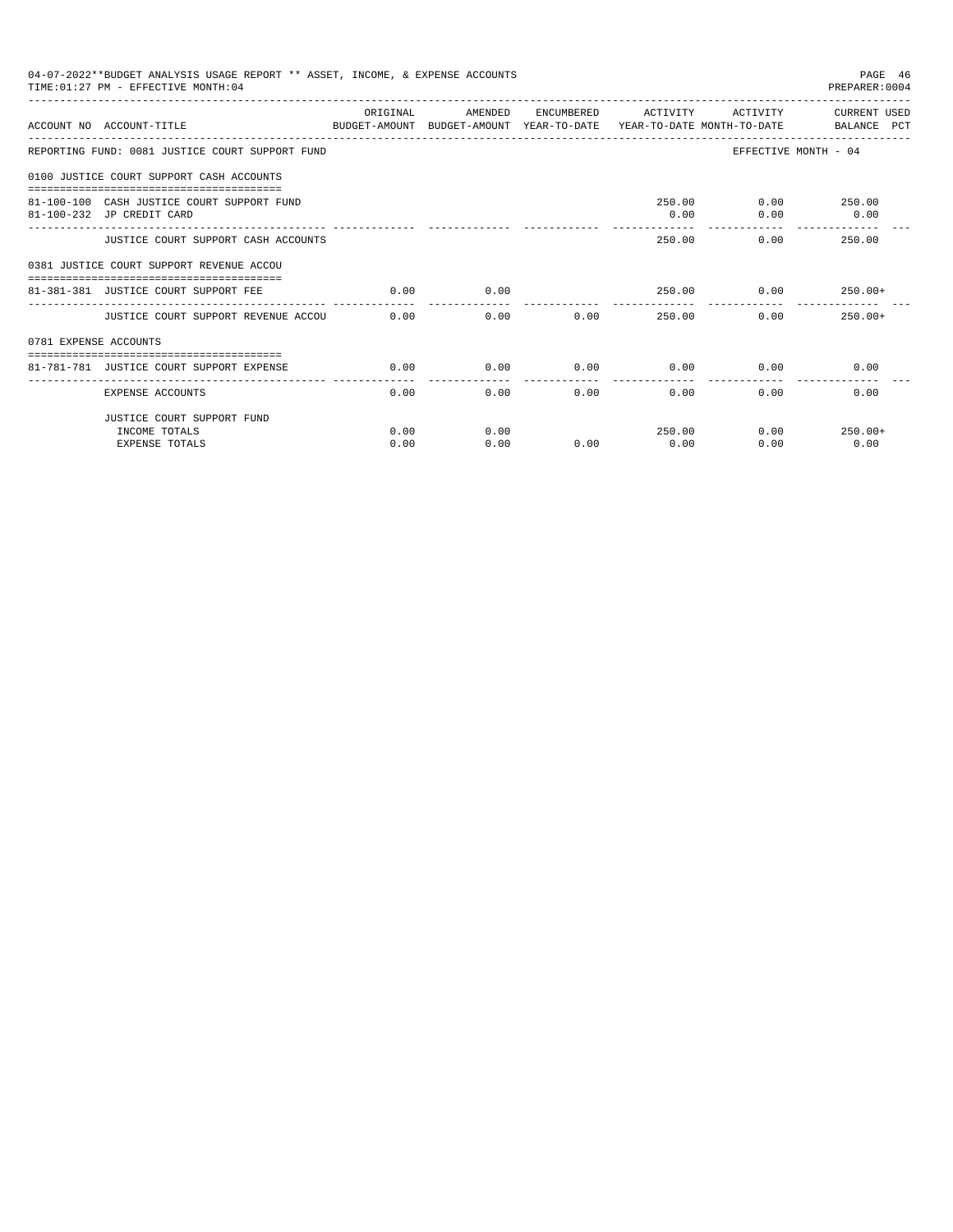| TIME: 01:27 PM - EFFECTIVE MONTH: 04   | 04-07-2022**BUDGET ANALYSIS USAGE REPORT ** ASSET, INCOME, & EXPENSE ACCOUNTS                                    |                                     |                                                   |             |               | PAGE 47<br>PREPARER: 0004                  |                |
|----------------------------------------|------------------------------------------------------------------------------------------------------------------|-------------------------------------|---------------------------------------------------|-------------|---------------|--------------------------------------------|----------------|
|                                        | ACCOUNT NO ACCOUNT-TITLE CONTROL BUDGET-AMOUNT BUDGET-AMOUNT YEAR-TO-DATE YEAR-TO-DATE MONTH-TO-DATE BALANCE PCT | ORIGINAL                            | AMENDED ENCUMBERED ACTIVITY ACTIVITY CURRENT_USED |             |               |                                            |                |
|                                        | REPORTING FUND: 0082 JUSTICE COURT TECHNOLOGY FUND                                                               |                                     |                                                   |             |               | EFFECTIVE MONTH - 04                       |                |
| 0100 JUSTICE COURT TECHNOLOGY CASH ACC |                                                                                                                  |                                     |                                                   |             |               |                                            |                |
| 82-100-232 JP CC ACCOUNT               | 82-100-100 CFC: JUSTICE COURT TECH CHECKING                                                                      |                                     |                                                   |             |               | 490.79 0.00 10,832.47<br>49.04 0.00 130.62 |                |
|                                        | JUSTICE COURT TECHNOLOGY CASH ACC                                                                                |                                     |                                                   |             | ------------- | --------------<br>539.83 0.00 10,963.09    |                |
| 0380 JUSTICE COURT TECHNOLOGY REVENUE  |                                                                                                                  |                                     |                                                   |             |               |                                            |                |
| 82-380-180 INTEREST EARNED             |                                                                                                                  |                                     | $0.00$ 0.00                                       |             |               | $0.00$ $0.00$ $0.00$ $0.00$                |                |
|                                        | 82-380-820 JUSTICE COURT TECH FEES 1,500.00 1,500.00                                                             |                                     |                                                   |             |               | 539.83 0.00 960.17 36                      |                |
|                                        | JUSTICE COURT TECHNOLOGY REVENUE 1.500.00 1.500.00 0.00                                                          |                                     |                                                   |             | 539.83        | 0.00<br>960.17                             | 36             |
| 0820 EXPENSE ACCOUNTS                  |                                                                                                                  |                                     |                                                   |             |               |                                            |                |
| 82-820-333 LAST YEARS BILLS            |                                                                                                                  |                                     | $0.00$ $0.00$ $0.00$ $0.00$ $0.00$ $0.00$         |             |               | $0.00$ 0.00                                |                |
| 82-820-820 JUSTICE COURT TECH EXPENSES |                                                                                                                  | $1,500.00$ $1,500.00$ $0.00$ $0.00$ |                                                   |             |               | $0.00$ 1,500.00 00                         |                |
| EXPENSE ACCOUNTS                       |                                                                                                                  |                                     | $1,500.00$ $1,500.00$ $0.00$ $0.00$               |             | 0.00          | 1,500.00                                   | 00             |
|                                        | JUSTICE COURT TECHNOLOGY FUND                                                                                    |                                     |                                                   |             |               |                                            |                |
| INCOME TOTALS                          |                                                                                                                  |                                     | $1,500.00$ $1,500.00$ 539.83                      |             |               | $0.00$ 960.17                              | 36             |
|                                        | EXPENSE TOTALS                                                                                                   | 1,500.00                            | 1,500.00                                          | $0.00$ 0.00 | 0.00          | 1,500.00                                   | 0 <sup>0</sup> |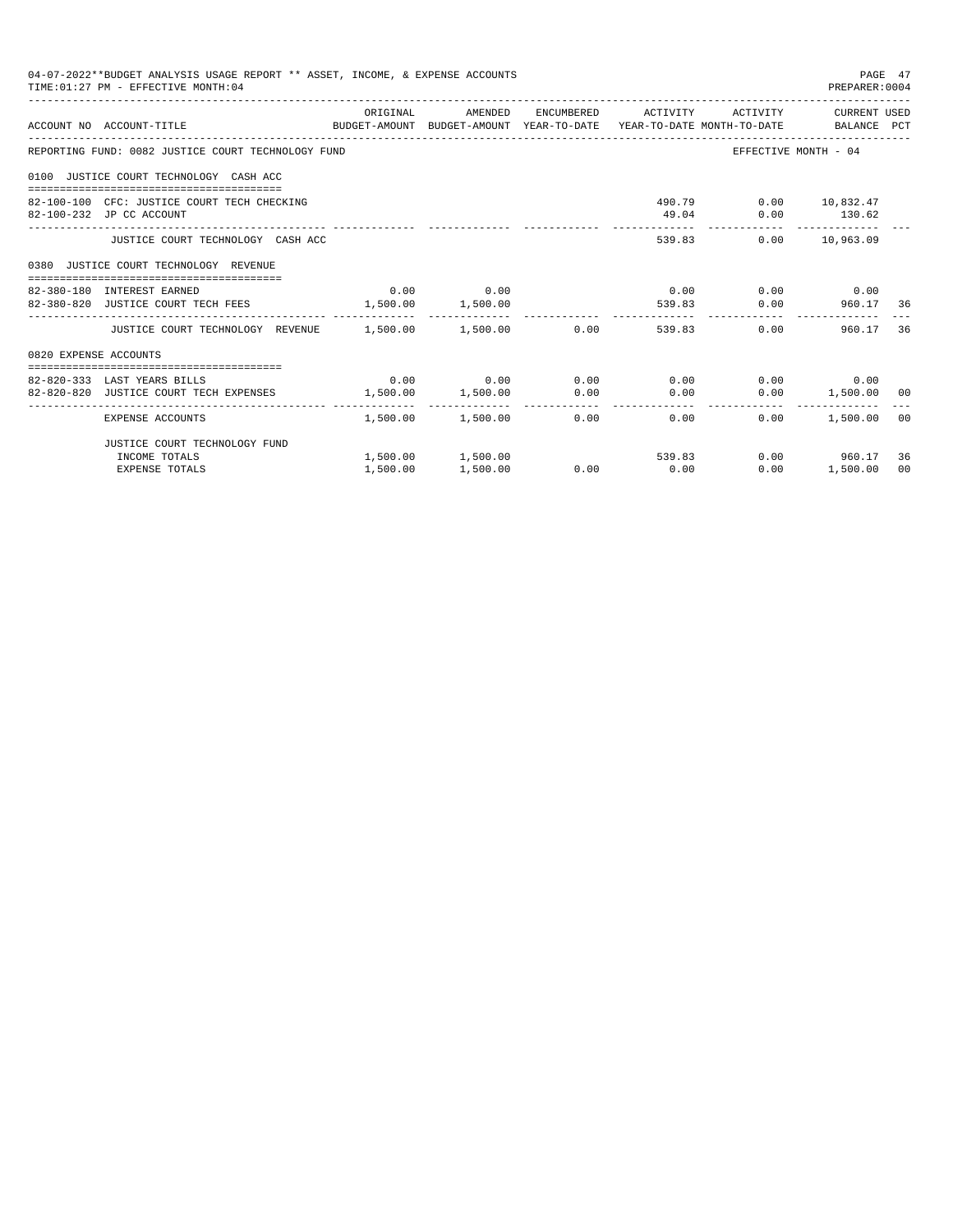|                       | 04-07-2022**BUDGET ANALYSIS USAGE REPORT ** ASSET, INCOME, & EXPENSE ACCOUNTS<br>TIME: 01:27 PM - EFFECTIVE MONTH: 04 |          |             |                                                         |                                                     | PAGE 48<br>PREPARER: 0004    |                |
|-----------------------|-----------------------------------------------------------------------------------------------------------------------|----------|-------------|---------------------------------------------------------|-----------------------------------------------------|------------------------------|----------------|
|                       | ACCOUNT NO ACCOUNT-TITLE CONTROL BUDGET-AMOUNT BUDGET-AMOUNT YEAR-TO-DATE YEAR-TO-DATE MONTH-TO-DATE BALANCE PCT      | ORIGINAL |             | AMENDED ENCUMBERED ACTIVITY ACTIVITY CURRENT_USED       |                                                     |                              |                |
|                       | REPORTING FUND: 0084 FC DRUG FORFEITURE FUND                                                                          |          |             |                                                         | EFFECTIVE MONTH - 04                                |                              |                |
|                       | 0100 DRUG FORFEITURE CASH ACCOUNTS                                                                                    |          |             |                                                         |                                                     |                              |                |
|                       | 84-100-100 CFC: FC DRUG FORFEITURE CHECKING<br>84-100-150 CFC: FC DRUG FORFEITURE CHECKING                            |          |             |                                                         | $0.00$ $0.00$ $0.00$<br>$9,296.42 - 0.00$ 29,309.11 |                              |                |
|                       | DRUG FORFEITURE CASH ACCOUNTS                                                                                         |          |             |                                                         | $9.296.42 - 0.00$ 29.309.11                         |                              |                |
|                       | 0384 DRUG FORFEITURE REVENUE ACCOUNTS                                                                                 |          |             |                                                         |                                                     |                              |                |
|                       | 84-384-180 INTEREST EARNED                                                                                            |          | $0.00$ 0.00 |                                                         |                                                     | $28.36$ 0.00 28.36+          |                |
|                       | 84-384-840 FC DRUG FORFEITURE REVENUES 39,535.00 39,535.00                                                            |          |             | .                                                       |                                                     | $0.00$ $0.00$ $39,535.00$ 00 |                |
|                       | DRUG FORFEITURE REVENUE ACCOUNTS 39.535.00 39.535.00 0.00 28.36                                                       |          |             |                                                         | 0.00                                                | 39,506.64                    | 0 <sup>0</sup> |
| 0840 EXPENSE ACCOUNTS |                                                                                                                       |          |             |                                                         |                                                     |                              |                |
|                       | 84-840-336 LAST YEARS BILLS 2021                                                                                      |          |             | $0.00$ $0.00$ $0.00$ $0.00$ $0.00$ $0.00$ $0.00$ $0.00$ |                                                     |                              |                |
|                       | 84-840-840 FC DRUG FORFEITURE EXPENSES 39,535.00 39,535.00 561.62 9,324.78                                            |          |             |                                                         |                                                     | $0.00$ 29,648.60 25          |                |
|                       | EXPENSE ACCOUNTS                                                                                                      |          |             | 39,535.00 39,535.00 561.62 9,324.78                     | 0.00                                                | 29,648.60 25                 |                |
|                       | FC DRUG FORFEITURE FUND                                                                                               |          |             |                                                         |                                                     |                              |                |
|                       | INCOME TOTALS                                                                                                         |          |             | $39,535.00$ $39,535.00$ $28.36$                         |                                                     | $0.00$ 39,506.64             | 00             |
|                       | EXPENSE TOTALS                                                                                                        |          |             | 39,535.00 39,535.00 561.62 9,324.78                     | 0.00                                                | 29,648.60                    | 25             |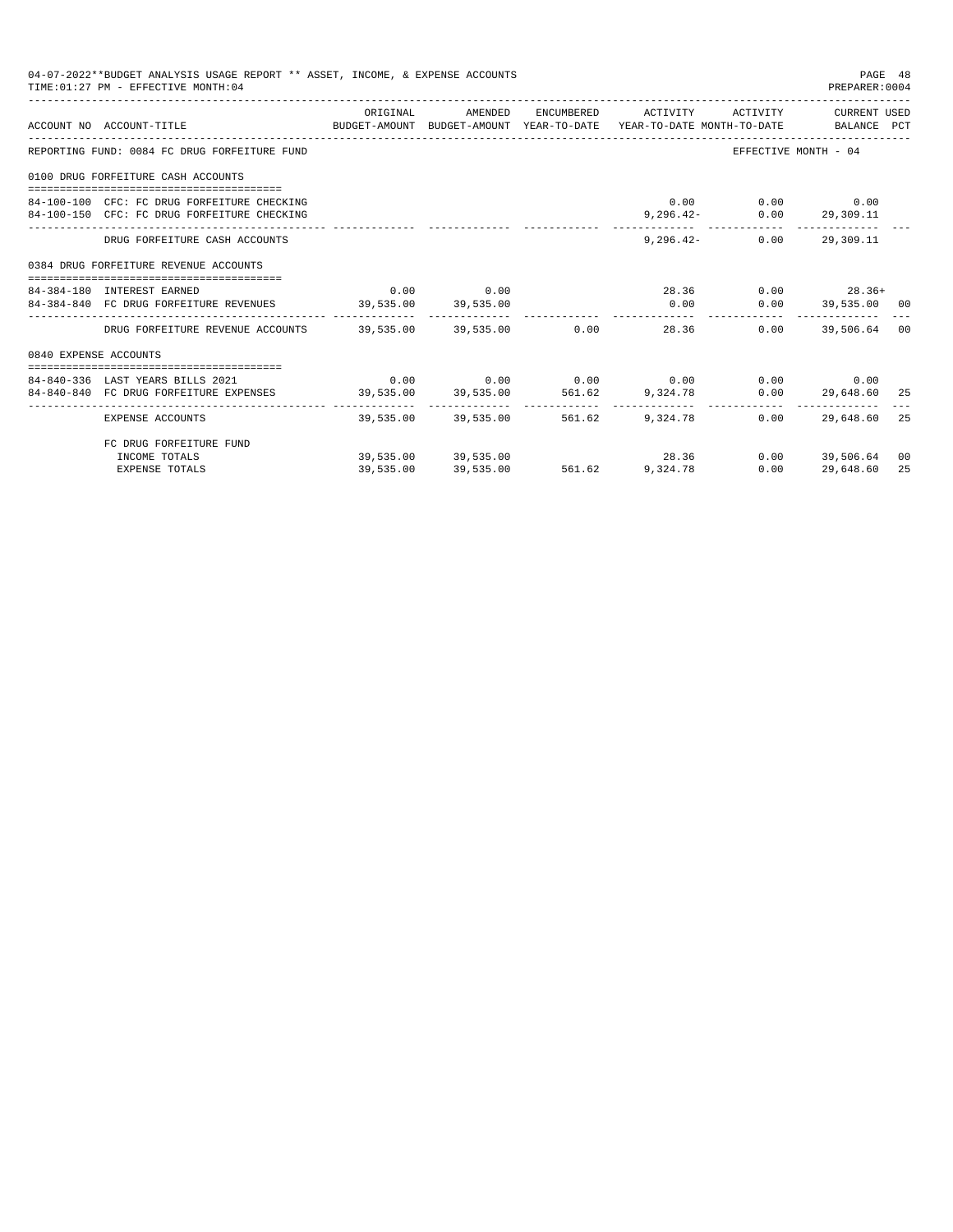| 04-07-2022**BUDGET ANALYSIS USAGE REPORT ** ASSET, INCOME, & EXPENSE ACCOUNTS<br>TIME: 01:27 PM - EFFECTIVE MONTH: 04 |                                        |                                                                                             |                   |               |                                           |                             | PAGE 49<br>PREPARER: 0004 |     |
|-----------------------------------------------------------------------------------------------------------------------|----------------------------------------|---------------------------------------------------------------------------------------------|-------------------|---------------|-------------------------------------------|-----------------------------|---------------------------|-----|
|                                                                                                                       | ACCOUNT NO ACCOUNT-TITLE               | ORIGINAL<br>BUDGET-AMOUNT BUDGET-AMOUNT YEAR-TO-DATE YEAR-TO-DATE MONTH-TO-DATE BALANCE PCT | AMENDED           |               | ENCUMBERED ACTIVITY ACTIVITY CURRENT USED |                             |                           |     |
|                                                                                                                       | REPORTING FUND: 0088 AIRPORT FUND      |                                                                                             |                   |               |                                           | EFFECTIVE MONTH - 04        |                           |     |
|                                                                                                                       | 0100 AIRPORT CASH ACCOUNTS             |                                                                                             |                   |               |                                           |                             |                           |     |
|                                                                                                                       | 88-100-100 CFC -AIRPORT FUND           |                                                                                             |                   |               |                                           | 2,049.00 0.00 12,147.09-    |                           |     |
|                                                                                                                       | AIRPORT CASH ACCOUNTS                  |                                                                                             |                   |               | 2,049,00                                  |                             | $0.00$ $12.147.09-$       |     |
|                                                                                                                       | 0380 AIRPORT REVENUE ACCOUNTS          |                                                                                             |                   |               |                                           |                             |                           |     |
|                                                                                                                       | 88-380-180 INTEREST EARNED             |                                                                                             | $0.00$ 0.00       |               |                                           | $0.00$ $0.00$ $0.00$ $0.00$ |                           |     |
|                                                                                                                       | 88-380-810 AIRPORT REVENUES            |                                                                                             | 5,500.00 5,500.00 |               | 2,325.00                                  |                             | $0.00$ $3,175.00$ $42$    |     |
|                                                                                                                       | AIRPORT REVENUE ACCOUNTS               |                                                                                             |                   |               | $5,500.00$ $5,500.00$ $0.00$ $2,325.00$   | 0.00                        | 3,175.00                  | 42  |
| 0800 EXPENSE ACCOUNTS                                                                                                 |                                        |                                                                                             |                   |               |                                           |                             |                           |     |
|                                                                                                                       | 88-800-120 PART TIME SALARY            | 0.00                                                                                        | 0.00              | 0.00          | 0.00                                      | 0.00                        | 0.00                      |     |
|                                                                                                                       | 88-800-200 FICA - EMPLOYER MATCH       | 0.00                                                                                        | 0.00              | 0.00          | 0.00                                      | 0.00                        | 0.00                      |     |
|                                                                                                                       | 88-800-205 RETIREMENT - EMPLOYER MATCH | 0.00                                                                                        | 0.00              | 0.00          | 0.00                                      |                             | 0.00<br>0.00              |     |
|                                                                                                                       | 88-800-810 AIRPORT EXPENSES            |                                                                                             | 5,500.00 5,500.00 | 0.00          | 276.00                                    | 0.00                        | 5,224.00                  | 05  |
|                                                                                                                       | EXPENSE ACCOUNTS                       | 5,500.00                                                                                    |                   | 5,500.00 0.00 | 276.00                                    | 0.00                        | 5,224.00                  | 05  |
|                                                                                                                       | AIRPORT FUND                           |                                                                                             |                   |               |                                           |                             |                           |     |
|                                                                                                                       | INCOME TOTALS                          |                                                                                             |                   |               | 5,500.00 5,500.00 2,325.00                | 0.00                        | 3,175.00                  | -42 |
|                                                                                                                       | <b>EXPENSE TOTALS</b>                  | 5,500.00                                                                                    | 5,500.00          |               | $0.00$ 276.00                             | 0.00                        | 5.224.00                  | 05  |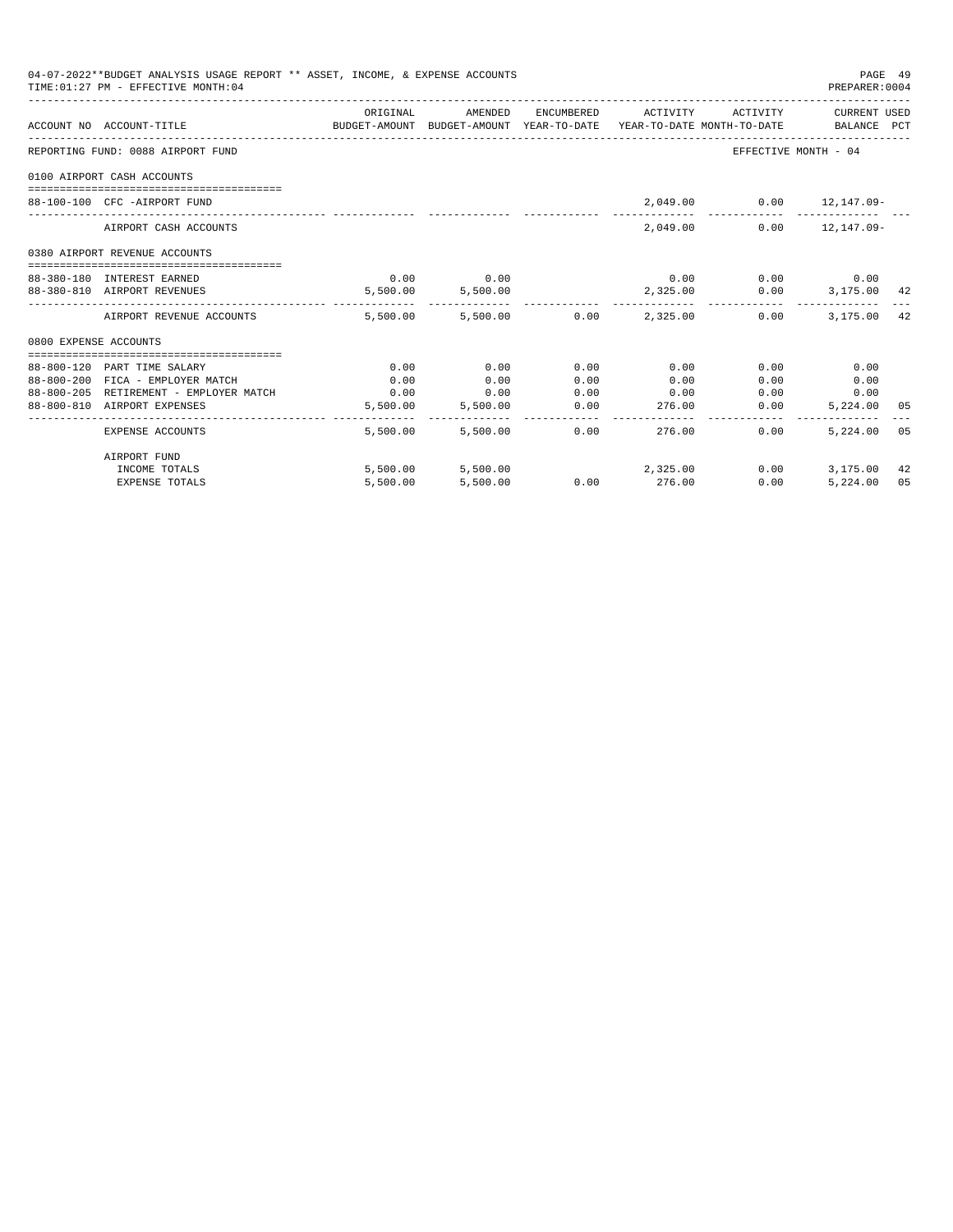| 04-07-2022**BUDGET ANALYSIS USAGE REPORT ** ASSET, INCOME, & EXPENSE ACCOUNTS<br>TIME: 01:27 PM - EFFECTIVE MONTH: 04 |                                                                                                                 |          |                                         |                |               |                                    |                                           | PAGE 50<br>PREPARER: 0004 |
|-----------------------------------------------------------------------------------------------------------------------|-----------------------------------------------------------------------------------------------------------------|----------|-----------------------------------------|----------------|---------------|------------------------------------|-------------------------------------------|---------------------------|
|                                                                                                                       | ACCOUNT NO ACCOUNT-TITLE<br>BUDGET-AMOUNT BUDGET-AMOUNT YEAR-TO-DATE YEAR-TO-DATE MONTH-TO-DATE     BALANCE PCT | ORIGINAL | AMENDED                                 |                |               |                                    | ENCUMBERED ACTIVITY ACTIVITY CURRENT USED |                           |
|                                                                                                                       | REPORTING FUND: 0092 PRE-TRIAL DIVERSION PROGRAM                                                                |          |                                         |                |               |                                    | EFFECTIVE MONTH - 04                      |                           |
|                                                                                                                       | 0100 PRE-TRIAL DIVERSION CASH                                                                                   |          |                                         |                |               |                                    |                                           |                           |
|                                                                                                                       | 92-100-222 PRE-TRIAL CHECKING                                                                                   |          |                                         |                |               | 1,434.72 0.00 40,831.89            |                                           |                           |
|                                                                                                                       | PRE-TRIAL DIVERSION CASH                                                                                        |          |                                         |                | 1,434.72      |                                    | $0.00$ 40,831.89                          |                           |
|                                                                                                                       | 0399 PRE-TRIAL DIVERSION REVENUE                                                                                |          |                                         |                |               |                                    |                                           |                           |
|                                                                                                                       | 92-399-180 INTEREST EARNED                                                                                      |          | 200.00 200.00                           |                |               |                                    | 34.72 0.00 165.28 17                      |                           |
|                                                                                                                       | 92-399-920 PRE-TRIAL FEES                                                                                       |          | 7,000.00 7,000.00                       |                |               | 1,400.00 0.00                      | 5,600.00 20                               |                           |
|                                                                                                                       | PRE-TRIAL DIVERSION REVENUE                                                                                     |          | $7,200.00$ $7,200.00$ $0.00$ $1,434.72$ |                |               | 0.00                               | 5,765,28 20                               |                           |
| 0929 EXPENSE ACCOUNT                                                                                                  |                                                                                                                 |          |                                         |                |               |                                    |                                           |                           |
|                                                                                                                       | ----------------------------<br>92-929-929 PRE-TRIAL EXPENSE                                                    | 0.00     | 0.00                                    |                |               | $0.00$ $0.00$ $0.00$ $0.00$ $0.00$ |                                           |                           |
|                                                                                                                       |                                                                                                                 |          |                                         | -------------- | ------------- |                                    |                                           |                           |
|                                                                                                                       | EXPENSE ACCOUNT                                                                                                 | 0.00     | 0.00                                    |                | 0.00          | 0.00                               | 0.00<br>$0.00$ and $0.00$                 |                           |
|                                                                                                                       | PRE-TRIAL DIVERSION PROGRAM                                                                                     |          |                                         |                |               |                                    |                                           |                           |
|                                                                                                                       | INCOME TOTALS                                                                                                   |          | 7,200.00 7,200.00 1,434.72              |                |               |                                    | 5,765.28<br>0.00                          | 20                        |
|                                                                                                                       | <b>EXPENSE TOTALS</b>                                                                                           | 0.00     | 0.00                                    |                | $0.00$ 0.00   | 0.00                               | 0.00                                      |                           |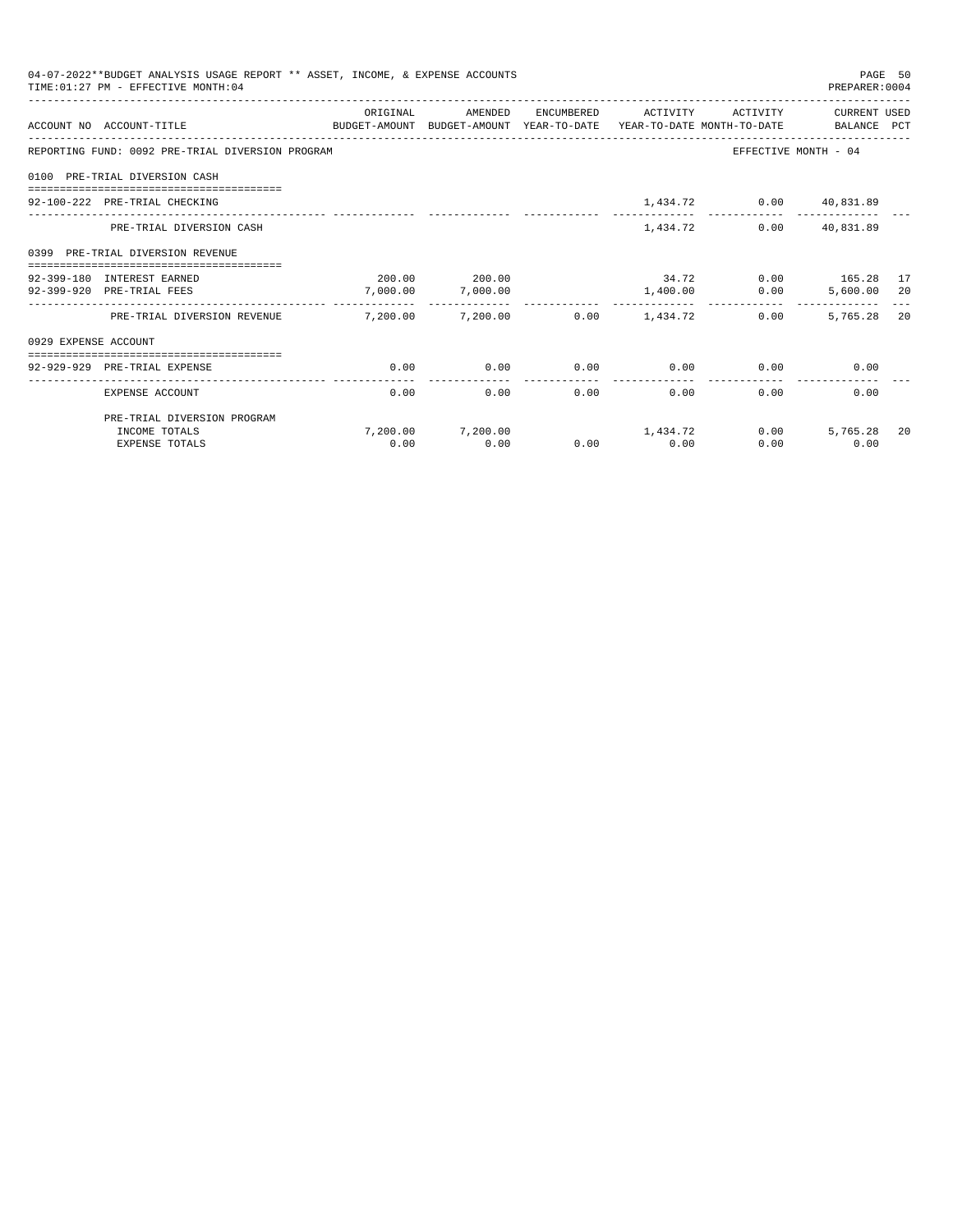| 04-07-2022**BUDGET ANALYSIS USAGE REPORT ** ASSET, INCOME, & EXPENSE ACCOUNTS<br>PREPARER:0004<br>TIME: 01:27 PM - EFFECTIVE MONTH: 04 |                                                        |          |                                                                                |            |          |              |                             |
|----------------------------------------------------------------------------------------------------------------------------------------|--------------------------------------------------------|----------|--------------------------------------------------------------------------------|------------|----------|--------------|-----------------------------|
|                                                                                                                                        | ACCOUNT NO ACCOUNT-TITLE                               | ORIGINAL | AMENDED<br>BUDGET-AMOUNT BUDGET-AMOUNT YEAR-TO-DATE YEAR-TO-DATE MONTH-TO-DATE | ENCUMBERED | ACTIVITY | ACTIVITY     | CURRENT USED<br>BALANCE PCT |
|                                                                                                                                        | REPORTING FUND: 0098 AGENCY FUNDS TAX COL & DIST CLERK |          |                                                                                |            |          |              | EFFECTIVE MONTH - 04        |
|                                                                                                                                        | 0100 AGENCY FUNDS CASH ACCOUNTS                        |          |                                                                                |            |          |              |                             |
|                                                                                                                                        | 98-100-101 TAX COLL-SALES TAX                          |          |                                                                                |            | 0.00     |              | $0.00$ 7,876.39             |
|                                                                                                                                        | 98-100-104 32ND DISTRICT COURT REGISTRY                |          |                                                                                |            | 0.00     | 0.00         | 49,660.63                   |
| 98-100-105                                                                                                                             | 32ND DISTRICT COURT RECEIVERSHIP                       |          |                                                                                |            | 0.00     | 0.00         | 139,245.00                  |
|                                                                                                                                        | 98-100-106 32ND DISTRICT COURT MINOR                   |          |                                                                                |            | 0.00     | 0.00         | 16,981.12                   |
|                                                                                                                                        | 98-100-107 TAX COLL-MOTOR VEHICLE DIVISION             |          |                                                                                |            | 0.00     | 0.00         | 11,771.78                   |
|                                                                                                                                        | AGENCY FUNDS CASH ACCOUNTS                             |          |                                                                                |            | 0.00     | 0.00         | 225,534.92                  |
|                                                                                                                                        | AGENCY FUNDS TAX COL & DIST CLERK                      |          |                                                                                |            |          |              |                             |
|                                                                                                                                        | INCOME TOTALS                                          | 0.00     | 0.00                                                                           |            |          | 0.00<br>0.00 | 0.00                        |
|                                                                                                                                        | EXPENSE TOTALS                                         | 0.00     | 0.00                                                                           | 0.00       | 0.00     | 0.00         | 0.00                        |